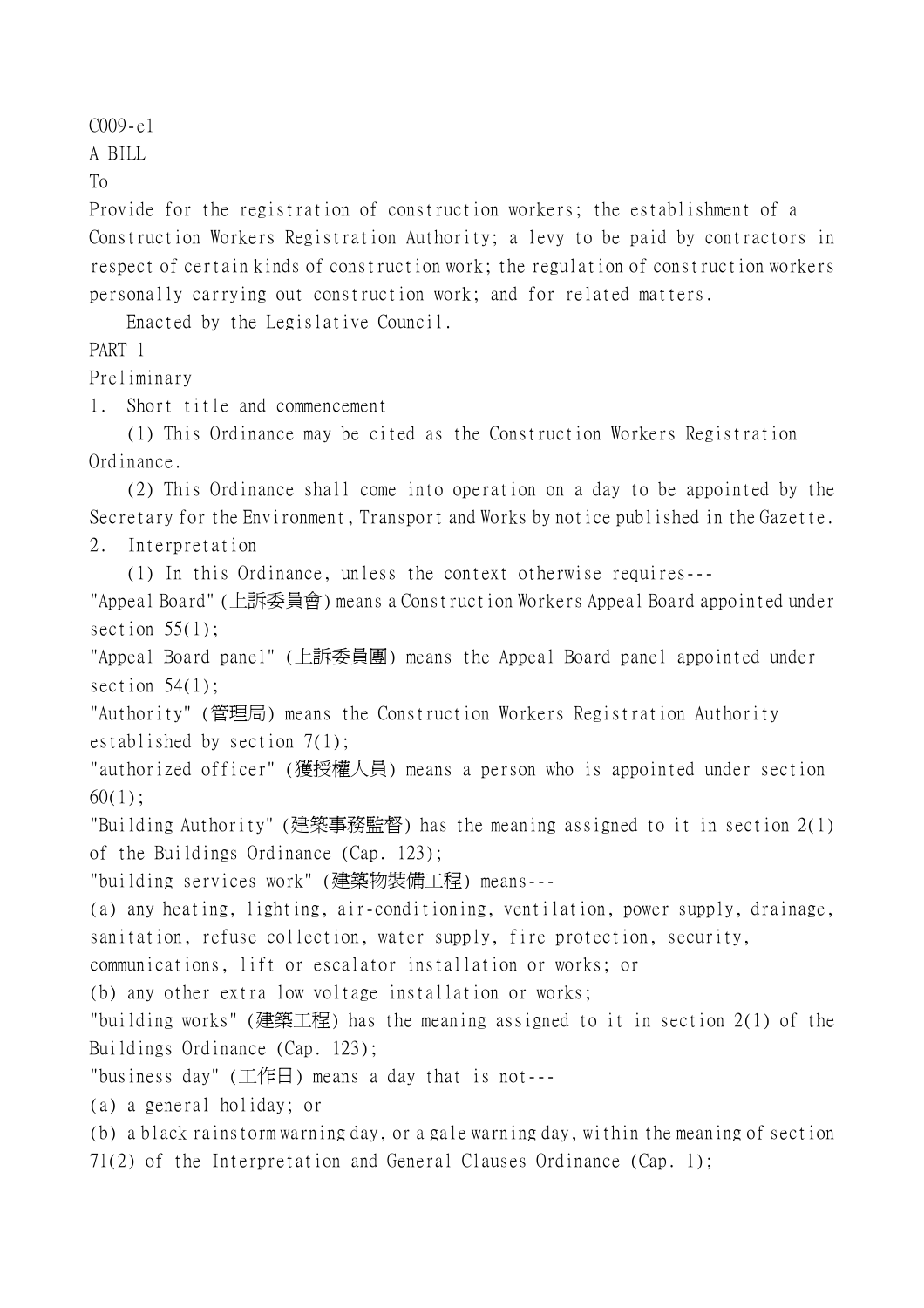"CITA" (建訓局) means the Construction Industry Training Authority established by section 4 of the Industrial Training (Construction Industry) Ordinance (Cap. 317); "committee" (委員會) means a committee established under section 8(2)(a); "Complaints Committee" (投訴委員會) means the Construction Workers Complaints Committee established by section 14(1);

"construction site" (建造工㆞) means a place where construction work is, or is to be, carried out but, except in relation to sections 49 and 60(2)(a) and (d), excludes such a place where---

(a) in the case of construction work falling within paragraph (a) or (b) of the definition of "construction work" in this section---

(i) in respect of which the Buildings Ordinance (Cap. 123) applies; and

(ii) which may not, by virtue of section 41(3) or (3A) of that Ordinance, be carried out without application to or approval from the Building Authority,

a certificate, referred to in paragraph (2) or (3) of regulation 25, or in paragraph (2) of regulation 26, of the Building (Administration) Regulations (Cap. 123 sub. leg.), in respect of the construction work has been sent to the Building Authority in accordance with that paragraph, or a certificate, referred to in paragraph (4) of regulation 25 of those Regulations, in respect of the construction work has been made in accordance with that paragraph;

(b) in the case of any other construction work falling within paragraph (a) or (b) of that definition, a certificate of substantial completion of contract has been issued in accordance with the terms of the contract under which the construction work is carried out;

"construction work" (建造工程、建造工作), except in relation to Part 4---

(a) means---

(i) the construction, erection, installation or reconstruction of any specified structure;

(ii) the addition, renewal, alteration, repair, dismantling or demolition of any specified structure that involves the structure of the specified structure or any other specified structure;

(iii) any building operation involved in preparing for any operation referred to in subparagraph (i) or (ii), including laying of foundations, excavation of earth and rock prior to laying of foundations, site clearance, site investigation, site restoration, earthmoving, tunneling, boring, scaffolding and provision of access; or

(iv) any building operation, or building services work, forming an integral part of, or rendering complete, any operation referred to in subparagraph (i) or (ii),

but excludes building works in respect of which a certificate of exemption is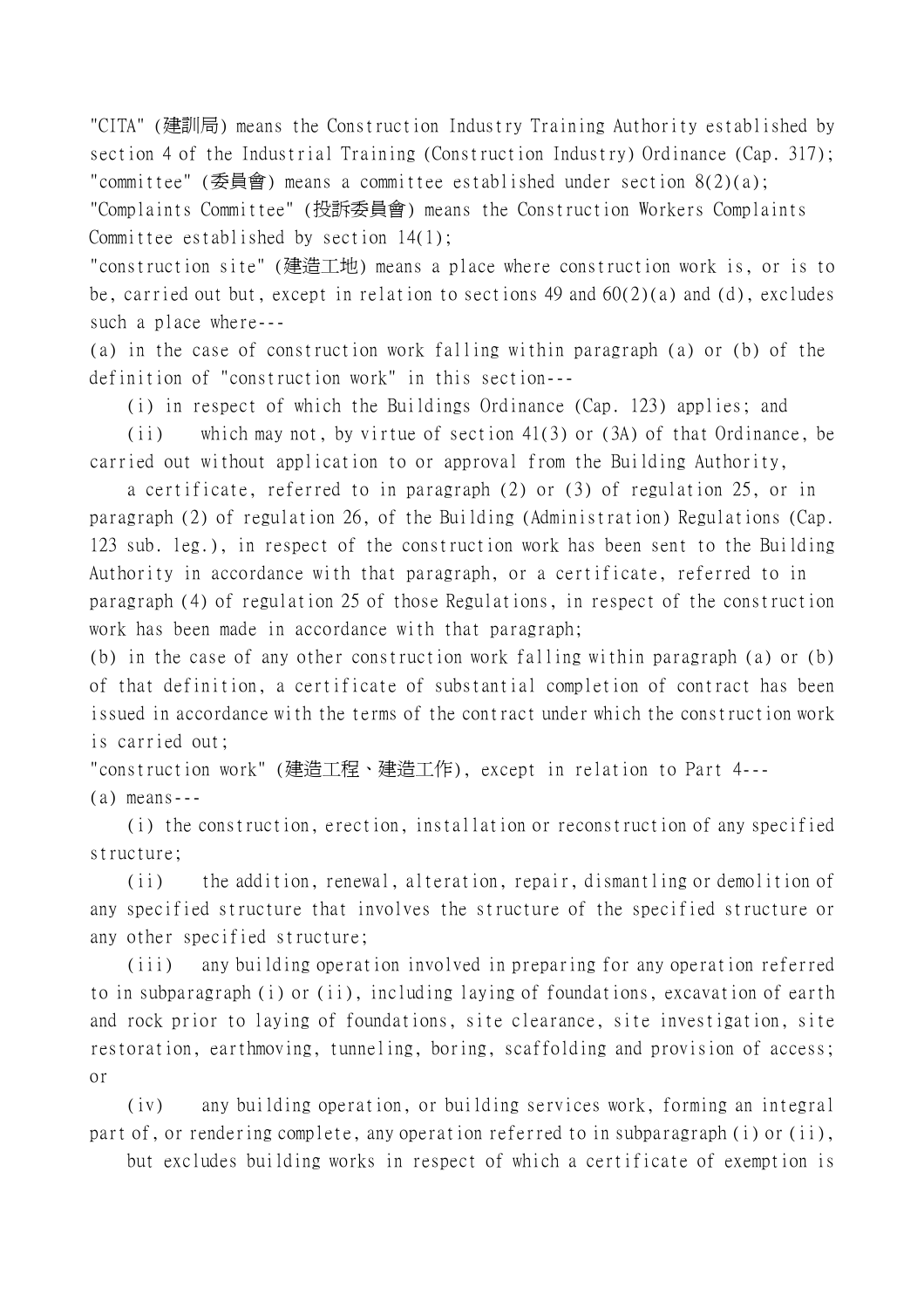issued under the Buildings Ordinance (Application to the New Territories) Ordinance (Cap. 121);

(b) means any building services work that involves the structure of any specified structure; or

(c) means any maintenance work, carried out under a term contract for maintenance, of any specified structure owned by, or otherwise belonging to, a public body or a specified body;

"designated trade" (指定工種) means a trade or an occupation set out in column 1 of Part 1, 2 or 3 of Schedule 1;

"extra low voltage" (特低壓) means voltage normally not exceeding---

(a) 50V root mean square alternating current; or

(b) 120V direct current,

between conductors or between a conductor and earth;

"further penalty" (附加罰款) means the further penalty payable under section 25(3); "levy" (徵款) means the levy imposed under section 19;

"levy inspector" (徵款督察) means a person who is appointed under section 60(3); "low voltage" (低壓) means voltage normally exceeding extra low voltage but normally not exceeding---

(a) between conductors, 1 000V root mean square alternating current or 1 500V direct current; or

(b) between a conductor and earth, 600V root mean square alternating current or 900V direct current;

"officer" (高級㆟員), in relation to a body corporate, includes a director, manager or secretary;

"penalty" (罰款) means the penalty payable under section 25(2);

"practicable" (切實可行) means reasonably practicable;

"principal contractor" (總承建商), in relation to a construction site, means the person who undertakes on the site construction work under a contract, or term contract for maintenance, that is entered into by the person directly with---

(a) an owner, occupier or developer of the property within the site; or

(b) an agent or architect, surveyor or engineer of such an owner, occupier or developer;

"Qualifications Committee" (資格評審委員會) means the Construction Workers Qualifications Committee established by section 12(1);

"Register" (名冊) means the Register of Construction Workers established under section  $34(1)(a)$ ;

"registered construction worker" (註冊建造業工㆟) means---

(a) a registered skilled worker for a designated trade;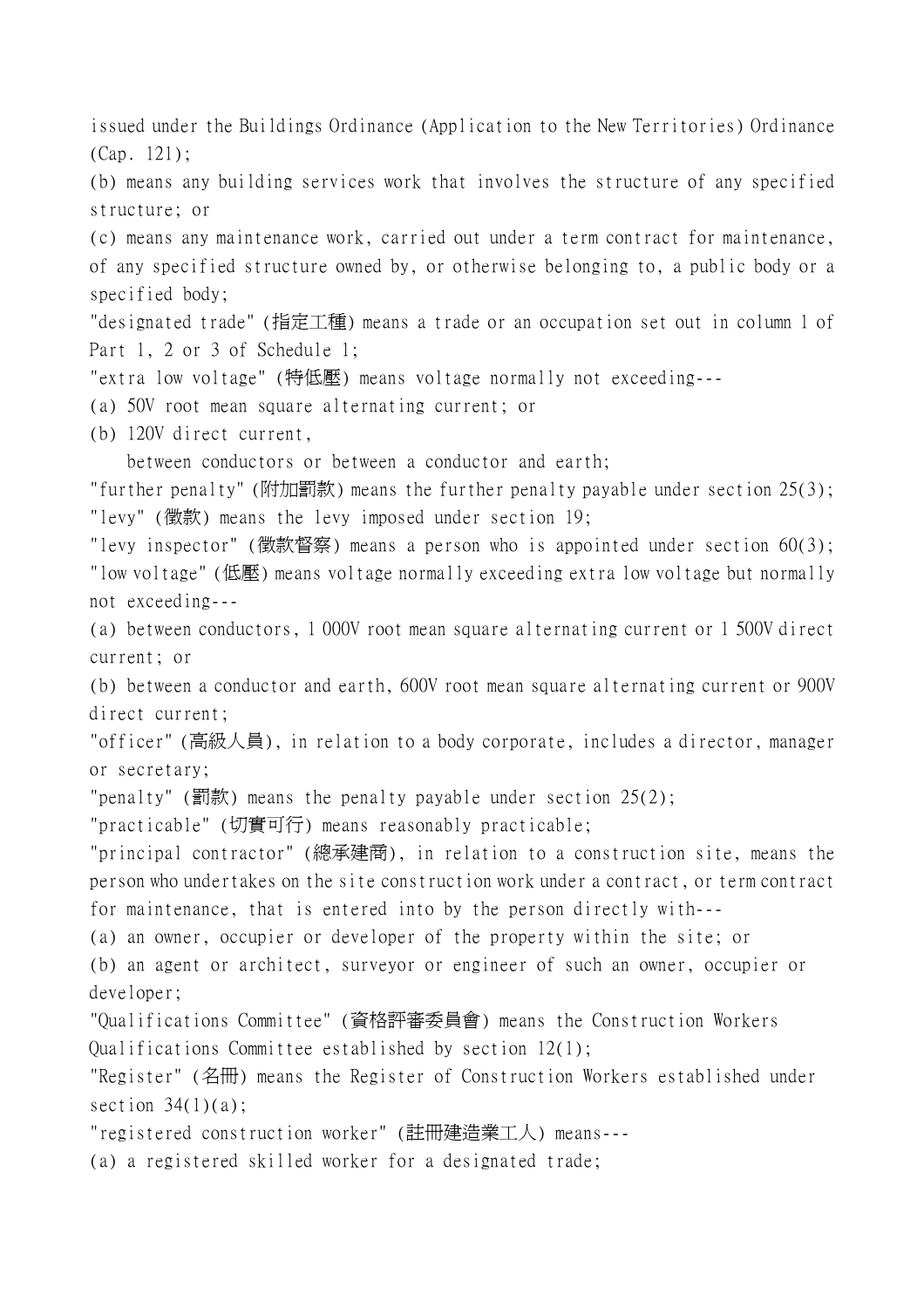(b) a registered skilled worker (provisional) for a designated trade;

(c) a registered skilled worker (transitional) for a designated trade;

(d) a registered semi-skilled worker for a designated trade;

(e) a registered semi-skilled worker (provisional) for a designated trade; or

(f) a registered general worker;

"registered general worker" (註冊普通工㆟) means a person whose name is currently entered in the Register as a registered general worker;

"registered semi-skilled worker" (註冊半熟練技工), in relation to a designated trade, means a person whose name is currently entered in the Register as a registered semi-skilled worker for the trade;

"registered semi-skilled worker (provisional)" (註冊半熟練技工 (臨時)), in relation to a designated trade, means a person whose name is currently entered in the Register as a registered semi-skilled worker (provisional) for the trade;

"registered skilled worker" (註冊熟練技工), in relation to a designated trade, means a person whose name is currently entered in the Register as a registered skilled worker for the trade;

"registered skilled worker (provisional)" (註冊熟練技工 (臨時)), in relation to a designated trade, means a person whose name is currently entered in the Register as a registered skilled worker (provisional) for the trade;

"registered skilled worker (transitional)" (註冊熟練技工 (過渡)), in relation to a designated trade, means a person whose name is currently entered in the Register as a registered skilled worker (transitional) for the trade;

"Registrar" (註冊主任) means the Registrar of Construction Workers appointed under section 33(1);

"registration" (註冊) means registration under this Ordinance as a registered construction worker, and "registered" (註冊) shall be construed accordingly;

"registration card" (註冊證) means a registration card issued under section 44(1); "Review Committee" (覆核委員會) means the Construction Workers Review Committee established by section 16(1);

"Secretary" (局長) means the Secretary for the Environment, Transport and Works; "specified" (指明), in relation to a form, means specified under section 63; "specified body" (指明機構) means a body set out in Schedule 2;

"specified structure" (指明構築物) means any structure or works set out in Schedule 3;

"street works" (街道工程) has the meaning assigned to it in section 2(1) of the Buildings Ordinance (Cap. 123);

"sub-contractor" (次承建商), in relation to a principal contractor, means---

(a) a person who enters into a contract with the principal contractor to undertake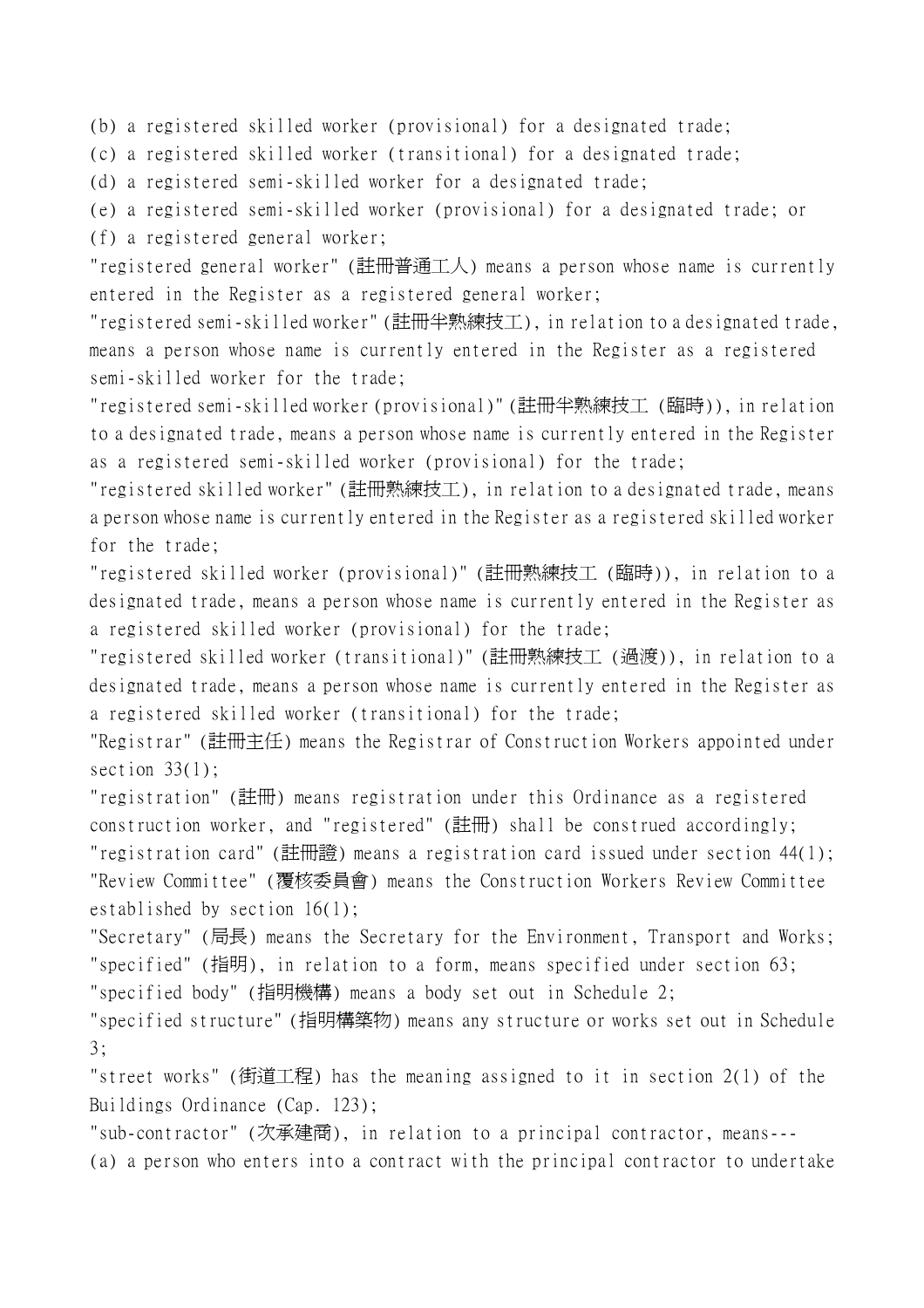all or any part of the construction work that the principal contractor has undertaken; or

(b) any other person who enters into a contract with a sub-contractor within the meaning of paragraph (a) to undertake all or any part of the construction work that such a sub-contractor has undertaken;

"surcharge" (附加費) means the surcharge imposed under section 24(7);

"term contract for maintenance" (固定期保養合約) means a contract for a fixed term--- (a) which is made between a person and a public body or specified body; and

(b) under which the person shall, during the term, undertake maintenance work in respect of a specified structure owned by, or otherwise belonging to, the body, as required by the body in writing from time to time;

"VTC" (職訓局) means the Vocational Training Council established by section 4 of the Vocational Training Council Ordinance (Cap. 1130).

(2) For the avoidance of doubt, it is declared that the provisions of this Ordinance applicable to or in relation to a designated trade, or any part of a designated trade, are additional to the provisions of any other Ordinances applicable to or in relation to the trade, or any part of the trade. PART 2

Prohibitions

3. Prohibition against unregistered construction

workers carrying out on construction

sites construction work

(1) A person shall not personally carry out on a construction site construction work unless the person is a registered construction worker.

(2) Subject to section 4(1), a person shall not personally carry out on a construction site construction work that involves any work described in column 2 of Part 1 of Schedule 1 opposite a designated trade set out in that Part unless the person  $i$ s - - -

(a) a registered skilled worker for the trade;

(b) a registered skilled worker (provisional) for the trade; or

(c) a registered skilled worker (transitional) for the trade.

(3) Subject to section 4(2), a person shall not personally carry out on a construction site construction work that involves any work described in column 2 of Part 2 of Schedule 1 opposite a designated trade set out in that Part unless the person  $i s$ ---

(a) a registered skilled worker for the trade;

(b) a registered skilled worker (provisional) for the trade;

(c) a registered skilled worker (transitional) for the trade;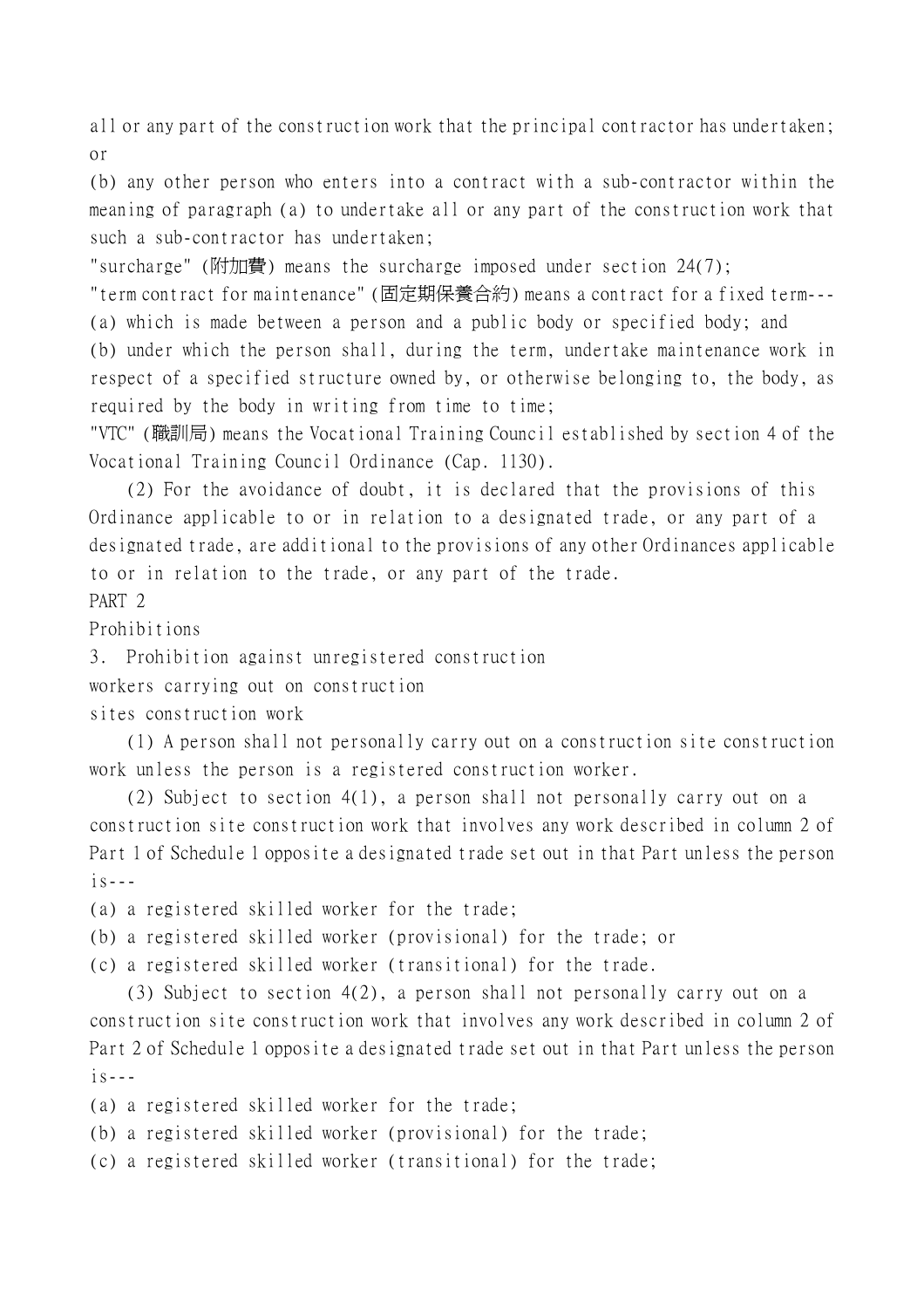(d) a registered semi-skilled worker for the trade; or

(e) a registered semi-skilled worker (provisional) for the trade.

(4) Subject to section 4(3), a person shall not personally carry out on a construction site construction work that involves any work described in column 2 of Part 3 of Schedule 1 opposite a designated trade set out in that Part unless the person  $i$ s - - -

(a) a registered semi-skilled worker for the trade; or

- (b) a registered semi-skilled worker (provisional) for the trade.
- 4. Exemptions from prohibitions under section 3

(1) A person who is a registered construction worker may personally carry out on a construction site construction work that involves any work described in column 2 of Part 1 of Schedule 1 opposite a designated trade set out in that Part if, in relation to the work so described, the person is under the instruction and supervision of a registered skilled worker for the trade.

(2) A person who is a registered construction worker may personally carry out on a construction site construction work that involves any work described in column 2 of Part 2 of Schedule 1 opposite a designated trade set out in that Part if, in relation to the work so described, the person is under the instruction and supervision of a registered skilled worker, or a registered semi-skilled worker, for the trade.

(3) A person who is a registered construction worker may personally carry out on a construction site construction work that involves any work described in column 2 of Part 3 of Schedule 1 opposite a designated trade set out in that Part if, in relation to the work so described, the person is under the instruction and supervision of a registered semi-skilled worker for the trade.

5. Prohibition against employing unregistered construction workers to carry out on construction sites construction work

No person shall employ another person to personally carry out on a construction site construction work in contravention of section 3(1), (2), (3) or (4).

6. Offences in relation to prohibitions under sections 3 and 5

(1) A person who contravenes section 3(1), (2), (3) or (4) commits an offence and is liable on conviction to a fine at level 3.

(2) A person who contravenes section 5 commits an offence and is liable on conviction to a fine at level 5.

(3) If a person is charged for an offence under subsection (2) for employing another person to personally carry out on a construction site construction work in contravention of section  $3(1)$ ,  $(2)$ ,  $(3)$  or  $(4)$ , it shall be a defence for the defendant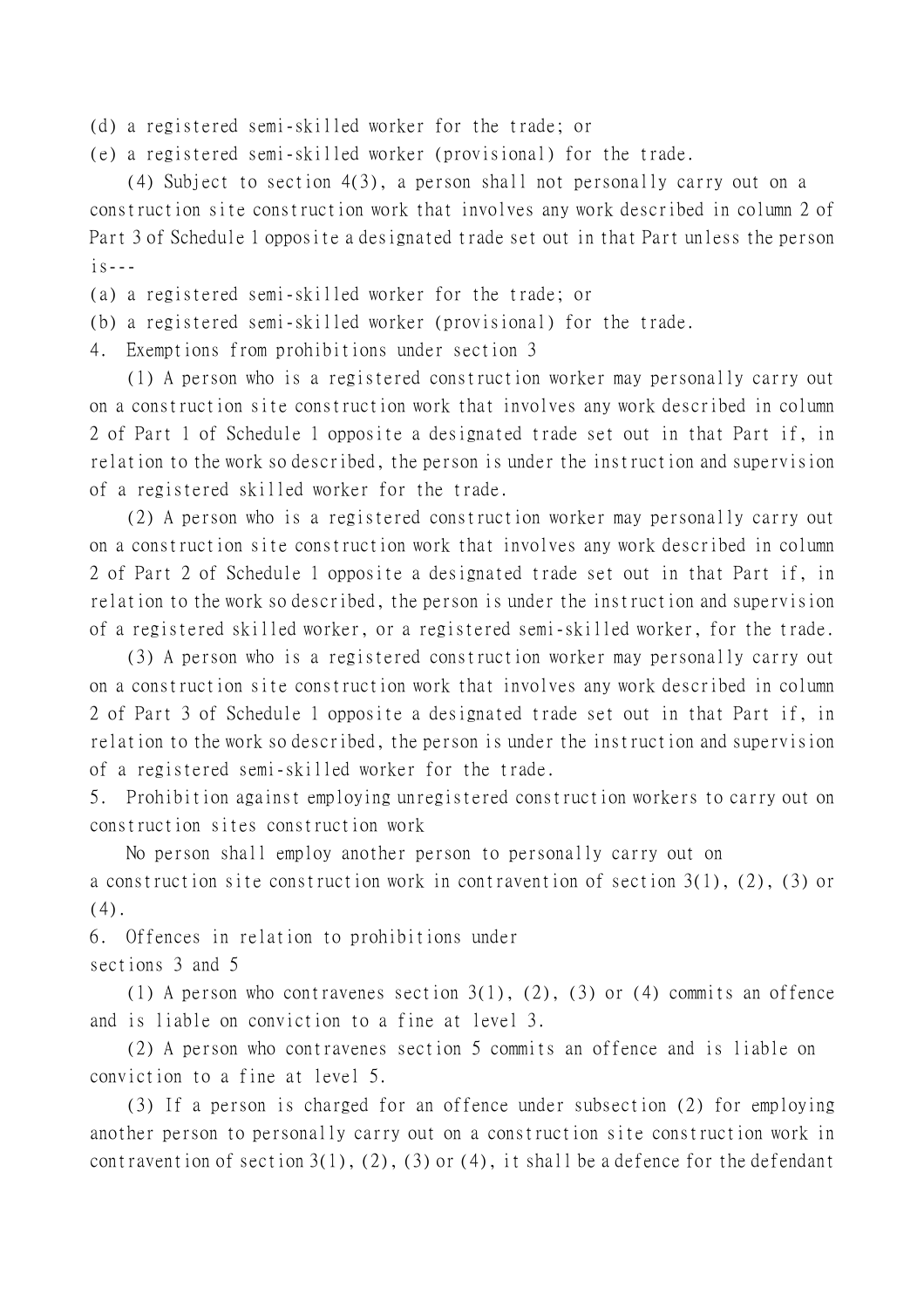to prove that he believed, and that it was reasonable for him to believe, the relevant matter set out in subsection (8) is true.

 $(4)$  If---

(a) there is a contravention of section  $3(1)$ ,  $(2)$ ,  $(3)$  or  $(4)$ , and the person who commits the contravention is employed by a principal contractor for the construction site concerned, or a sub-contractor of such a principal contractor; or

(b) there is a contravention of section 5, and the person who commits the

contravention is a sub-contractor of a principal contractor for the construction site concerned,

that principal contractor also commits an offence and is liable on conviction to a fine at level 5.

(5) If a person is charged for an offence under subsection (4), it shall be a defence for the defendant to prove that he took reasonable steps, and exercised due diligence, to ensure the relevant matter set out in subsection (8).

(6) Without prejudice to the generality of subsection (5), a principal contractor establishes a defence under that subsection if he proves that he had---

(a) established a proper system to ensure the relevant matter set out in subsection (8); and

(b) ensured the effective operation of the system.

(7) For the purposes of subsection  $(6)(a)$ , a principal contractor has not established a proper system unless at the material time he has complied with--- (a) section  $46(6)(a)$ ; and

(b) if applicable, section 59(1).

(8) The relevant matter referred to in subsections  $(3)$ ,  $(5)$  and  $(6)(a)$  is---(a) in the case of a contravention of section  $3(1)$ , that the person who personally carried out construction work was a registered construction worker;

(b) in the case of a contravention of section  $3(2)$ , that the person who personally carried out construction work that involves any work described in column 2 of Part 1 of Schedule 1 opposite a designated trade set out in that Part---

(i) was a registered skilled worker for the trade;

(ii) was a registered skilled worker (provisional) for the trade;

(iii) was a registered skilled worker (transitional) for the trade; or

(iv) was a registered construction worker who might do so under section 4(1); (c) in the case of a contravention of section 3(3), that the person who personally carried out construction work that involves any work described in column 2 of Part 2 of Schedule 1 opposite a designated trade set out in that Part---

(i) was a registered skilled worker for the trade;

(ii) was a registered skilled worker (provisional) for the trade;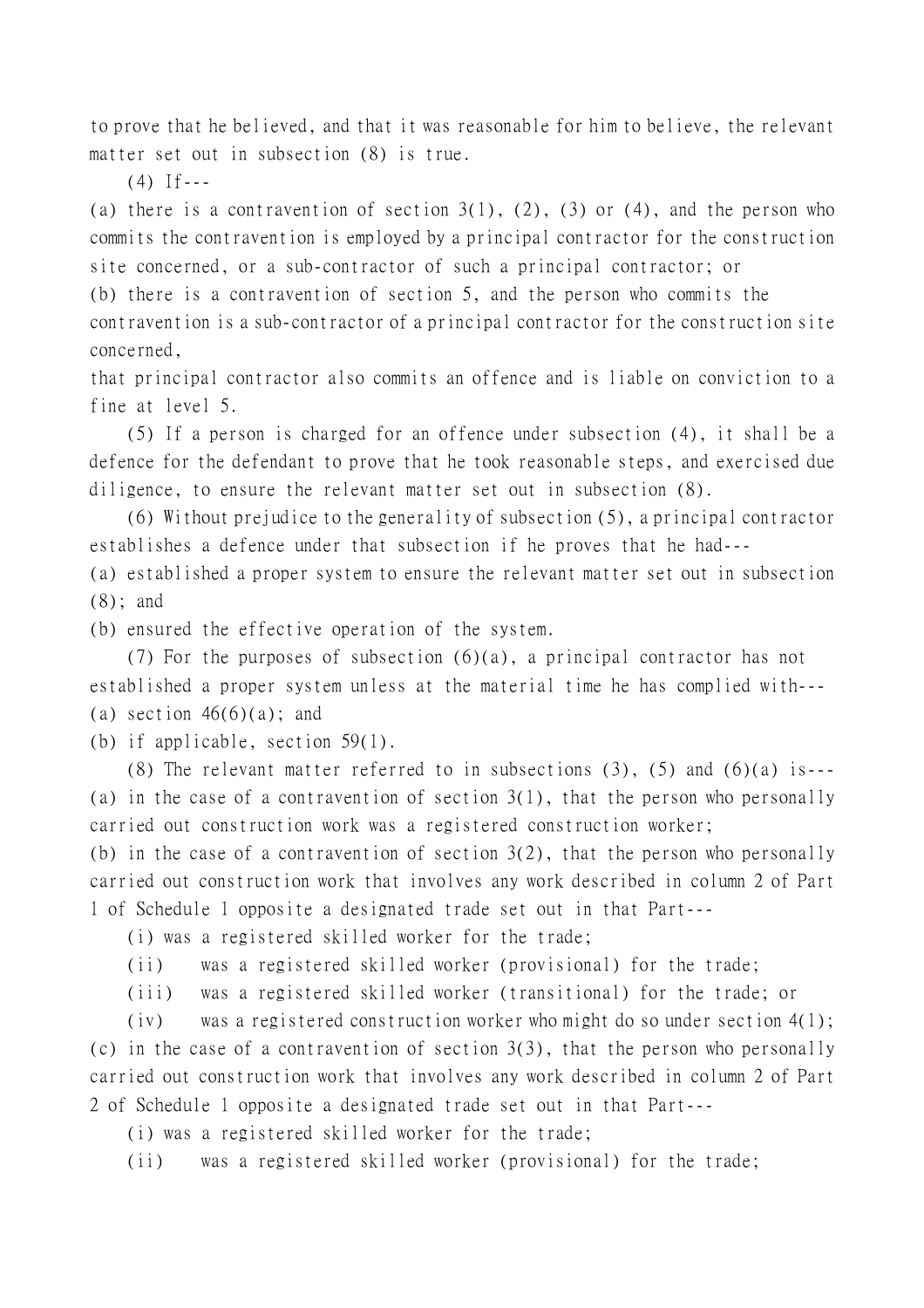(iii) was a registered skilled worker (transitional) for the trade;

(iv) was a registered semi-skilled worker for the trade;

(v) was a registered semi-skilled worker (provisional) for the trade; or

(vi) was a registered construction worker who might do so under section 4(2); (d) in the case of a contravention of section  $3(4)$ , that the person who personally carried out construction work that involves any work described in column 2 of Part 3 of Schedule 1 opposite a designated trade set out in that Part---

(i) was a registered semi-skilled worker for the trade;

(ii) was a registered semi-skilled worker (provisional) for the trade; or

(iii) was a registered construction worker who might do so under section 4(3). PART 3

Construction Workers Registration Authority

and Standing Committees

7. Authority

(1) There is established by this section a body corporate called in English the "Construction Workers Registration Authority" and in Chinese "建造業工㆟註冊管理 局".

(2) The Authority shall have perpetual succession and a common seal and shall be capable of suing and being sued.

(3) The Authority shall consist of---

(a) the Secretary or his representative; and

(b) 17 other members appointed by the Secretary as follows---

(i) a chairman;

(ii) 3 public officers;

(iii) 2 persons, each of whom is, in the opinion of the Secretary, a person from a training institute in the construction industry in Hong Kong;

(iv) 2 persons, each of whom is, in the opinion of the Secretary, a person from a contractor in the construction industry in Hong Kong;

(v) 2 persons, each of whom is, in the opinion of the Secretary, a person from a trade association representing workers in the construction industry in Hong Kong;

(vi) 1 person who is, in the opinion of the Secretary, a person from a real estate developer in Hong Kong; and

(vii) 6 persons, each of whom is, in the opinion of the Secretary, a person connected with the construction industry in Hong Kong.

(4) An appointment under subsection (3)(b) shall be notified in the Gazette.

(5) If, for any period, the chairman of the Authority is absent from Hong Kong or is, for any other reason, unable to perform the functions of his office, the other members of the Authority may elect from among themselves a person to act as chairman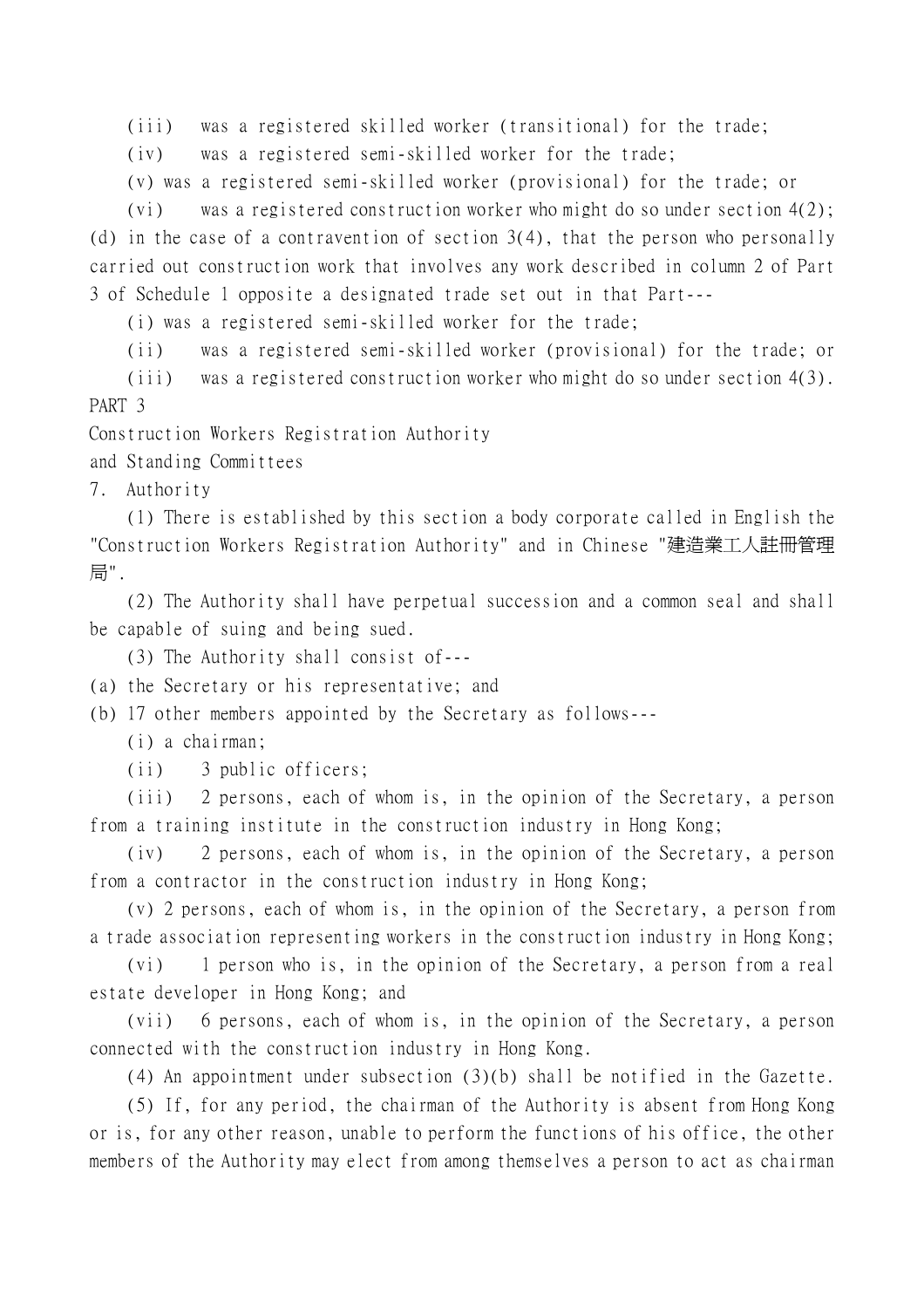of the Authority during that period.

(6) Part 1 of Schedule 4 shall have effect with respect to the Authority and its members.

8. Functions and powers of Authority

(1) The Authority shall---

(a) be responsible for the administration of this Ordinance and the supervision of the registration of persons;

(b) set the qualification requirements for registration or renewal of registration;

(c) deal with complaints made under section 49;

(d) make recommendations with respect to the rate of levy; and

(e) perform such other functions as are imposed on it under this Ordinance or any other enactment.

(2) The Authority may do all such things as are necessary for, or incidental or conducive to, the performance of its functions and, in particular but without prejudice to the generality of the foregoing, may---

(a) establish committees for the performance of its functions and the exercise of its powers;

(b) employ persons to assist the Authority with the performance of its functions and the exercise of its powers;

(c) acquire, hold or dispose of property of any description;

(d) enter into, carry out, assign or accept the assignment of, vary or rescind, any contract, agreement or other obligation;

(e) borrow money on such security as may be necessary and for that purpose, charge all or any of the property of the Authority;

(f) bring to the notice of the appropriate authority or person, with or without comments, any complaints made under section 49; and

(g) exercise such other powers as are conferred on the Authority under this Ordinance or any other enactment.

(3) Part 2 of Schedule 4 shall have effect with respect to a committee and its members.

9. Delegations

(1) The Authority may delegate in writing---

(a) any of its functions and powers under Part 4, except those under section 27, to the Registrar; or

(b) subject to subsection (2), any of its other functions and powers under this Ordinance to any committee,

subject to such terms and conditions, if any, as the Authority thinks fit and set out in the delegation.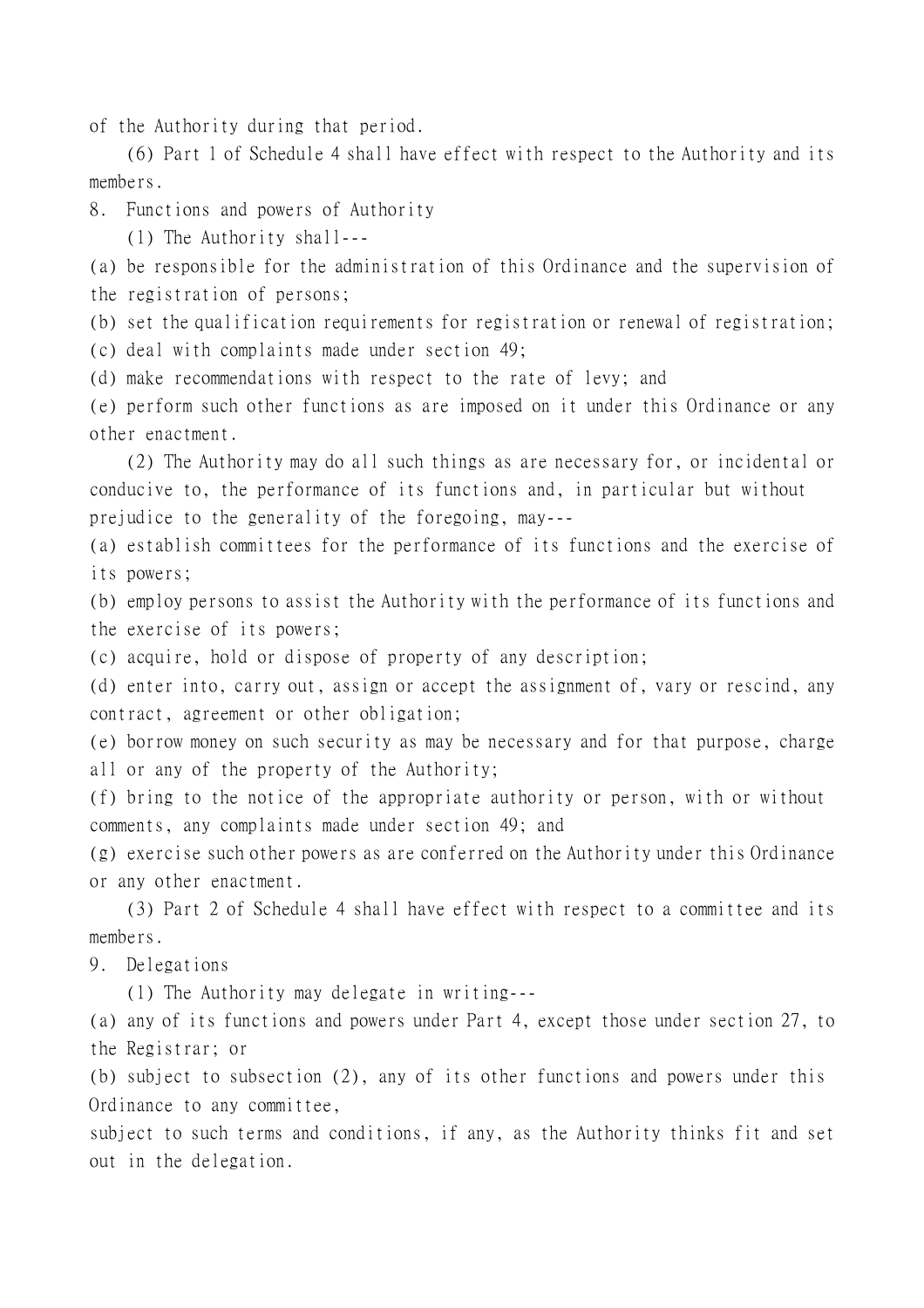(2) The Authority shall not delegate any of its functions or powers under subsection (1) or section  $8(1)(a)$  or (c) or  $(2)(a)$ ,  $11(5)$ , 49, 50, 53(5) or 64, or section 6 of Schedule 4.

(3) A delegate of the Authority---

(a) shall perform the delegated functions and may exercise the delegated powers as if the delegate were the Authority; and

(b) shall be presumed to be acting in accordance with the relevant delegation in the absence of evidence to the contrary.

10. Funds and property of Authority

The funds and property of the Authority shall consist of---

(a) all moneys recovered by way of levy, surcharge, penalty and further penalty;

(b) any moneys received by the Authority by way of grants, loans, donations, fees, rent or interest;

(c) all moneys derived from the sale of any property held by or on behalf of the Authority; and

(d) all other moneys and property lawfully received by the Authority for its purposes.

11. Statements of accounts of Authority

and auditor's report on them

(1) The Authority may from time to time fix a period of 12 months to be the financial year of the Authority.

(2) The Authority shall submit to the Secretary---

(a) as soon as practicable after the commencement of this section, a programme of its proposed activities and estimates of its income and expenditure for the first financial year; and

(b) in each financial year, before a date to be appointed by the Secretary, a programme of its proposed activities and estimates of its income and expenditure for the next financial year.

(3) The Authority shall cause proper accounts to be kept of all its financial transactions.

(4) As soon as practicable after the end of a financial year, the Authority shall cause to be prepared a statement of accounts of the Authority, which statement shall include an income and expenditure account and a balance sheet.

(5) The Authority shall appoint an auditor, who shall be entitled at any time to have access to all books of account, vouchers and other financial records of the Authority and to require such information and explanations thereof as the auditor thinks fit.

(6) The auditor shall audit the accounts required under subsection (3) and the statement of accounts required under subsection (4) and shall submit a report on the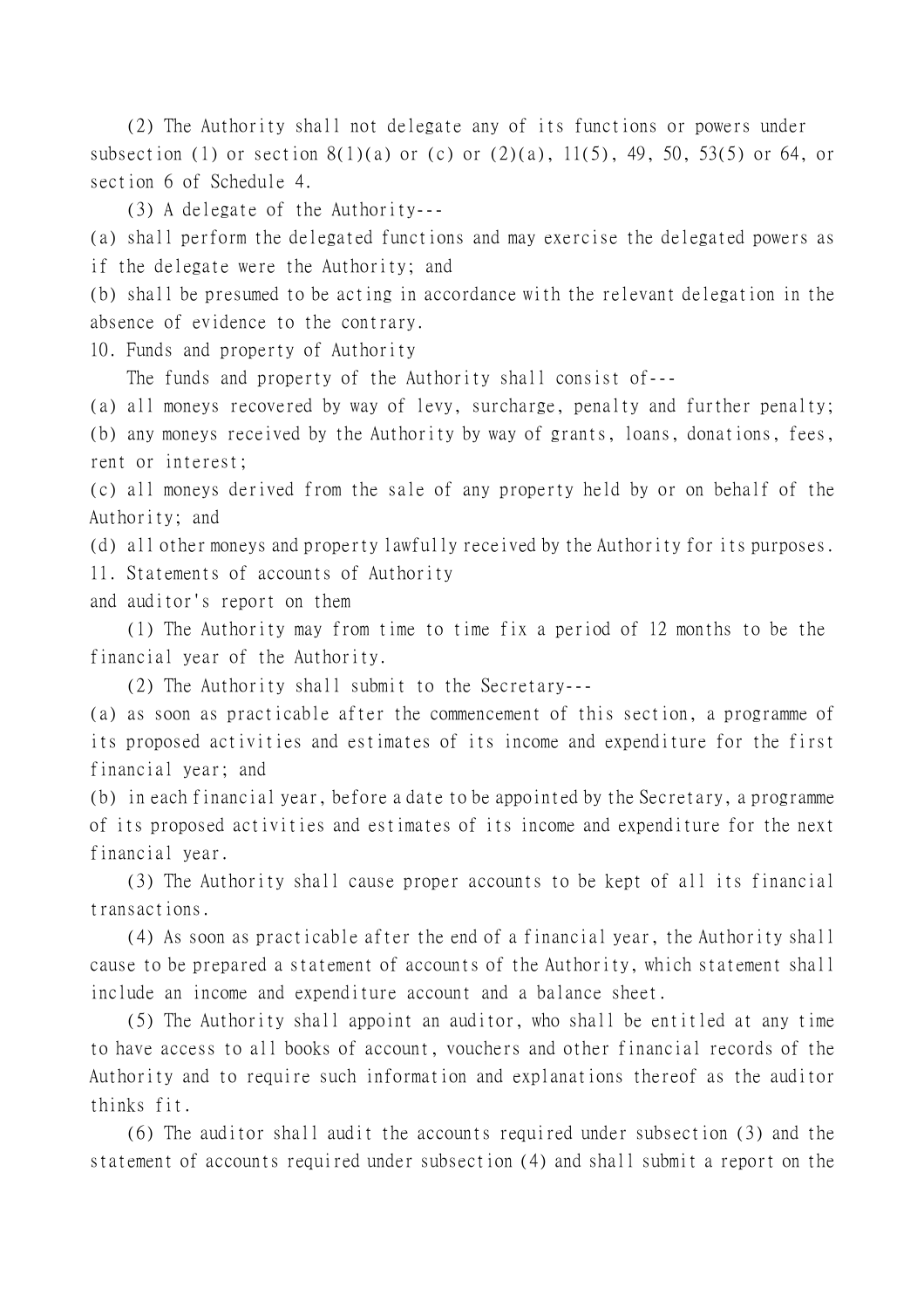statement to the Authority.

(7) Within 6 months after the end of a financial year, the Authority shall submit---

(a) a report on the activities of the Authority during that year including a general survey of developments during that year, in respect of matters falling within the scope of the Authority's functions;

(b) a copy of the statement of accounts required under subsection (4); and

(c) the auditor's report on the statement,

to the Secretary who shall cause the same to be tabled in the Legislative Council. 12. Qualifications Committee

(1) There is established by this section a committee called in English the "Construction Workers Qualifications Committee" and in Chinese "建造業工㆟資格評 審委員會".

(2) Subject to subsection (3), the Qualifications Committee shall consist of--- (a) a chairman who is---

(i) a member of the Authority; and

(ii) appointed by the Authority; and

(b) 12 other members appointed by the Authority as follows---

(i) 5 public officers;

(ii) 1 person nominated by CITA;

(iii) 1 person nominated by the Executive Director of VTC;

(iv) 1 person nominated by The Hong Kong Construction Association, Limited;

(v) 1 person nominated by The Hong Kong E&M Contractors' Association Limited;

(vi) 1 person nominated by Hong Kong Construction Industry Employees General Union;

(vii) 1 person nominated by The Federation of Hong Kong Electrical & Mechanical Industries Trade Unions; and

(viii) 1 person from those who are, in the opinion of the Secretary, major employers in the construction industry.

(3) A person is not eligible for appointment under subsection (2) if he is-- -

(a) a member of the Complaints Committee;

(b) a member of the Review Committee; or

(c) a member of the Appeal Board panel.

(4) An appointment under subsection (2) shall be notified in the Gazette.

(5) If, for any period, the chairman of the Qualifications Committee is absent from Hong Kong or is, for any other reason, unable to perform the functions of his office, the other members of the Committee may elect from among themselves a person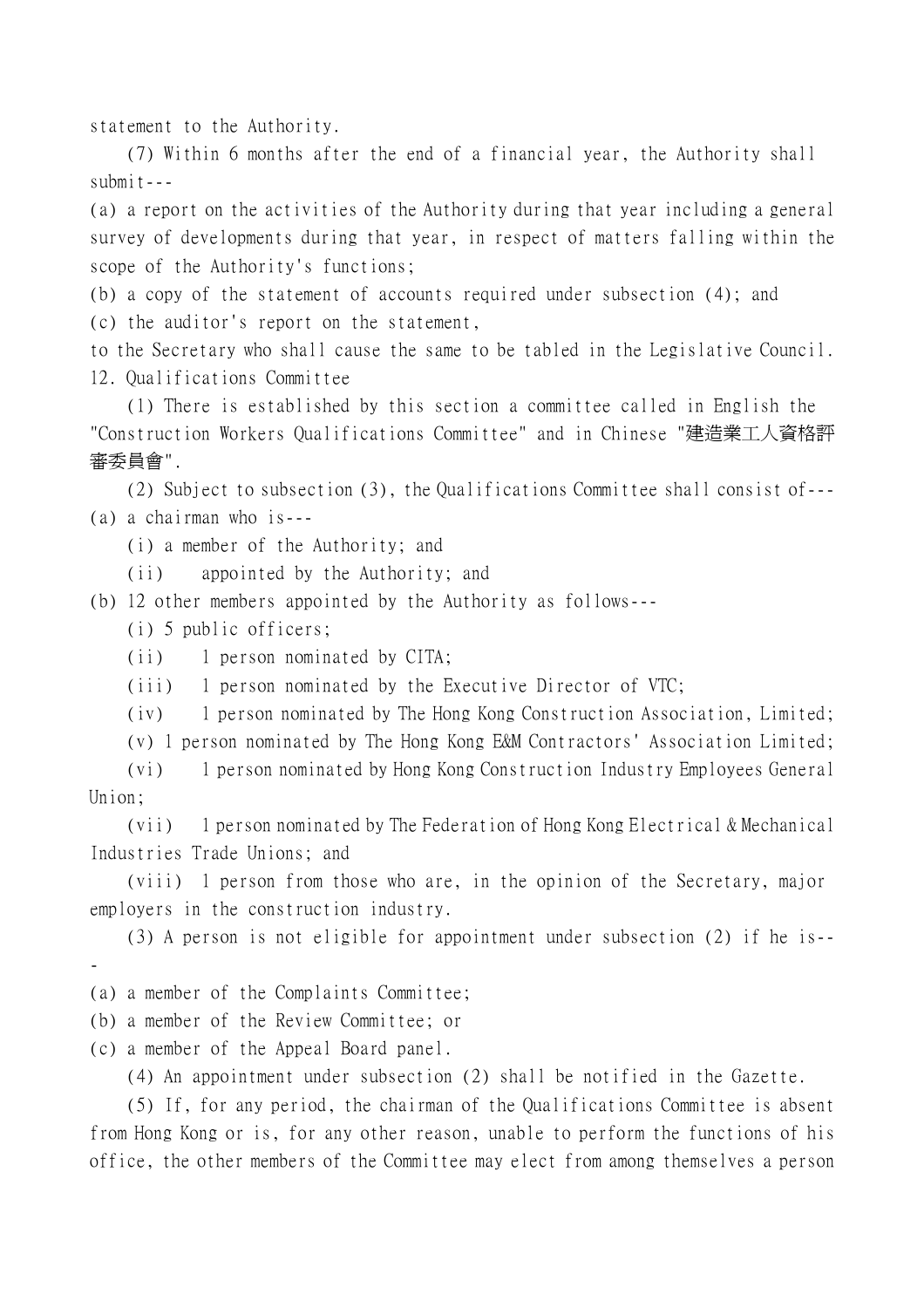to act as chairman of the Committee during that period.

(6) Part 3 of Schedule 4 shall have effect with respect to the Qualifications Committee and its members.

13. Functions and powers of Qualifications Committee

(1) The Qualifications Committee shall---

(a) review the qualification requirements for registration or renewal of registration;

(b) assess qualifications referred to it by the Authority to ascertain whether they should become qualification requirements for registration or renewal of registration;

(c) prepare guidelines to be followed by the Registrar to examine, assess and verify the qualifications of applicants for registration or renewal of registration;

(d) make recommendations to the Authority as to the matters referred to in paragraphs (a), (b) and (c);

(e) when consulted by the Registrar, assess whether the qualification held by a person is an equivalent qualification for the purposes of section  $37(2)(b)$ ,  $(3)(b)$ ,  $(5)(b)$ or  $(6)(b)$ ;

(f) make recommendations to the Registrar as to the matters referred to in paragraph (e); and

(g) perform such other functions as are imposed on it under this Ordinance or any other enactment.

(2) The Qualifications Committee may do all such things as are necessary for, or incidental or conducive to, the performance of its functions and may exercise such powers as are conferred on it under this Ordinance or any other enactment. 14. Complaints Committee

(1) There is established by this section a committee called in English the "Construction Workers Complaints Committee" and in Chinese "建造業工㆟投訴委員會 ".

(2) Subject to subsection (3), the Authority shall appoint not less than 7 members of the Authority to be members of the Complaints Committee.

(3) A person is not eligible for appointment under subsection (2) if he is-- -

(a) a member of the Qualifications Committee;

(b) a member of the Review Committee; or

(c) a member of the Appeal Board panel.

(4) The members of the Complaints Committee shall elect a chairman from amongst themselves.

(5) An appointment under subsection (2) shall be notified in the Gazette.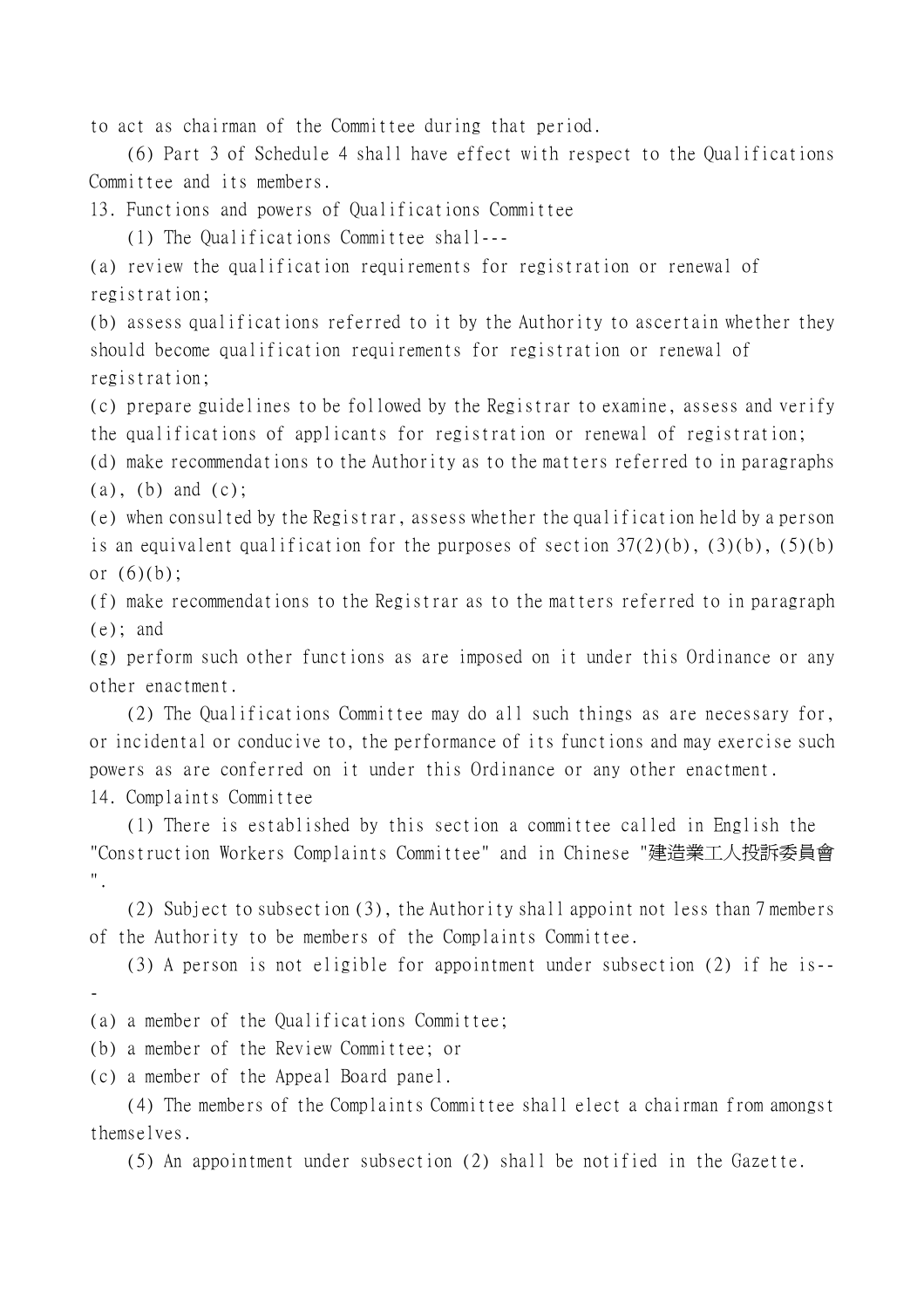(6) If, for any period, the chairman of the Complaints Committee is absent from Hong Kong or is, for any other reason, unable to perform the functions of his office, the other members of the Committee may elect from among themselves a person to act as chairman of the Committee during that period.

(7) Part 4 of Schedule 4 shall have effect with respect to the Complaints Committee and its members.

15. Functions and powers of Complaints Committee

(1) The Complaints Committee shall---

(a) inquire into any complaint referred to it under section 50(2);

(b) make recommendations to the Authority as to the complaint; and

(c) perform such other functions as are imposed on it under this Ordinance or any other enactment.

(2) The Complaints Committee may do all such things as are necessary for, or incidental or conducive to, the performance of its functions and, in particular but without prejudice to the generality of the foregoing, may---

(a) conduct an inquiry into any complaint referred to it under section 50(2);

(b) by notice under the signature of its chairman, summon any person to attend the inquiry---

(i) as the person the subject of a complaint; or

(ii) to give evidence or produce any document or other thing in his possession; (c) examine a person summoned under paragraph (b) as a witness or require him to produce any document or other thing in his possession;

(d) hear and consider representations made by or on behalf of the complainant and the person the subject of the complaint;

(e) hear, receive and examine evidence on oath;

(f) in the case of a complaint under section 49(1) or (2) require the person the subject of the complaint to undergo such tests as the Committee considers appropriate to assess whether that person is of a level of competence reasonably expected of a registered skilled worker, or a registered semi-skilled worker, for the designated trade; and

(g) exercise such other powers as are conferred on it under this Ordinance or any other enactment.

16. Review Committee

(1) There is established by this section a committee called in English the "Construction Workers Review Committee" and in Chinese "建造業工㆟覆核委員會".

(2) Subject to subsection (3), the Review Committee shall consist of 8 members appointed by the Authority as follows---

(a) 1 public officer;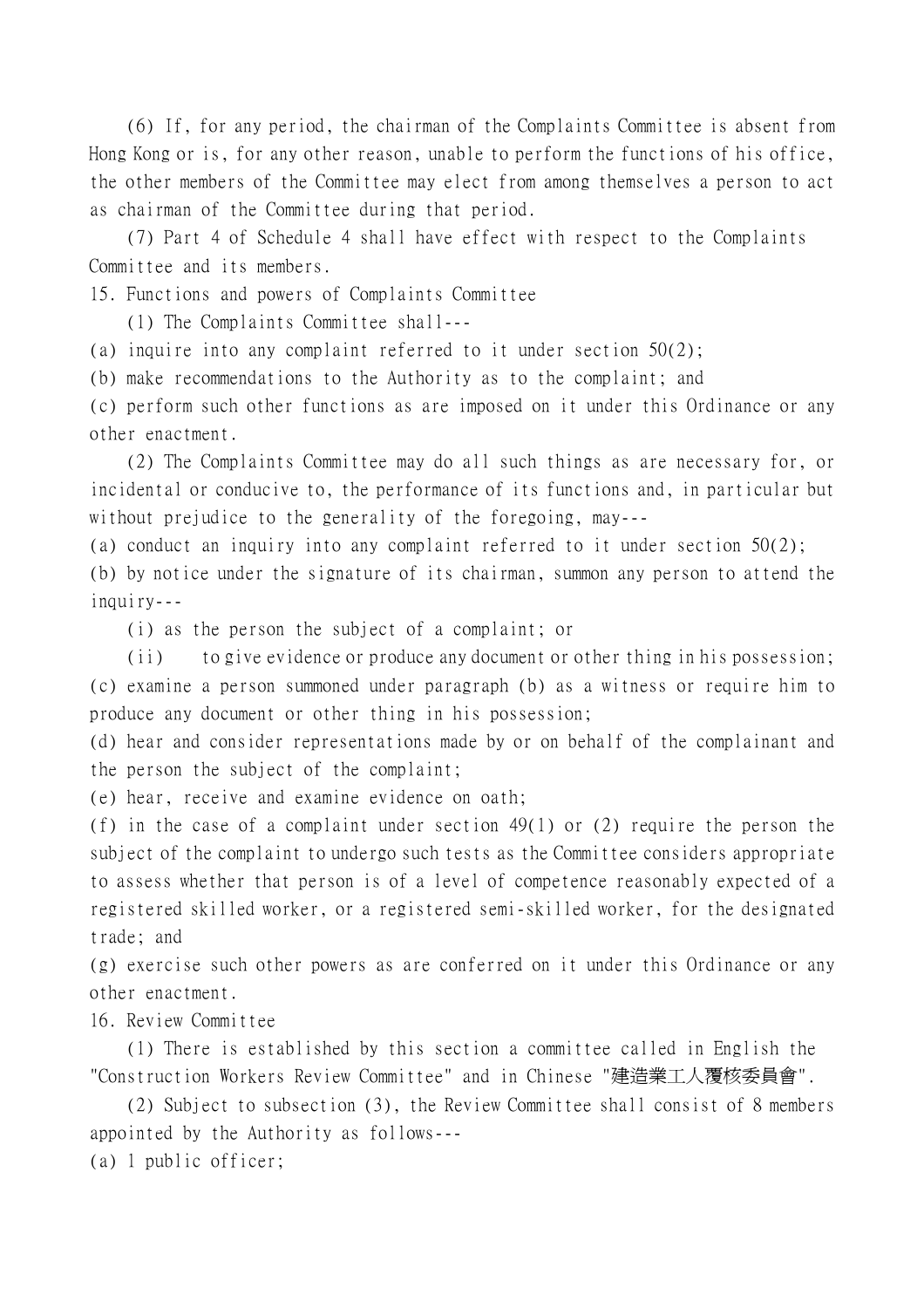(b) 1 person nominated by The Hong Kong Institution of Engineers;

(c) 1 person nominated by The Hong Kong Institute of Architects;

(d) 1 person nominated by The Hong Kong Institute of Surveyors;

(e) 1 person nominated by The Hong Kong Construction Association, Limited;

(f) 1 person nominated by The Hong Kong E&M Contractors' Association Limited;

(g) 1 person nominated by Hong Kong Construction Industry Employees General Union; and

(h) 1 person nominated by The Federation of Hong Kong Electrical & Mechanical Industries Trade Unions.

(3) A person is not eligible for appointment under subsection (2) if he is--

(a) a member of the Qualifications Committee;

(b) a member of the Complaints Committee;

(c) a member of the Appeal Board panel; or

(d) the Registrar, or, where the Registrar is a body corporate, a member, officer or employee of the Registrar.

(4) The members of the Review Committee shall elect a chairman from amongst themselves.

(5) An appointment under subsection (2) shall be notified in the Gazette.

(6) If, for any period, the chairman of the Review Committee is absent from Hong Kong or is, for any other reason, unable to perform the functions of his office, the other members of the Committee may elect from among themselves a person to act as chairman of the Committee during that period.

(7) Part 5 of Schedule 4 shall have effect with respect to the Review Committee and its members.

17. Functions and powers of Review Committee

(1) The Review Committee shall---

(a) conduct a review of any decision of the Registrar the subject of a request for review under section 52(1);

(b) make recommendations to the Registrar as to the decision; and

(c) perform such other functions as are imposed on it under this Ordinance or any other enactment.

(2) The Review Committee may do all such things as are necessary for, or incidental or conducive to, the performance of its functions and may exercise such powers as are conferred on it under this Ordinance or any other enactment. PART 4

Levy

-

18. Interpretation and application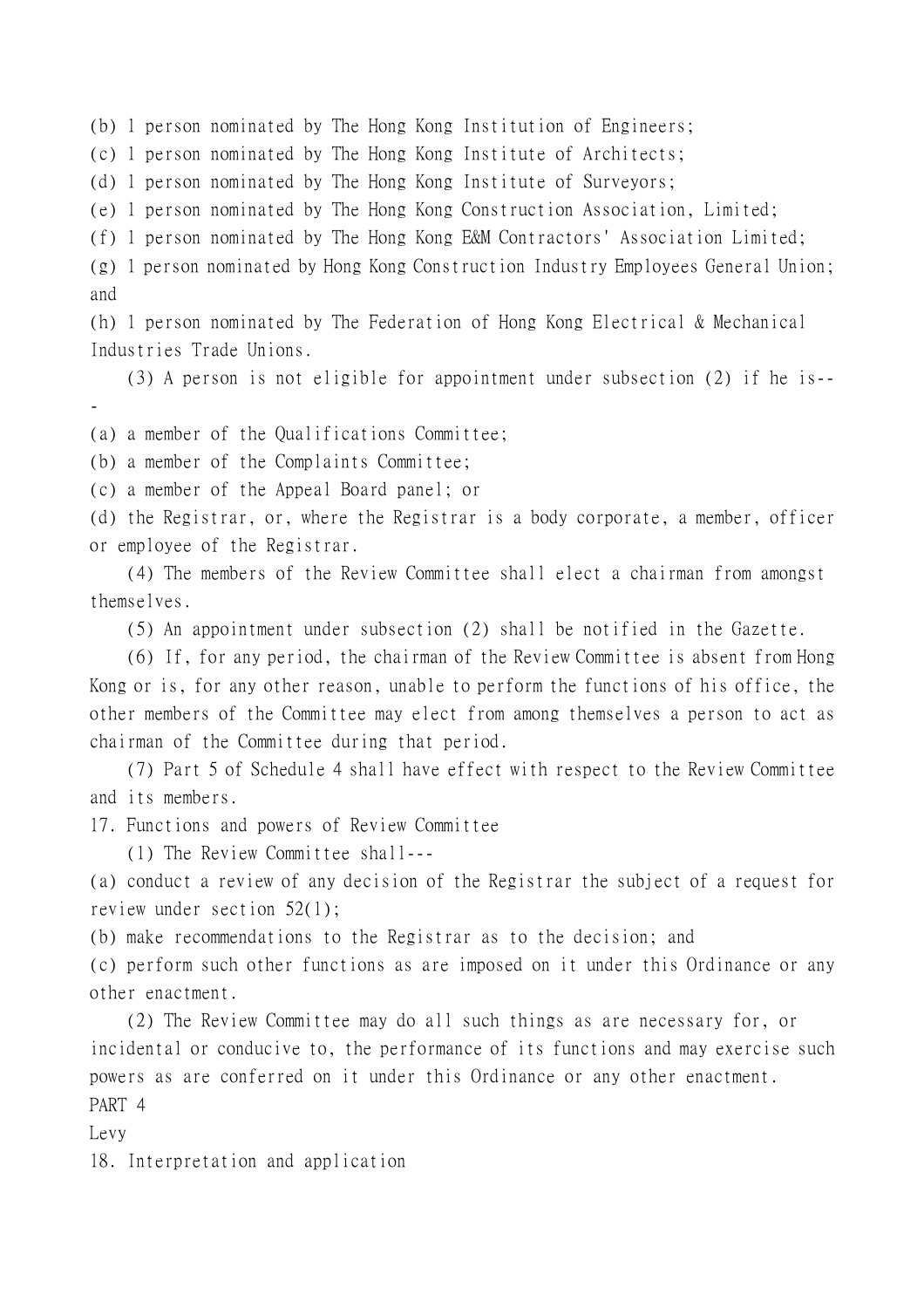(1) In this Part, unless the context otherwise requires---

"authorized person" (獲授權㆟) has the meaning assigned to it in section 2(1) of the Industrial Training (Construction Industry) Ordinance (Cap. 317);

"construction works" (建造工程) means the construction works within the meaning of section 2(2), (3) and (4) of the Industrial Training (Construction Industry) Ordinance (Cap. 317);

"contractor" (承建商) has the meaning assigned to it in section 2(1) of the Industrial Training (Construction Industry) Ordinance (Cap. 317);

"employer" (僱主) has the meaning assigned to it in section 2(1) of the Industrial Training (Construction Industry) Ordinance (Cap. 317);

"value" (價值), in relation to any construction works, means the value of the construction works assessed under this Part.

(2) This Part shall not apply to any construction works---

(a) the tender for which was submitted before the commencement of this Part; or (b) that began before that commencement.

(3) For the purposes of this Part, any construction works that are building works, or street works, not carried out by or on behalf of the Government is deemed to begin on the date of the Building Authority's consent in writing for the commencement of the works under section 14(1)(b) of the Buildings Ordinance (Cap. 123).

19. Imposition of levy

(1) Subject to subsection (2), a levy shall be imposed in accordance with this Part on the value of all the construction works undertaken in Hong Kong and shall be payable by every contractor who undertakes the construction works.

(2) The Secretary may by notice provide that any construction works the value of which does not exceed the amount specified in the notice shall not be liable to the levy.

20. Rate of levy

(1) The Secretary may by notice prescribe the rate of levy.

(2) The rate of levy prescribed under subsection (1) shall be based on the value of the construction works.

(3) The rate of levy prescribed under subsection (1)---

(a) shall come into effect 30 days after the publication of the notice in the Gazette; and

(b) shall not apply to any construction works---

(i) the tender for which was submitted before the effective date of the notice; or

(ii) that began before that effective date.

21. Value of construction works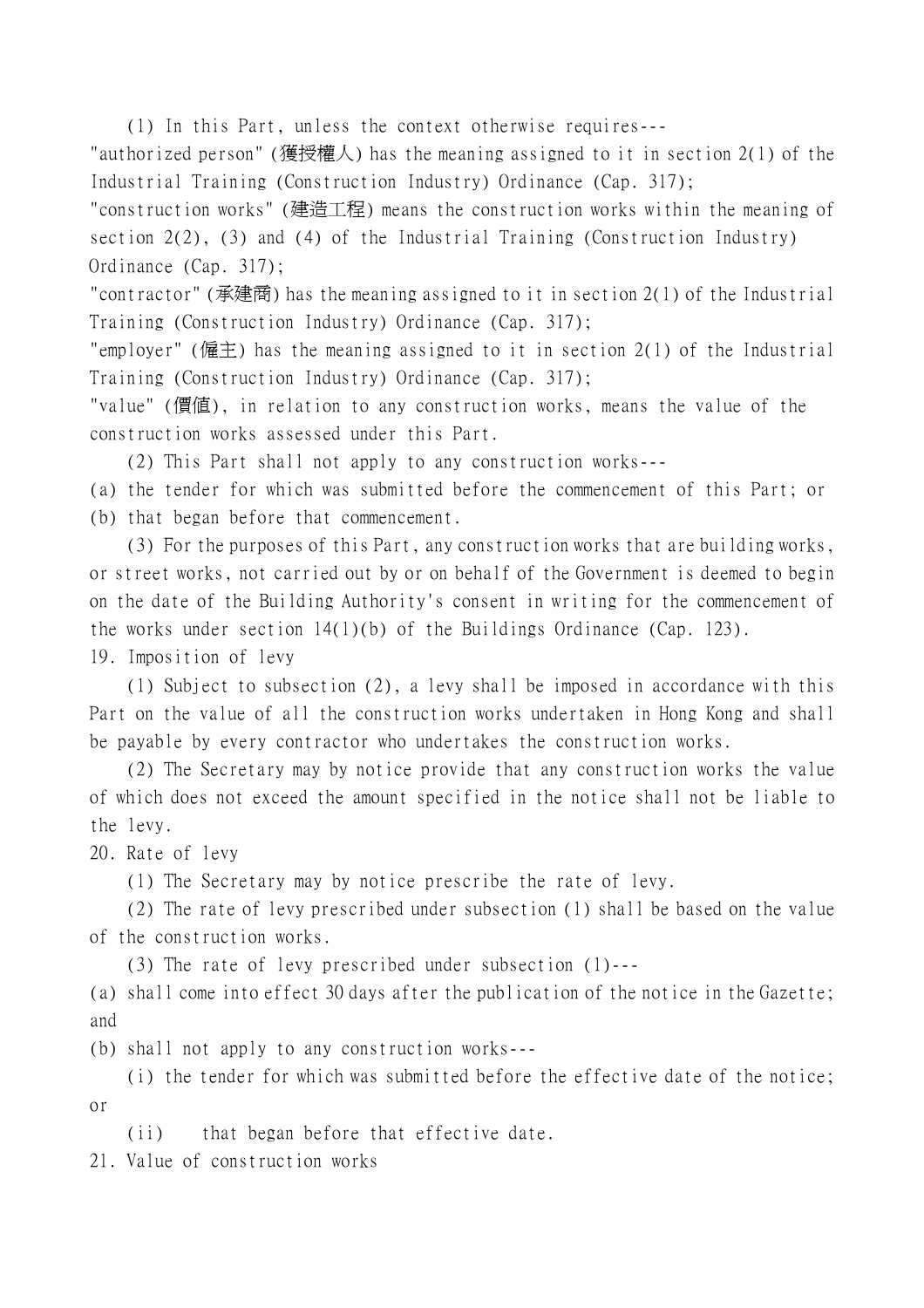(1) In ascertaining the value of any construction works for the purposes of this Part, regard shall be given to---

(a) if the construction works are performed pursuant to a contract---

(i) the consideration, or such part of the consideration as is attributable to the construction works, payable to the contractor under the contract; and

(ii) the fact that the consideration, or such part of the consideration as is attributable to the construction works, so payable shall be evidence, but not conclusive evidence, of the value of the construction works;

(b) the cost or value of materials used in the construction works;

(c) the cost or value of time, work and labour involved in the construction works;

(d) the equipment used in the construction works;

(e) such overhead costs as may be considered reasonable;

(f) the reasonable profit to be expected on the open market in respect of the performance of the construction works;

(g) any other factors that may be prescribed.

(2) In the case of any construction works to be undertaken or carried out in stages, the total value of all stages of the construction works shall be the value of the construction works for the purposes of subsection (1).

22. Contractor and authorized person to notify Authority when undertaking construction works

(1) Within 14 days after any construction works have begun or such further time as the Authority may in any case allow---

(a) the contractor undertaking the construction works; and

(b) the authorized person appointed in respect of the construction works,

shall each give notice to the Authority in the specified form that he is such a contractor undertaking the construction works or such an authorized person appointed in respect of the construction works, as the case may be.

(2) Subsection (1) shall not apply to any construction works the estimated value of which would render the construction works not liable to the levy as a result of a notice under section 19(2).

(3) Every notice under subsection (1) shall state the estimated value of the construction works.

(4) This section is complied with if the Authority is sent a copy of a notice given to CITA under section 24 of the Industrial Training (Construction Industry) Ordinance (Cap. 317).

(5) Every contractor or authorized person who, without reasonable excuse, fails to give a notice when required to do so by subsection (1) commits an offence and is liable on conviction to a fine at level 1.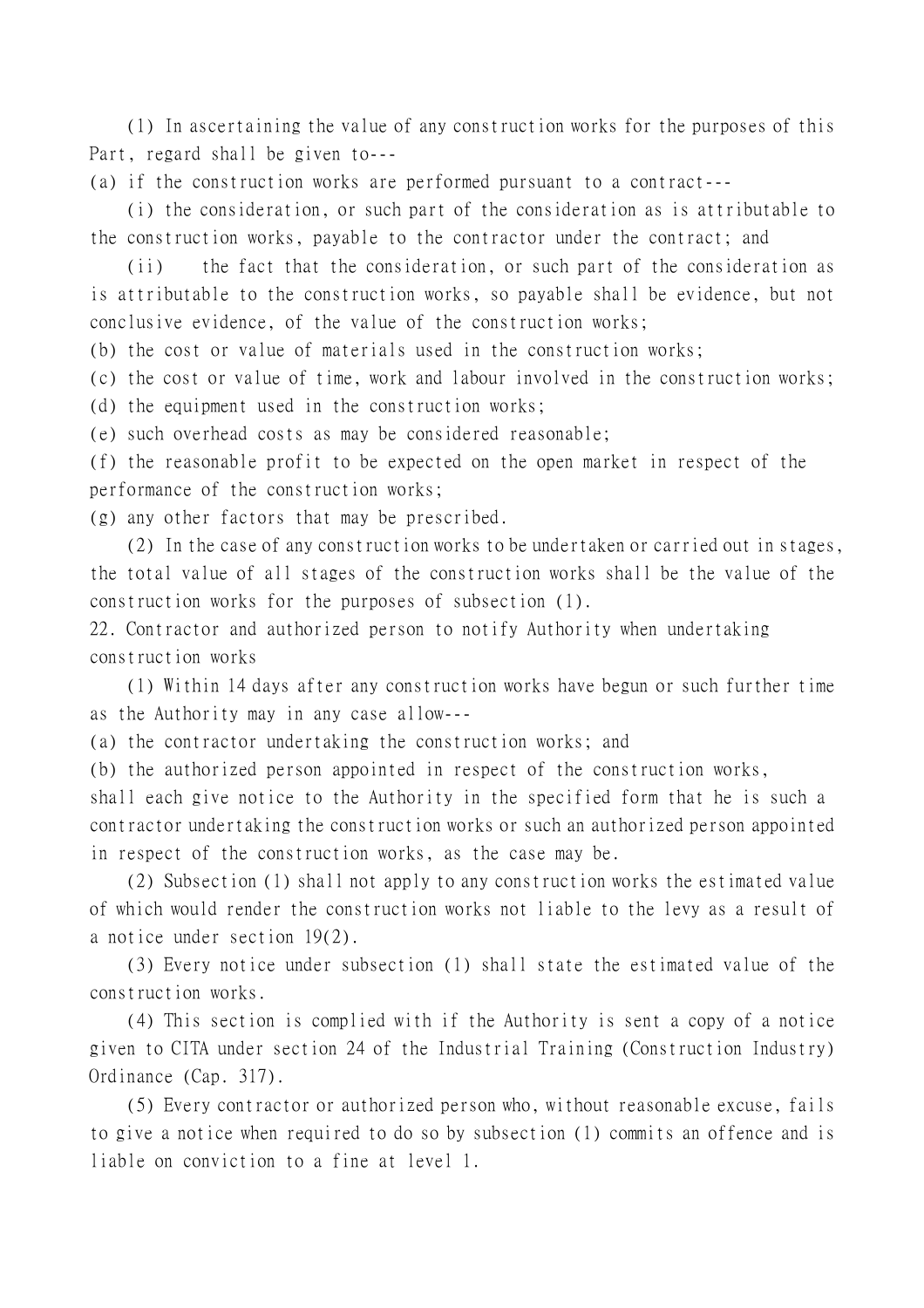23. Notice by contractor and authorized person of payments made in respect of works, etc. and of completion

(1) Where a payment or an interim payment is made to a contractor or for his benefit in respect of any construction works or a stage of any construction works (if the construction works are being undertaken or carried out in stages), the contractor shall, within 14 days after the payment is made or such further time as the Authority may in any case allow, give notice of it to the Authority in the specified form.

(2) Not later than 14 days, or such further time as the Authority may in any case allow, after the completion of any construction works, or of a stage of any construction works (if the construction works are being undertaken or carried out in stages), the contractor undertaking the construction works, and the authorized person appointed in respect of the construction works, shall each give notice of such completion to the Authority in the specified form.

(3) Subsections (1) and (2) shall not apply to any construction works which are not liable to the levy as a result of a notice under section 19(2).

(4) Every notice under subsection (1) or (2) shall state the value of the construction works or the stage of the construction works---

(a) in respect of which payment was made; or

(b) which have or has been completed,

as the case may be.

(5) This section is complied with if the Authority is sent a copy of a notice given to CITA under section 25 of the Industrial Training (Construction Industry) Ordinance (Cap. 317).

(6) Every contractor or authorized person who, without reasonable excuse, fails to give a notice when required to do so by subsection (1) or (2) commits an offence and is liable on conviction to a fine at level 3.

24. Assessment

(1) On receipt of a notice of payment under section 23(1), the Authority shall assess the amount of levy due from the contractor in respect of the construction works or the stage of the construction works to which the payment relate or relates.

(2) Where more than one payment is made or to be made to the contractor in respect of any construction works or a stage of any construction works, the assessment under subsection (1) shall be a provisional assessment and a final assessment shall be made on the final payment in respect of the construction works, each stage of the construction works or all stages of the construction works, as is appropriate.

(3) On receipt of a notice of completion of any construction works, or a stage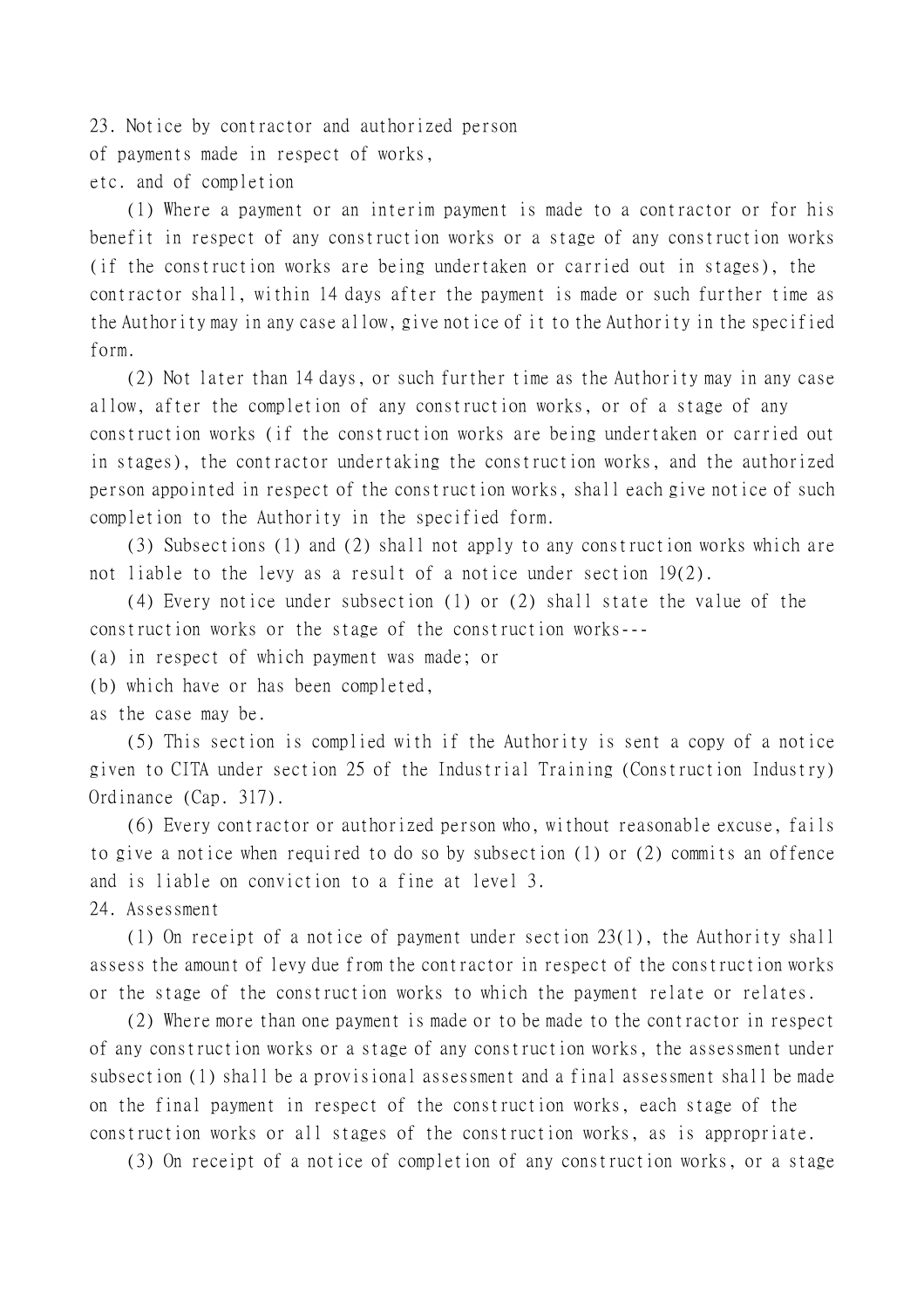of any construction works, under section 23(2), the Authority shall, if no assessment under subsection (1) or (2) has been made, assess the amount of levy due from the contractor in respect of the construction works or the stage of the construction works.

(4) Where any construction works are undertaken or carried out in stages, the Authority may make a provisional assessment under subsection (3) on the completion of each stage of the construction works and make a final assessment on the completion of all stages of the construction works.

(5) The Authority may assess the amount of levy due from the contractor in respect of the construction works, or the stage of the construction works, which have or has been completed notwithstanding that no notice has been given to the Authority under section 23.

(6) Where it appears to the Authority that an assessment of levy has been made at less than the proper amount, then, subject to subsection (9), the Authority may at any time make an additional assessment of levy due from the contractor in respect of the construction works or the stage of the construction works.

(7) If a contractor fails to give any notice required to be given by him under section 23 and does not give a reasonable excuse for the failure within such period as the Authority may allow in any case, the Authority may, in addition to the levy assessed under subsection (5), impose a surcharge on the contractor not exceeding twice the amount of levy so assessed.

(8) The Authority shall notify in writing the contractor of any assessment of levy or imposition of surcharge.

(9) An assessment or surcharge under this section shall be made or imposed within---

(a) 2 years after the completion of the construction works; or

(b) 1 year after evidence of facts, sufficient in the opinion of the Authority to justify the making of the assessment or the imposition of the surcharge comes to its knowledge,

whichever is the later.

25. Payment of levy

(1) The amount of levy or surcharge specified in a notice given to a contractor under section 24(8) shall be paid by the contractor to the Authority within 28 days after the receipt by him of the notice.

(2) If the amount of levy or surcharge is not paid within the period specified in subsection (1), the contractor shall be liable to pay, in addition, a penalty of 5% of the amount unpaid.

(3) If the amount of levy or surcharge including any penalty payable under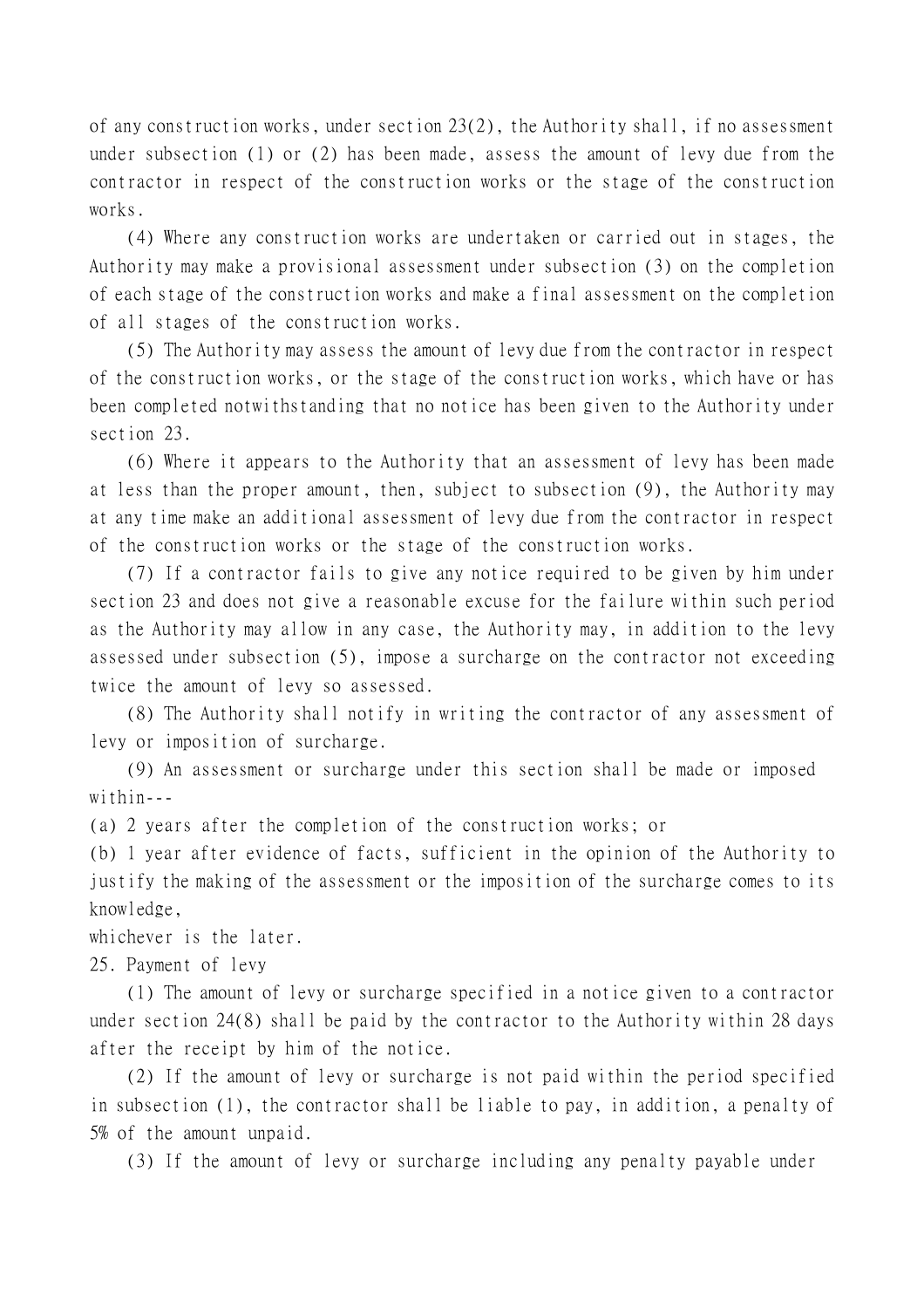subsection (2) is not paid within 3 months after the expiry of the period specified in subsection (1), the contractor shall be liable to pay, in addition, a further penalty of 5% of the amount unpaid.

(4) The Authority may remit all or part of any penalty or further penalty payable under subsection (2) or (3) if, in the special circumstances of any case, it thinks it fair and reasonable to do so, and if the amount so remitted has been paid, it shall be repaid.

(5) Payment shall be made in accordance with subsections (1), (2) and (3) notwithstanding that the contractor may wish to object to the levy assessed or surcharge imposed under section 24.

C009-e2

26. Recovery of levy

(1) Any amount of levy or surcharge, including the amount of any penalty or further penalty, due and payable under this Ordinance shall be recoverable as a debt due to the Authority.

(2) An action under subsection (1) may be brought in the District Court notwithstanding that the amount due exceeds the civil jurisdiction of the Court as may from time to time be determined under the District Court Ordinance (Cap. 336).

(3) Where an amount due under subsection (1) is within the jurisdiction of the Small Claims Tribunal established under the Small Claims Tribunal Ordinance (Cap. 338), an action may be brought in that Tribunal to recover that amount. 27. Objection

(1) Any person who is notified under section 24(8) of an assessment of levy, or imposition of surcharge, may, by notice in writing served on the Authority within 21 days after the receipt by him of the notice, object to the levy or surcharge.

(2) A notice of objection under subsection (1) shall state precisely the grounds of objection and shall be accompanied by all written statements and other documentary evidence relied upon by the objector in support of the objection.

(3) An objection under subsection (1) shall be considered by the Authority, which may confirm, cancel or reduce the levy or surcharge.

(4) The Authority shall notify in writing the objector of its decision under subsection (3) within 28 days after the receipt by the Authority of the notice of objection under subsection (1) and, if a levy or surcharge is cancelled or reduced, any amount which has been paid by the objector in excess of that found to be due, excluding the amount of any penalty or further penalty which has been paid, shall forthwith be repaid by the Authority to the objector.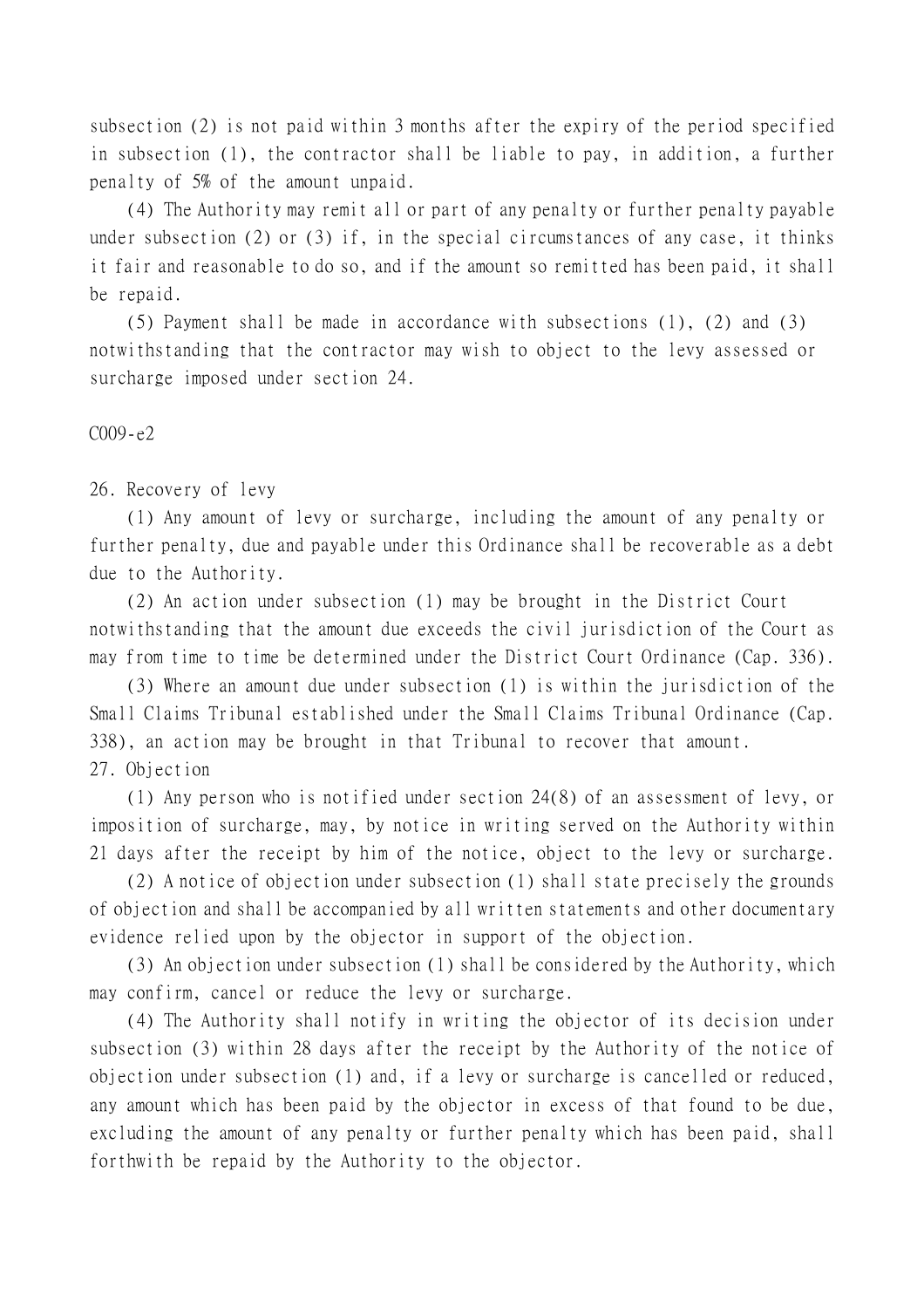28. Appeals

(1) An objector who is aggrieved with a decision notified to him under section 27(4) may appeal to the District Court against that decision.

(2) An appeal under subsection (1) shall be lodged within 30 days after the receipt by the objector of the notification.

(3) An appeal under this section shall not be heard unless the amount of levy or surcharge that is the subject-matter of the appeal, including the amount of any penalty or further penalty, has been paid.

(4) On hearing any appeal under this section the District Court may---

(a) confirm, cancel or reduce the levy or surcharge;

(b) if it cancels or reduces a levy or surcharge, order the repayment of the amount of levy or surcharge cancelled or reduced, excluding the amount of any penalty or further penalty which has been paid, with interest from the date of payment to the Authority at such rate as the Court may determine or without interest; and (c) make such order as it thinks fit as to the payment of the costs of the hearing. 29. Provision of information and production of documents

(1) An employer, contractor or authorized person concerned in any construction works shall---

(a) provide the Authority or a levy inspector, within such time and in such form as the Authority or the inspector may specify, with such information relating to the construction works (including any amount paid or payable in respect of the construction works or any work connected therewith), or the name and address of the person for or by whom the construction works are being undertaken, as the Authority or the inspector may require for the purpose of performing its or his functions under this Ordinance;

(b) on being so required by the Authority or a levy inspector, produce or cause to be produced any documents or records in his possession relating to the construction works (including any amount paid or payable in respect of the construction works or any work connected therewith) for inspection by the Authority or the inspector and permit the Authority or the inspector to take copies or make extracts from them or to remove them for a reasonable period.

(2) Subject to subsection (3), no person shall disclose otherwise than to the Authority, or to an employee of the Authority in his official capacity, any information provided or obtained under subsection (1) (including information obtained from documents or records) without the consent of the person who provided it or from whom it was obtained.

(3) Subsection (2) shall not apply--- (a) to the provision of information under---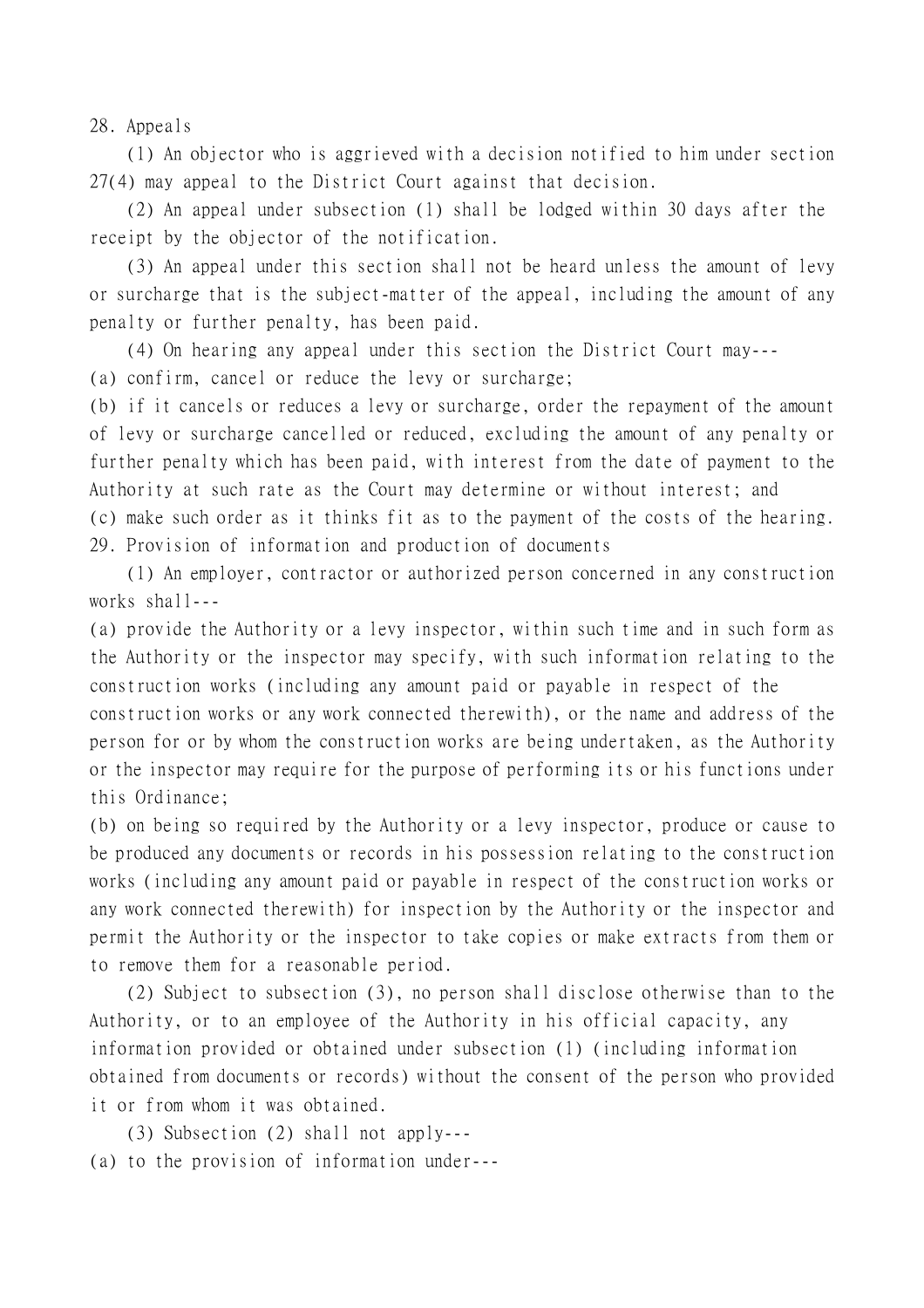(i) section 31 of the Industrial Training (Construction Industry) Ordinance (Cap. 317); or

(ii) regulation 14 of the Pneumoconiosis (Compensation) (Assessment of Levy) Regulations (Cap. 360 sub. leg.);

(b) to the disclosure of information in the form of a summary of similar information provided by or obtained from a number of employers, contractors or authorized persons if the summary is so framed as not to enable particulars relating to any particular contractor's business to be ascertained from it;

(c) to the disclosure of information by the Authority to any person authorized or employed by it for the purpose of checking or ascertaining the value of construction works;

(d) to the disclosure of information by the Authority to CITA, or to the Pneumoconiosis Compensation Fund Board established under the Pneumoconiosis (Compensation) Ordinance (Cap. 360); or

(e) to any disclosure of information made for the purpose of any legal proceedings brought under this Ordinance, or for the purpose of any report of any such proceedings.

(4) Any person who, without reasonable excuse, fails to comply with a requirement under subsection (1) when it is within his power to do so commits an offence and is liable on conviction to a fine at level 1.

(5) Any person who intentionally discloses any information in contravention of subsection (2) commits an offence and is liable on conviction to a fine at level 3. 30. Offences: Part 4

(1) A person who is knowingly concerned in, or in the taking of steps with a view to, the fraudulent evasion of the payment of a levy, whether due from him or from any other person, commits an offence and is liable on conviction to a fine at level 3 or 3 times the amount of levy that was or was intended to be evaded by his conduct, whichever is the greater.

(2) A person who---

(a) with intent to deceive, produces, supplies, sends or otherwise uses, for the purposes of this Part, any document or record that is false in a material particular; or

(b) in providing any information for the purposes of this Part, makes any statement which he knows to be false in a material particular or recklessly makes a statement that is false in a material particular,

commits an offence and is liable on conviction to a fine at level 3 or 3 times the amount of levy that was or was intended to be evaded by his conduct, whichever is the greater.

31. Evidence by certificate, etc.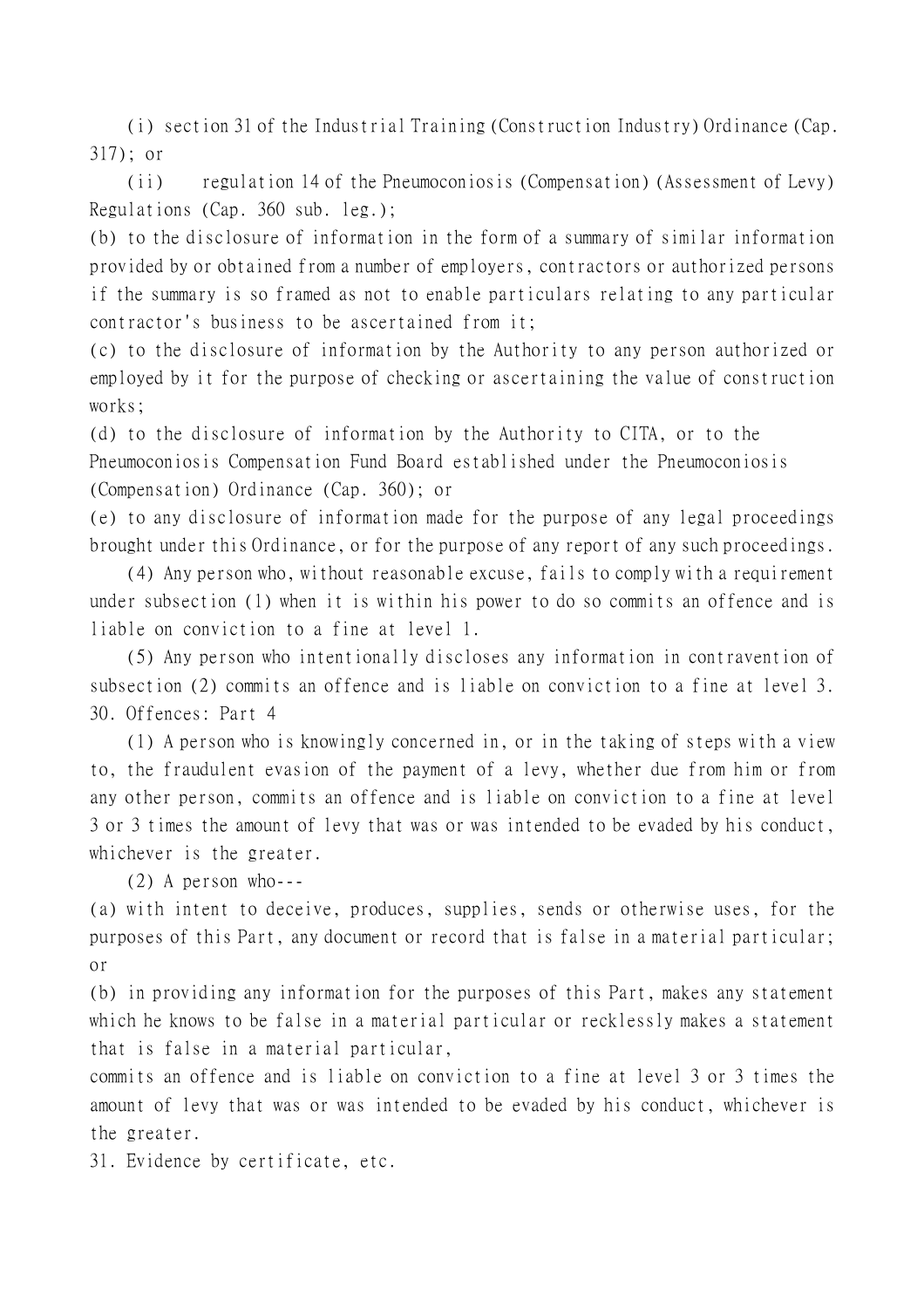A certificate purporting to be signed by a levy inspector---

(a) that any notice required by or under this Part has or has not been given or has or has not been given on any date; or

(b) that any amount of levy, surcharge, penalty or further penalty due under this Part has not been paid,

shall be sufficient evidence of that fact until the contrary is proved.

32. Authentication, and production in

evidence of documents

(1) A notice or document given or issued by the Authority for the purposes of this Part may be signed by a levy inspector.

(2) A document purporting to be a notice or document given or issued by the Authority for the purposes of this Part and purporting to be signed by a levy inspector shall be received in evidence and shall until the contrary is proved be deemed to be such a notice or document.

PART 5

Registration of Construction Workers

33. Appointment of Registrar

(1) The Authority shall, subject to the approval of the Secretary, appoint a person to be the Registrar of Construction Workers on such terms as the Authority thinks fit.

(2) An appointment under subsection (1) shall be notified in the Gazette. 34. Functions and powers of Registrar

(1) The Registrar shall---

(a) establish and maintain a Register of Construction Workers;

(b) examine, assess and verify the qualifications of applicants for registration or renewal of registration;

(c) receive and examine applications for registration or renewal of registration, and accept or reject those applications;

(d) collect from applicants for registration or renewal of registration, or for replacement registration cards, the prescribed fees in relation to the application and hand over to the Authority the fees so collected;

(e) maintain a database of information relating to registered construction workers; (f) collect the copy of record furnished to the Registrar under section 59(7)(b) and if directed to do so by the Authority, either generally or in a particular case, provide to a public body the information contained in those records; and (g) perform such other functions as are imposed on the Registrar under this Ordinance

or any other enactment.

(2) The Authority shall not direct the Registrar to provide to a public body any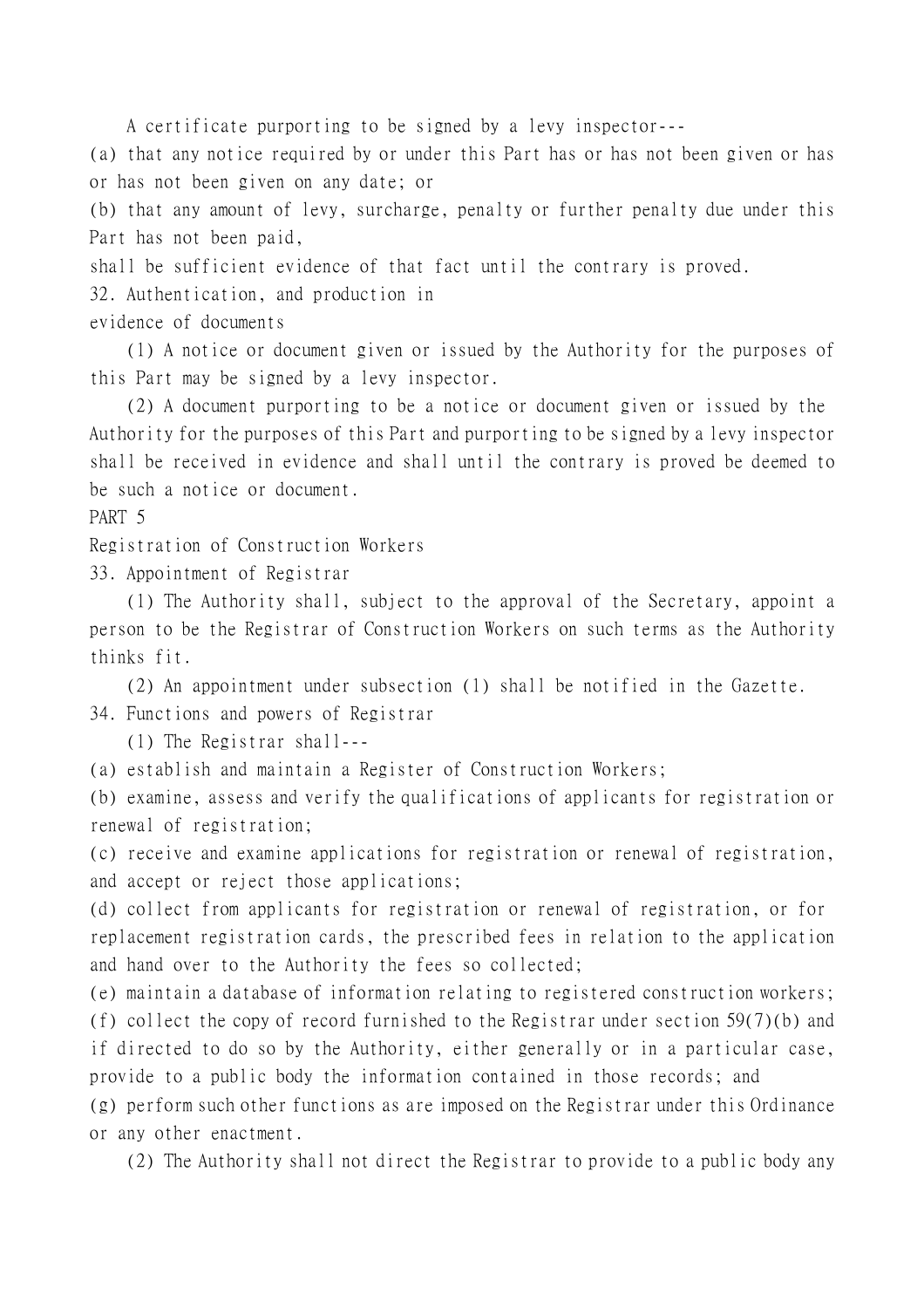of the information referred to in subsection (1)(f) unless the information is--- (a) to be used in relation to the enforcement of any law; or

(b) in the form of a summary that is so framed as not to enable particulars relating to any particular registered construction worker to be ascertained from it.

(3) The Registrar may do all such things as are necessary for, or incidental or conductive to, the performance of the Registrar's functions and may exercise such powers as are conferred on the Registrar under this Ordinance or any other enactment. 35. Register of Construction Workers

(1) An entry in the Register of a person as a registered construction worker shall  $show--$ 

(a) the name of the person;

(b) the registration number of the person;

(c) the date of registration;

(d) the date on which the registration expires;

(e) whether the person is registered as---

(i) a registered skilled worker for a designated trade;

(ii) a registered skilled worker (provisional) for a designated trade;

(iii) a registered skilled worker (transitional) for a designated trade;

(iv) a registered semi-skilled worker for a designated trade;

(v) a registered semi-skilled worker (provisional) for a designated trade; or (vi) a registered general worker;

(f) unless the person is registered as a registered general worker, the designated trade for which the person is registered;

(g) a remark to be entered under section  $47(5)(b)$  or (6) in relation to the person; and

(h) a reprimand to be recorded under section 50(6)(a)(iii) in relation to the person.

(2) For the purpose of enabling a member of the public---

(a) to ascertain whether the person with whom he is dealing is a registered construction worker; and

(b) if that person is a registered construction worker, to ascertain the particulars of the registration of that person,

the Register shall be available to any person for inspection free of charge at the office of the Registrar at such reasonable times as the Registrar may specify.

(3) A person whose name is entered in the Register shall notify in writing the Registrar of any change in his name or address within one month of the change.

(4) A person who, without reasonable excuse, contravenes subsection (3) commits an offence and is liable on conviction to a fine at level 1.

(5) A person who, without lawful authority---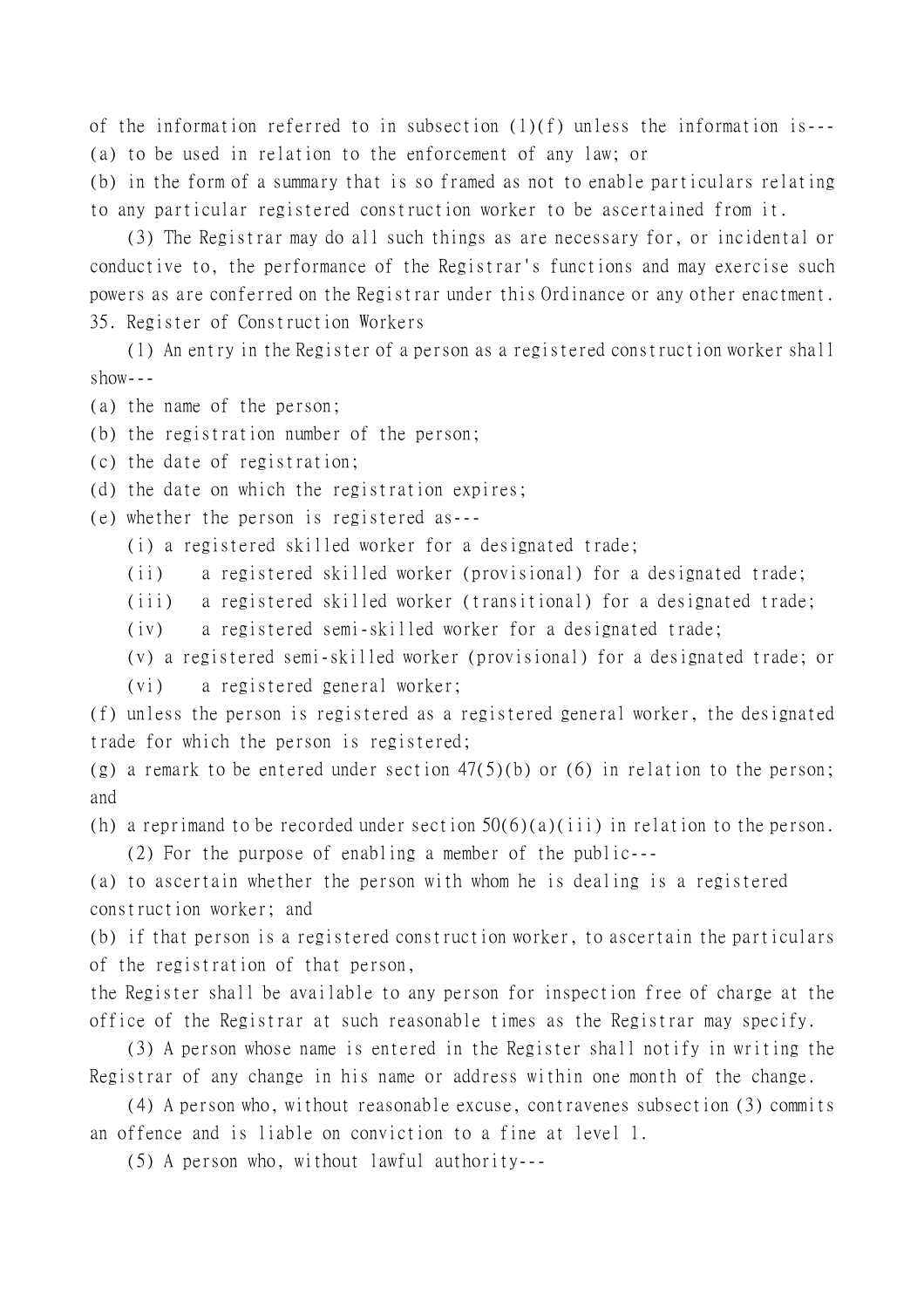(a) obliterates, defaces or otherwise alters an existing entry in the Register; or (b) adds a new entry in the Register,

commits an offence and is liable to a fine at level 3.

36. Application for registration

(1) A person may apply to the Registrar for registration as---

(a) a registered skilled worker for one or more designated trades set out in Part 1 or 2 of Schedule 1;

(b) a registered skilled worker (provisional) for one or more designated trades set out in Part 1 or 2 of Schedule 1;

(c) a registered semi-skilled worker for one or more designated trades set out in Part 2 or 3 of Schedule 1;

(d) a registered semi-skilled worker (provisional) for one or more designated trades

set out in Part 2 or 3 of Schedule 1; or

(e) a registered general worker.

(2) An application under subsection (1) shall be---

(a) in the specified form; and

(b) accompanied by the prescribed fee.

(3) If a person applies for registration as a registered skilled worker for a designated trade set out in Part 1 or 2 of Schedule 1, the prescribed fee for the application may include the cost of an assessment interview referred to in section 41 unless the Registrar is satisfied that the person holds a certificate set out in column 3, or a qualification set out in column 4, of that Part opposite the trade.

(4) Paragraphs (b) and (d) of subsection (1), and subsection (3), each expires on a day or days to be appointed by the Secretary by notice published in the Gazette. 37. Qualifications for registration

(1) The Registrar shall not register a person as a registered construction worker unless the Registrar is satisfied that---

(a) the person holds a certificate referred to in section 6BA(2) of the Factories and Industrial Undertakings Ordinance (Cap. 59) in respect of that person's attendance at a safety training course that relates to construction work within the meaning of that Ordinance; and

(b) the person---

(i) is a Hong Kong permanent resident; or

(ii) is not subject to any conditions of stay in Hong Kong that he shall not take up any paid or unpaid employment in Hong Kong.

(2) Subject to section 40(4), the Registrar shall not register a person as a registered skilled worker for a designated trade set out in Part 1 of Schedule 1 unless the Registrar is satisfied that the person---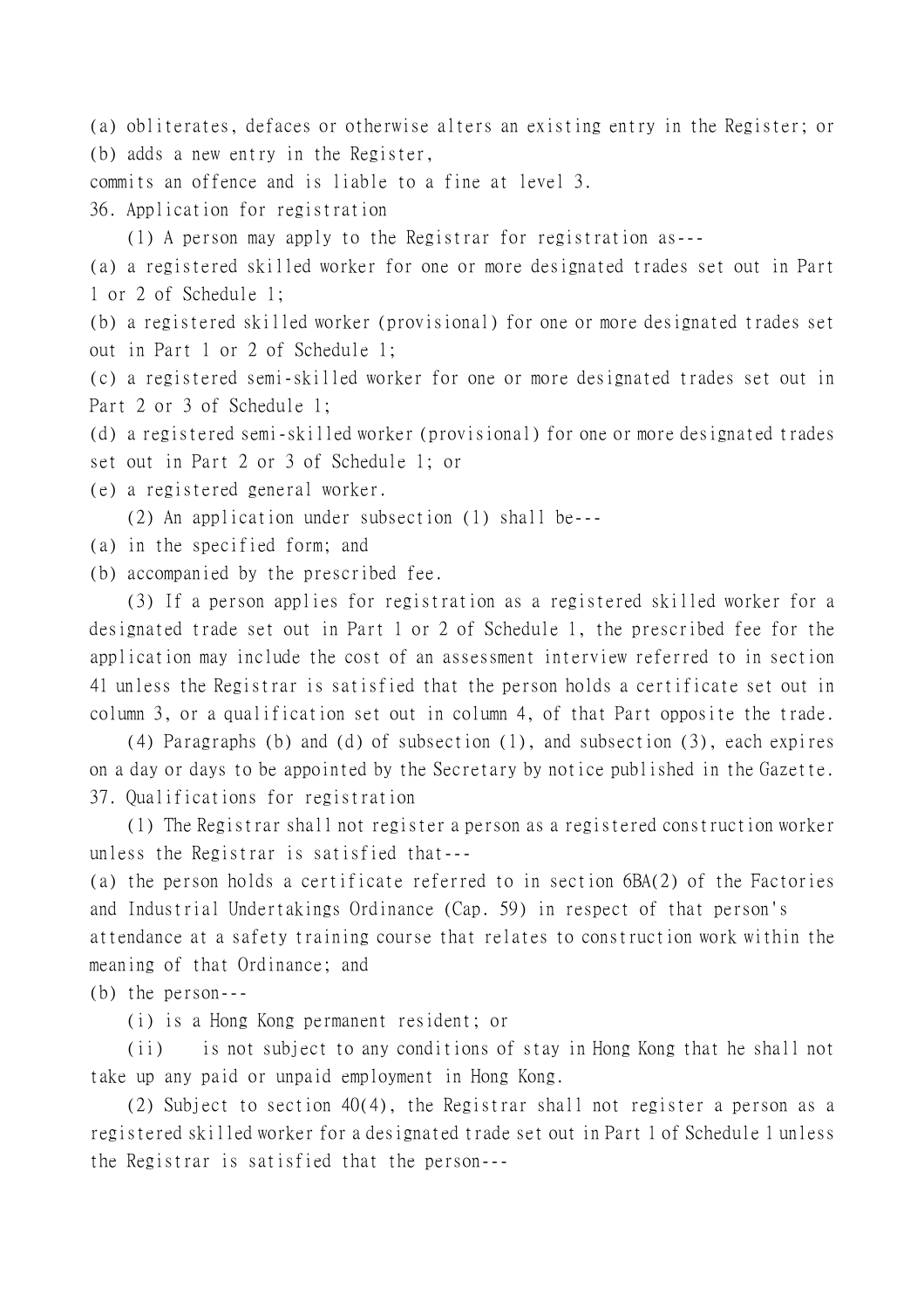(a) holds a certificate set out in column 3, or a qualification set out in column 4, of that Part opposite the trade; or

(b) holds a qualification that the Registrar, in consultation with the Qualifications Committee, considers as an equivalent qualification.

(3) Subject to section 40(5), the Registrar shall not register a person as a registered skilled worker for a designated trade set out in Part 2 of Schedule 1 unless the Registrar is satisfied that the person---

(a) holds a certificate set out in column 3, or a qualification set out in column 4, of that Part opposite the trade; or

(b) holds a qualification that the Registrar, in consultation with the Qualifications Committee, considers as an equivalent qualification.

(4) Subject to section 40(1), (2) and (5), the Registrar shall not register a person as a registered skilled worker (provisional) for a designated trade set out in Part 1 or 2 of Schedule 1 unless the Registrar is satisfied that the person has, for a period, or an aggregate period, of not less than 6 years but less than 10 years, personally carried out construction work that involves any work described in column 2 of that Part opposite the trade.

(5) Subject to section 40(5), the Registrar shall not register a person as a registered semi-skilled worker for a designated trade set out in Part 2 of Schedule 1 unless the Registrar is satisfied that the person---

(a) holds an intermediate trade test certificate set out in column 5 of that Part opposite the trade; or

(b) holds a qualification that the Registrar, in consultation with the Qualifications Committee, considers as an equivalent qualification.

(6) The Registrar shall not register a person as a registered semi-skilled worker for a designated trade set out in Part 3 of Schedule 1 unless the Registrar is satisfied that the person---

(a) holds an intermediate trade test certificate set out in column 3, or a qualification set out in column 4, of that Part opposite the trade; or (b) holds a qualification that the Registrar, in consultation with the Qualifications Committee, considers as an equivalent qualification.

(7) Subject to section 40(2), (3) and (5), the Registrar shall not register a person as a registered semi-skilled worker (provisional) for a designated trade set out in Part 2 or 3 of Schedule 1 unless the Registrar is satisfied that the person has, for a period, or an aggregate period, of not less than 2 years, personally carried out construction work that involves any work described in column 2 of that Part opposite the trade.

38. Acceptance and rejection of registration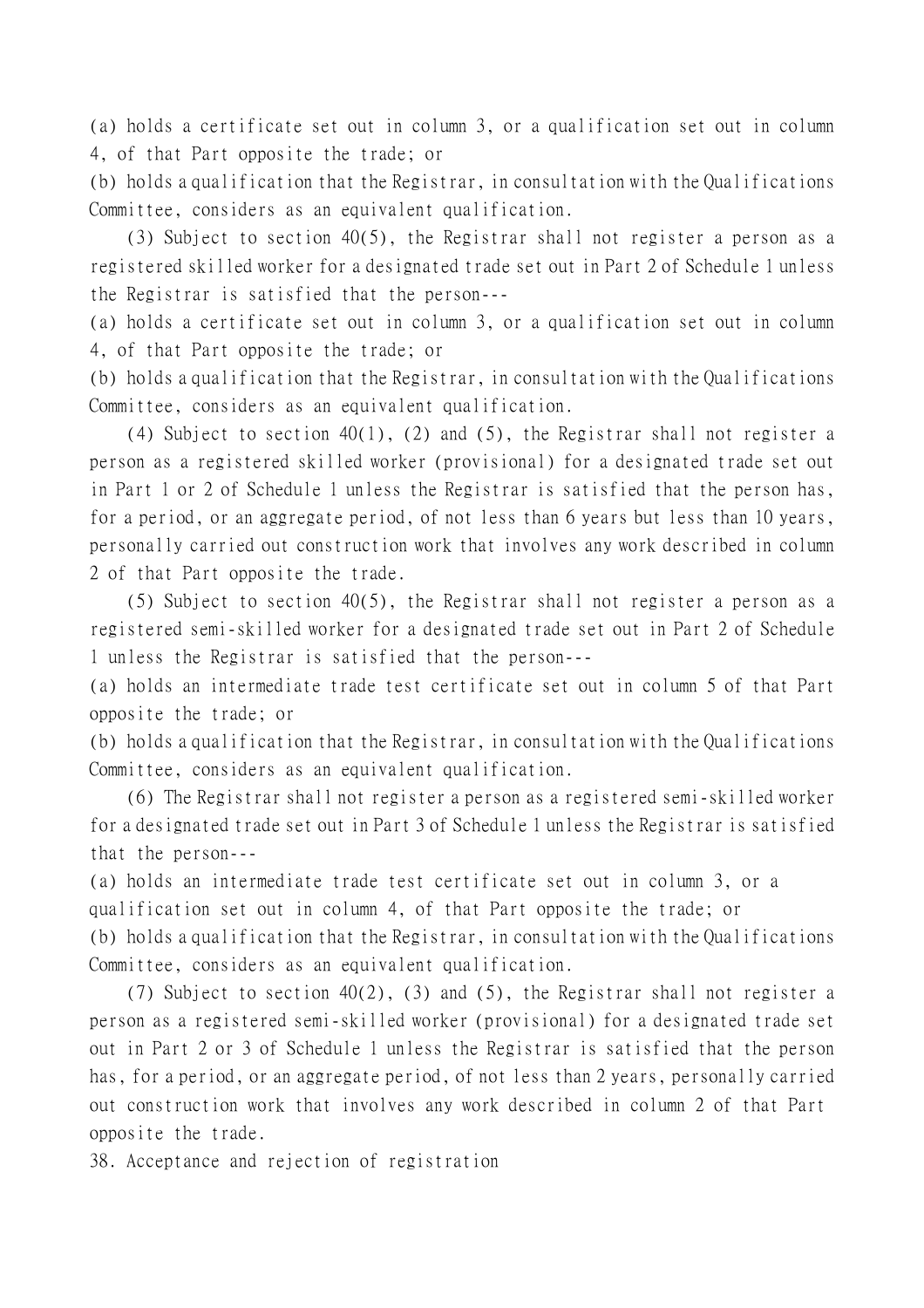(1) The Registrar shall accept or reject an application for registration or renewal of registration in accordance with this Ordinance.

(2) Where the Registrar rejects an application for registration or renewal of registration, the Registrar shall notify in writing the applicant of the rejection and the reasons for the rejection.

39. Registration as registered skilled worker (transitional)

(1) The Registrar shall, in relation to a person applying for registration as a registered skilled worker for a designated trade who---

(a) may not be registered as a registered skilled worker for the trade under section 37(2) or (3); but

(b) may be registered as a registered construction worker under section 37(1), decide whether the person may be registered as a registered skilled worker (transitional) for the trade.

(2) Subject to section 40(1), (2) and (5), the Registrar shall not register a person as a registered skilled worker (transitional) for a designated trade set out in Part 1 or 2 of Schedule 1 unless the Registrar is satisfied that the person has, for a period, or an aggregate period, of not less than 10 years, personally carried out construction work that involves any work described in column 2 of that Part opposite the trade.

(3) If the Registrar decides not to register a person as a registered skilled worker (transitional) for a designated trade in accordance with this section, the Registrar shall notify in writing the person of the decision and the reasons for the decision.

(4) This section expires on a day to be appointed by the Secretary by notice published in the Gazette.

40. Special provision on registration for certain trades

(1) The Registrar shall not register a person as a registered skilled worker (provisional), or a registered skilled worker (transitional), for a designated trade set out in Part 1 of Schedule 1 if a qualification is set out in column 4 of that Part opposite the trade.

(2) The Registrar shall not register a person as a registered skilled worker (provisional), a registered skilled worker (transitional), or a registered semiskilled worker (provisional), for a designated trade set out in Part 2 of Schedule 1 if a qualification is set out in column 4 of that Part opposite the trade.

(3) The Registrar shall not register a person as a registered semi-skilled worker (provisional) for a designated trade set out in Part 3 of Schedule 1 if a qualification is set out in column 4 of that Part opposite the trade.

(4) The Registrar shall not register a person as a registered skilled worker for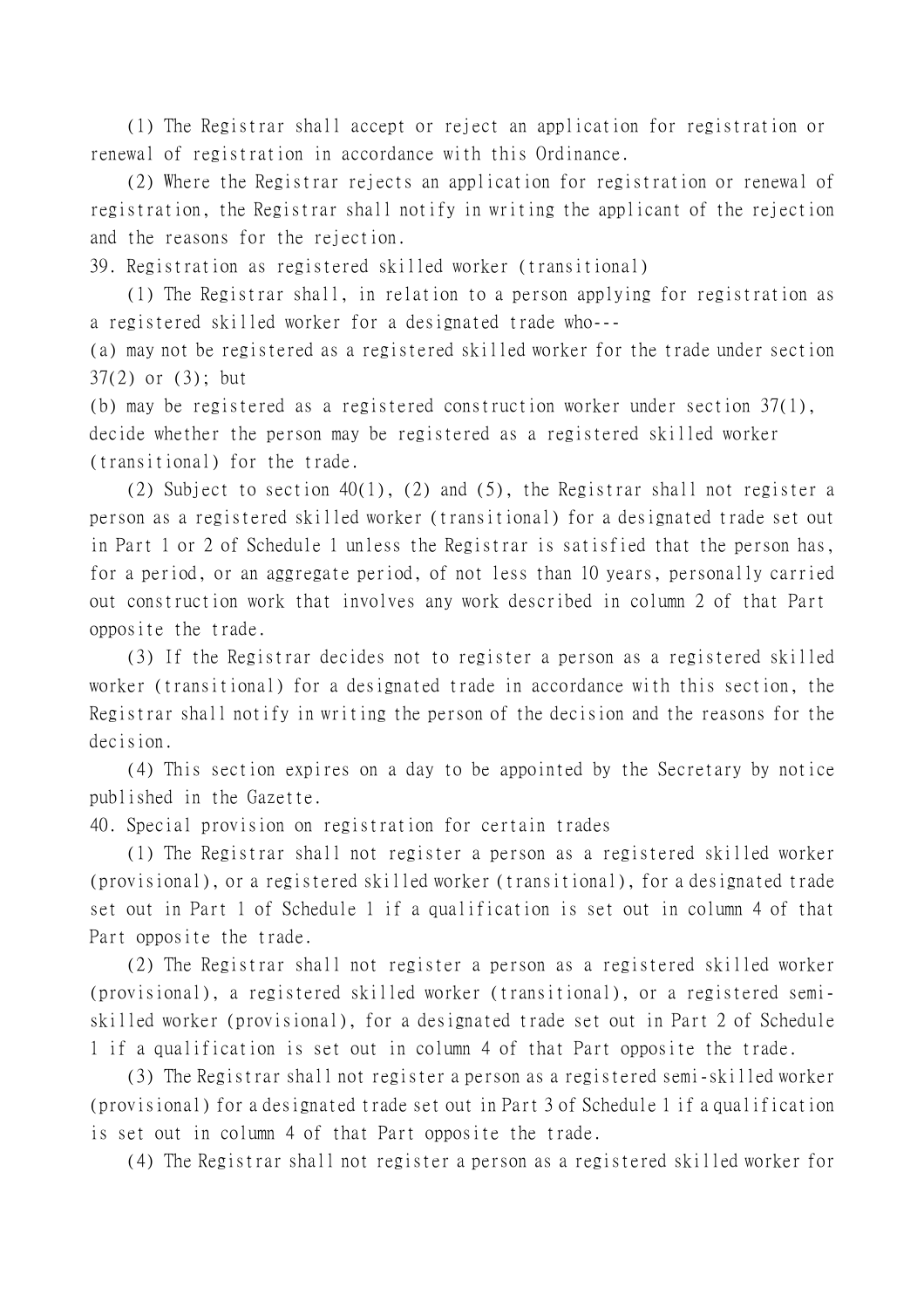the designated trade of diver unless the Registrar is satisfied that the person is certified by a registered medical practitioner that the person is medically fit to dive.

(5) The Registrar shall not register a person as a registered skilled worker, a registered skilled worker (provisional), a registered skilled worker (transitional), a registered semi-skilled worker, or a registered semi-skilled worker (provisional), for the designated trade of Building Security System Mechanic unless the Registrar is satisfied that the person holds a permit in relation to the activities within paragraph (c) or (d) of the definition of "security work" in section 2 of the Security and Guarding Services Ordinance (Cap. 460).

41. Assessment interview and trade test for registered skilled workers (transitional)

(1) As soon as practicable after registering a person as a registered skilled worker (transitional) for a designated trade, the Registrar---

(a) shall decide, after an assessment interview with the person arranged by the Registrar, whether the person is of such a level of competence that the person may, notwithstanding section 37(2) or (3), be registered as a registered skilled worker for the trade; and

(b) if satisfied that the person is of such a level of competence that the person may be so registered, shall, notwithstanding section 37(2) or (3), register the person as a registered skilled worker for the trade.

(2) If the Registrar decides that the person is not of such a level of competence that the person may be so registered, the Registrar shall notify in writing the person of the decision and the reasons for the decision.

 $(3)$  If---

(a) the Registrar arranges an assessment interview with a person to assess whether the person may be registered as a registered skilled worker for a designated trade; and

(b) in the opinion of the Registrar, the person fails, without reasonable excuse, to attend the assessment interview,

the Registrar is no longer required to assess whether the person may be registered as a registered skilled worker for the trade.

(4) The Registrar shall arrange a date for a person who---

(a) in the opinion of the Registrar, fails, without reasonable excuse, to attend an assessment interview that is arranged to assess whether the person may be registered as a registered skilled worker for a designated trade; or

(b) fails to satisfy the Registrar at an assessment interview that the person may be registered as a registered skilled worker for a designated trade,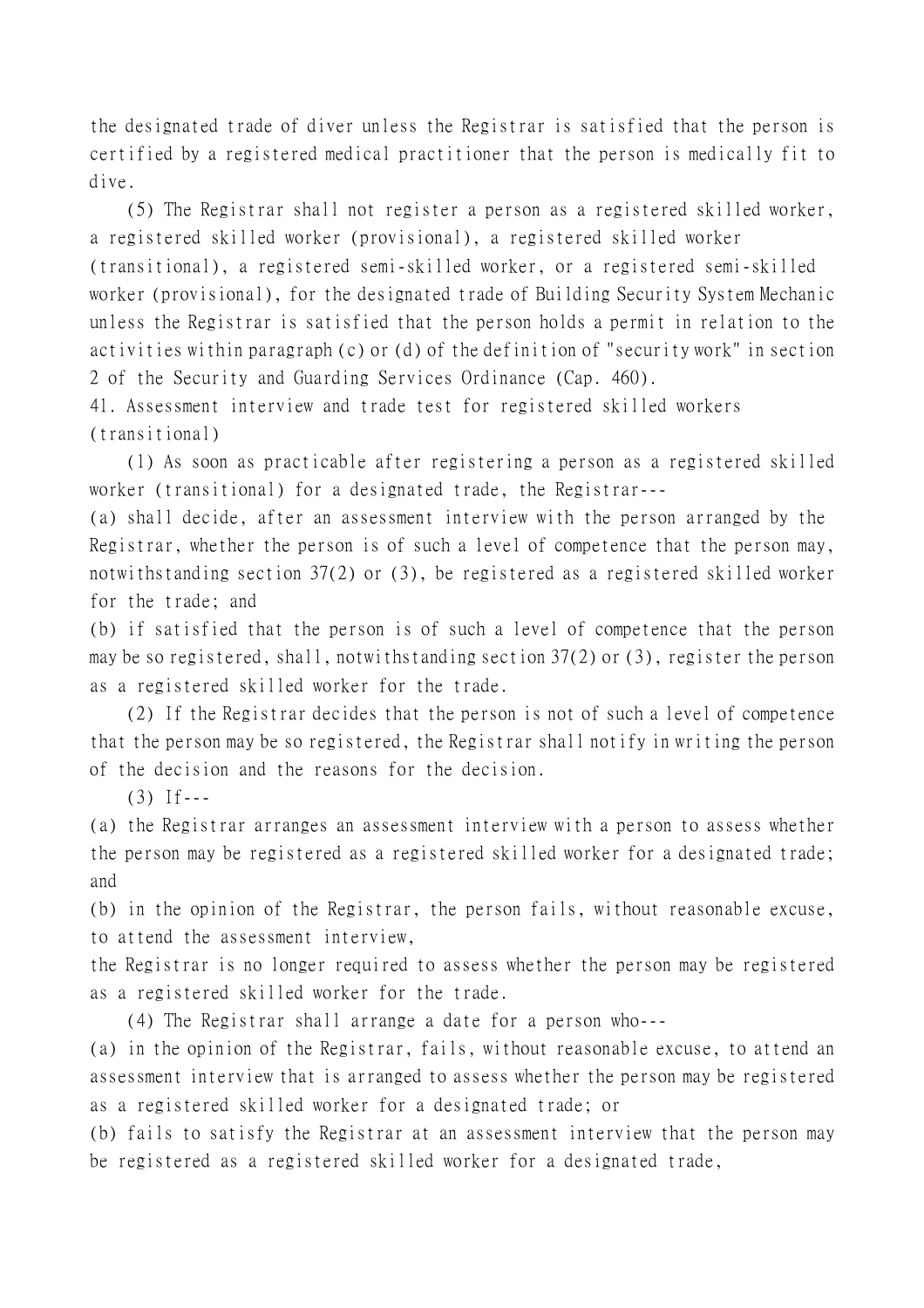to sit for a test for the relevant certificate, if any, set out in column 3 of Part 1 or 2 of Schedule 1 opposite the trade.

(5) If the person passes the test, the Registrar shall register the person as a registered skilled worker for the designated trade in accordance with section 37.

 $(6)$  If---

(a) the Registrar arranges a date for a person to sit for a test for a trade test certificate; and

(b) in the opinion of the Registrar, the person fails, without reasonable excuse, to sit for the test,

the Registrar is no longer required to arrange another date for the person to sit for the test.

(7) In this section, "relevant certificate" (有關證書) means a trade test certificate, or a trade certificate, for a designated trade that is issued by CITA or VTC.

42. Expiry and renewal of registration

(1) Subject to subsection (5), the registration of a person shall expire on a day that is specified by the Registrar in accordance with subsection (2).

(2) The date so specified shall---

(a) if the person is a Hong Kong permanent resident, subject to subsection (3), be not less than 12 months, and not more than 48 months, after the date of registration or renewal of registration;

(b) if the person is not a Hong Kong permanent resident, subject to subsections (3) and (4), be not more than 42 months after the date of registration or renewal of registration.

(3) If, on the date of registration or renewal of registration, the person holds another registration that is in effect, the date so specified shall be the day on which that other registration expires.

(4) If, on the date of registration or renewal of registration, the person is subject to a condition of stay in Hong Kong limiting the period during which the person may remain in Hong Kong, the date so specified shall be a day within that period.

(5) A person may apply to the Registrar for the renewal of his registration.

(6) An application under subsection (5) shall be---

(a) in the specified form;

(b) accompanied by the prescribed fee; and

(c) made not earlier than 3 months before and not later than 7 business days before the date of expiry of the applicant's registration.

(7) The Registrar shall not renew the registration of a person unless the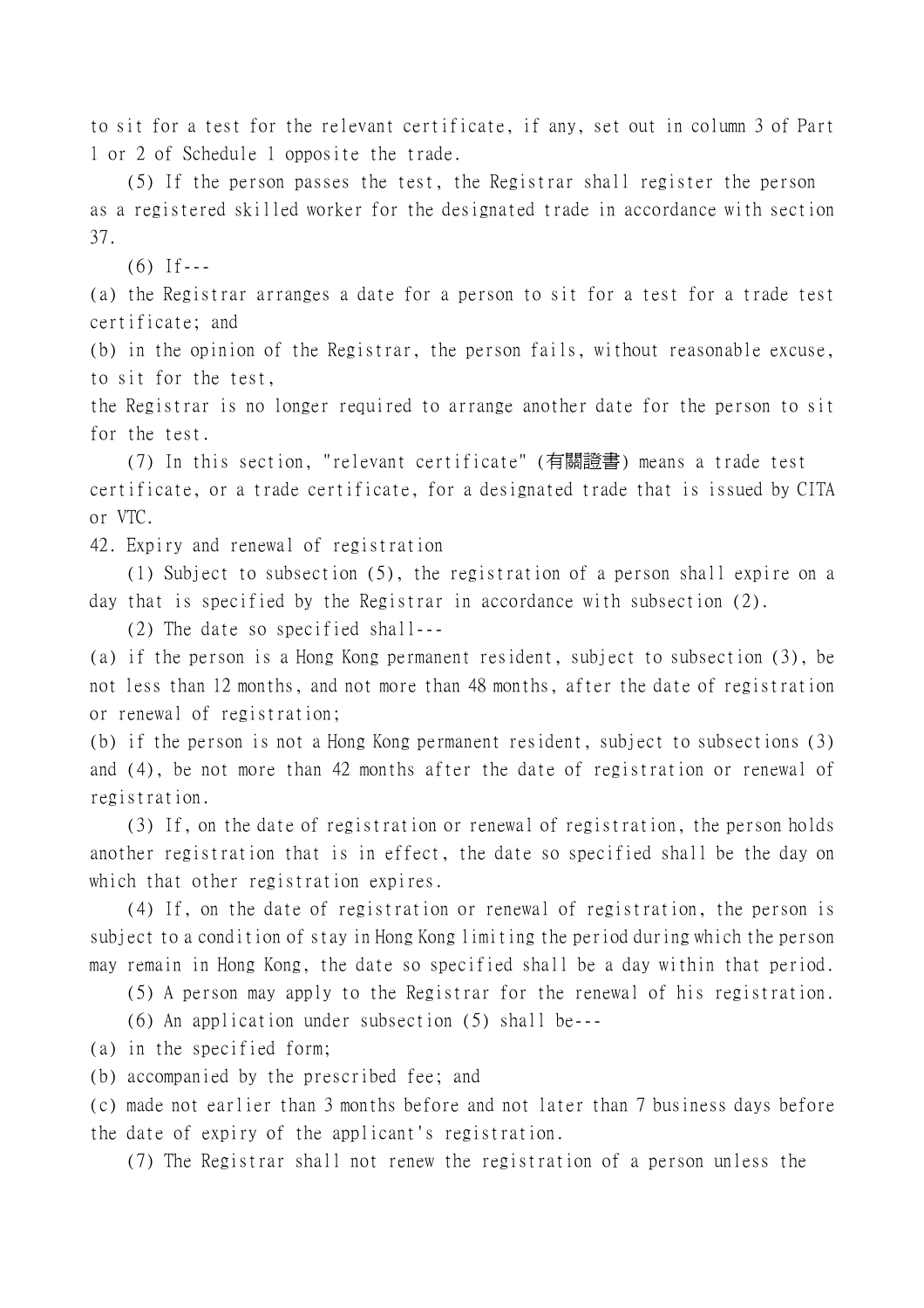Registrar is satisfied that---

(a) the person complies with the applicable requirements for registration set out in sections 37 and  $40(4)$  and  $(5)$ ; and

(b) if the registration will, on the date of its expiry, have been in effect for not less than 2 years, the person has attended and completed, during the period of 1 year immediately before the date of application for renewal of the registration, such development courses applicable to his registration as the Authority may specify.

(8) The Authority shall give notice in the Gazette of the development courses that it specifies for the purposes of subsection (7)(b).

(9) In this section, "registration" (註冊) means registration under this Ordinance as---

(a) a registered skilled worker for a designated trade;

(b) a registered semi-skilled worker for a designated trade; or

(c) a registered general worker,

and "registered" (註冊) shall be construed accordingly.

43. Expiry of registration as registered

skilled worker (provisional), etc.

(1) The registration of a person as a registered skilled worker (provisional) for a designated trade shall expire---

(a) on the third anniversary of the date of registration; or

(b) on the date on which the person is registered as a registered skilled worker for the trade,

whichever is the earlier.

(2) The registration of a person as a registered skilled worker (transitional) for a designated trade shall expire---

(a) if the person is registered as a registered skilled worker for the trade under section  $41(1)(b)$  or  $(5)$ , on the date on which the person is so registered;

(b) if the person fails to sit for the test referred to in section 41(4), on the date on which the test is held; or

(c) if the person fails in the test referred to in section 41(4), on the date on which the results of the test is published.

(3) The registration of a person as a registered semi-skilled worker (provisional) for a designated trade shall expire---

(a) on the third anniversary of the date of registration; or

(b) on the date on which the person is registered as a registered skilled worker, or a registered semi-skilled worker, for the trade, whichever is the earlier.

(4) The registration of a person as a registered skilled worker (provisional),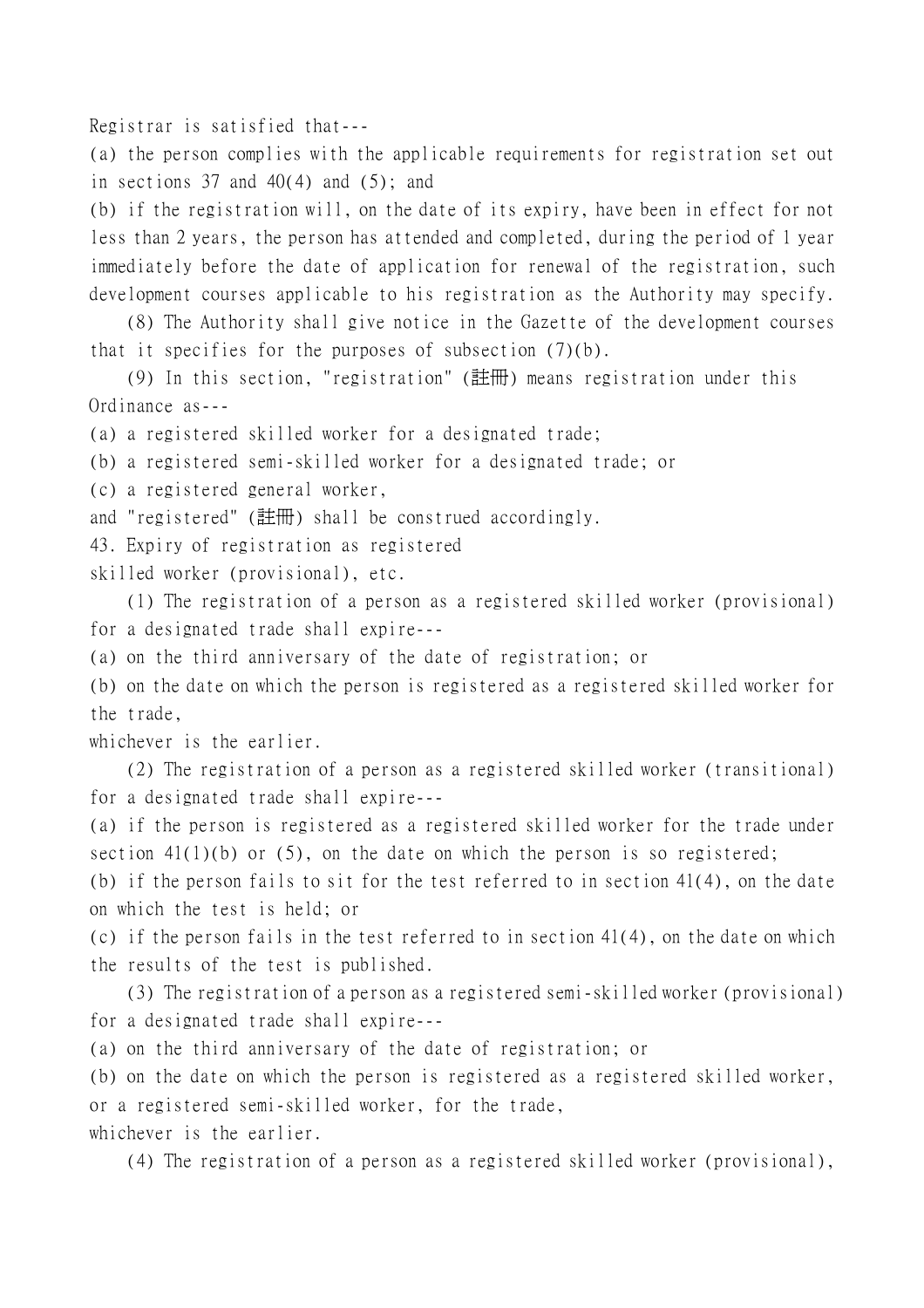a registered skilled worker (transitional), or a registered semi-skilled worker (provisional), for a designated trade is not renewable. 44. Issue of registration card

(1) Subject to subsections (2), (3) and (4), the Registrar shall, on registering a person as a registered construction worker ("current registration"), issue to the person a registration card in respect of the current registration.

(2) If the person was issued a registration card in respect of a registration that is in effect ("previous registration"), the Registrar shall---

(a) revise the data recorded on the card to the effect that the card is in respect of the current registration and the previous registration; and

(b) issue to the person the card with the revised data recorded on it.  $(3)$  If---

(a) the person was issued a registration card in respect of a previous registration;

(b) the person has applied to the Registrar for a replacement registration card under subsection (8); and

(c) the Registrar is satisfied that the registration card concerned has in fact been lost or destroyed,

the Registrar shall issue to the person a replacement registration card in respect of the current registration and the previous registration.

 $(4)$  If---

(a) the person was issued a registration card in respect of a previous registration; (b) the person has applied to the Registrar for a replacement registration card under subsection (9); and

(c) the Registrar is satisfied that the registration card concerned has in fact been damaged and surrendered to the Registrar,

the Registrar shall issue to the person a replacement registration card in respect of the current registration and the previous registration.

(5) Subject to subsections (6) and (7), if the Registrar renews the registration of a person, the Registrar shall---

(a) revise the data recorded on the registration card issued to the person to the effect that the registration has been renewed; and

(b) issue to the person the card with the revised data recorded on it.

 $(6)$  If---

(a) the person has applied to the Registrar for a replacement registration card under subsection (8); and

(b) the Registrar is satisfied that the registration card concerned has in fact been lost or destroyed,

the Registrar shall issue to the person a replacement registration card with the data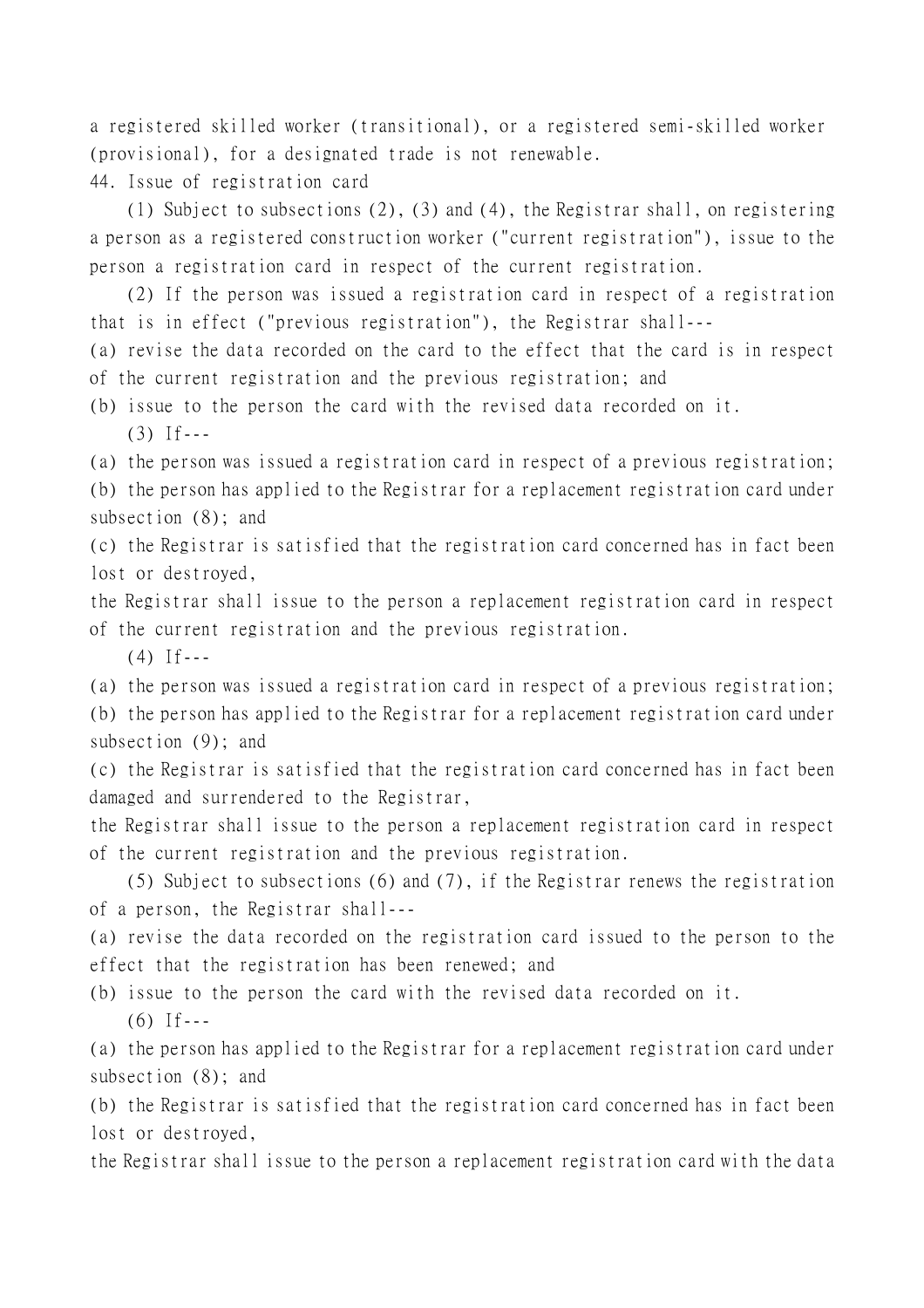revised to the effect that the registration has been renewed.

 $(7)$  If---

(a) the person has applied to the Registrar for a replacement registration card under subsection (9); and

(b) the Registrar is satisfied that the registration card concerned has in fact been damaged and surrendered to the Registrar,

the Registrar shall issue to the person a replacement registration card with the data revised to the effect that the registration has been renewed.

(8) If a registration card has been lost or destroyed, the registered construction worker to whom it was issued shall as soon as practicable apply to the Registrar for a replacement registration card.

(9) If a registration card has been damaged, the registered construction worker to whom it was issued shall as soon as practicable---

(a) surrender the card to the Registrar; and

(b) apply to the Registrar for a replacement registration card.

(10) An application under subsection (8) or (9) shall be---

- (a) in the specified form; and
- (b) accompanied by the prescribed fee.

(11) Subject to subsections (3) and (6), the Registrar shall issue a replacement registration card pursuant to an application under subsection (8) on being satisfied that the registration card that it will replace has in fact been lost or destroyed.

(12) Subject to subsections (4) and (7), the Registrar shall issue a replacement registration card pursuant to an application under subsection (9) on being satisfied that the registration card that it will replace has in fact been damaged and surrendered to the Registrar.

(13) A person who notifies the Registrar of a change in his name under section 35(3) shall as soon as practicable apply to the Registrar for a replacement registration card.

(14) An application under subsection (13) shall be in the specified form.

(15) On receiving an application under subsection (13), the Registrar, if satisfied that the change in name has been notified under section 35(3) shall pursuant to the application issue a replacement registration card.

(16) For the purposes of this Ordinance, a replacement registration card issued under subsection  $(3)$ ,  $(4)$ ,  $(6)$ ,  $(7)$ ,  $(11)$ ,  $(12)$  or  $(15)$  has the same effect as, and is an equivalent to, the registration card that it replaces. 45. Registration card

(1) Subject to subsection (2), a registration card shall be in the specified form.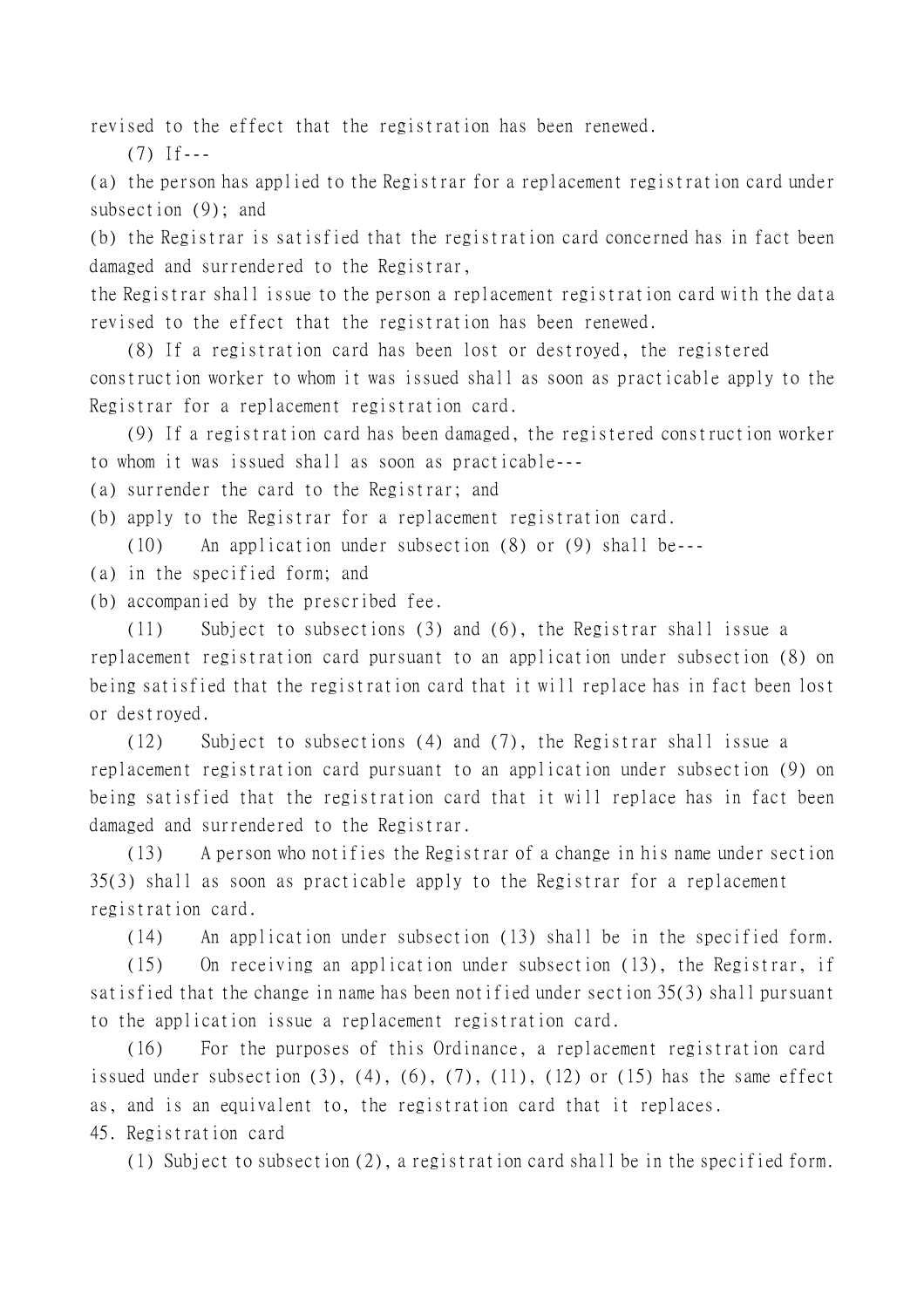(2) A registration card shall be a card---

(a) on the surface of which data may be printed or otherwise recorded; and

(b) in which data may be stored in electronic form.

(3) The Authority may, in relation to a registration card, specify---

- (a) what data shall be printed or otherwise recorded on the surface of the card; and
- (b) what data shall be stored in the card in electronic form.

(4) The Registrar shall---

(a) provide such device that enables the data stored in a registration card in electronic form to be retrieved; and

(b) make the device available for use free of charge,

at the office, and during the ordinary business hours, of the Registrar.

(5) A person who, without lawful authority or reasonable excuse, sells or offers for sale, lends, gives, hands over or parts with possession to another person a registration card commits an offence and is liable on conviction to a fine at level 3.

(6) A person who---

(a) without lawful authority, alters any data printed or otherwise recorded on the surface of a registration card;

(b) without lawful authority, alters any data stored in a registration card in electronic form; or

(c) without lawful authority or reasonable excuse, otherwise defaces or damages a registration card,

commits an offence and is liable on conviction to a fine at level 3.

(7) In subsection (6), "alter" (改動), in relation to data, includes erase, cancel and add to.

46. Registered construction worker to carry

registration card

(1) A registered construction worker shall comply with subsections (2), (3), (4) and  $(5)$  if he---

(a) personally carries out on a construction site construction work;

(b) personally carries out on a construction site construction work that involves any work described in column 2 of Part 1 of Schedule 1 opposite a designated trade set out in that Part as---

(i) a registered skilled worker for the trade;

(ii) a registered skilled worker (provisional) for the trade; or

(iii) a registered skilled worker (transitional) for the trade;

(c) personally carries out on a construction site construction work that involves any work described in column 2 of Part 2 of Schedule 1 opposite a designated trade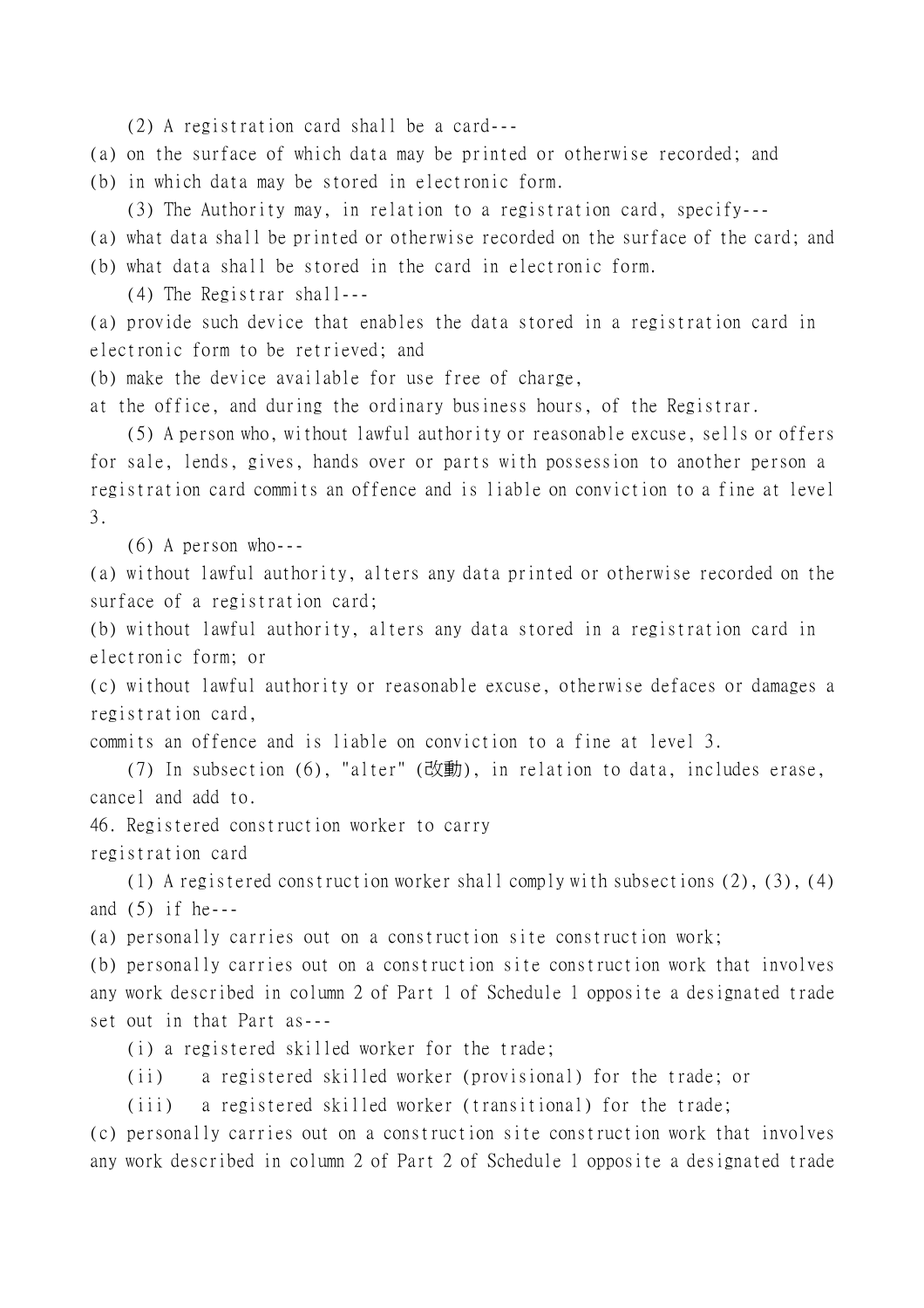set out in that Part as---

(i) a registered skilled worker for the trade;

(ii) a registered skilled worker (provisional) for the trade;

(iii) a registered skilled worker (transitional) for the trade;

(iv) a registered semi-skilled worker for the trade; or

(v) a registered semi-skilled worker (provisional) for the trade; or

(d) personally carries out on a construction site construction work that involves any work described in column 2 of Part 3 of Schedule 1 opposite a designated trade set out in that Part as---

(i) a registered semi-skilled worker for the trade; or

(ii) a registered semi-skilled worker (provisional) for the trade.

(2) A registered construction worker shall carry with him the registration card issued to him in respect of the registration concerned while on the construction site.

(3) A registered construction worker---

(a) if employed by a principal contractor for the construction site, or a subcontractor of such a principal contractor, shall, subject to subsection (4), produce the registration card issued to the worker on demand by that principal contractor or an agent of that principal contractor authorized for the purpose; and (b) shall, subject to subsection (5), produce that registration card on demand by an authorized officer.

(4) If a registered construction worker is unable to comply with a demand by a principal contractor, or an agent of a principal contractor, under subsection (3)(a), he shall make a statement, in a register maintained under subsection (6), that he has been issued a registration card in respect of the registration concerned and that registration is in effect, unless---

(a) he has made a like statement in that register on the day immediately preceding the day on which that demand is made; or

(b) he has made 2 like statements in that register during the 30 days immediately preceding the day on which that demand is made.

(5) If a registered construction worker is unable to comply with a demand by an authorized officer under subsection (3)(b), he shall produce the registration card at a place and within a period that are---

(a) specified by the authorized officer who made the demand; and

(b) reasonable in all the circumstances.

(6) A principal contractor for a construction site---

(a) shall establish and maintain a register for the purposes of subsection (4) in the specified form; and

(b) shall not cause or permit any statement referred to in subsection (4) made in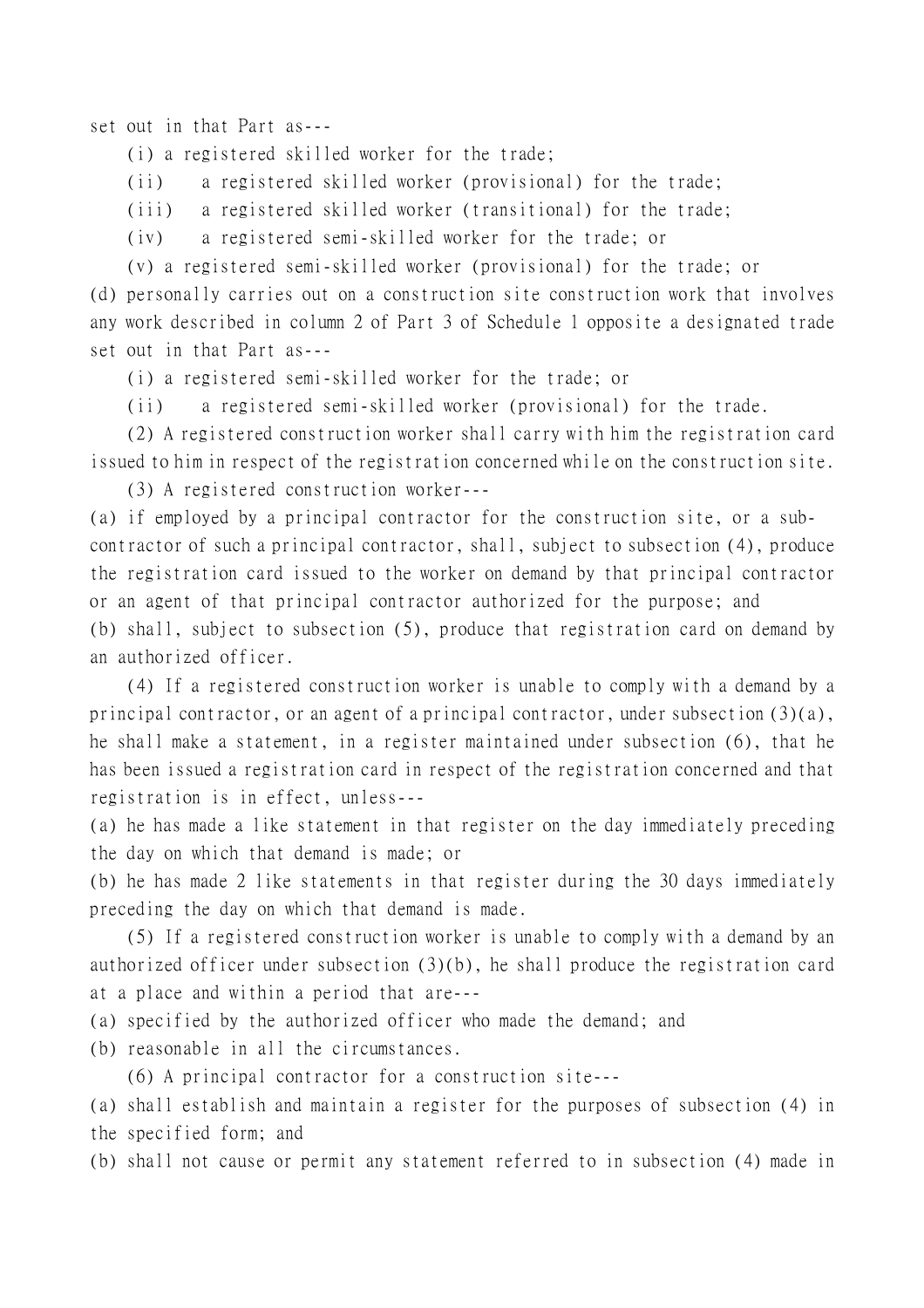the register to be removed from it at any time before the expiration of 24 months after the date on which the statement was made in the register.

(7) A person who---

(a) makes a statement referred to in subsection (4); and

(b) is not a person who has been issued a registration card in respect of the registration concerned, which is in effect,

commits an offence and is liable on conviction to a fine at level 3.

(8) A person who, without reasonable excuse, contravenes subsection (3) commits an offence and is liable on conviction to a fine at level 3.

(9) A person who contravenes subsection  $(6)(a)$  or (b) commits an offence and is liable on conviction to a fine at level 3.

47. Cancellation of registration

(1) The Registrar may cancel the registration of a person if the Registrar is satisfied that---

(a) the person has died;

(b) the registration has expired and is not renewed;

(c) the person no longer complies with the applicable requirements for registration set out in sections  $37$  and  $40(4)$  and  $(5)$ ; or

(d) the person was not at the time of his registration entitled to be registered.

(2) If the Registrar intends to cancel the registration of a person under subsection (1), the Registrar---

(a) shall give notice of the intention and the reasons for the cancellation by prepaid registered post to the person's last known postal address; and

(b) shall not cancel the registration of the person under that subsection until the expiry of a period of 14 days after the date of posting the notice.

(3) If the Registrar gives notice to a person that the Registrar intends to cancel the registration of the person, and before the expiry of the period of 14 days referred to in subsection  $(2)(b)$ ---

(a) in the case of a cancellation under subsection  $(1)(a)$ , the person satisfies the Registrar that he is not dead;

(b) in the case of a cancellation under subsection  $(1)(b)$ , the person properly applies to renew his registration;

(c) in the case of a cancellation under subsection  $(1)(c)$ , the person satisfies the Registrar that he complies with the applicable requirements for registration set out in sections 37 and  $40(4)$  and  $(5)$ ; or

(d) in the case of a cancellation under subsection  $(1)(d)$ , the person satisfies the Registrar that he was entitled to be registered,

the Registrar shall not cancel the registration for the reasons set out in the notice.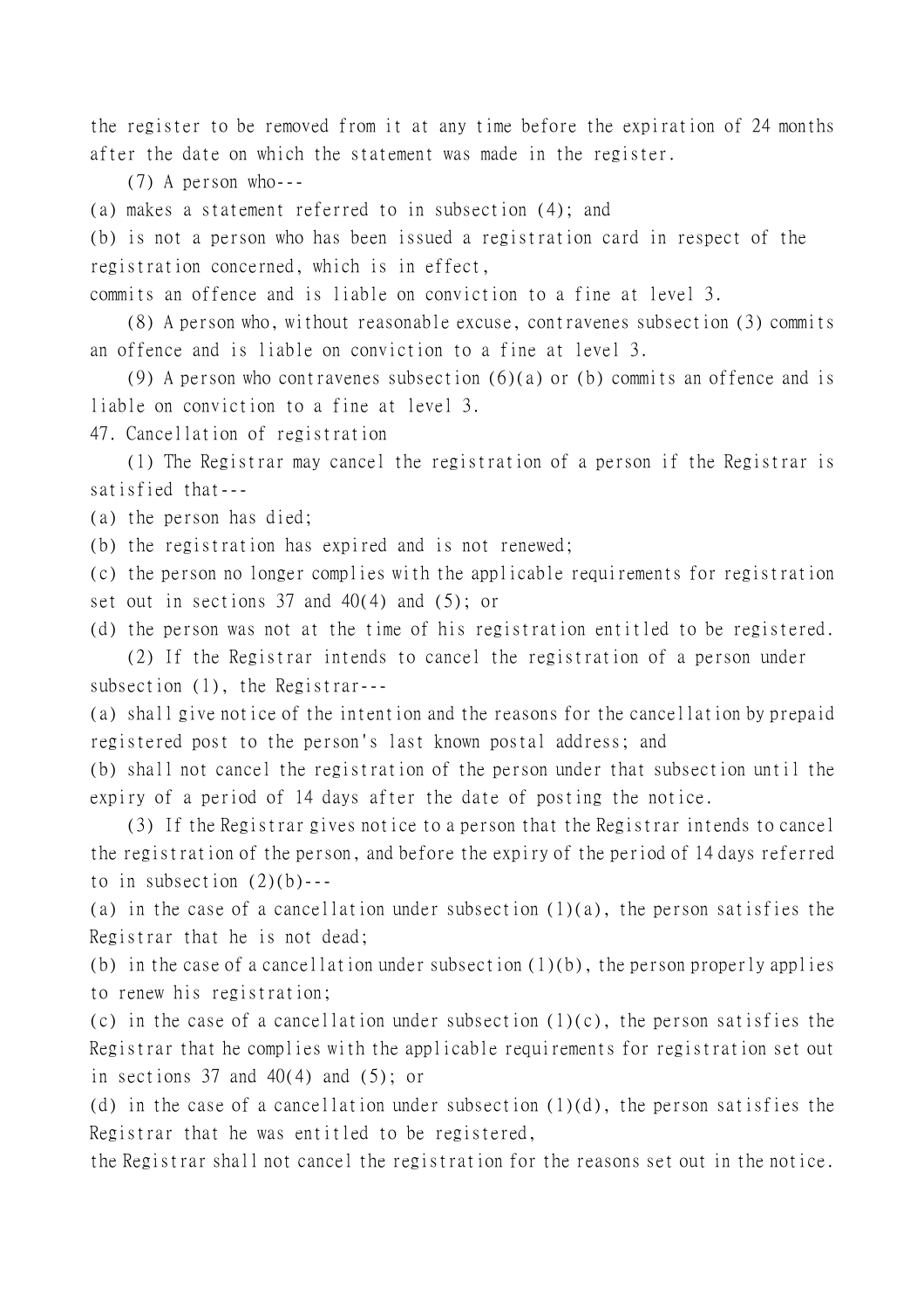(4) Subject to section 51(2), the Registrar shall cancel or suspend the registration of a person if the Authority orders the Registrar to do so under section  $50(6)(a)(i)$  or  $(ii)$ .

(5) The Registrar shall effect a cancellation of the registration of a person  $by--$ 

(a) removing from the Register the entry in it of the person; or

(b) if the person is still a registered construction worker after the cancellation, entering a remark against the entry in the Register of the person that reflects the cancellation.

(6) The Registrar shall effect a suspension of the registration of a person by entering a remark against the entry in the Register of the person that reflects the suspension.

(7) If the Registrar cancels or suspends the registration of a person, the Registrar shall notify the person in writing of the cancellation or suspension.

(8) Subject to subsection (9), a person whose registration is cancelled under this Ordinance shall, not later than 14 days after being notified by the Registrar in writing of the cancellation, surrender to the Registrar the registration card issued to him.

(9) If the person is still a registered construction worker after the cancellation, the person shall, not later than 14 days after being notified by the Registrar in writing of the cancellation, hand over to the Registrar the registration card issued to him for revising the data recorded on the card to reflect the cancellation.

(10) A person whose registration is suspended under this Ordinance shall, not later than 14 days after being notified by the Registrar in writing of the suspension, hand over to the Registrar the registration card issued to him for revising the data recorded on the card to reflect the suspension.

(11) A person who, without reasonable excuse, contravenes subsection (8), (9) or (10) commits an offence and is liable on conviction to a fine at level 1. 48. Correction of errors on Register

The Registrar may correct any error apparent on the face of the Register, including any omission from the Register.

PART 6

Complaints Against Registered Construction Workers

49. Complaints

 $(1)$  If---

(a) a person employs---

(i) a registered skilled worker for a designated trade;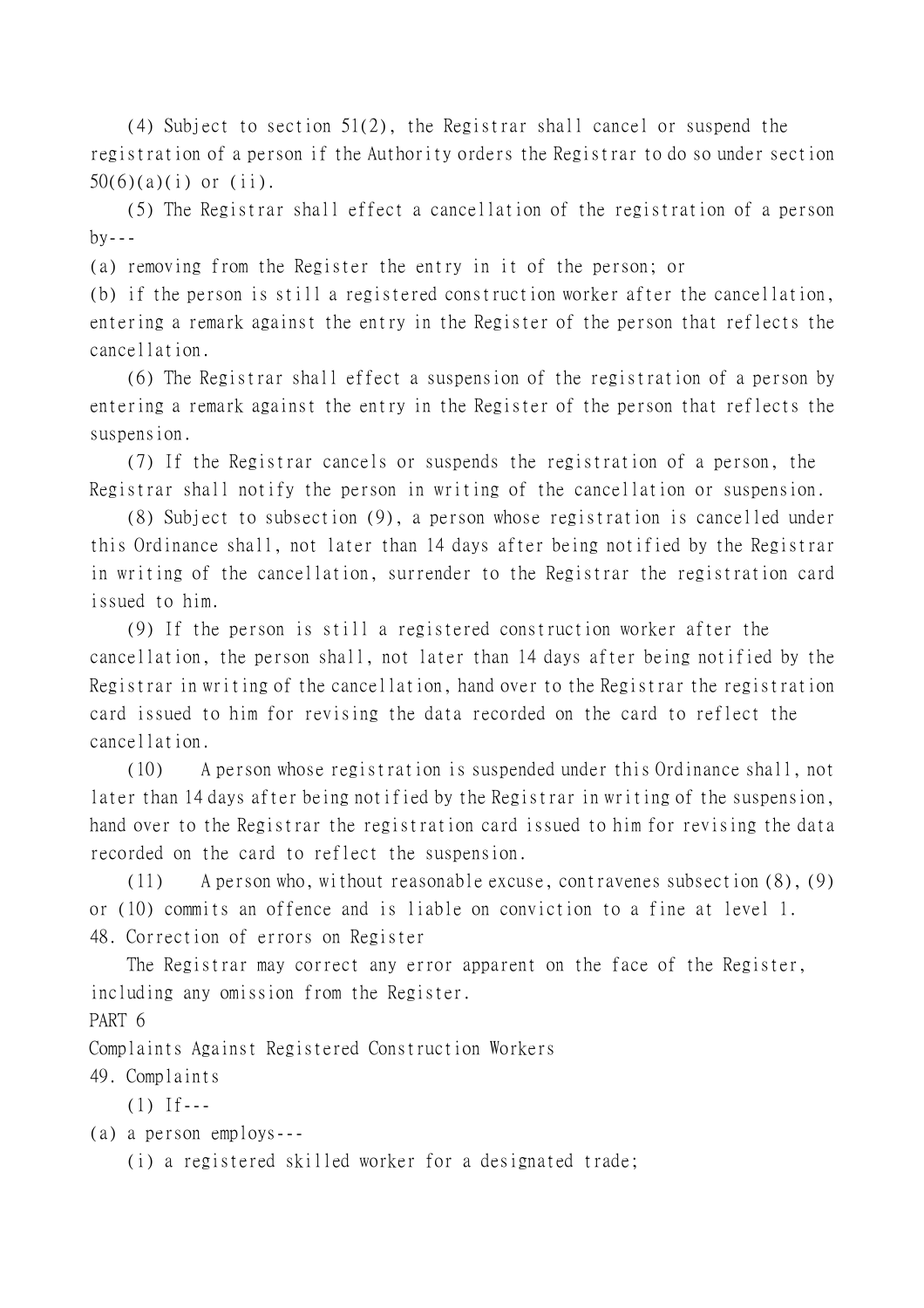(ii) a registered skilled worker (provisional) for a designated trade; or

(iii) a registered skilled worker (transitional) for a designated trade,

to personally carry out on a construction site construction work that involves any work described in column 2 of Part 1 or 2 of Schedule 1 opposite the trade; and (b) during the employment, the worker fails to display the level of competence reasonably expected of a registered skilled worker for the trade,

the person, or, where the person is a sub-contractor of a principal contractor for the construction site, that principal contractor, may make a complaint in writing to the Authority about the failure.

 $(2)$  If---

(a) a person employs---

(i) a registered semi-skilled worker for a designated trade; or

(ii) a registered semi-skilled worker (provisional) for a designated trade,

to personally carry out on a construction site construction work that involves any work described in column 2 of Part 2 or 3 of Schedule 1 opposite the trade; and (b) during the employment, the worker fails to display the level of competence reasonably expected of a registered semi-skilled worker for the trade,

the person, or, where the person is a sub-contractor of a principal contractor for the construction site, that principal contractor, may make a complaint in writing to the Authority about the failure.

(3) A complaint under this section shall be in the specified form.

50. Disposal of complaints by Authority

(1) On receiving a complaint made under section 49, the Authority shall appoint 2 members of the Complaints Committee to examine the complaint.

(2) The members who are appointed to examine a complaint shall refer the complaint to the Complaints Committee for recommendation to the Authority unless they are satisfied that---

- (a) the complaint is made anonymously;
- (b) the complainant cannot be identified or traced;
- (c) the matter complained of is trivial; or
- (d) the complaint is frivolous or vexatious or is not made in good faith.

(3) The Authority shall, in relation to a complaint that has not been referred to the Complaints Committee for recommendation---

(a) dismiss the complaint; and

(b) if the complainant concerned can be identified or traced, notify in writing the complainant of the dismissal and the reasons for the dismissal.

(4) Subject to subsection (7), the Authority shall, in relation to a complaint that has been referred to the Complaints Committee for recommendation, decide whether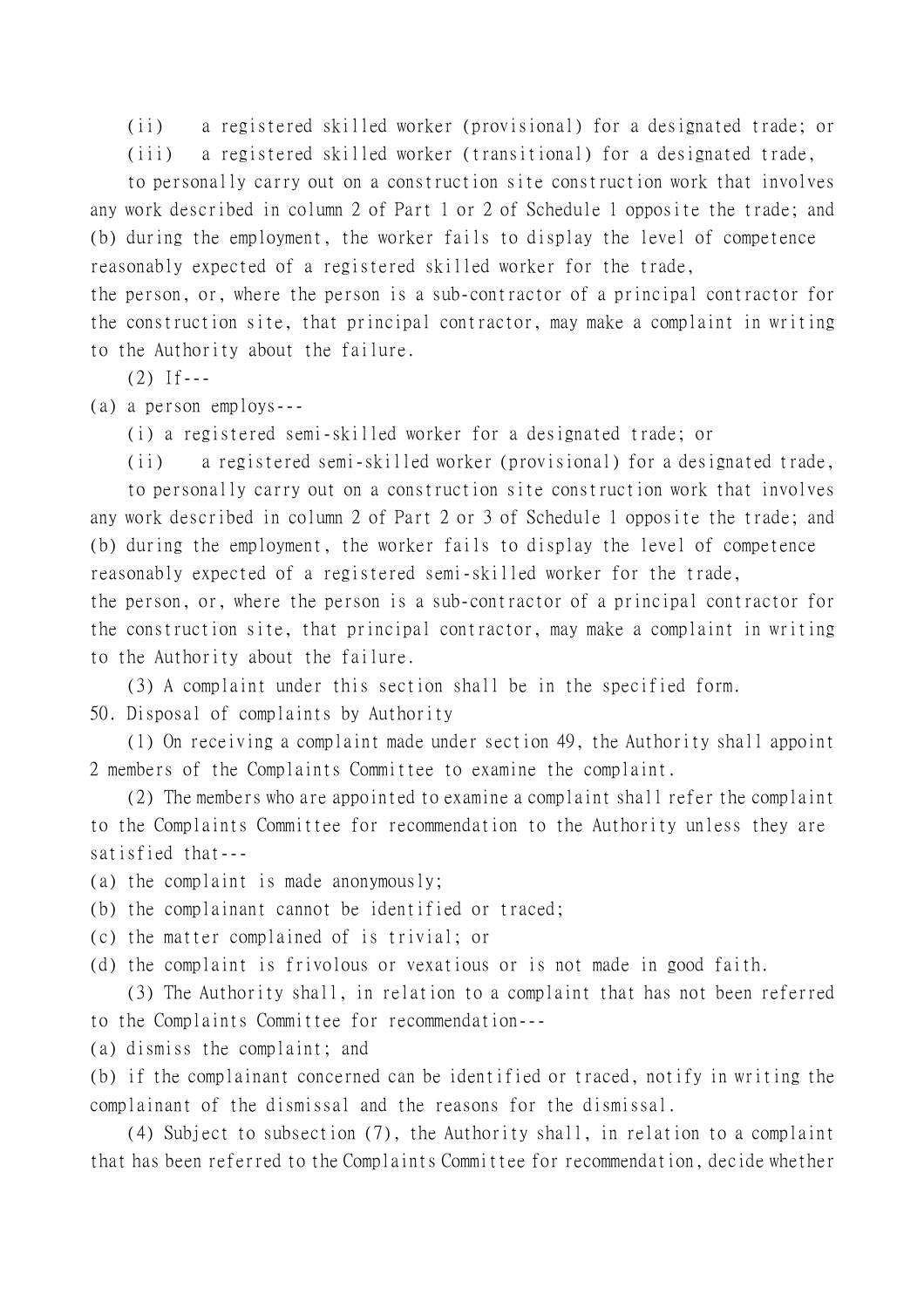the matter complained of has been substantiated.

(5) If the Authority decides, in relation to a complaint, that the matter complained of has not been substantiated, the Authority shall---

(a) dismiss the complaint; and

(b) notify in writing the complainant concerned of the dismissal and the reasons for the dismissal.

(6) If the Authority decides, in relation to a complaint, that the matter complained of has been substantiated, the Authority---

(a) may, subject to subsection (7), order the Registrar to---

(i) cancel the registration of the registered construction worker concerned;

(ii) suspend the registration of the registered construction worker concerned for such period as the Authority thinks fit; or

(iii) reprimand the registered construction worker concerned in writing in terms specified by the Authority and to record the reprimand on the Register; and (b) shall notify in writing the complainant concerned of the decision, the reasons for the decision and the order, if any.

(7) The Authority shall not make a decision under subsection (4) or make an order under subsection (6) unless it has considered---

(a) the recommendation of the Complaints Committee;

(b) the reasons in support of the recommendation;

(c) any evidence and findings in respect of the recommendation; and

(d) all relevant circumstances relating to the recommendation.

51. Service and implementation of Authority's

orders on complaints

(1) As soon as practicable after the Authority has disposed of a complaint under section 50, the Registrar shall serve on the registered construction worker concerned, either personally or by prepaid registered post to his last known postal address--- (a) a copy of the decision of the Authority on the disposal;

(b) a copy of the reasons for the decision; and

(c) a copy of the order, if any, made under section  $50(6)(a)$ .

(2) An order made under section  $50(6)(a)$  shall not be carried out---

(a) until the expiry of the period for serving a notice of appeal under section 53; or

(b) in the event of an appeal under section 53, until the order is affirmed by the Appeal Board or the appeal is withdrawn or abandoned.

PART 7

Reviews and Appeals

52. Review of decisions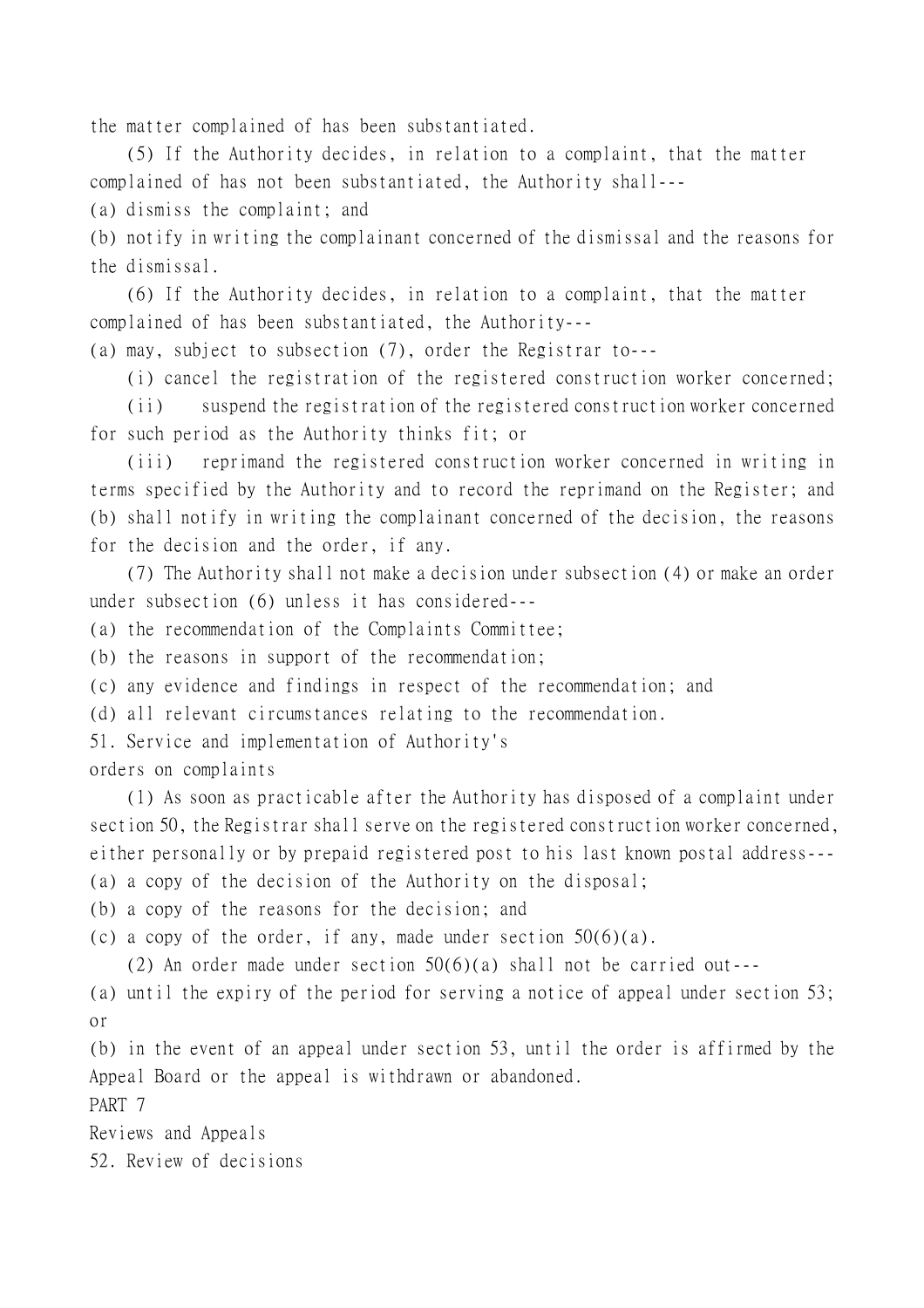(1) A person who is the subject of a decision of the Registrar under section 38(1), 39(1), 41(1)(a), 42(1) or 47(1) may request the Review Committee to review the decision by serving the Committee, within 2 weeks after the decision, a notice of request for review stating the substance of the matter and reasons for the request.

(2) A notice of request for review shall be in the specified form.

(3) A request under this section for review of a decision does not suspend the decision unless the Authority decides otherwise.

(4) As soon as practicable after receiving a notice of request for review, the Review Committee shall consider the request.

(5) On consideration of a request for review, the Review Committee may recommend the Registrar---

(a) to confirm, vary or reverse the decision; or

(b) to substitute the decision with such other decision as the Review Committee thinks fit.

(6) On making a recommendation, the Review Committee shall notify in writing the person who requests for the review its recommendation and the reasons for the recommendation.

53. Notice of appeal

(1) Subject to subsection (2), a person who is---

(a) the complainant of a complaint in relation to which the Authority decides under section 50(4) that the matter complained of has not been substantiated; or (b) the subject of an order under section  $50(6)(a)$  or a decision under section  $38(1)$ ,  $39(1)$ ,  $41(1)(a)$ ,  $42(1)$ ,  $47(1)$  or  $50(4)$ ,

may appeal against the decision or order by serving the Authority, within 4 weeks after the decision or order, a notice of appeal stating the substance of the matter and reasons for the appeal.

(2) A person shall not appeal against a decision of the Registrar under subsection  $(1)(b)$  unless---

(a) the person has requested the Review Committee to review the decision under section 52; and

(b) the Review Committee has notified the person of its recommendation in respect of the request.

(3) A person who is the subject of a decision under section 59(4)(b) may appeal against the decision by serving the Authority, within 3 business days after the decision, a notice of appeal stating the substance of the matter and reasons for the appeal.

(4) A notice of appeal shall be--- (a) in the specified form; and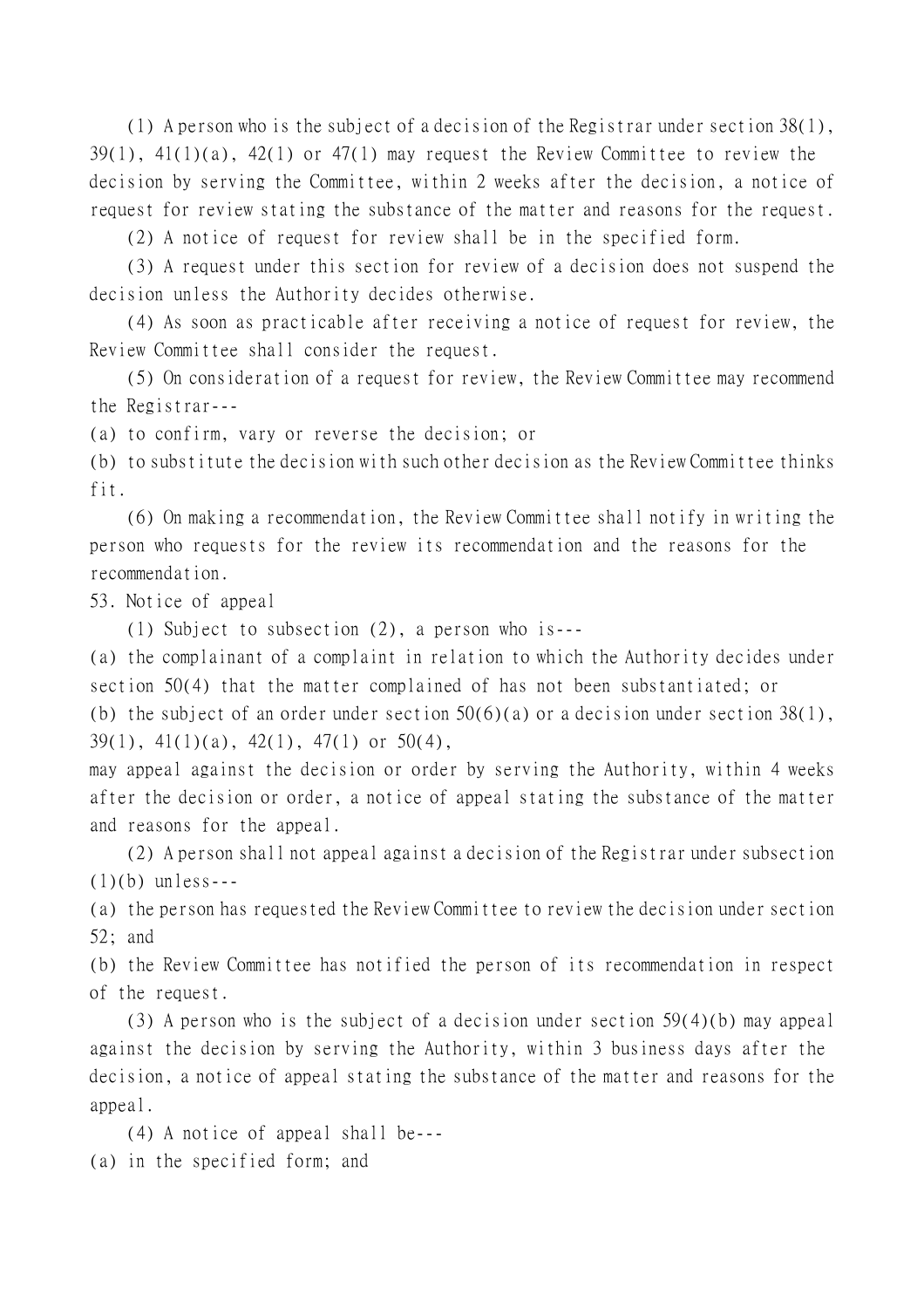(b) accompanied by the prescribed fee.

(5) An appeal under subsection (1) against a decision does not suspend the decision unless the Authority decides otherwise.

(6) As soon as practicable after receiving a notice of appeal, the Authority shall forward a copy of the notice to the Secretary.

54. Appeal Board panel

(1) The Secretary shall appoint an Appeal Board panel of not less than 49 members, of whom---

(a) not less than 16 are members of The Hong Kong Institution of Engineers nominated by the Institution;

(b) not less than 8 are members of The Hong Kong Institute of Architects nominated by the Institute;

(c) not less than 5 are members of The Hong Kong Institute of Surveyors nominated by the Institute;

(d) not less than 5 are nominated by The Hong Kong Construction Association, Limited;

(e) not less than 5 are nominated by The Hong Kong E&M Contractors' Association Limited;

(f) not less than 5 are nominated by Hong Kong Construction Industry Employees General Union; and

(g) not less than 5 are nominated by The Federation of Hong Kong Electrical & Mechanical Industries Trade Unions.

(2) A person is not eligible for appointment under subsection (1) if he is--

-

(a) a public officer;

(b) a member of the Authority;

(c) a member of the Qualifications Committee;

(d) a member of the Complaints Committee;

(e) a member of the Review Committee; or

(f) the Registrar, or, where the Registrar is a body corporate, a member, officer or employee of the Registrar.

(3) An appointment under subsection (1) shall be---

(a) notified in the Gazette; and

(b) for a term of not more than 3 years.

(4) A person appointed under subsection (1) may be reappointed, and may resign by notice in writing to the Secretary.

(5) If the Secretary is satisfied that a member of the Appeal Board panel--- (a) has become a public officer, a member of the Authority, a member of the Qualifications Committee, a member of the Complaints Committee or a member of the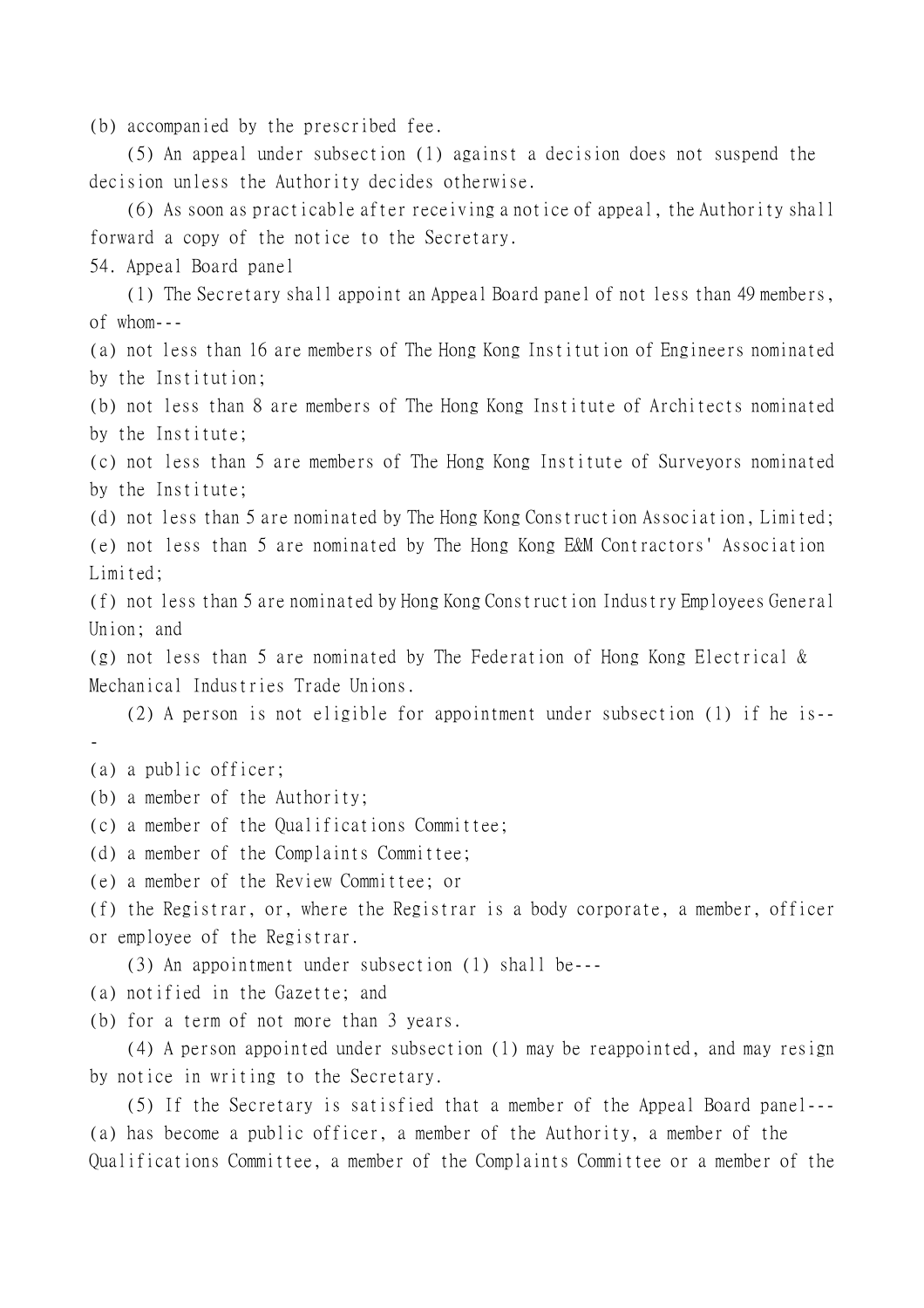Review Committee;

(b) has become the Registrar, or, where the Registrar is a body corporate, a member, officer or employee of the Registrar;

(c) has become bankrupt or made an arrangement with his creditors;

(d) is incapacitated by physical or mental illness;

(e) has ceased to be of the capacity by virtue of which he was appointed; or

(f) is otherwise unable or unfit to perform the functions of a member,

the Secretary may declare his office as a member of the Appeal Board panel to be vacant, and shall notify the fact in such manner as the Secretary thinks fit; and upon such declaration the office shall become vacant.

55. Appeal Board

(1) The Secretary shall within---

(a) 30 days after receipt of a notice of appeal under section 53(1); or

(b) 7 business days after receipt of a notice of appeal under section 53(3),

appoint a Construction Workers Appeal Board to hear the appeal.

(2) An Appeal Board shall consist of 5 members selected in rotation from the Appeal Board panel.

(3) The members of an Appeal Board shall elect a chairman from amongst themselves.

(4) The quorum of an Appeal Board is 4 members.

56. Proceedings before Appeal Board

(1) The parties to an appeal are---

(a) the appellant; and

(b) in the case of---

(i) an appeal against a decision or order of the Authority, the Authority;

(ii) an appeal against a decision of the Registrar, the Registrar.

(2) The chairman of an Appeal Board shall---

(a) appoint the time and place of the hearing of the appeal; and

(b) notify the parties to the appeal of the time and place.

(3) A party to an appeal may be present at the hearing of the appeal and may--- (a) make representation in person; or

(b) be represented by counsel or a solicitor or any other person authorized by the party in writing.

(4) The hearing of an appeal shall be held in public unless the Appeal Board, on its own motion or on the application of a party to the appeal, orders that all or part of the hearing shall be held in camera.

(5) An Appeal Board shall not make an order under subsection (4) unless the Appeal Board---

(a) has consulted the parties to the appeal; and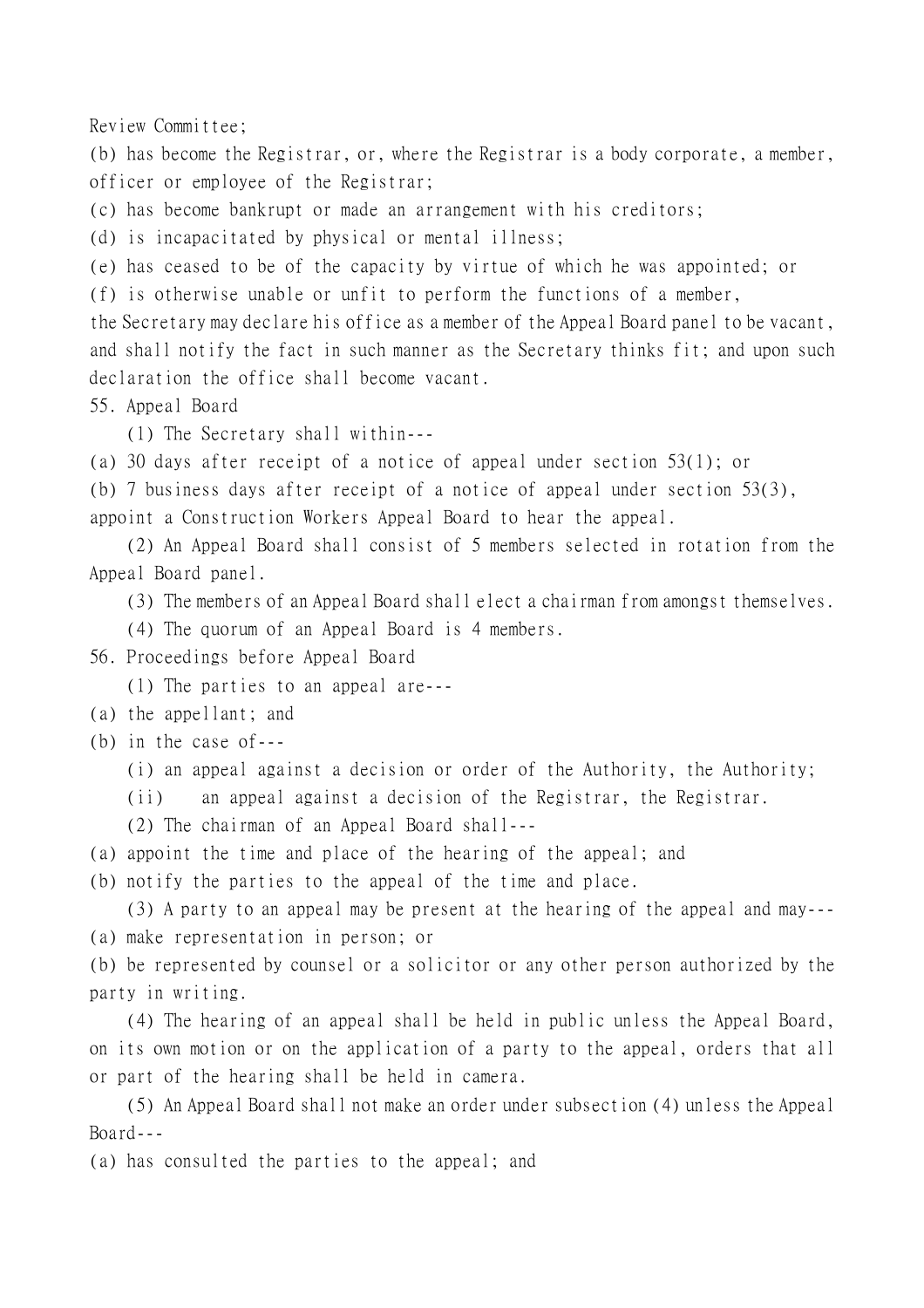(b) is satisfied that the order is necessary in the interests of justice.

(6) The decision of an Appeal Board on an appeal shall be that of the majority of the members hearing the appeal, and if there is an equality of votes, the chairman of the Appeal Board shall have a casting vote in addition to his original vote.

(7) The decision of an Appeal Board on an appeal shall be binding on the parties to the appeal and shall be final.

(8) Subject to subsection (9), an Appeal Board shall notify in writing the parties to the appeal of its decision and the reasons for the decision.

(9) If the appeal is made under section 53(3), the Appeal Board shall, within 14 business days after the date of its appointment by the Secretary, notify in writing the parties to the appeal of its decision and the reasons for the decision. 57. Legal adviser

(1) The Secretary may appoint a legal practitioner to advise an Appeal Board on any points of law and procedure that arise before, during or after a hearing of an appeal.

(2) A legal practitioner appointed under subsection (1) shall be remunerated for his services out of the funds of the Authority at a rate determined by the Secretary. 58. Powers of Appeal Board

(1) An Appeal Board may, by notice under the signature of its chairman---

(a) summon any person to attend the hearing to give evidence or produce any document or other thing in his possession;

(b) require the appellant to undergo such tests as the Board considers appropriate to assess whether the appellant is of a level of competence reasonably expected of a registered skilled worker, or a registered semi-skilled worker, for the designated trade; and

(c) authorize a person to inspect the construction work, if any, to which the appeal relates.

(2) An Appeal Board may---

(a) examine a person summoned under subsection (1)(a) as a witness or require him to produce any document or other thing in his possession;

(b) hear and consider representations made by or on behalf of the parties to the appeal; and

(c) hear, receive and examine evidence on oath.

(3) An Appeal Board may---

(a) in an appeal against a decision or order of the Authority---

(i) confirm or revoke the decision or order; or

(ii) make any decision or order that the Authority could have made; (b) in an appeal against a decision of the Registrar---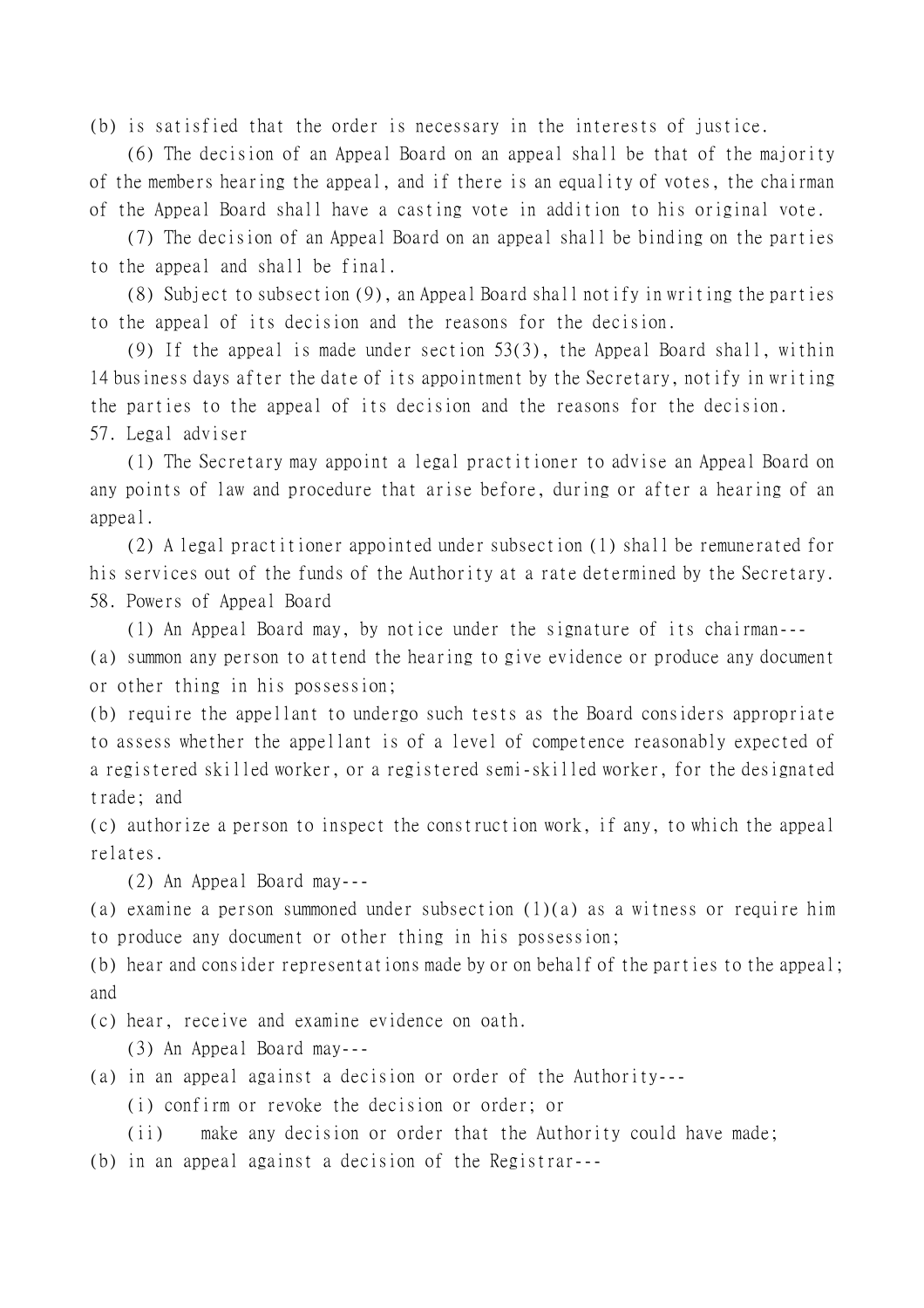(i) confirm or revoke the decision; or

(ii) make any decision that the Registrar could have made.

(4) An Appeal Board may make any order as it thinks fit with regard to the payment of the costs of the parties to an appeal in the appeal.

(5) Costs awarded or imposed under this section are recoverable as a civil debt. PART 8

Miscellaneous

59. Principal contractors and controllers to retrieve

and record data of registered construction

workers on construction site

(1) Subject to subsections (5) and (6), a principal contractor for a construction site shall provide on the site such device that enables the data stored in a registration card in electronic form to be retrieved unless the construction work that the principal contractor undertakes on the site---

(a) falls within paragraph (c) of the definition of "construction work" in section 2; or

(b) has not begun.

(2) A principal contractor for a construction site may apply to the Authority to be exempted from subsection (1) in relation to the site.

(3) An application under subsection (2) shall be---

(a) in the specified form; and

(b) made within 7 days after any construction work begins on the construction site, or within such further time as the Authority may in any case allow.

(4) As soon as practicable after receiving an application under subsection (2) by a principal contractor for a construction site, the Authority shall---

(a) consider the application with regard to the physical condition and location of the site and the value of construction work carried out, or to be carried out, on the site; and

(b) by notice in writing served on the principal contractor---

(i) grant the exemption subject to such conditions, if any, as the Authority thinks fit; or

(ii) refuse to grant the exemption.

(5) Subject to subsection (6), if the Authority refuses, under paragraph (b) of subsection (4), to grant the exemption to a principal contractor for a construction site, the principal contractor is only required to comply with subsection (1) in relation to the site for the period after the date of the notice referred to in that paragraph.

(6) If an Appeal Board, in an appeal under section 53(3), decides that a principal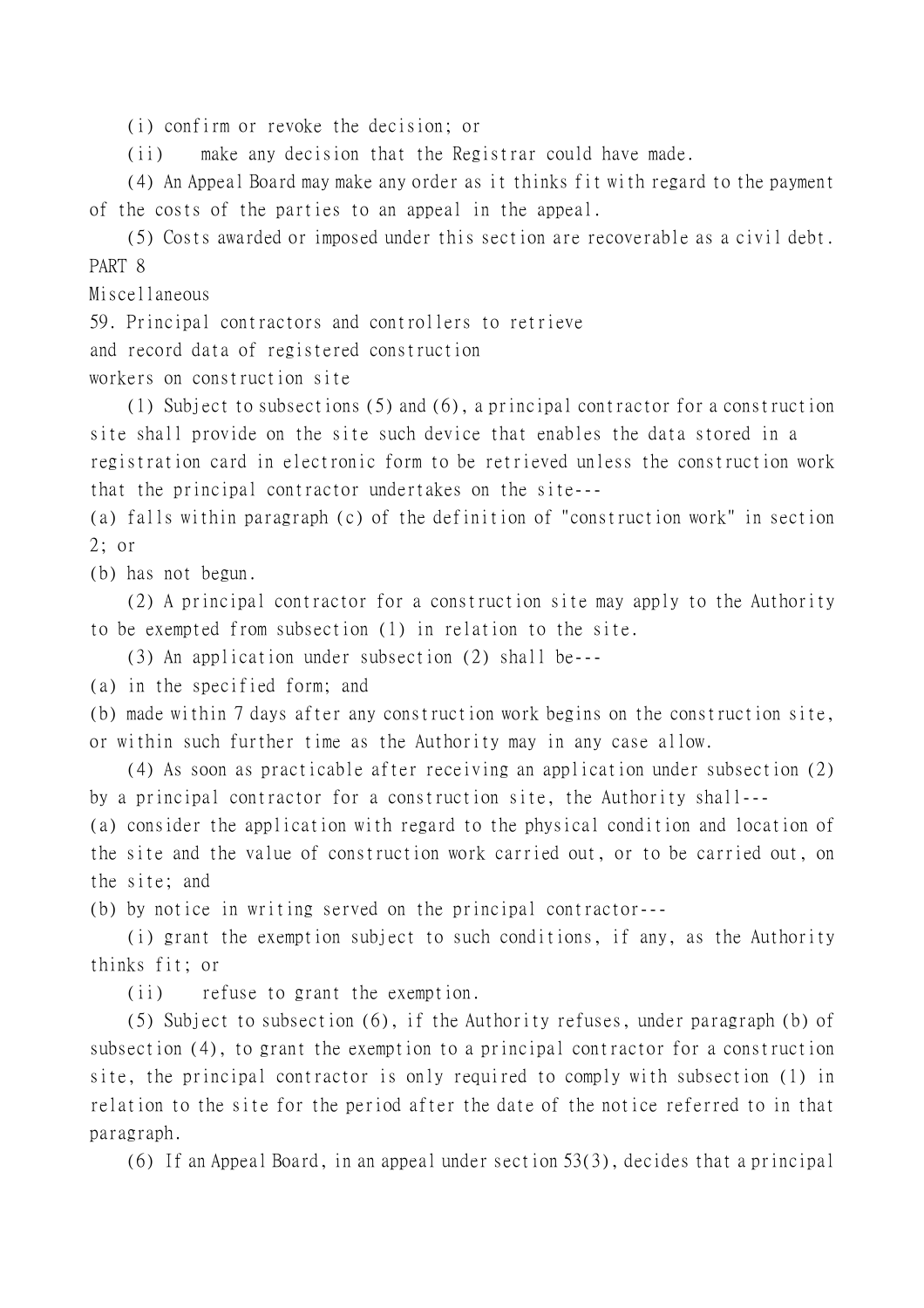contractor for a construction site shall not be exempted from subsection (1), the principal contractor is only required to comply with that subsection in relation to the site for the period after the date of notice of the decision of the Appeal Board.

(7) A controller of a construction site shall---

(a) establish and maintain a daily record that---

(i) is in the specified form; and

(ii) contains information of the registered construction workers who---

(A) are employed by the controller and, in the case of a controller within the meaning of subsection  $(9)(a)(i)$ , by a sub-contractor of the controller; and

(B) personally carry out on the site construction work; and

(b) furnish the Registrar in such manner as directed by the Registrar with a copy of the record---

(i) for the period of 7 days after any construction work begins on the site; and

(ii) for each successive periods of 7 days, within 2 business days after the last day of the period concerned, or within such further time as the Registrar may in any case allow.

(8) A person who, without reasonable excuse, contravenes subsection (1) or  $(7)(a)$ or (b)(i) or (ii) commits an offence and is liable on conviction to a fine at level 3.

(9) In subsection  $(7)$ ---

(a) "controller" (主管), in relation to a construction site, means---

(i) a principal contractor for the site; or

(ii) if there is no principal contractor for the site, any person who has control over, or is in charge of, the site; and

(b) any construction work that is building works, or street works, not carried out by or on behalf of the Government is deemed to begin on the date of the Building Authority's consent in writing for the commencement of the works under section 14(1)(b) of the Buildings Ordinance (Cap. 123).

60. Authorized officers and levy inspectors

(1) The Authority may, subject to the approval of the Secretary, appoint in writing a person to be an authorized officer for the purposes of this Ordinance (except Part 4).

(2) An authorized officer may---

(a) enter and inspect a construction site at all reasonable times;

(b) require any person found on the construction site to state whether or not he is a registered construction worker;

(c) require any person who states that he is a registered construction worker to produce his registration card; and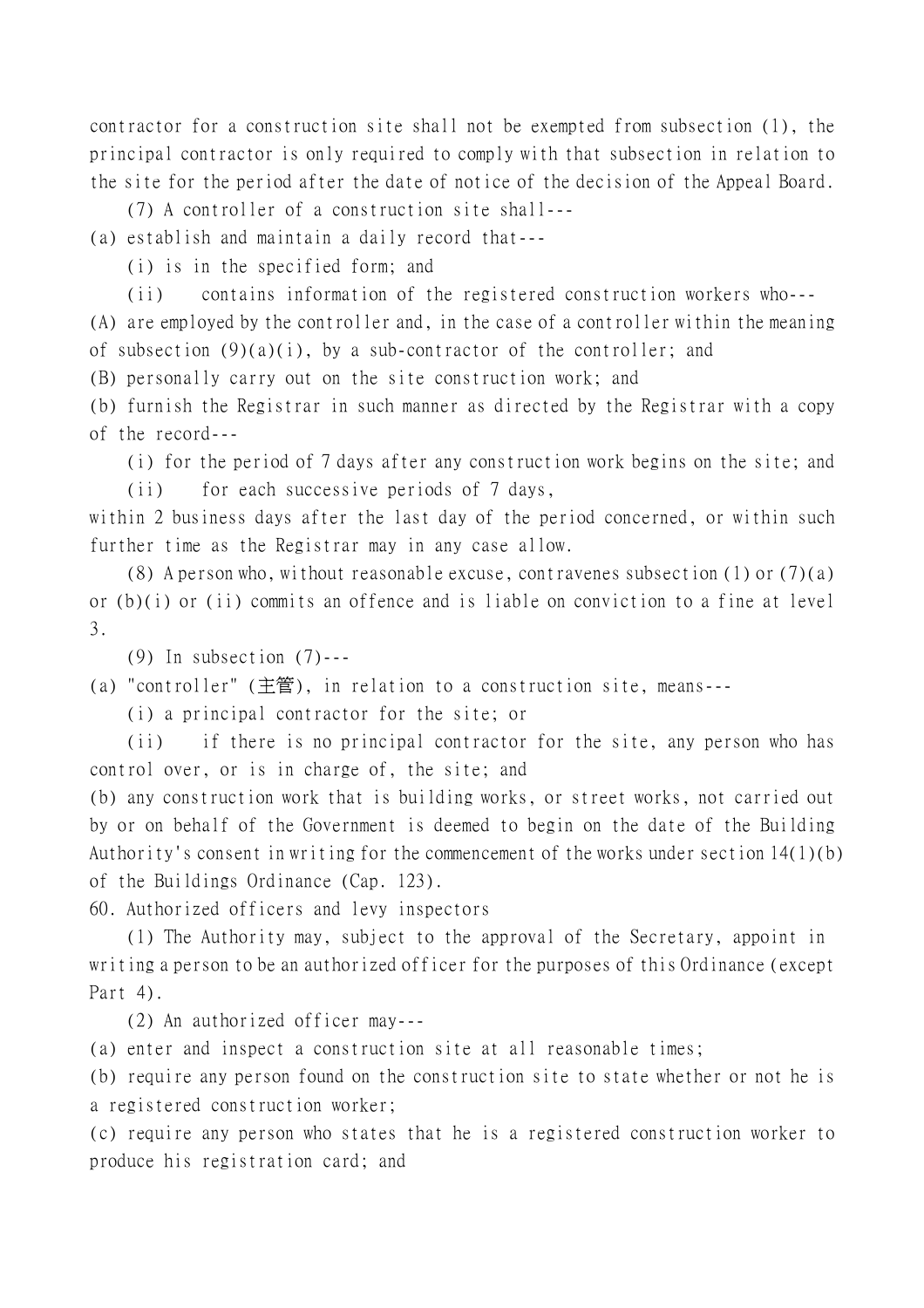(d) examine the record referred to in section 59(7)(a).

(3) The Authority may, subject to the approval of the Secretary, appoint in writing a person to be a levy inspector for the purposes of Part 4.

61. Offences of making false or misleading statements and of failure to attend inquiries or

hearings as witness, etc.

(1) A person who, without reasonable excuse, makes any statement or furnishes any information, which is false or misleading in a material particular, in connection  $w$ *i* th  $-$ 

(a) an application for registration or renewal of registration;

(b) a complaint under Part 6;

(c) a request for review under Part 7;

(d) an appeal under Part 7; or

(e) an application under section 59(2),

commits an offence and is liable on conviction to a fine at level 3.

(2) If a person who---

(a) having been summoned by the Complaints Committee to attend an inquiry or by an Appeal Board to attend a hearing, without reasonable excuse, refuses or fails to do so;

(b) attends an inquiry before the Complaints Committee, or a hearing before an Appeal Board, as a witness and, without reasonable excuse, refuses or fails to answer any question put to him by the Committee or Board; or

(c) having been required to produce any document or other thing in his possession, without reasonable excuse, refuses or fails to do so,

commits an offence and is liable on conviction to a fine at level 3.

62. Service, etc. of notices

(1) Subject to subsection (4), a notice that is required to be, or may be, served on or given to the Authority, or the Review Committee, under this Ordinance shall, in the absence of evidence to the contrary, be deemed to be so served or given if  $it$  is  $--$ 

(a) left at the Authority's last known address for service in Hong Kong; or (b) sent by post to the Authority at its last known address for service, or at its last known postal address, in Hong Kong.

(2) Subject to subsection (4), a notice that is required to be, or may be, served on or given to the Registrar under this Ordinance shall, in the absence of evidence to the contrary, be deemed to be so served or given if it is---

(a) left at the Registrar's last known address for service in Hong Kong; or (b) sent by post to the Registrar at its last known address for service, or at its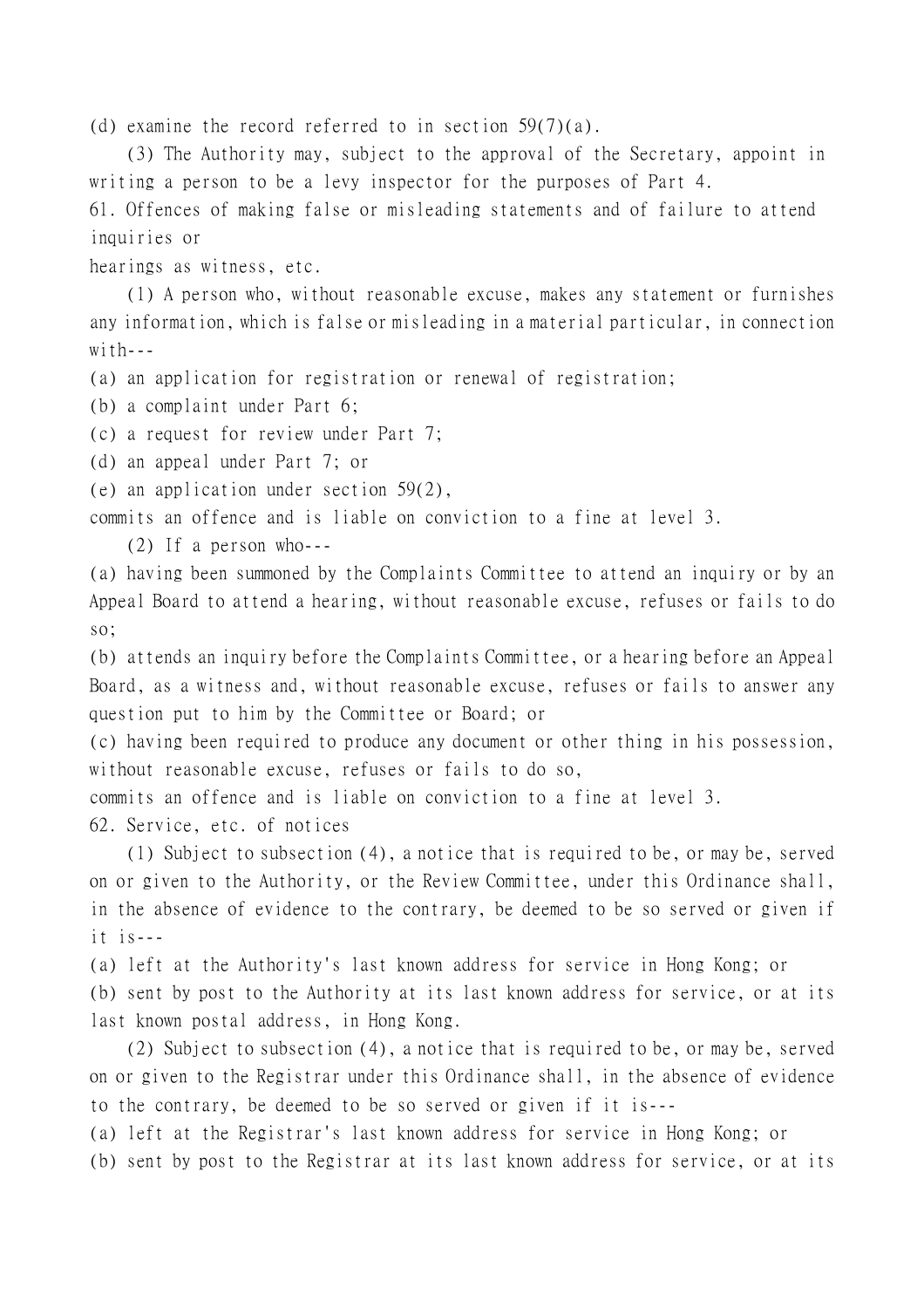last known postal address, in Hong Kong.

(3) Subject to subsections (1), (2) and (4), a notice that is required to be, or may be, served on or given to a person (howsoever described) under this Ordinance shall, in the absence of evidence to the contrary, be deemed to be so served or given  $if--$ 

(a) in the case of an individual, it is---

(i) delivered to him;

(ii) left at his last known address for service, or at his last known place of residence or business, in Hong Kong; or

(iii) sent by post to him at his last known address for service, or at his last known postal address, in Hong Kong;

(b) in the case of a company, it is---

(i) served on or given to an officer of the company;

(ii) left at the company's last known address for service, or at its last known address of business, in Hong Kong; or

(iii) sent by post to the company at its last known address for service, or at its last known postal address, in Hong Kong;

(c) in the case of a partnership, it is---

(i) delivered, left or sent in accordance with paragraph (a) in respect of any partner who is an individual; or

(ii) served, given, left or sent in accordance with paragraph (b) in respect of any partner which is a company;

(d) in the case of a person ("attorney") holding a power of attorney under which the attorney is authorized to accept service in respect of another person, it is---

(i) delivered, left or sent in accordance with paragraph (a) where the attorney is an individual;

(ii) served, given, left or sent in accordance with paragraph (b) where the attorney is a company;

(iii) delivered, left or sent in accordance with paragraph (a) in respect of any partner who is an individual where the attorney is a partnership; or

(iv) served, given, left or sent in accordance with paragraph (b) in respect of any partner which is a company where the attorney is a partnership.

(4) Subsections  $(1)$ ,  $(2)$  and  $(3)$  do not apply---

(a) to Part 4; or

(b) where otherwise expressly provided.

63. Power of Authority to specify forms

(1) Subject to subsection (2), the Authority may specify---

(a) registration cards;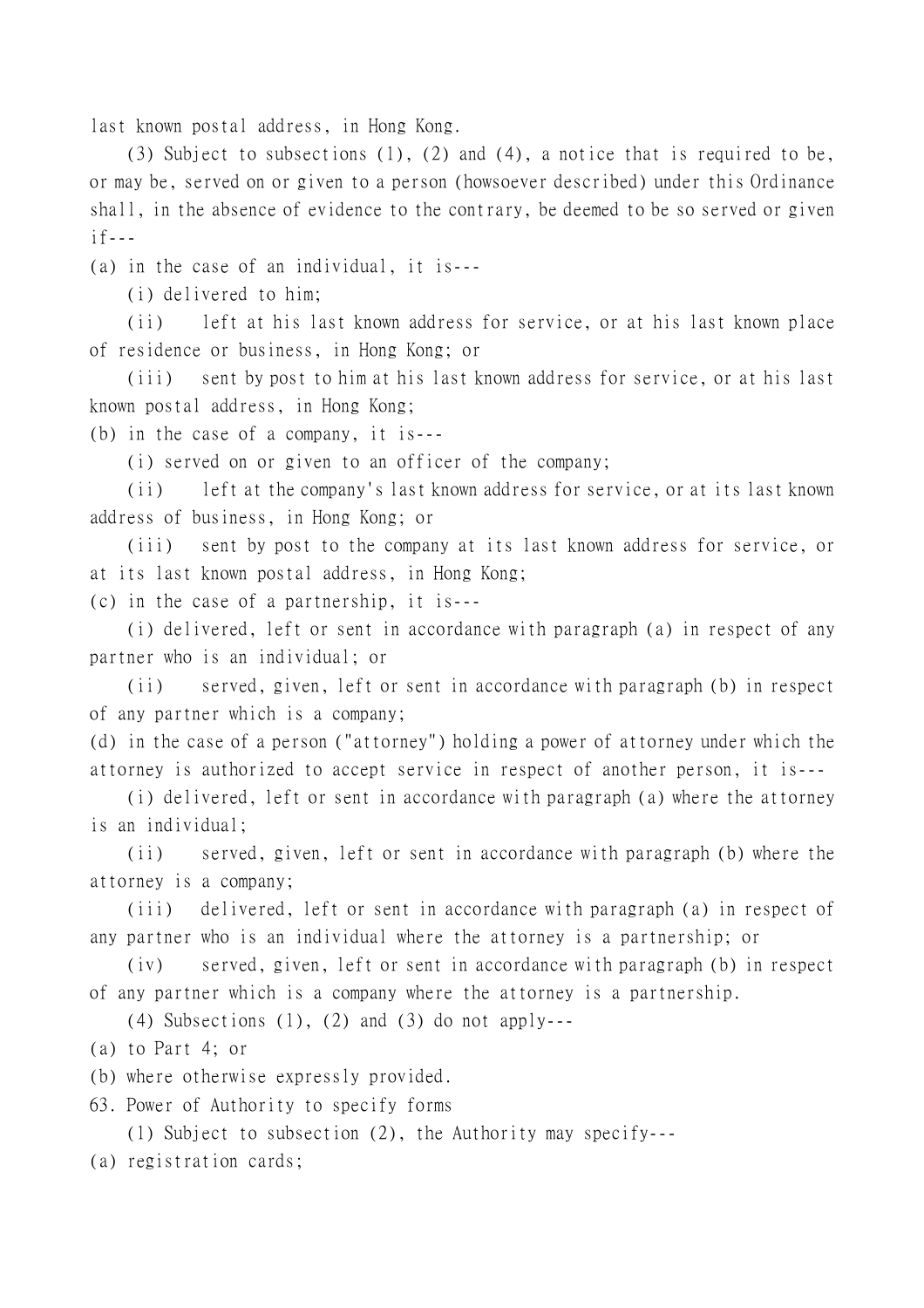(b) any document required under this Ordinance to be in the specified form; or (c) such other documents required for the purposes of this Ordinance as the Authority thinks fit.

(2) The Authority's power under subsection (1) shall be subject to any express requirement under this Ordinance for a form, whether specified or otherwise, to comply with that requirement, but that requirement shall not restrict the exercise of that power in respect of that form to the extent that, in the opinion of the Authority, its exercise of that power in respect of that form does not contravene that requirement.

(3) For the avoidance of doubt, it is declared that the Authority's power under subsection (1) may be exercised in such a way as to---

(a) include (whether by way of attachment or otherwise) in the specified form of any document referred to in that subsection a statutory declaration---

(i) to be made by the person completing the form; and

(ii) as to whether the particulars contained in the form are true and correct to the best of that person's knowledge and belief; or

(b) specify more than one form of registration cards or of any document referred to in that subsection, whether as alternatives, or to provide for particular circumstances or particular cases, as the Authority thinks fit.

(4) A form specified under this section shall be---

(a) completed in accordance with such directions and instructions as are specified in the form;

(b) accompanied by such registration cards or documents, or both, as are specified in the form; and

(c) if the completed form is required to be provided to the Authority or any other person, so provided in the manner, if any, specified in the form.

(5) In this section, "document" (文件)---

(a) includes any application, complaint, notice, record and register; and

(b) does not include a registration card.

64. Regulations

(1) The Authority may, subject to the approval of the Secretary, by regulation--- (a) provide further for the making of applications for registration and renewal of registration and for the consideration and processing of, and the making of decision in relation to, such applications;

(b) provide further for the making of complaints under Part 6 and for the consideration, processing and disposal of, and the making of decision in relation to, such complaints;

(c) provide further for the making of requests for review under Part 7 and for the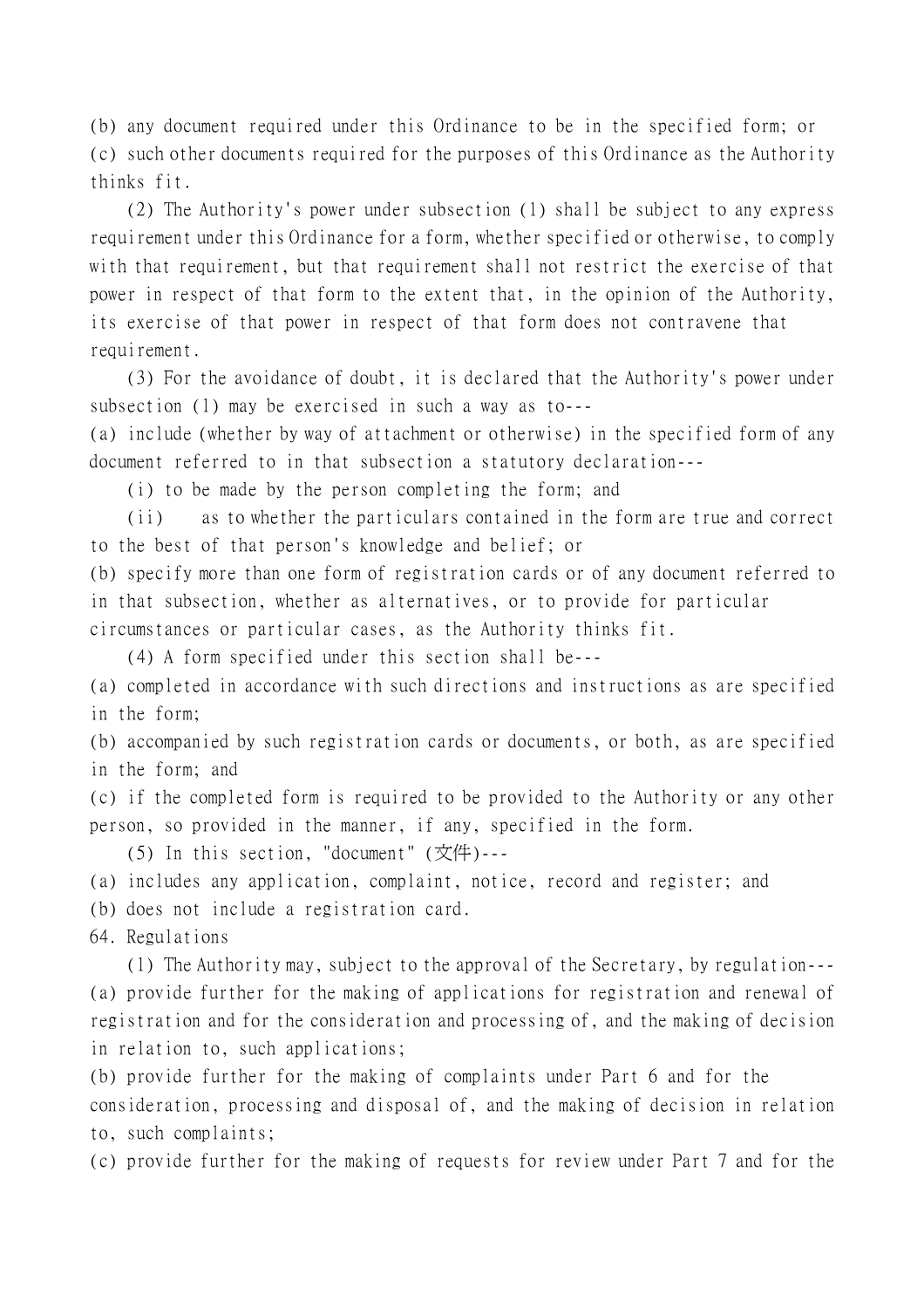consideration and processing of, and the making of recommendation in relation to, such requests;

(d) provide further for the making of appeals under Part 7 and for the processing and hearing of, and the making of decision in relation to, such appeals;

(e) provide further for the making of applications under section 59(2) and for the consideration and processing of, and the making of decision in relation to, such applications;

(f) prescribe the fees and any other matter required to be prescribed;

(g) provide, for the purposes of Part 4, for the records to be kept, and information to be supplied, by employers, contractors and authorized persons within the meaning of that Part; and

(h) generally provide for the better carrying out of the purposes of this Ordinance. (2) Any regulation made under this section may---

(a) make different provisions for different circumstances and provide for a particular case or class of cases;

(b) be made so as to apply only in specified circumstances; and

(c) contain such incidental, supplementary, consequential, transitional or saving provision as may be necessary or expedient in consequence of the regulation. 65. Rules

The Chief Justice may make rules of court for the purposes of section 28.

66. Amendment of Schedules

The Secretary may, by notice published in the Gazette, amend Schedules 1, 2, 3 or 4.

## $C009 - e3$

PART 9

Consequential Amendments

Prevention of Bribery Ordinance

67. Public bodies

Schedule 1 to the Prevention of Bribery Ordinance (Cap. 201) is amended by adding---

"100. Construction Workers Registration Authority.".

Industrial Training (Construction Industry) Ordinance

68. Section added

The Industrial Training (Construction Industry) Ordinance (Cap. 317) is amended by adding---

"6A. Additional functions and powers of the Authority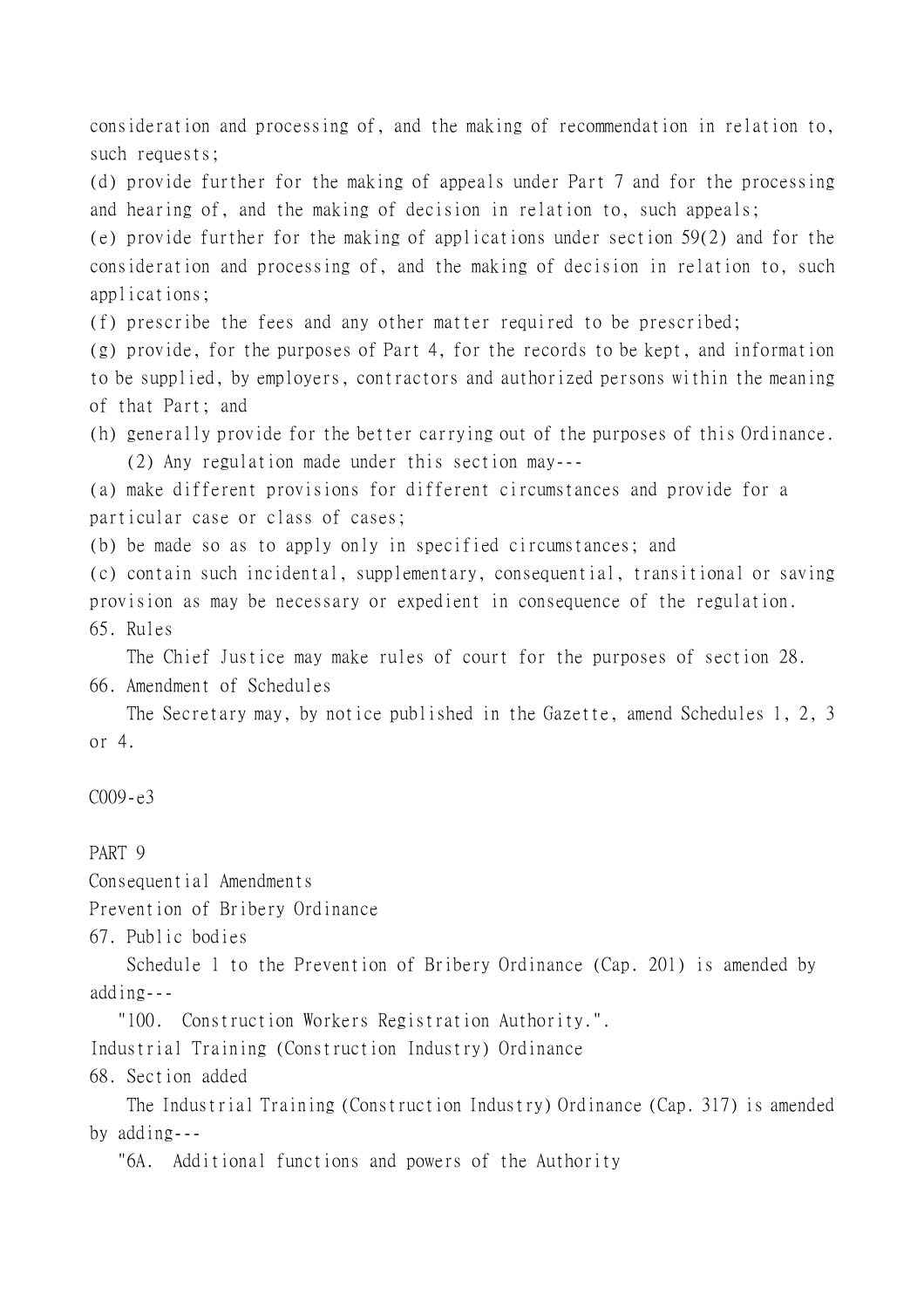Notwithstanding anything in this Ordinance, the Authority may---

(a) if appointed under section 33(1) of the Construction Workers Registration Ordinance ( of 2003), act as the Registrar of Construction Workers under that Ordinance; and

(b) as such, perform the functions as are imposed on, and exercise the powers as are conferred on, the Registrar under that Ordinance or any other enactment.". 69. Furnishing of information and production of documents

Section 31(3)(ab) is amended by repealing everything after "Authority" and substituting---

 $"$ to---

(i) the Pneumoconiosis Compensation Fund Board established under the Pneumoconiosis (Compensation) Ordinance (Cap. 360); or

```
(ii) the Construction Workers Registration Authority established under the
Construction Workers Registration Ordinance ( of 2003); or".
```
Electronic Transactions Ordinance

```
70. Proceedings in relation to which sections 5, 6,
```

```
7 and 8 of this Ordinance do not apply
```

```
under section 13(1) of this Ordinance
```

```
Schedule 2 to the Electronic Transactions Ordinance (Cap. 553) is amended---
(a) in paragraph (zm), by repealing the full stop and substituting a semicolon;
(b) by adding---
"(zn) the Construction Workers Appeal Board appointed under the Construction
Workers Registration Ordinance ( of 2003).".
    Schedule 1 [ss. 2, 3, 4, 6, 36, 37,
       39, 40, 41, 46,
       49 & 66]
Designated Trades
PART 1
Designated Trades for which a Person may be Registered
only as a Registered Skilled Worker, Registered Skilled
Worker (Provisional) or Registered Skilled Worker
(Transitional), as the case may be
    Column 1 Column 2 Column 3 Column 4
   Name of trade or
    occupation Description of work Certificate Other qualifications
1. Asbestos To carry out asbestos Trade test certificate Not applicable
Abatement abatement works for Asbestos
Worker Abatement Worker
```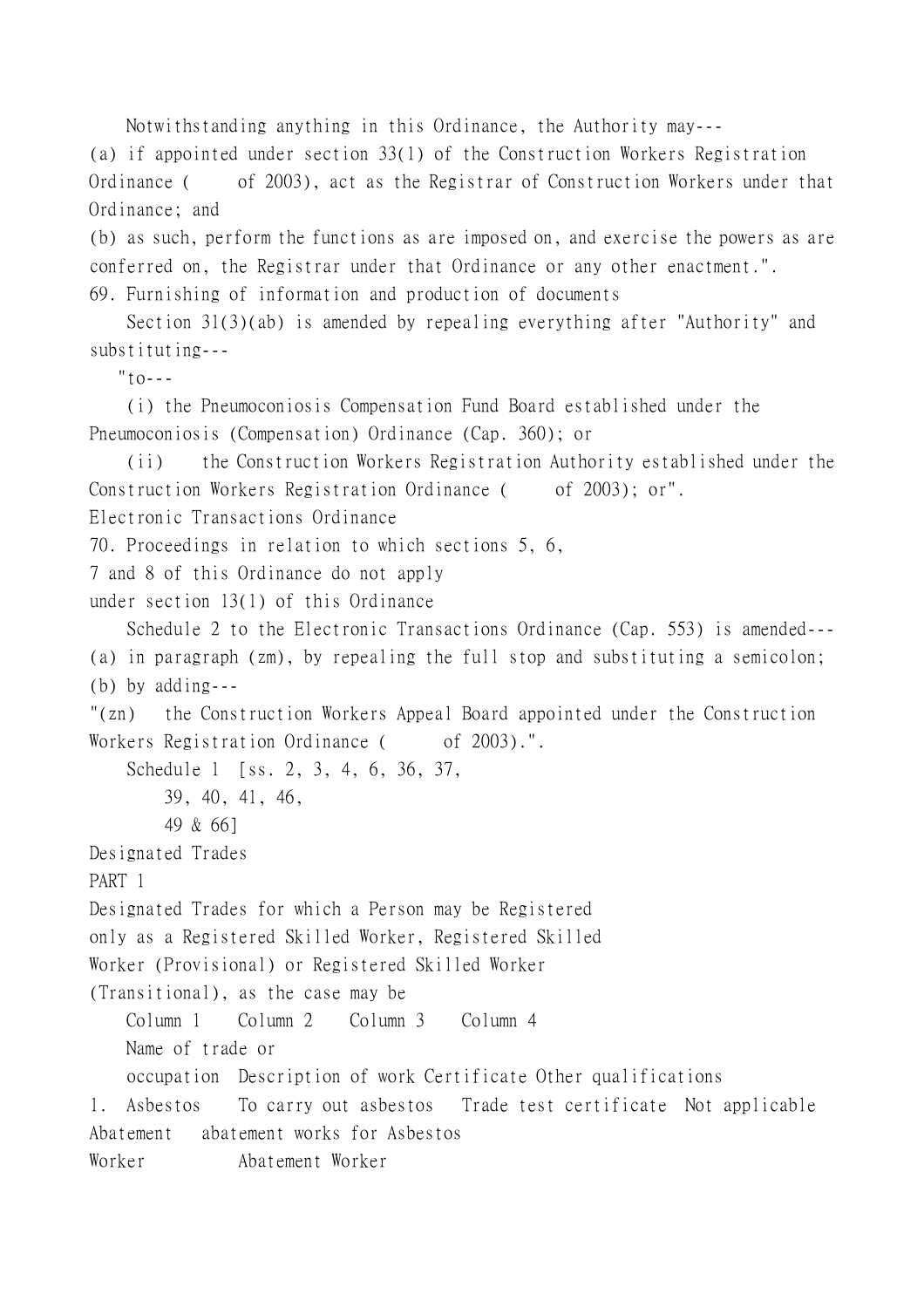issued by CITA 2. Asphalter (Road (a) To mix, place and Trade test certificate Not applicable Construction) compact for Asphalter (Road bituminous Construction) issued materials using by CITA vibrating machines (b) To level and smoothen bituminous materials according to specified level marks 3. Asphalter (a) To lay sheathing Trade test certificate Not applicable (Waterproofing) felt or paint with for Asphalter primer (Waterproofing) (b) To pour hot issued by CITA asphalt or proprietary waterproofing materials on prepared surfaces (c) To spread and level hot asphalt or proprietary waterproofing materials to fit corners, skirtings, flashings and outlets 4. Cable Jointer (a) To join low Certificate of Not applicable (Power) voltage cables completion of an either with the apprenticeship in the circuits dead or trade of cable jointer with one or both (power) given under cables energized section 28 of the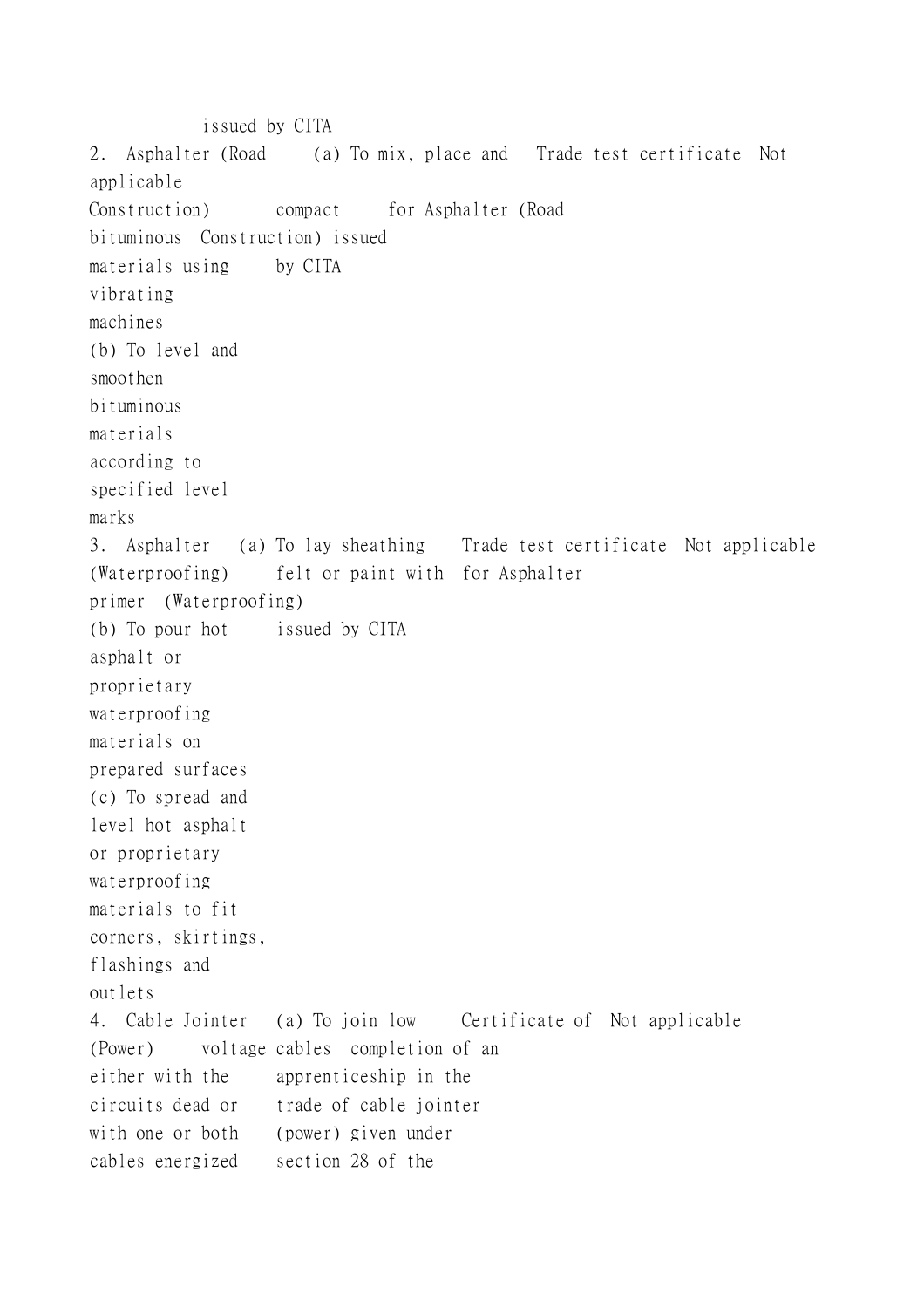(b) To join dead Apprenticeship cables of all Ordinance (Cap. 47) voltages 5. Carpenter To remove, cut, and Trade test certificate Not applicable (Fender) erect timber fenders for Carpenter (Fender) for protection of piers, issued by CITA seawalls, dolphins and landing steps 6. Concrete To repair substandard Trade test certificate Not applicable Repairer (Spalling or spalled concrete or for Concrete Repairer Concrete) reinforcement bars (Spalling Concrete) using concrete or issued by CITA other approved materials 7. Curtain Wall To install metal Trade test certificate Not applicable Installer frames, and fix for Curtain Wall glasses or other Installer issued by material panels, for CITA curtain walls 8. Demolition To demolish, Trade test certificate Not applicable Worker dismantle and for Demolition (Building) remove buildings and Worker (Building) structures, or any issued by CITA part thereof 9. Demolition To demolish, dismantle Trade test certificate Not applicable Worker and remove building for Demolition Worker (Unauthorized works carried out in (Unauthorized Building Works) contravention of the Building Works) issued Buildings Ordinance by CITA (Cap. 123) within the meaning of that Ordinance 10. Diver (a) To perform Not applicable A diving certificate underwater issued by-- operations related (a) the National to inspection, Association of construction and Underwater repair of Instructors of the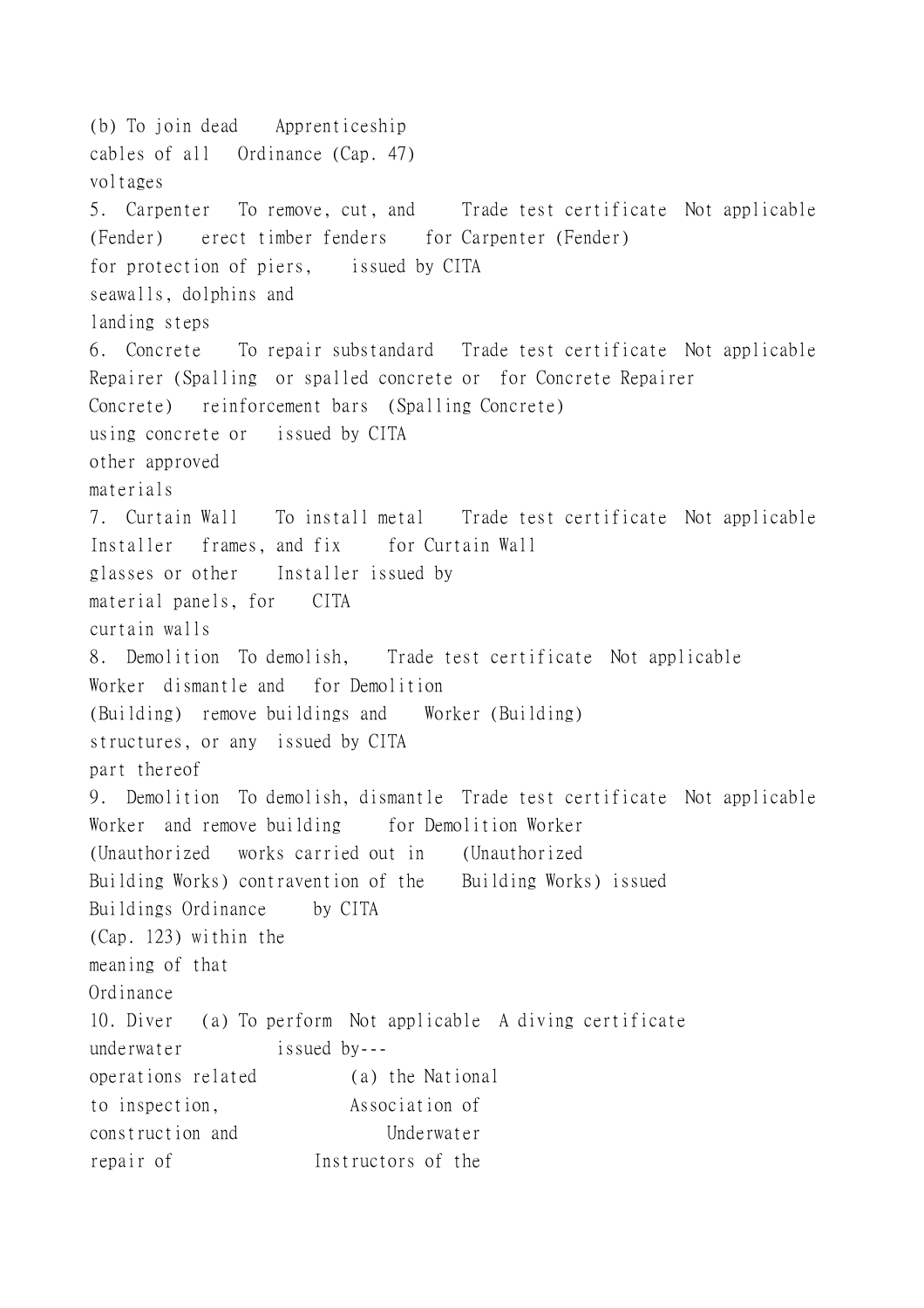structures and United States of demolition America: (b) To prepare (b) the Health and reports on all the Safety Executive of foregoing the United operations Kingdom; (c) the Department of Employment, Vocational Education, Training and Industrial Relations of Australia; or (d) the Ministry of Communication of the People's Republic of China 11. Electrical Fitter (a) To install, test, Not applicable Certificate of commission and registration as an repair electrical electrical worker issued installations and under section 30 of the wiring Electricity Ordinance (b) To fit, assemble, (Cap. 406) install, test, commission and repair electrical systems and equipment 12. Escalator To install, adjust, Not applicable Competent escalator Mechanic maintain and repair worker within the escalators meaning of section 29A(4) of the Lifts and Escalators (Safety) Ordinance (Cap. 327) 13. Fire Service (a) To install, test, Not applicable Both of the following--- Mechanic inspect, maintain (a) fire service and repair fire installation services piping contractor class 3 systems, automatic registered under fire alarm systems, the Fire Service manual fire alarm (Installation systems, Contractors) mechanical or Regulations (Cap. electrical or 95 sub. leg.); and electronic parts of (b) trade certificate fire services systems for Fire Service (b) To maintain, Mechanic issued by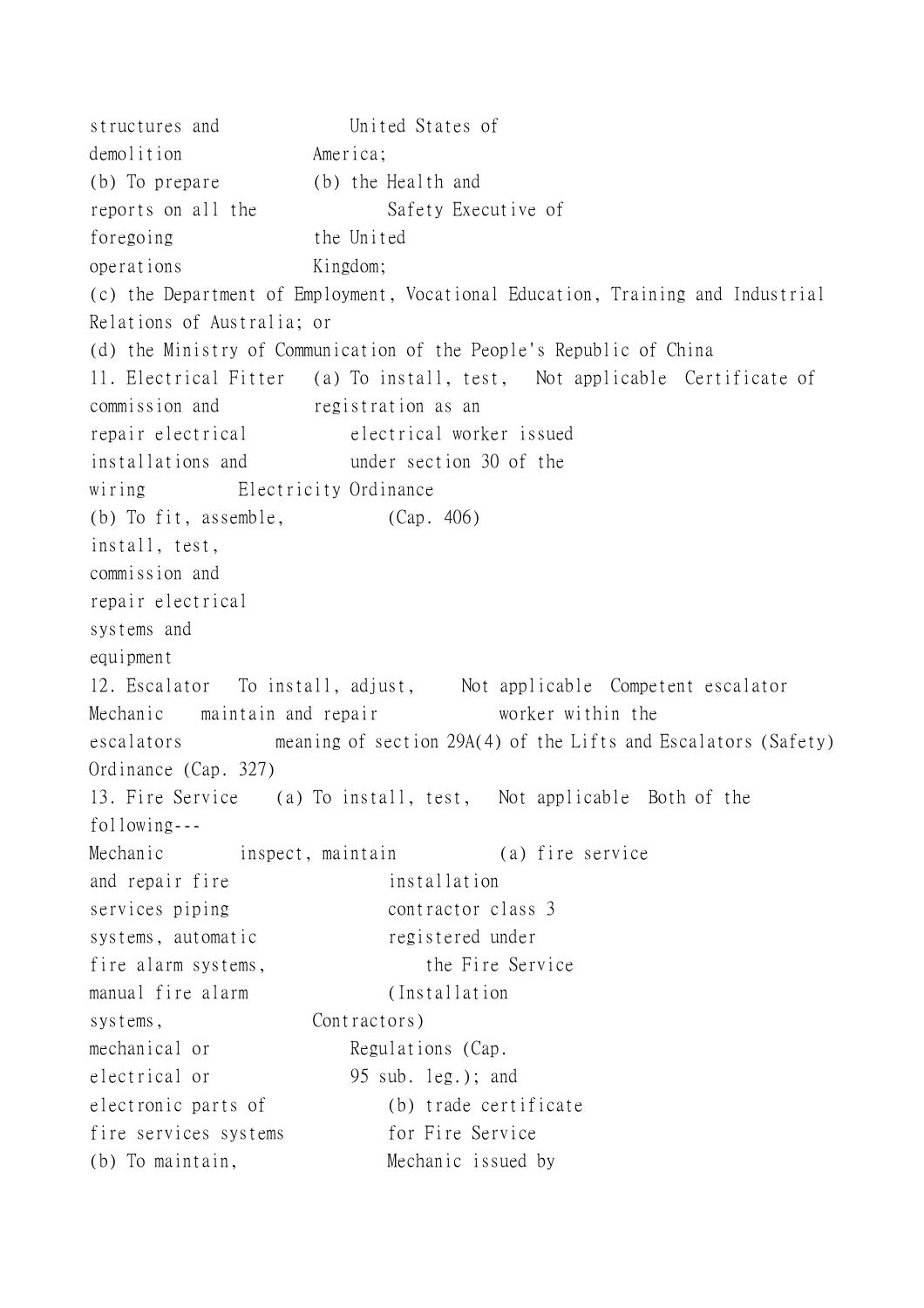inspect and repair VTC portable fire services equipment 14. Fire Service To maintain, inspect Not applicable Fire service installation Portable and repair portable contractor class 3 Equipment Fitter fire services equipment registered under the Fire Service (Installation Contractors) Regulations (Cap. 95 sub. leg.) 15. Gas Installer To install, commission, Not applicable Gas installer registered maintain and repair to carry out gas domestic and installation work under non-domestic gas regulation 7(1)(a) of the appliances, gas supply Gas Safety systems, and gas flow (Registration of Gas control and meters Installers and Gas connected to gas Contractors) cylinders or gas Regulations supply points (Cap. 51 sub. leg.) 16. Grouting Worker To mix cement or Trade test certificate Not applicable other materials to for Grouting Worker carry out underground issued by CITA grouting work 17. Lift Mechanic To install, adjust, Not applicable Competent lift worker maintain and repair within the meaning of lifts section 29A(4) of the Lifts and Escalators (Safety) Ordinance (Cap. 327) 18. Marine To operate boom-grab Trade test certificate Not applicable Construction buckets for for Marine Plant Operator construction work Construction Plant (Boom-grab at sea Operator Bucket) (Boom-grab Bucket) issued by CITA 19. Marine To operate Trade test certificate Not applicable Construction boom-hooks for for Marine Plant Operator construction work Construction Plant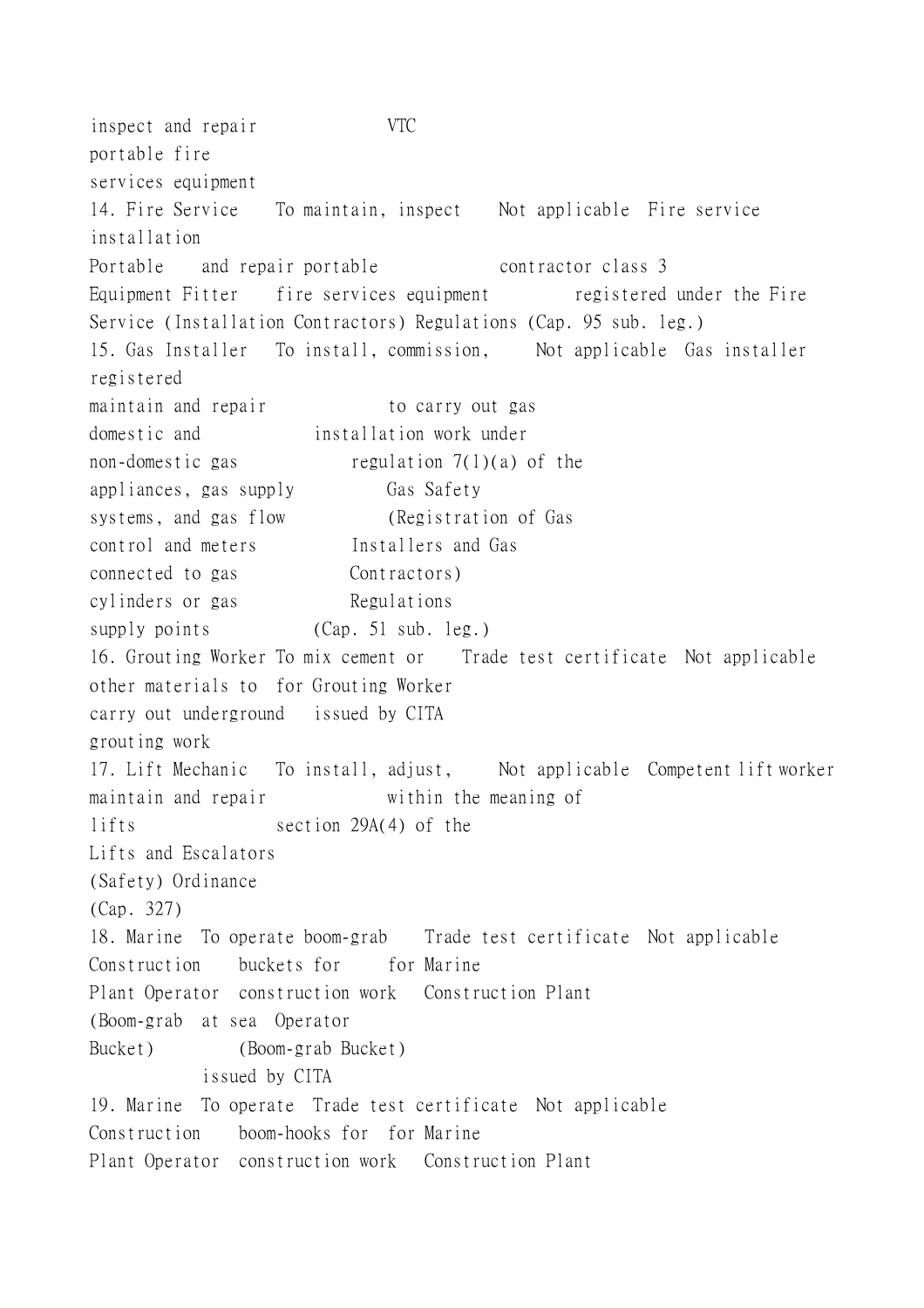(Boom-hook) at sea Operator (Boom-hook) issued by CITA 20. Marine To operate derricks Trade test certificate Not applicable Construction for construction work for Marine Plant Operator at sea Construction Plant (Derrick) Operator (Derrick) issued by CITA 21. Overhead To construct, maintain Certificate of Not applicable Linesman and repair overhead completion of an line systems of all apprenticeship in the voltages on tubular trade of overhead steel, concrete, lattice linesman given under girder or wood section 28 of the supports Apprenticeship Ordinance (Cap. 47) 22. Paving Block (a) To lay paving Trade test certificate Not applicable Layer blocks on floor for Paving Block Layer (b) To compact the issued by CITA base layer with vibrating machines (c) To cut paving blocks to fit floor layout 23. Piling Operative To set up piling rigs Both of the following--- Not applicable for driven or bored (a) trade test piles works certificate for Piling Operative (Bored Pile) issued by CITA; and (b) trade test certificate for Piling Operative (Percussive Pile) issued by CITA 24. Piling Operative To set up piling rigs Trade test certificate Not applicable (Bored Pile) for bored piles works for Piling Operative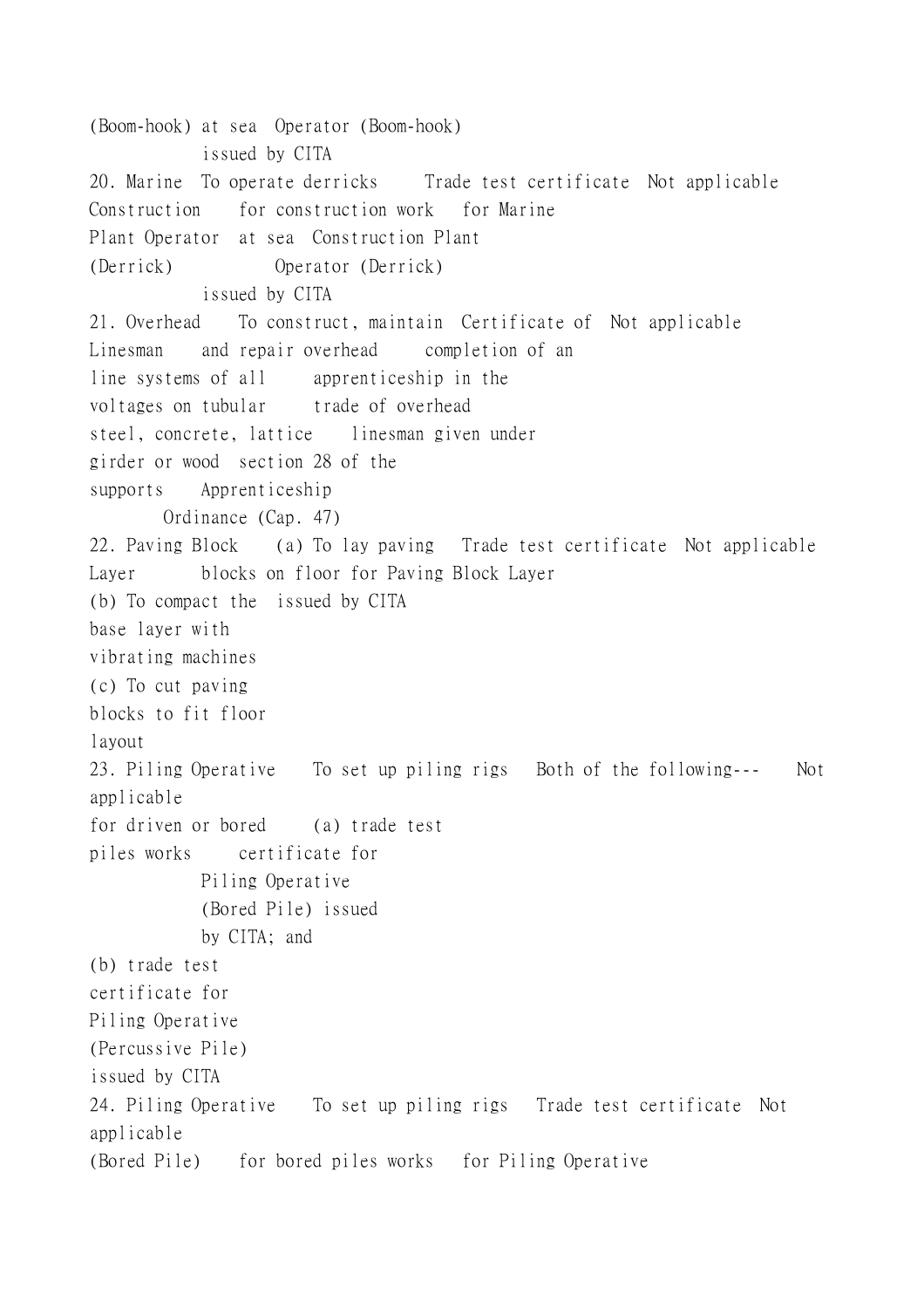(Bored Pile) issued by CITA 25. Piling Operative To set up piling rigs Trade test certificate Not applicable (Percussive Pile) for driven piles works for Piling Operative (Percussive Pile) issued by CITA 26. Pipelayer To lay water mains, Trade test certificate Not applicable make pressurized for Pipelayer issued joints by mechanical by CITA means, install pipes and fittings, construct beds and haunches, and surround pipes with concrete 27. Plant and To operate piling Trade test certificate Not applicable Equipment machines for bored for Plant and Operator piles works Equipment Operator (Bored Pile) (Bored Pile) issued by CITA 28. Plant and To operate bulldozers Not applicable Certificate as defined in Equipment for load shifting  $\qquad$  section 2(1) of the Operator purposes Factories and Industrial (Bulldozer) Undertakings (Loadshifting Machinery) Regulation (Cap. 59 sub. leg.) and applicable to bulldozers 29. Plant and To operate Not applicable Certificate referred to Equipment crawler-mounted in regulation 15A(1)(b) Operator mobile cranes for of the Factories and (Crawler-mounted material handling Industrial Undertakings Mobile Crane) purposes (Lifting Appliances and Lifting Gear) Regulations (Cap. 59 sub. leg.) and applicable to Crawler-mounted Mobile Cranes 30. Plant and To operate powered Trade test certificate Not applicable Equipment mechanical plants or for Plant and Operator equipment in Equipment Operator (Demolition) demolition works, (Demolition) issued including cranes, by CITA pneumatic breakers and hammers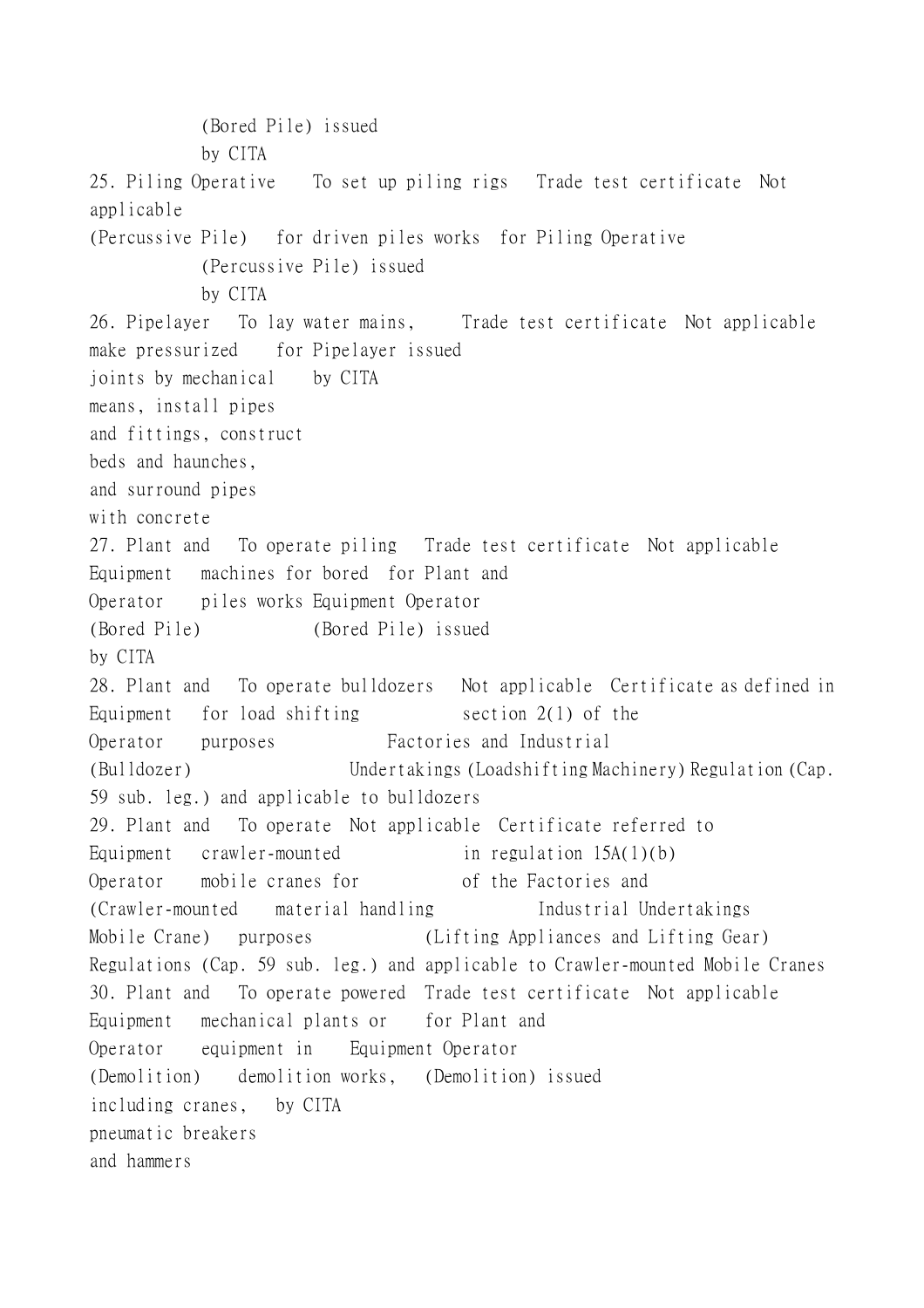mounted on backactors 31. Plant and To operate excavators Not applicable Certificate as defined Equipment for load shifting  $\frac{1}{2}$  in section 2(1) of the Operator ` purposes Factories and Industrial (Excavator) Undertakings (Loadshifting Machinery) Regulation (Cap. 59 sub. leg.) and applicable to excavators 32. Plant and To operate gantry Not applicable Certificate referred to Equipment cranes for material  $\qquad$  in regulation  $15A(1)(b)$ Operator handling purposes of the Factories and (Gantry Crane) Industrial Undertakings (Lifting Appliances and Lifting Gear) Regulations (Cap. 59 sub. leg.) and applicable to Gantry Cranes 33. Plant and To operate loaders Not applicable Certificate as defined in Equipment for load shifting  $\qquad$  section 2(1) of the Operator purposes Factories and Industrial (Loader) Undertakings (Loadshifting Machinery) Regulation (Cap. 59 sub. leg.) and applicable to loaders 34. Plant and To operate Not applicable Certificate as defined in Equipment mini-loaders for load section 2(1) of the Operator shifting purposes Factories and Industrial (Mini-loader) Undertakings (Loadshifting Machinery) Regulation (Cap. 59 sub. leg.) and applicable to mini-loaders 35. Plant and To operate Not applicable Certificate as defined in Equipment mini-loaders with section  $2(1)$  of the Operator attachments for load Factories and Industrial (Mini-loader shifting purposes Undertakings (with (Loadshifting Attachments)) Machinery) Regulation (Cap. 59 sub. leg.) and applicable to mini-loaders (with attachments) 36. Plant and To operate piling Trade test certificate Not applicable Equipment machines for driven for Plant and Operator piles works Equipment Operator (Percussive Pile) (Percussive Pile) issued by CITA 37. Plant and To operate piling Both of the following--- Not applicable Equipment machines for driven (a) trade test Operator (Piling) or bored piles works certificate for Plant and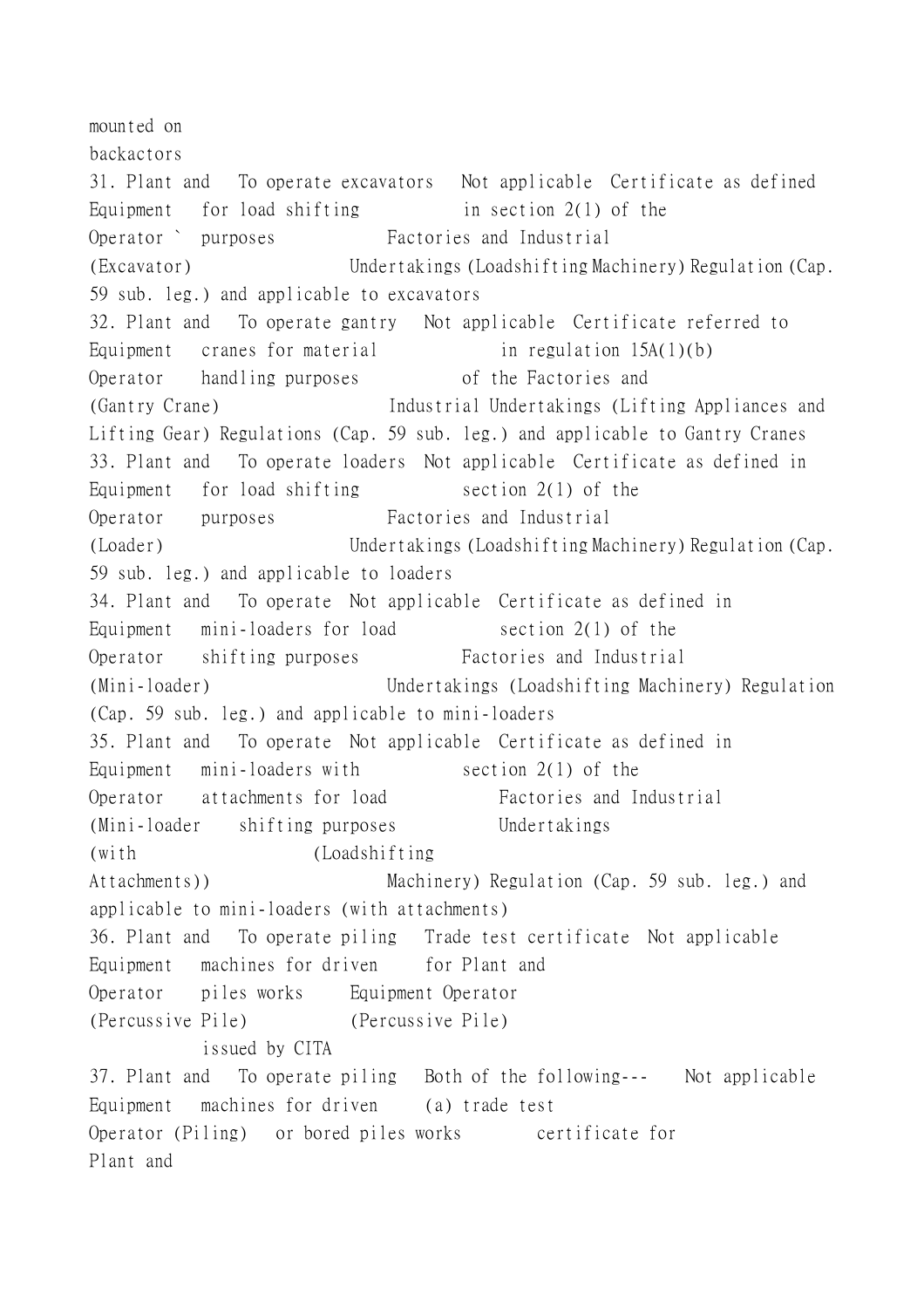```
Equipment
Operator
(Bored Pile)
issued by CITA;
and
(b) trade test
certificate for
Plant and
Equipment
Operator
(Percussive Pile)
issued by CITA
38. Plant and To operate suspended Not applicable Certificate referred to
Equipment working platforms in section 17(1)(b) of
Operator for carrying persons the Factories and
(Suspended Industrial
Working Undertakings
Platform) (Suspended Working Platforms) Regulation (Cap. 59 sub.
leg.)
39. Plant and To operate tower Not applicable Certificate referred to
Equipment cranes for material in regulation 15A(1)(b)
Operator (Tower handling purposes of the Factories and
Crane) Industrial Undertakings (Lifting Appliances and Lifting
Gear) Regulations (Cap. 59 sub. leg.) and applicable to Tower Cranes
40. Plant and To operate Not applicable Certificate referred to
Equipment truck-mounted cranes in regulation 15A(1)(b)
Operator for material handling of the Factories and
(Truck-mounted purposes Industrial Undertakings
Crane) (Lifting Appliances and Lifting Gear) Regulations (Cap. 59
sub. leg.) and applicable to Truck-mounted Cranes
41. Plant and To operate jumbo Trade test certificate Not applicable
Equipment drilling machines for Plant and
Operator inside tunnels Equipment Operator
(Tunneling)--- (Tunneling)---
Jumbo Drilling Jumbo Drilling issued
          by CITA
42. Plant and To operate Trade test certificate Not applicable
Equipment locomotives inside for Plant and
```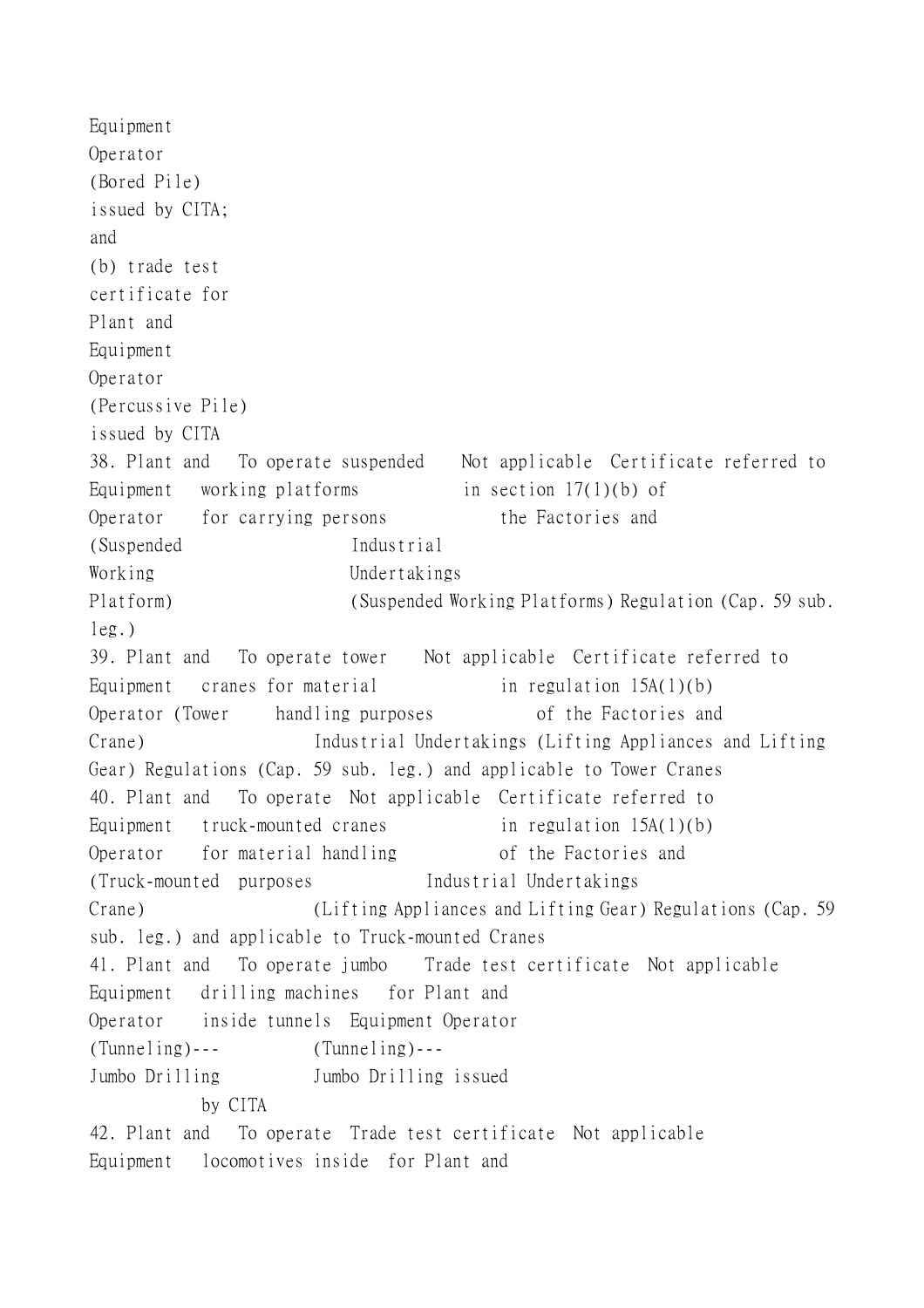Operator tunnels Equipment Operator (Tunneling)--- (Tunneling)--- Locomotive Locomotive Operation Operation issued by CITA 43. Plant and To operate segment Trade test certificate Not applicable Equipment erection machines for Plant and Operator inside tunnels Equipment Operator (Tunneling)--- (Tunneling)--- Segment Erection Segment Erection issued by CITA 44. Plant and To operate tunnel Certificate for Not applicable Equipment boring machines Plant and Operator inside tunnels Equipment Operator (Tunneling)--- (Tunneling)--- Tunnel Tunnel Boring Boring Machine Machine issued by CITA 45. Plant and To operate wheeled Not applicable Certificate referred to Equipment telescopic mobile in regulation 15A(1)(b) Operator cranes for material of the Factories and (Wheeled handling purposes Industrial Undertakings Telescopic (Lifting Appliances and Mobile Crane) Lifting Gear) Regulations (Cap. 59 sub. leg.) and applicable to Wheeled Telescopic Mobile Cranes 46. Prestressing (a) To lay and fix Trade test certificate Not applicable Operative prestressing for Prestressing tendons and Operative issued by ducts CITA (b) To assemble prestressing couplings and anchorages and perform prestressing operations and grouting of ducts 47. Refrigeration/ To fit, assemble, erect, Either one of the Not applicable Air-conditioning/ install, commission, following---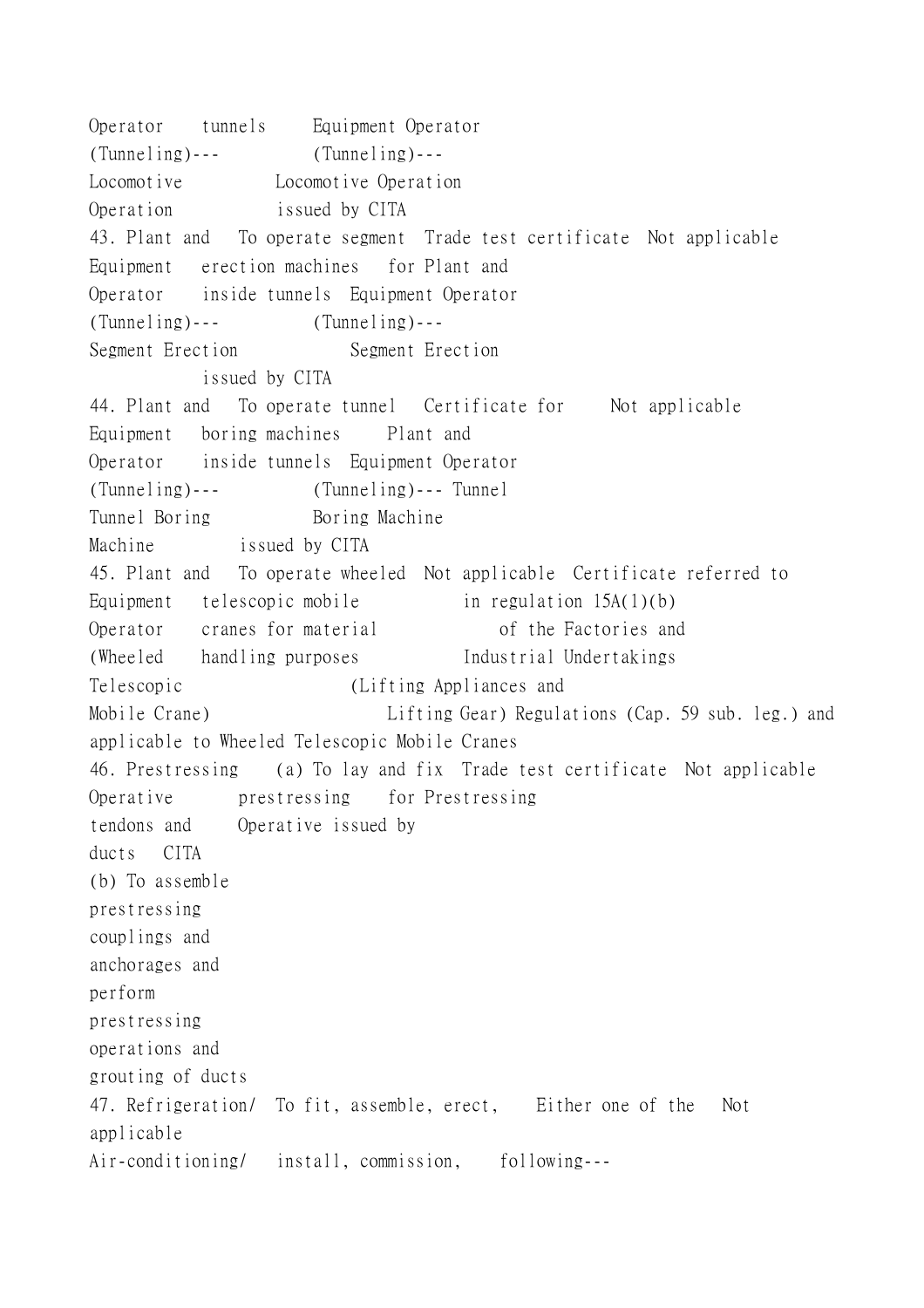Ventilation maintain and repair--- (a) trade certificate Mechanic (a) air-conditioning for Refrigeration/ systems including Air-conditioning/ refrigerating, Ventilation air-handling and Mechanic issued ventilation by VTC; or equipment and (b) certificate of the associated completion of an electrical controls; apprenticeship in (b) cold stores, the trade of ice-making and refrigeration/ other refrigerating air-conditioning equipment; mechanic given (c) air-conditioning under section 28 and ventilation of the equipment Apprenticeship forming part of Ordinance fire services (Cap. 47) systems 48. Rock Breaking To operate pneumatic Trade test certificate Not applicable Driller or hydraulic drills to for Rock Breaking make holes and Driller issued by openings or break CITA up concrete, rocks or other hard materials 49. Shotcretor To operate spraying Trade test certificate Not applicable machines to apply for Shotcretor issued shotcrete or gunite by CITA 50. Shotfirer To calculate, prepare, Not applicable Mine blasting certificate load and detonate issued under the Mines explosive charges in (Safety) Regulations mines, quarries, civil (Cap. 285 sub. leg.) engineering and building sites 51. Structural Steel To cut or join Not applicable Not applicable Welder structural steel sections, steel water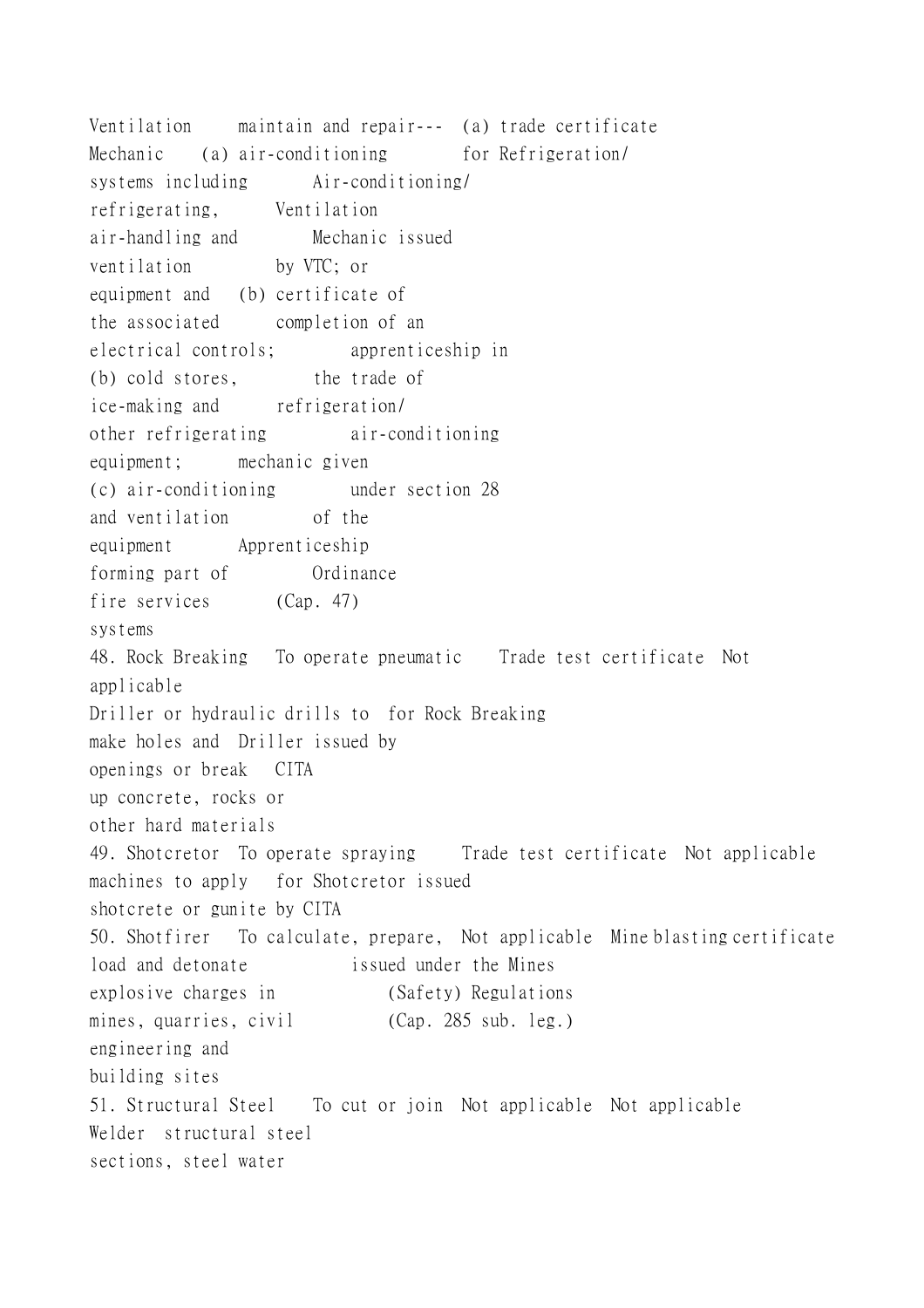mains and steel gas mains by electric arc, oxy-acetylene flame or other welding processes 52. Trackworker To lay and maintain Trade test certificate Not applicable trackworks for for Trackworker railways or other issued by CITA vehicles 53. Truck Driver To drive heavy goods Not applicable Full driving licence (Heavy goods vehicles within the within the meaning of vehicles) meaning of section 2 the Road Traffic of the Road Traffic (Driving Licences) Ordinance (Cap. 374) Regulations (Cap. 374) to transport sub. leg.) to drive a construction materials, heavy goods vehicle building debris or excavated materials within, into or out of construction sites 54. Truck Driver To drive special Not applicable Full driving licence (Special purpose purpose vehicles within the meaning vehicles) within the meaning of of the Road Traffic section 2 of the Road (Driving Licences) Traffic Ordinance Regulations (Cap.  $(Cap. 374)$  to  $374$  sub. leg.) to drive transport construction a special purpose materials, building vehicle debris or excavated materials within, into or out of construction sites 55. Tunnel Worker To carry out general Trade test certificate Not applicable construction work for Tunnel Worker inside tunnels, issued by CITA including installing of temporary supports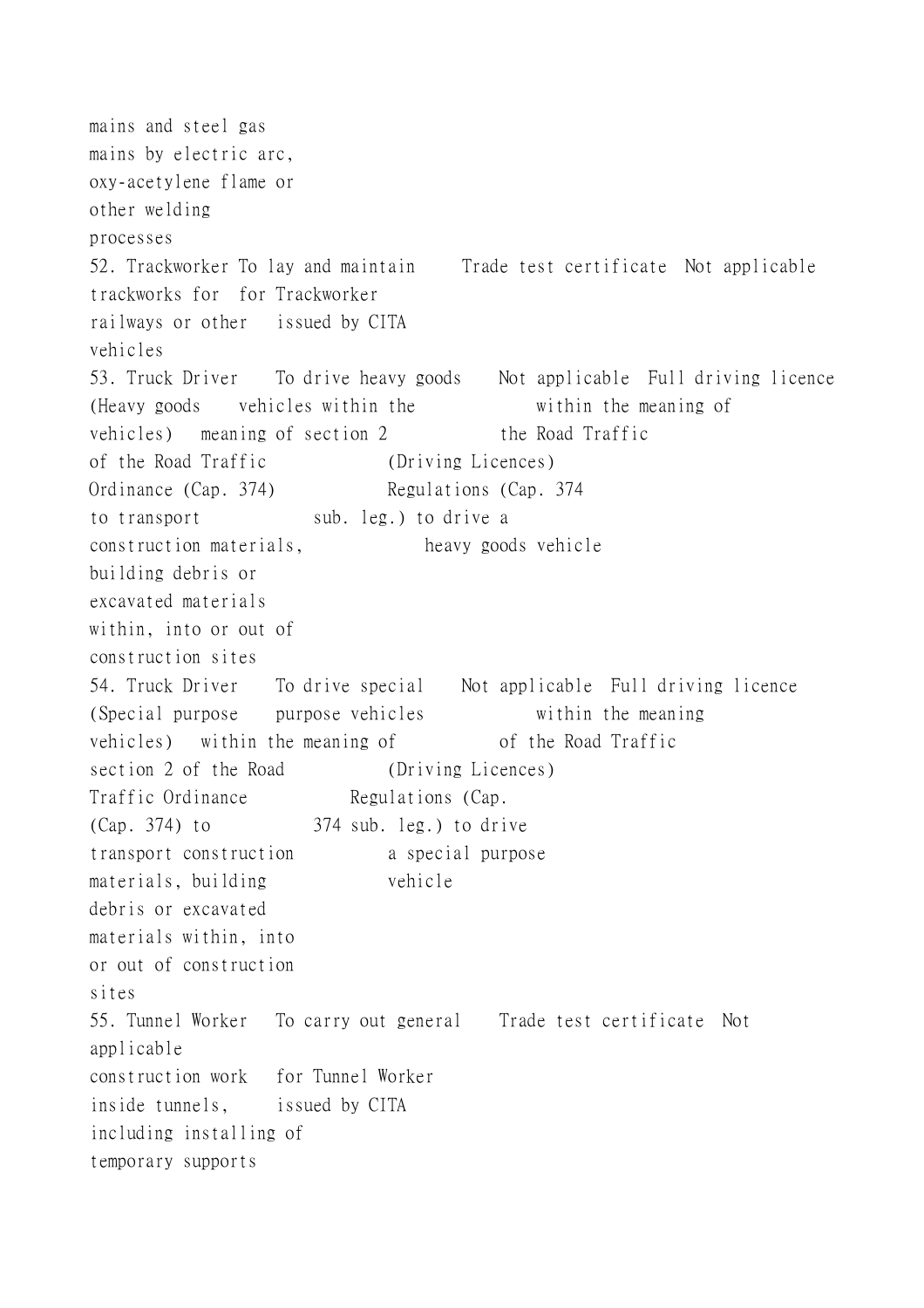and working platforms, ventilation ducts, packers and protective fencings PART 2 Designated Trades for which a Person may be Registered as a Registered Skilled Workers, Registered Skilled Worker (Provisional), Registered Skilled Worker (Transitional), Registered Semi-Skilled Worker or Registered Semi-Skilled Worker (Provisional), as the case may be Column 1 Column 2 Column 3 Column 4 Column 5 Name of Intermediate trade or Description Other trade test occupation of work Certificate qualifications certificate 1. Bamboo To erect and Either one of the Not applicable Intermediate trade Scaffolder dismantle bamboo following--- test certificate for scaffolding (a) trade test Bamboo Scaffolder required in certificate for issued by CITA construction, repair Bamboo or decoration Scaffolder work, and other issued by forms of structures CITA; or (b) certificate of completion of an apprenticeship in the trade of bamboo scaffolder given under section 28 of the Apprenticeship Ordinance (Cap. 47) 2. Bar Bender To cut, bend and Trade test Not applicable Intermediate trade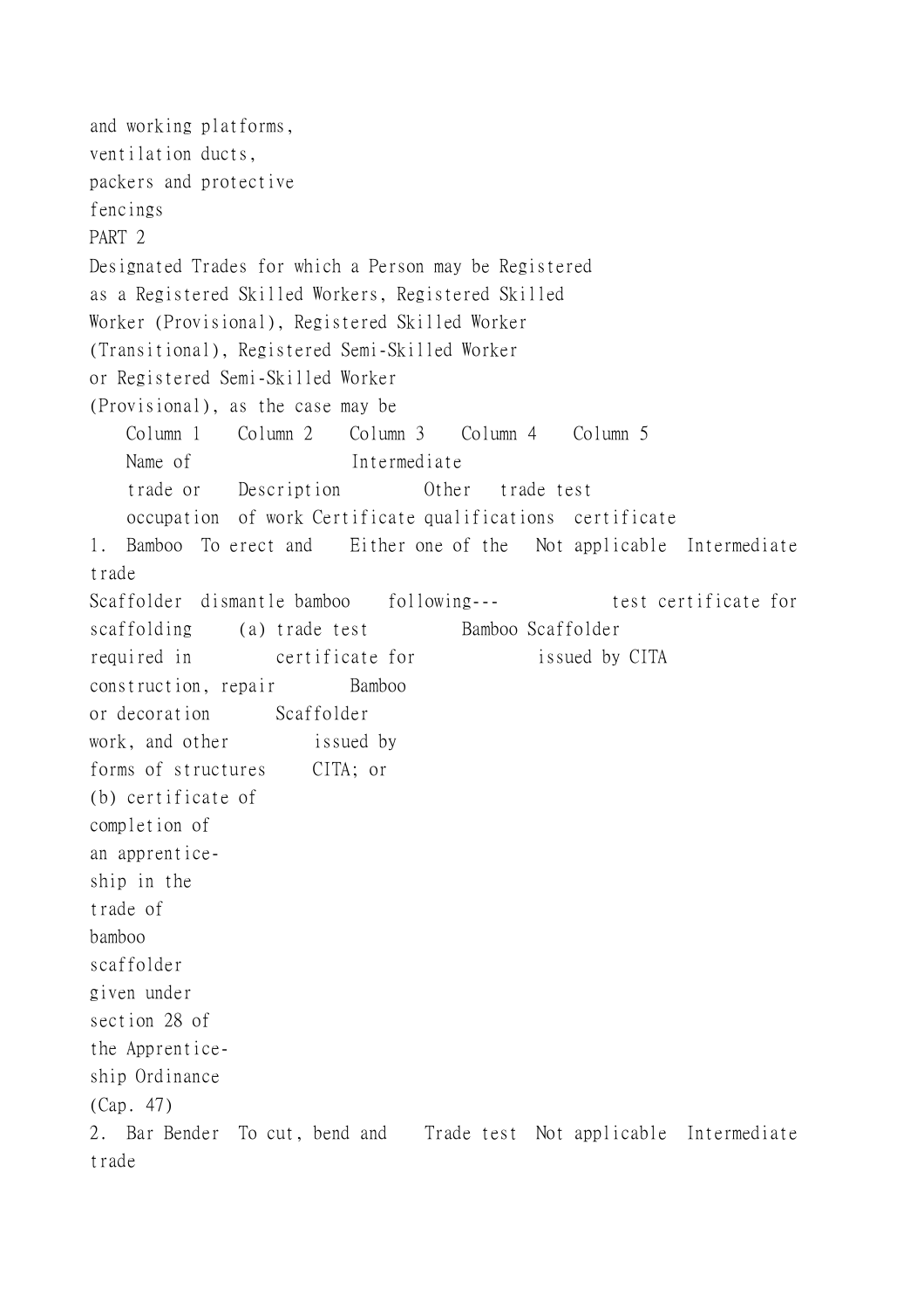and Fixer fix reinforcement certificate for Bar test certificate for steel bars Bender and Fixer Bar Bender and issued by CITA Fixer issued by CITA 3. Bricklayer To lay bricks and Either one of the Not applicable Intermediate trade other building following--- test certificate for blocks, except (a) trade test Bricklayer issued by stones and marble, certificate for CITA for construction Bricklayer and repair of walls, issued by partitions, arches, CITA; or openings and other (b) certificate of structures completion of an apprenticeship in the trade of bricklayer given under section 28 of the Apprenticeship Ordinance (Cap. 47) 4. Building To install building Trade certificate Not applicable Intermediate trade Security security systems, for Building test certificate for System including building Security System Building Security Mechanic doorphone systems, Mechanic issued System Mechanic closed circuit by VTC issued by VTC television systems, public address systems, security alarm systems and access control systems 5. Carpenter To erect and strike Either one of the Not applicable Either one of the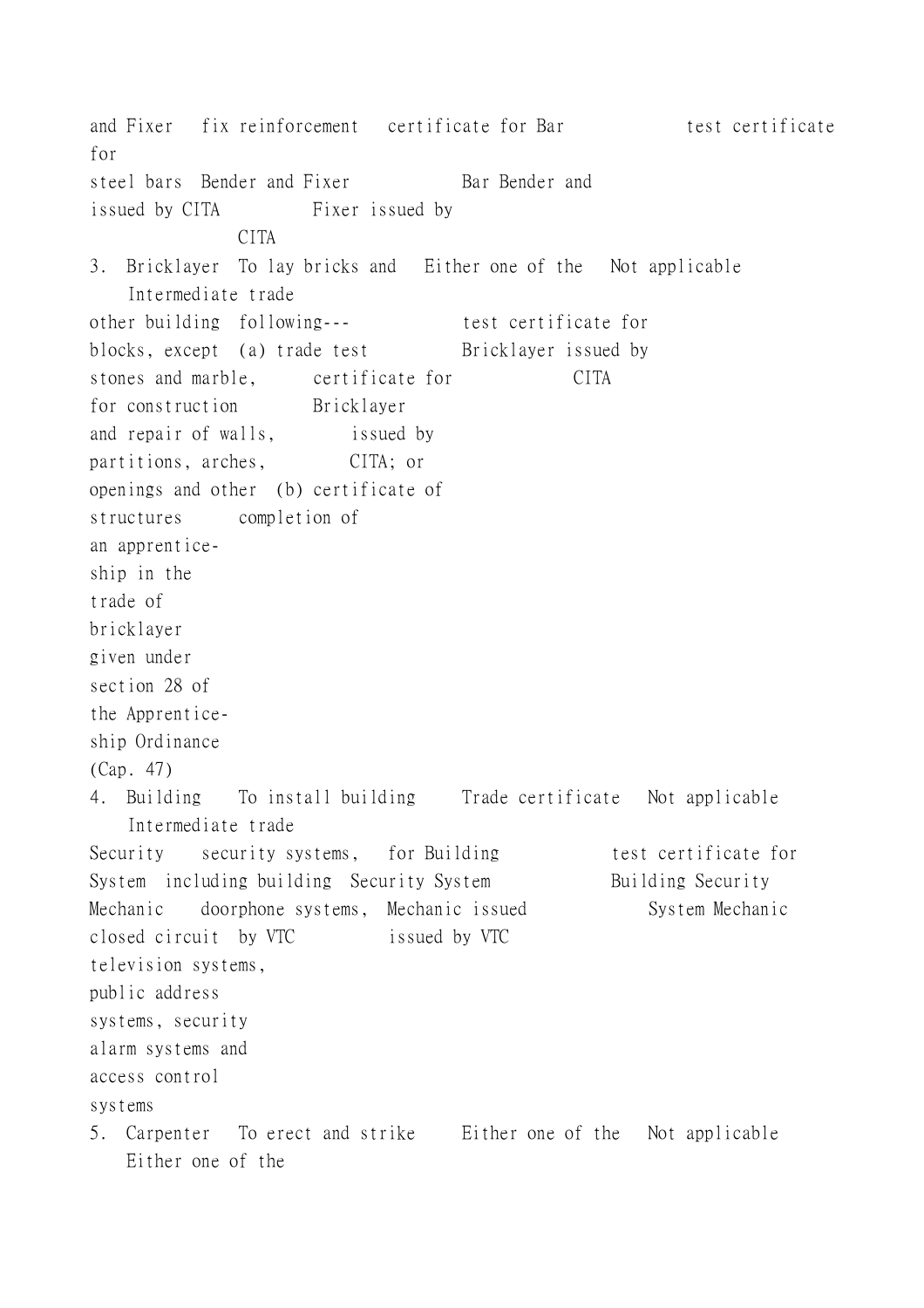(Formwork- timber formwork following--- following--- Building for building (a) trade test (a) intermediate Con- works certificate for trade test struction) Carpenter certificate for (Formwork- Carpenter Building (Formwork-Construction) Building issued by Construction) CITA; or issued by (b) trade test CITA; or certificate for (b) intermediate Carpenter trade test (Formwork) certificate for issued by Carpenter CITA (Formwork) issued by **CITA** 6. Carpenter To erect and Either one of Not applicable Either one of the (Formwork- strike timber the following--- following--- Civil formwork for (a) trade test (a) intermediate Con- construction work certificate for trade test struction) related to civil Carpenter certificate for engineering (Formwork- Carpenter Civil (Formwork-Construction) Civil issued by Construction) CITA; or issued by (b) trade test CITA; or certificate for (b) intermediate Carpenter trade test (Formwork) certificate for issued by Carpenter CITA (Formwork) issued by CITA 7. Com- To fit, assemble, Trade certificate Not applicable Intermediate trade munication install, maintain for Communication test certificate for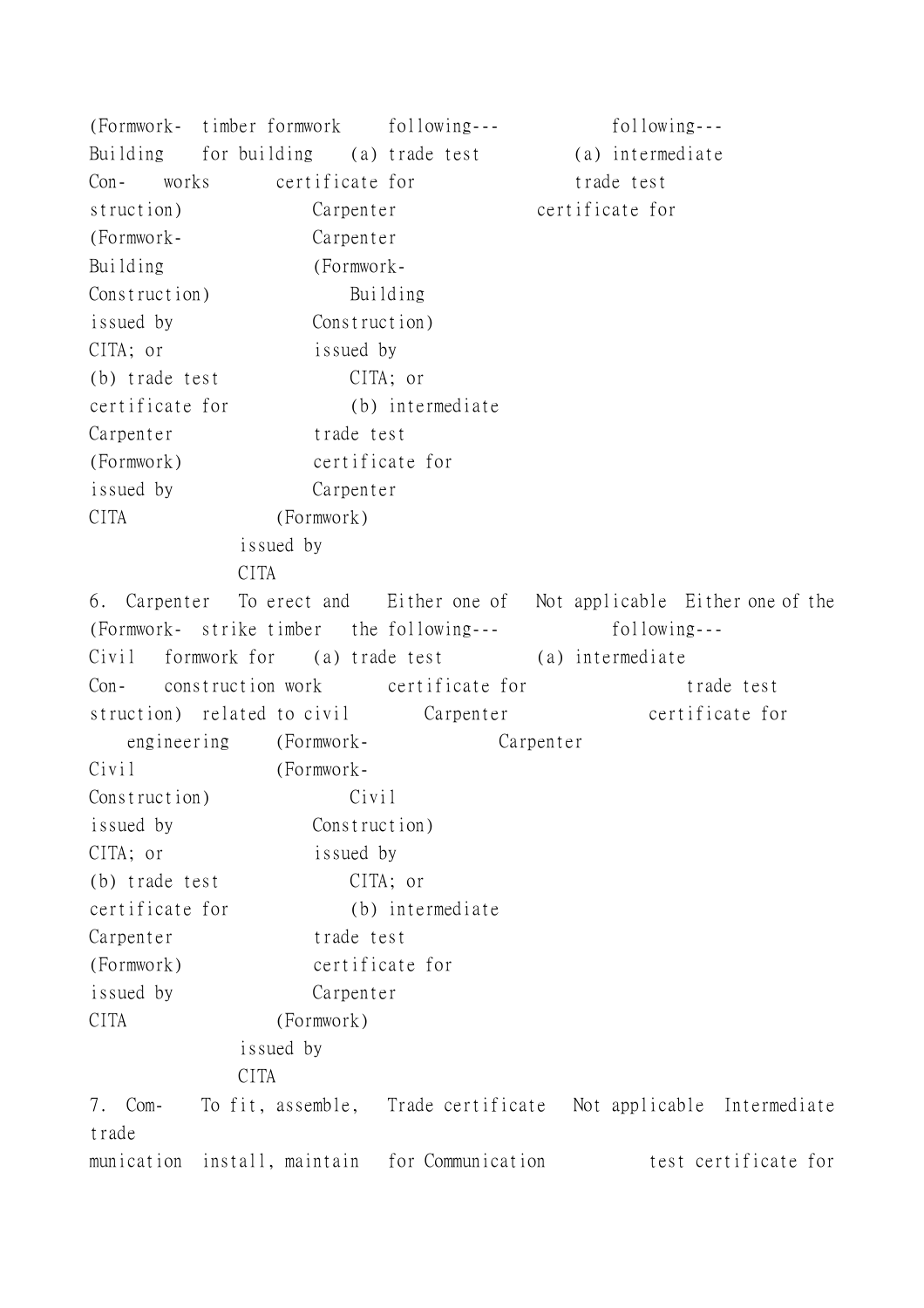System and repair System Mechanic Communication Mechanic communication issued by VTC System Mechanic equipment and issued by VTC systems, including block wiring systems, TV or satellite broadcast reception systems, nurse call systems, radio paging systems, building automation systems or other extra low voltage systems 8. Concretor (a) To mix, place Trade test Not applicable Intermediate trade and compact certificate for test certificate for concrete using Concretor issued Concretor issued by vibrating by CITA CITA machines (b) To carry out curing, levelling and smoothening of concrete 9. Con- To maintain and Either one of Not applicable Intermediate trade struction repair building the following--- test certificate for Plant and civil (a) trade test Construction Plant Mechanic engineering plants certificate for Mechanic issued by and machinery Construction CITA Plant Mechanic issued by CITA; or (b) certificate of completion of an apprentice-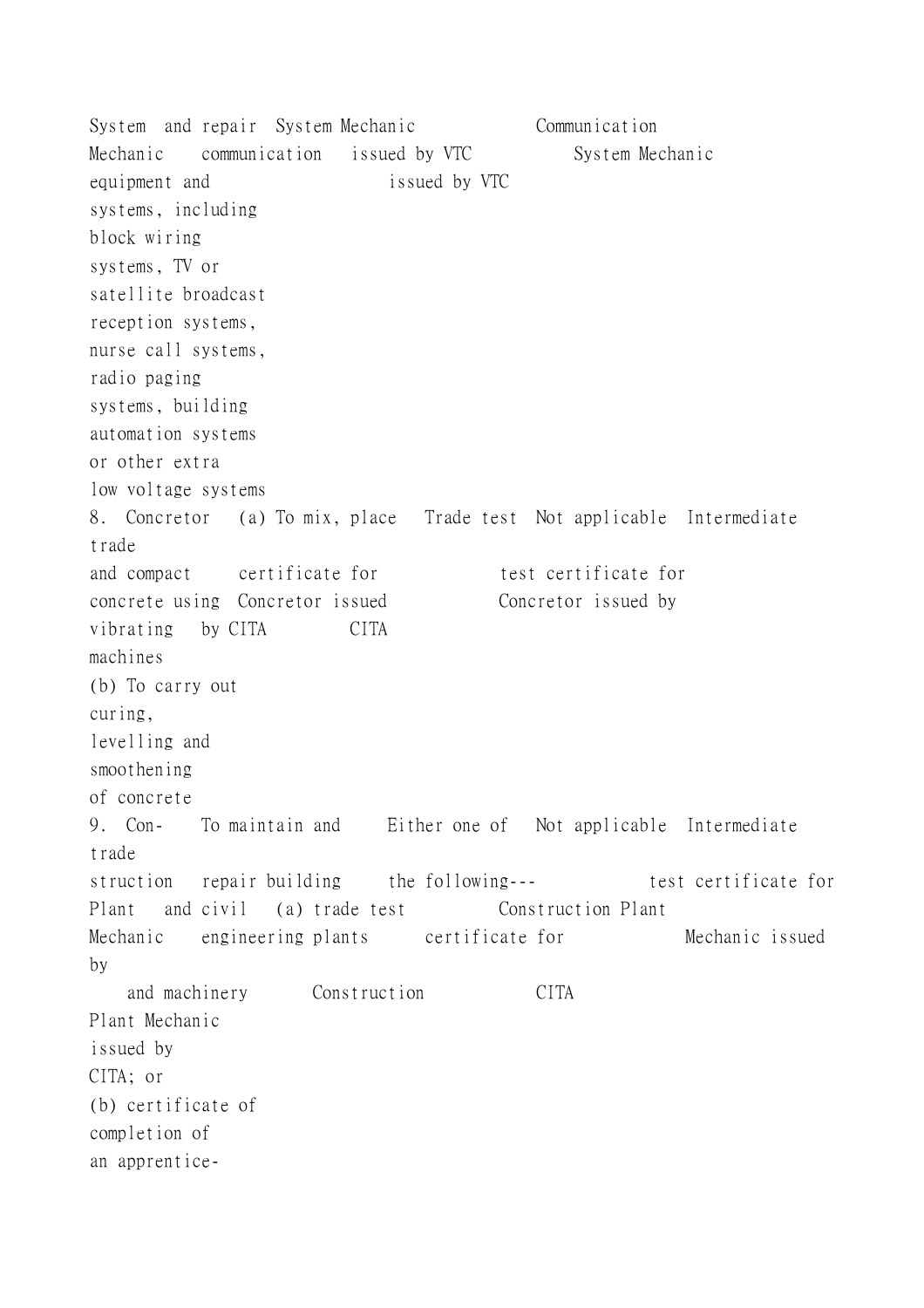ship in the trade of construction plant mechanic given under section 28 of the Apprenticeship Ordinance (Cap. 47) 10. Control To fit, assemble, Trade certificate Not applicable Intermediate trade Panel install and repair for Control Panel test certificate for Assembler low voltage Assembler issued Control Panel switchboards, by VTC Assembler issued by and control panels, VTC for electrical plants and equipment 11. Drainlayer To lay and join Trade test Not applicable Intermediate trade underground certificate for test certificate for drains, construct Drainlayer issued Drainlayer issued manholes, install by CITA by CITA pipes and fittings, construct beds and haunches, and surround pipes with concrete 12. Electrical To install and lay Trade certificate Not applicable Intermediate trade Wireman wiring for electrical for Electrical test certificate for systems and Wireman issued Electrical Wireman equipment by VTC issued by VTC 13. Fire To install, test, Trade certificate Not applicable Intermediate trade Service maintain, inspect for Fire Service test certificate for Electrical and repair Electrical Fitter Fire Service Fitter automatic fire issued by VTC Electrical Fitter alarm systems, issued by VTC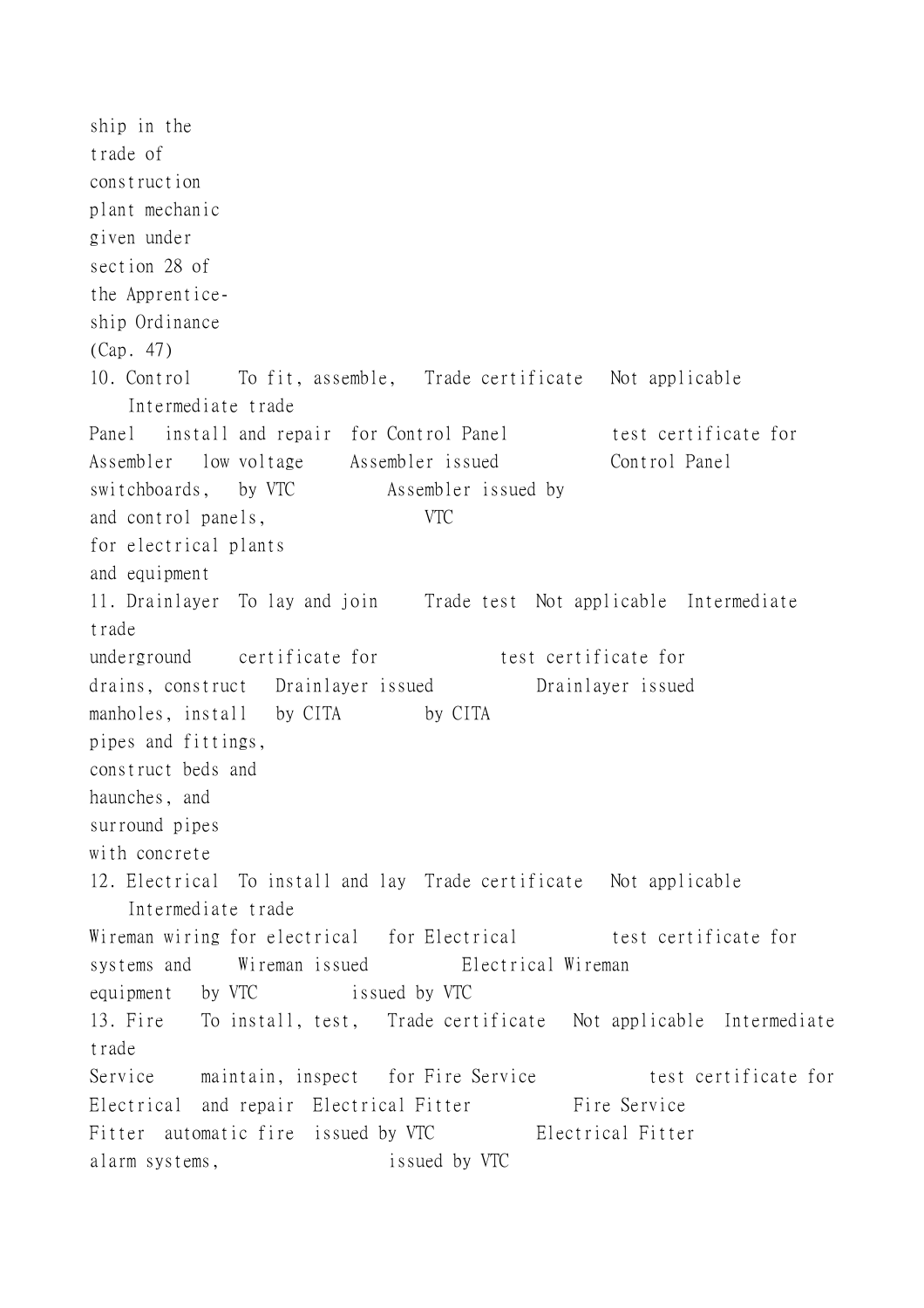manual fire alarm systems, and electrical or electronic parts of fire services systems 14. Fire To install, test, Trade certificate Not applicable Intermediate trade Service maintain, inspect for Fire Service test certificate for Mechanical and repair fire Mechanical Fitter Fire Service Fitter services piping issued by VTC Mechanical Fitter systems and issued by VTC mechanical parts of fire services systems 15. Floor To lay timber, Both of the Not applicable Both of the Layer PVC, linoleum following--- following-- and similar (a) trade test (a) intermediate flooring materials certificate for trade test to floors, stair Floor Layer certificate for threads and (PVC Flooring) Floor Layer skirtings issued by (PVC Flooring) CITA; and issued by (b) trade test CITA; and certificate for (b) intermediate Floor Layer trade test (Timber certificate for Flooring) Floor Layer issued by (Timber CITA Flooring) issued by CITA 16. Floor To lay PVC, Trade test Not applicable Intermediate trade Layer linoleum and certificate for test certificate for (PVC similar flooring Floor Layer Floor Layer (PVC Flooring) materials to floors, (PVC Flooring) Flooring) issued by stair threads and issued by CITA CITA skirtings 17. Floor To lay timber and Trade test Not applicable Intermediate trade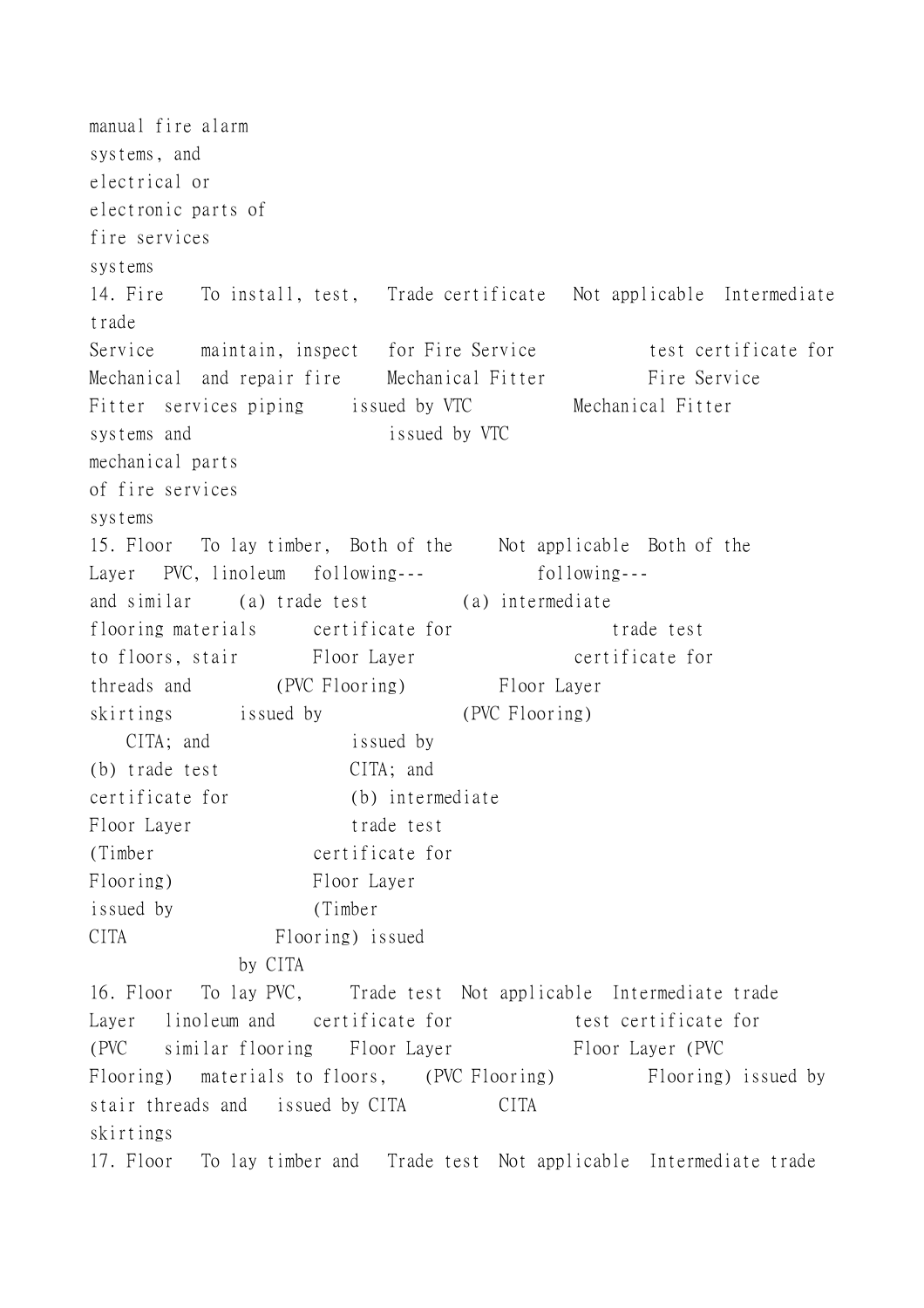Layer similar flooring certificate for test certificate for (Timber materials to floors, Floor Layer Floor Layer (Timber Flooring) stair threads and (Timber Flooring) Flooring) issued by skirtings issued by CITA CITA 18. General To carry out Trade test Not applicable Intermediate trade Welder general welding certificate for test certificate for and cutting work General Welder General Welder by electric arc, issued by CITA issued by CITA oxy-acetylene flame or other welding processes 19. Glazier (a) To measure, Trade test Not applicable Intermediate trade cut and fix certificate for test certificate for glass panes Glazier issued Glazier issued by with silicone by CITA CITA plastic or beads (b) To grind or round edges of glass panes 20. Ground (a) To set up and Trade test Not applicable Intermediate trade Investigation operate certificate for test certificate for Operator/ drilling plants Ground Investigation Ground Investigation Driller/ for ground Operator issued Operator issued by Borer investigation by CITA CITA purposes (b) To take and store soil, and rock samples or specimens, for inspection and logging by engineers or technicians or logging geologists (c) To work with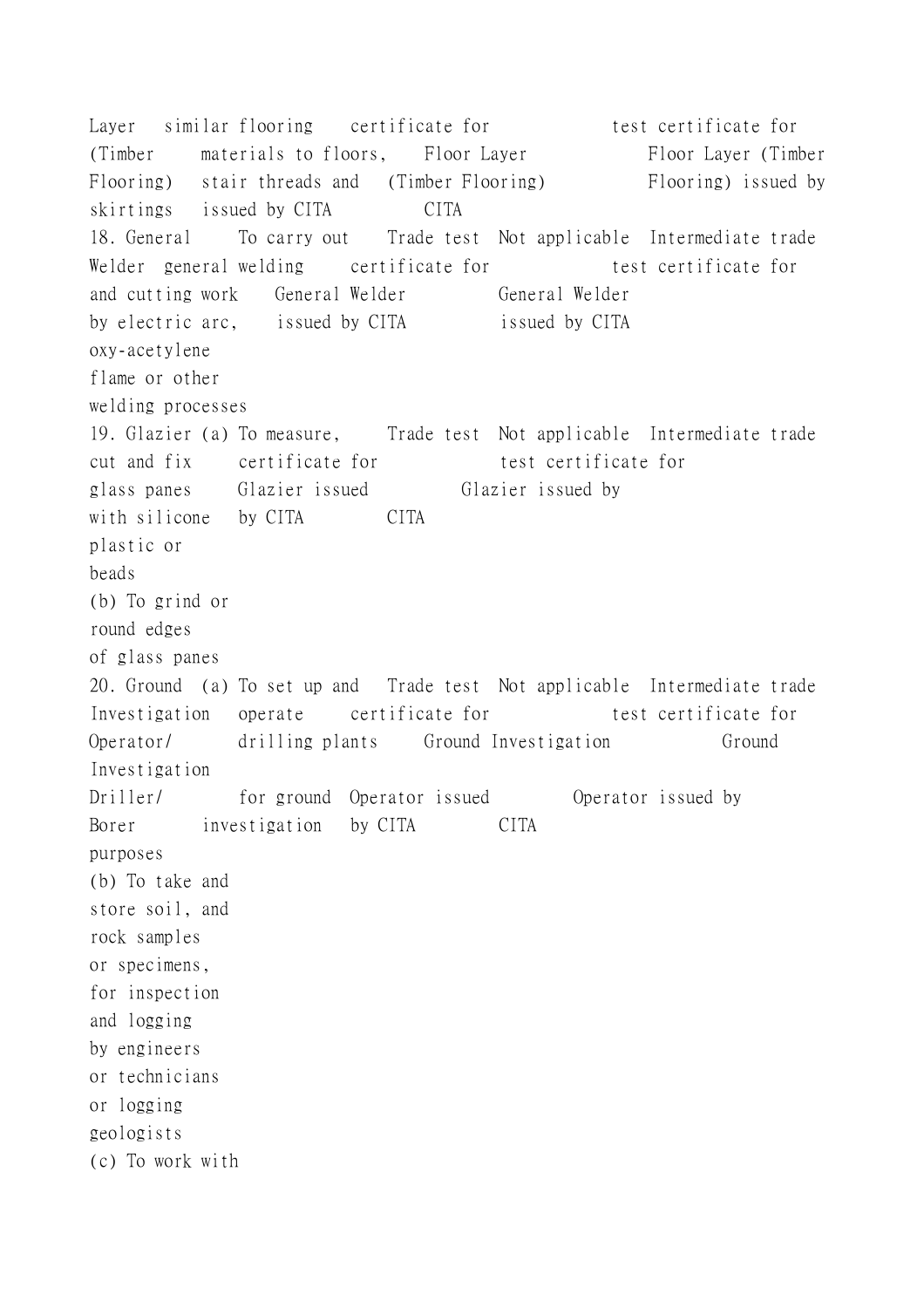geotechnical field technicians to perform in situ field tests 21. Hand-dug To construct Trade test Not applicable Intermediate trade Caisson building certificate for test certificate for Worker foundations by Hand-dug Caisson<br>
Hand-dug Caisson hand-dug caisson Worker issued Worker issued by method by CITA CITA 22. Joiner To carry out all Either one of the Not applicable Intermediate trade internal and following--- test certificate for external (a) trade test Joiner issued by woodwork (except certificate for CITA formwork and Joiner issued fender) using both by CITA; or hand tools and (b) certificate of woodworking completion of machinery an apprenticeship in the trade of carpenter/ joiner given under section 28 of the Apprenticeship Ordinance (Cap. 47) 23. Leveller (a) To read and Trade test Not applicable Intermediate trade interpret certificate for test certificate for drawings Leveller issued by Leveller issued by (b) To set up job CITA CITA lines and levels and prepare templates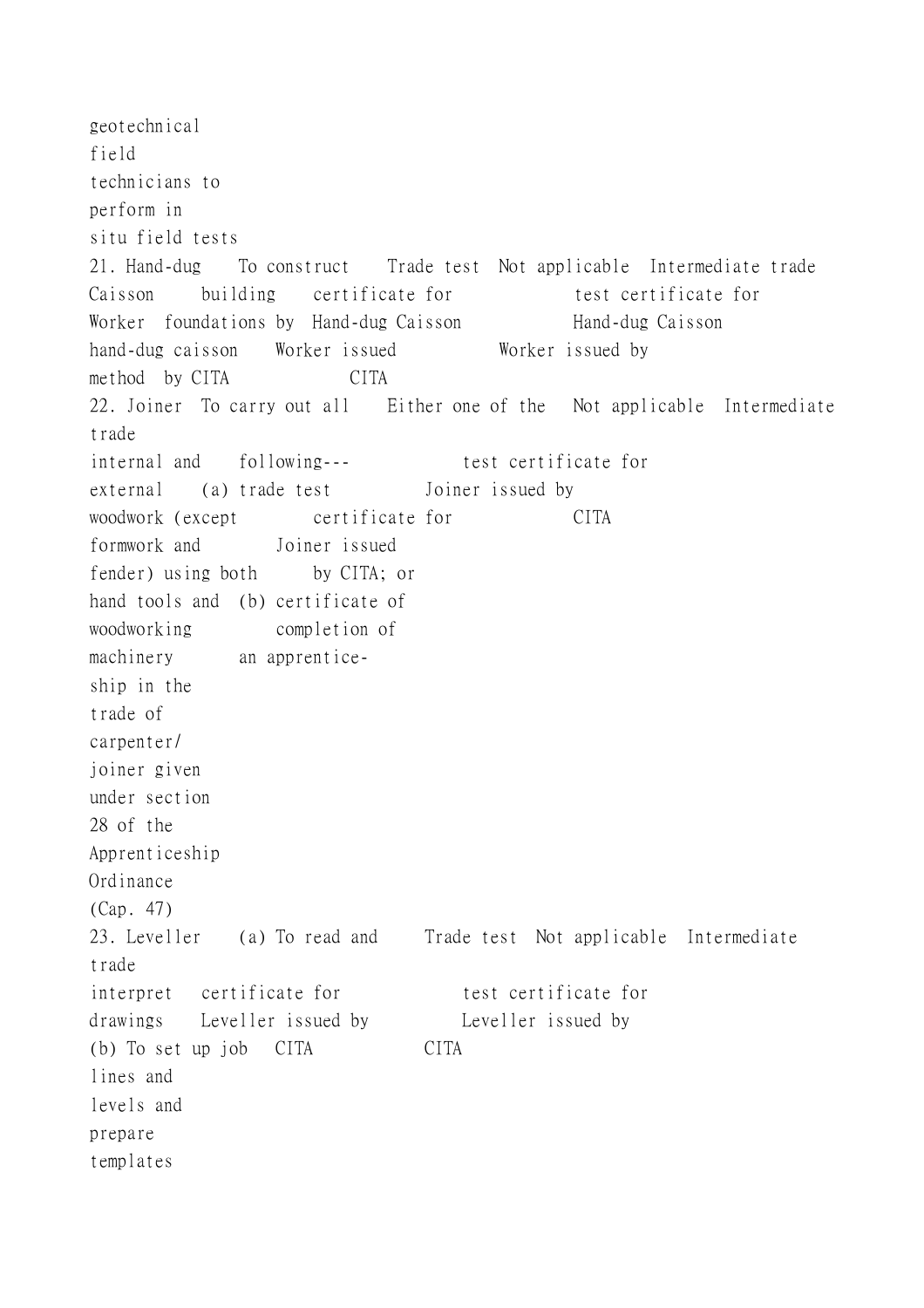24. Marble (a) To set out, Trade test Not applicable Intermediate trade Worker measure, cut certificate for test certificate for and set marble Marble Worker Marble Worker slabs, granite issued by CITA issued by CITA slabs or similar stones on walls, floors, or other surfaces (b) To grind and polish marble, granite or similar stones 25. Mason To split and shape Trade test Not applicable Intermediate trade stones, and build certificate for test certificate for and lay stone Mason issued by Mason issued by works CITA CITA 26. Mechanical To fit, assemble, Either one of the Not applicable Intermediate trade Fitter erect, install, following--- test certificate for maintain and (a) trade Mechanical Fitter repair mechanical certificate for issued by VTC plants and Mechanical equipment, Fitter issued including by VTC; or emergency (b) certificate of generators completion of an apprenticeship in the trade of fitter given under section 28 of the Apprenticeship Ordinance (Cap. 47) 27. Metal To erect, dismantle Trade test Not applicable Intermediate trade Scaffolder and repair metal certificate for test certificate for scaffolding Metal Scaffolder Metal Scaffolder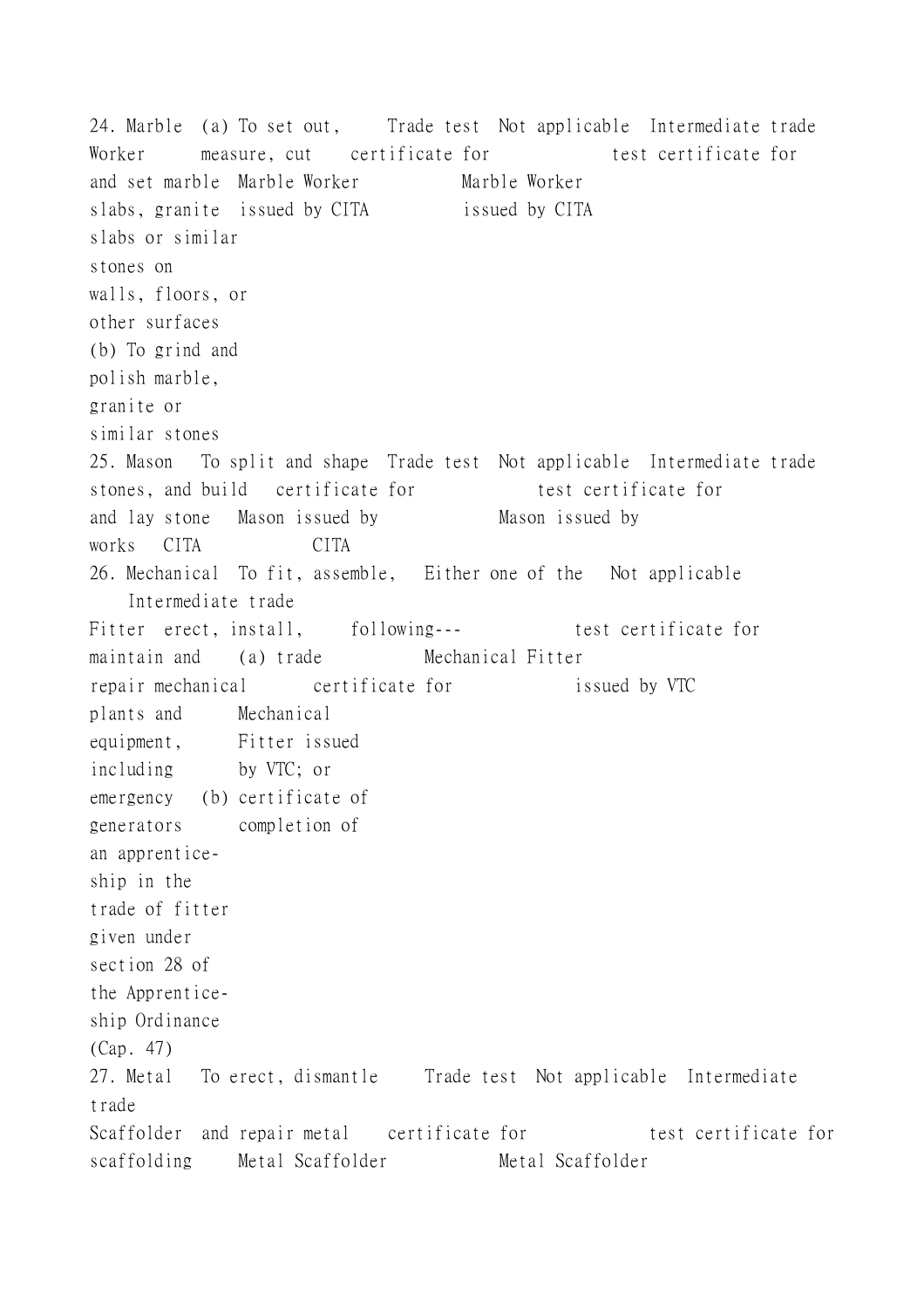required in issued by CITA issued by CITA construction work 28. Metal (a) To fit, Trade test Not applicable Intermediate trade Worker assemble, weld certificate for test certificate for and forge Metal Worker Metal Worker metal parts issued by CITA issued by CITA (b) To install non-structural metalwork (c) To operate metal-working machines (d) To make templates (e) To repair metal formwork 29. Painter (a) To prepare Either one of the Not applicable Intermediate trade and surfaces, following--- test certificate for Decorator fittings and (a) trade test Painter and fixtures of certificate for Decorator issued by buildings and Painter and CITA other Decorator structures for issued by painting and CITA; or decorating (b) certificate of (b) To apply completion of paints or an apprenticesimilar ship in the protective trade of and decorative painter/ materials decorator/sign (c) To lay out writer given and write under section letters, 28 of the characters and Apprenticeother signs ship Ordinance (Cap. 47)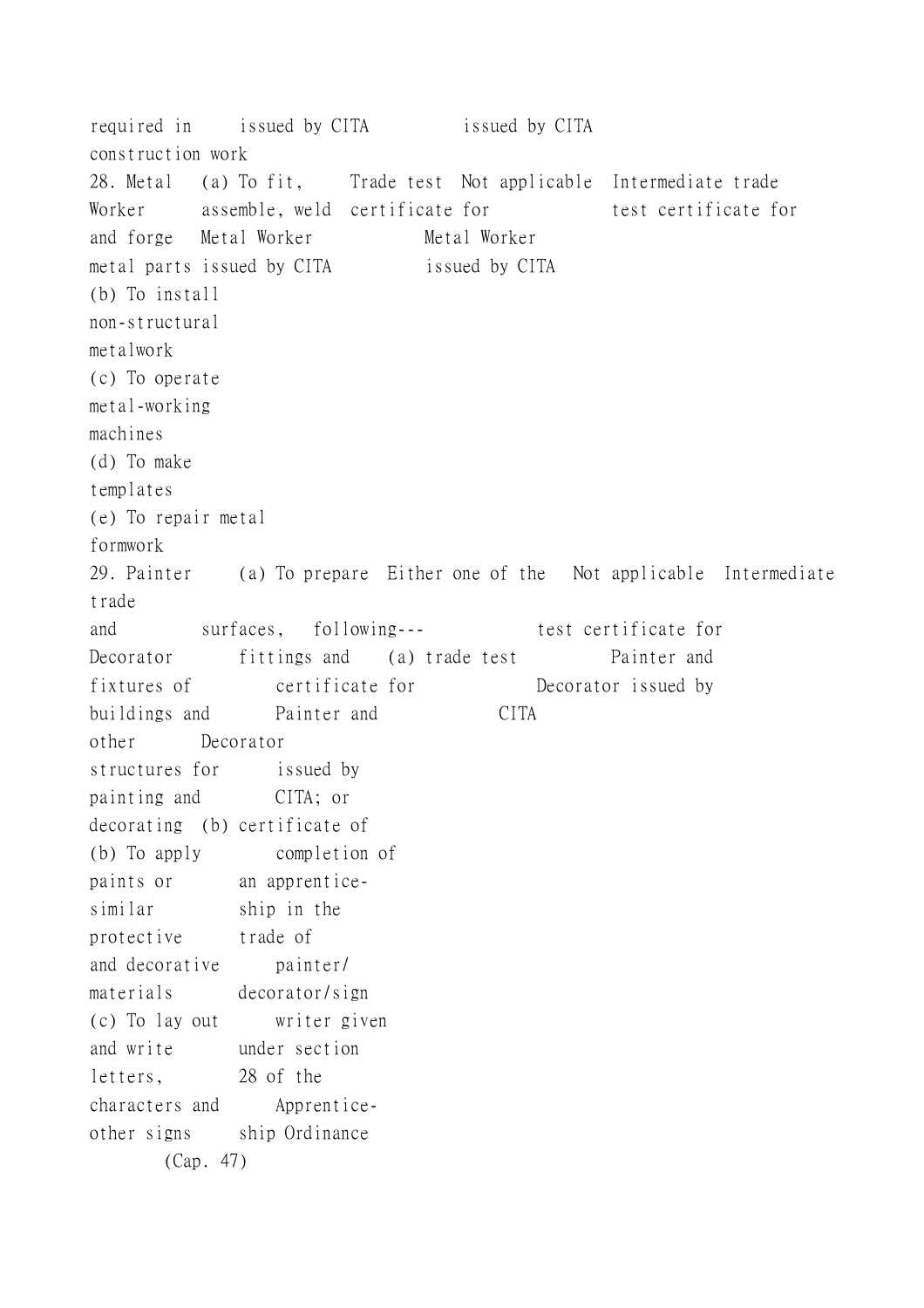30. Plasterer (a) To apply Either one of the Not applicable Intermediate trade coats of following--- test certificate for plaster to, (a) trade test Plasterer issued by and to render certificate for CITA walls and Plasterer ceilings, to issued by produce CITA; or finished (b) certificate of surfaces completion of (b) To screed an apprenticefloors, ship in the staircases and trade of roofs plasterer given under section 28 of the Apprenticeship Ordinance (Cap. 47) 31. Plumber To assemble, Either one of the Not applicable Intermediate trade install and repair following---<br>test certificate for pipes, fittings, (a) trade test Plumber issued by sanitary fixtures, certificate for CITA cold, hot and flush Plumber issued water systems, and by CITA; soil, waste and (b) certificate of rain water drainage completion systems in of an buildings apprenticeship in the trade of plumber given under section 28 of the Apprenticeship Ordinance (Cap. 47); or (c) plumber's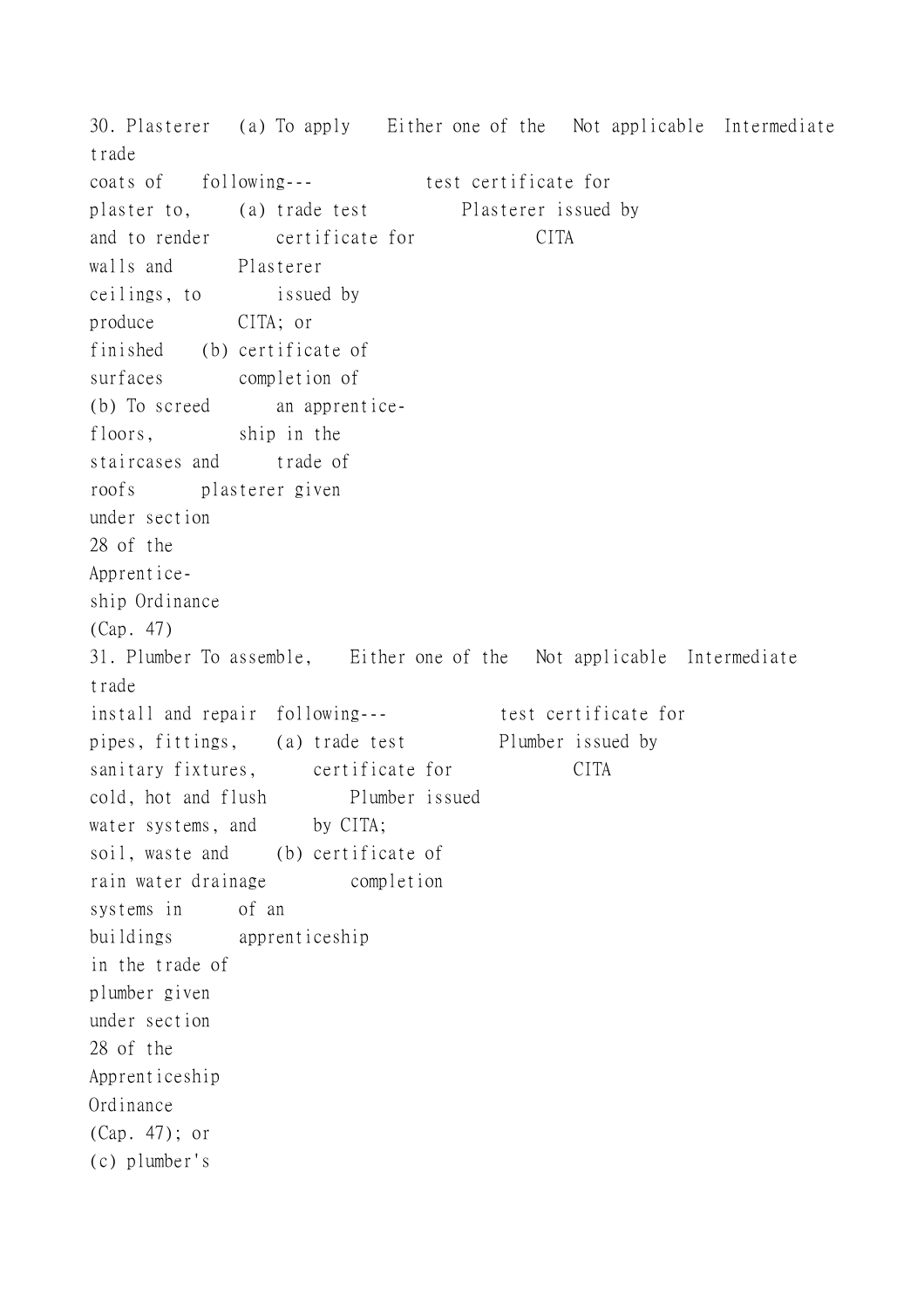licence issued under regulation 34 of the Waterworks Regulations (Cap. 102 sub. leg.) 32. Re- To fabricate, Trade certificate Not applicable Intermediate trade frigeration/ install and repair for Refrigeration/ test certificate for Air- sheet metal Air-conditioning/ Refrigeration/Airconditioning/ assemblies and Ventilation conditioning/ Ventilation products Mechanic (Air Ventilation Mechanic (including System) issued by Mechanic (Air (Air ventilation VTC System) issued by System) ducting, dampers, VTC fire resistant board and fittings) 33. Re- To fit, assemble, Trade certificate Not applicable Intermediate trade frigeration/ install, for Refrigeration/ test certificate for Air- commission, Air-conditioning Refrigeration/Airconditioning/ maintain and Ventilation conditioning/ Ventilation repair electrical Mechanic Ventilation Mechanic control for--- (Electrical Mechanic (Electrical (Electrical (a) air- Control) issued Control) issued by Control) conditioning by VTC VTC systems including refrigerating, air-handling and ventilation equipment; (b) cold stores, ice-making and other refrigerating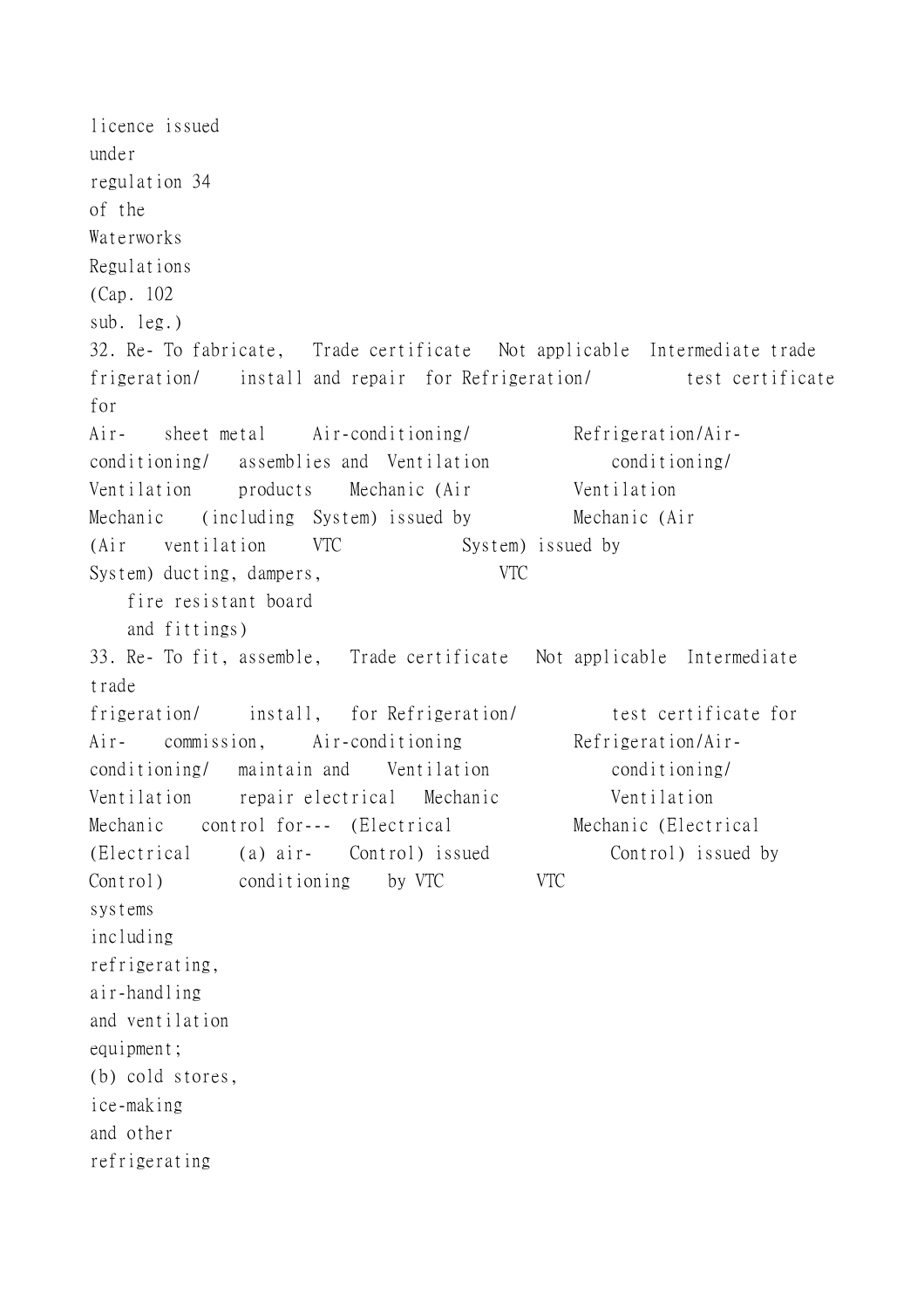equipment; (c) airconditioning and ventilation equipment forming part of fire services systems 34. Re- To prepare, fit, Trade certificate Not applicable Intermediate trade frigeration/ fix and repair for Refrigeration/ test certificate for Air- thermal insulations Air-conditioning/ Refrigeration/Airconditioning/ of air-conditioning Ventilation conditioning/ Ventilation and refrigeration Mechanic Ventilation Mechanic plants (Thermal Mechanic (Thermal (Thermal Insulation) Insulation issued by Insulation) issued by VTC VTC 35. Re- To fit, assemble, Trade certificate Not applicable Intermediate trade frigeration/ install, commission, for Refrigeration/ test certificate for Air- maintain and Air-conditioning/ Refrigeration/Airconditioning/ repair--- Ventilation conditioning/ Ventilation (a) unitary air- Mechanic Ventilation Mechanic conditioning (Unitary System) Mechanic (Unitary (Unitary systems issued by VTC System) issued by System) including VTC refrigerating, air-handling and ventilation equipment; (b) unitary cold stores, icemaking and other refrigerating equipment 36. Re- To fit, assemble, Trade certificate Not applicable Intermediate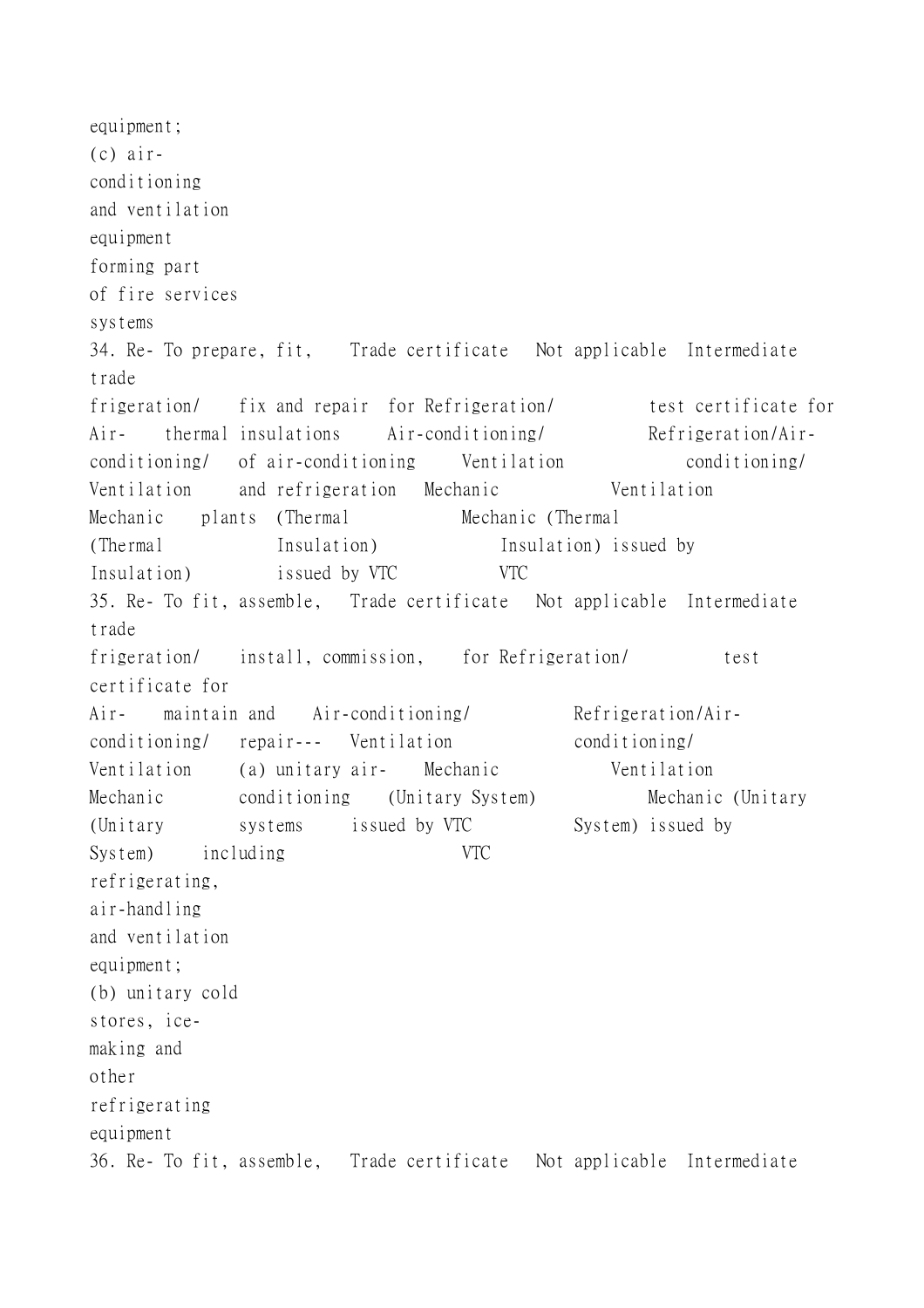trade frigeration/ install, commission, for Refrigeration/ test certificate for Air- maintain and Air-conditioning/ Refrigeration/ conditioning/ repair water and Ventilation Air-conditioning/ Ventilation refrigerant Mechanic Ventilation Mechanic systems of--- (Water and Mechanic (Water (Water and (a) air-<br>Refrigerant System) and Refrigerant Refrigerant conditioning issued by VTC System) issued by System) systems VTC including refrigerating, air-handling and ventilation equipment; (b) cold stores, ice-making and other refrigerating equipment 37. Rigger/ (a) To set up Trade test Not applicable Intermediate trade Metal lifting certificate for test certificate for Formwork apparatus and Rigger/Metal Rigger/Metal Erector equipment for Formwork Erector Formwork Erector lifting and issued by CITA issued by CITA lowering of materials (b) To fix and dismantle large panel metal formwork 38. Structural (a) To drill, cut Trade test Not applicable Intermediate trade Steel and shape steel certificate for test certificate for Erector sections Structural Steel Structural Steel (b) To assemble Erector issued by Erector issued by structural CITA CITA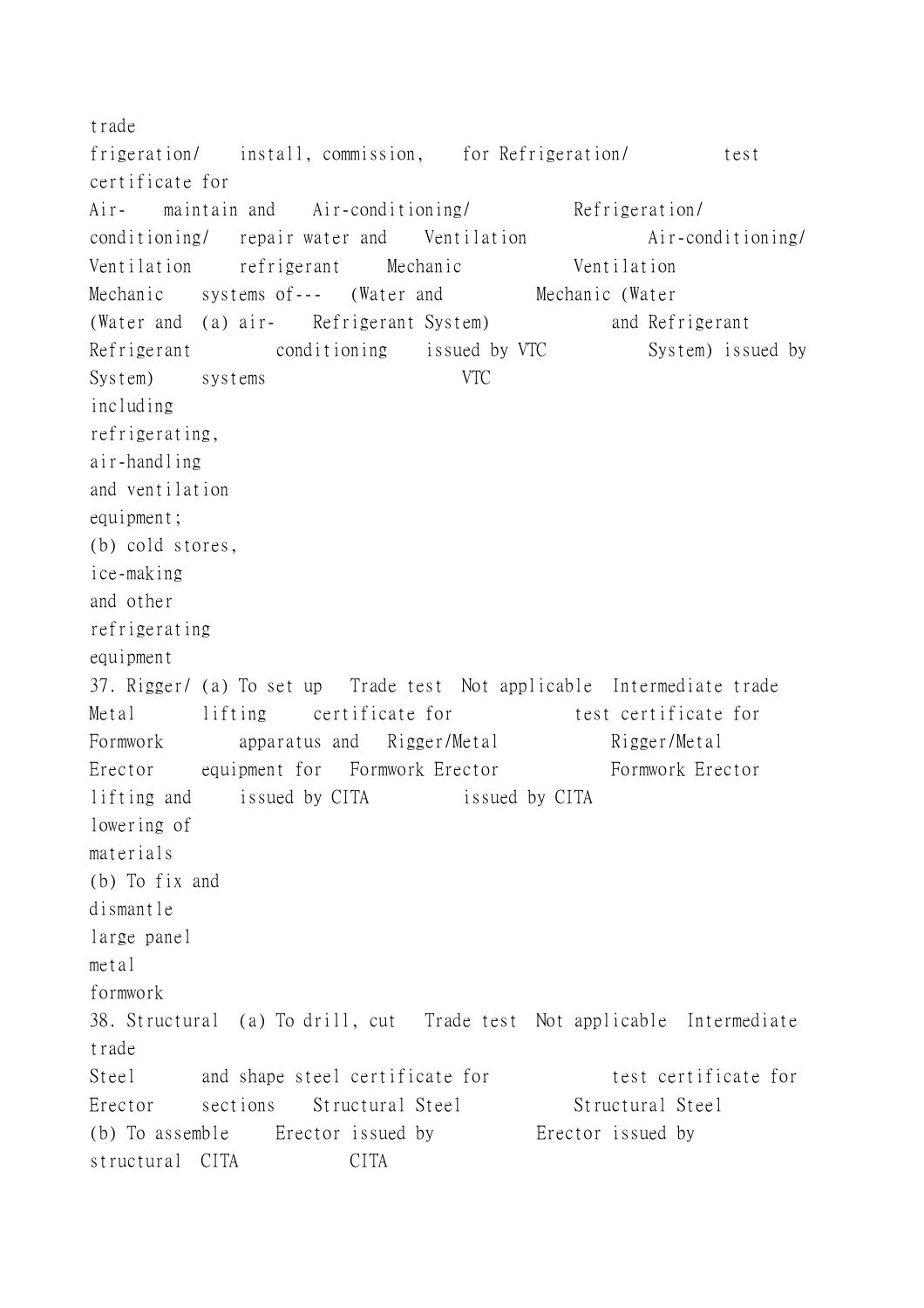members and erect steel structures by riveting or bolting (c) To operate power shears, flame cutting equipment and other tools 39. Tiler To cut, shape and Either one of the Not applicable Intermediate trade set tiles on walls, following--- test certificate for ceilings and floors (a) trade test Tiler issued by certificate for CITA Tiler issued by CITA; or (b) certificate of completion of an apprenticeship in the trade of tiler given under section 28 of the Apprenticeship Ordinance (Cap. 47) 40. Window To install window Trade test Not applicable Intermediate Frame frames and sash certificate for trade test certificate Installer (including Window Frame for Window Frame associated water Installer issued by Installer issued by proofing works) CITA CITA for buildings or other structures PART 3 Designated Trades for which a Person may be Registered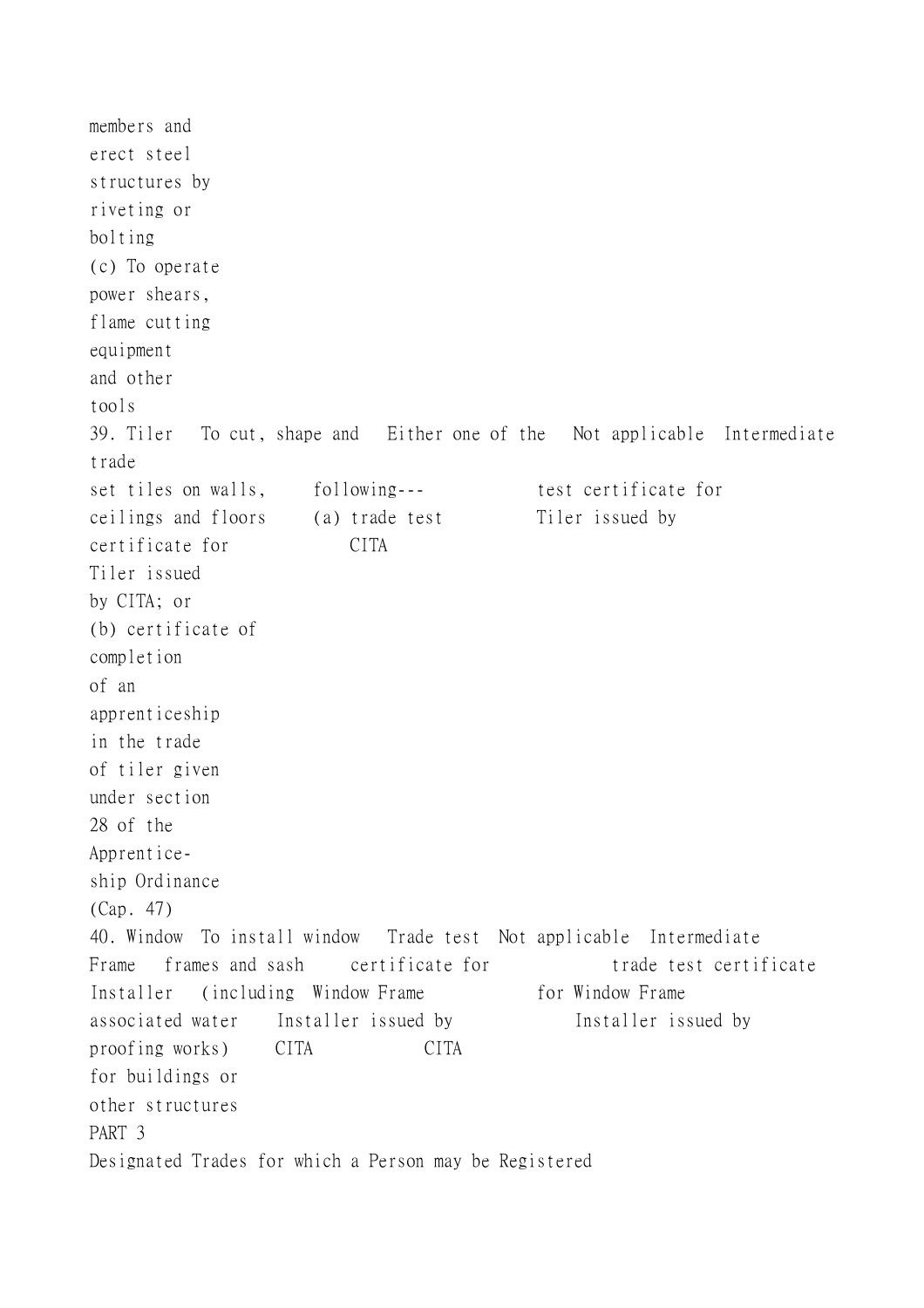only as a Registered Semi-Skilled Worker or Registered Semi-Skilled Worker (Provisional), as the case may be Column 1 Column 2 Column 3 Column 4 Name of trade Intermediate trade Other or occupation Description of work test certificate qualifications 1. Painter To perform painting Intermediate trade Not applicable (Texture- for surfaces, fittings test certificate for spray) and fixtures of Painter (Texture-spray) buildings and other issued by CITA structures by texturespray method 2. Builder's Lift To operate builders' Not applicable Competent operator for Operator lifts (passenger hoist) builder's lift within the on construction sites meaning of the Builders' Lifts and Tower Working Platforms (Safety) Ordinance (Cap. 470) ------------------------------ SCHEDULE 2 [ss. 2 & 66] Specified Body 1. Airport Authority 2. CLP Power Hong Kong Limited 3. The Hong Kong and China Gas Company Limited 4. The Hongkong Electric Company, Limited 5. Hong Kong Housing Authority 6. The Hong Kong Housing Society 7. Hong Kong Tramways Limited 8. Kowloon-Canton Railway Corporation 9. MTR Corporation Limited ------------------------------ SCHEDULE 3 [ss. 2 & 66] Structures and Works 1. Any building, edifice, wall, fence, or chimney, whether constructed wholly or partly above or below ground level. 2. Any site formation, street works, road, motorway, railway, tramway, cableway, aerial ropeway, or canal. 3. Any harbour works, dock, pier, sea defence work, or lighthouse. 4. Any aqueduct, viaduct, bridge, or tunnel. 5. Any sewer, sewage disposal works, or filter bed.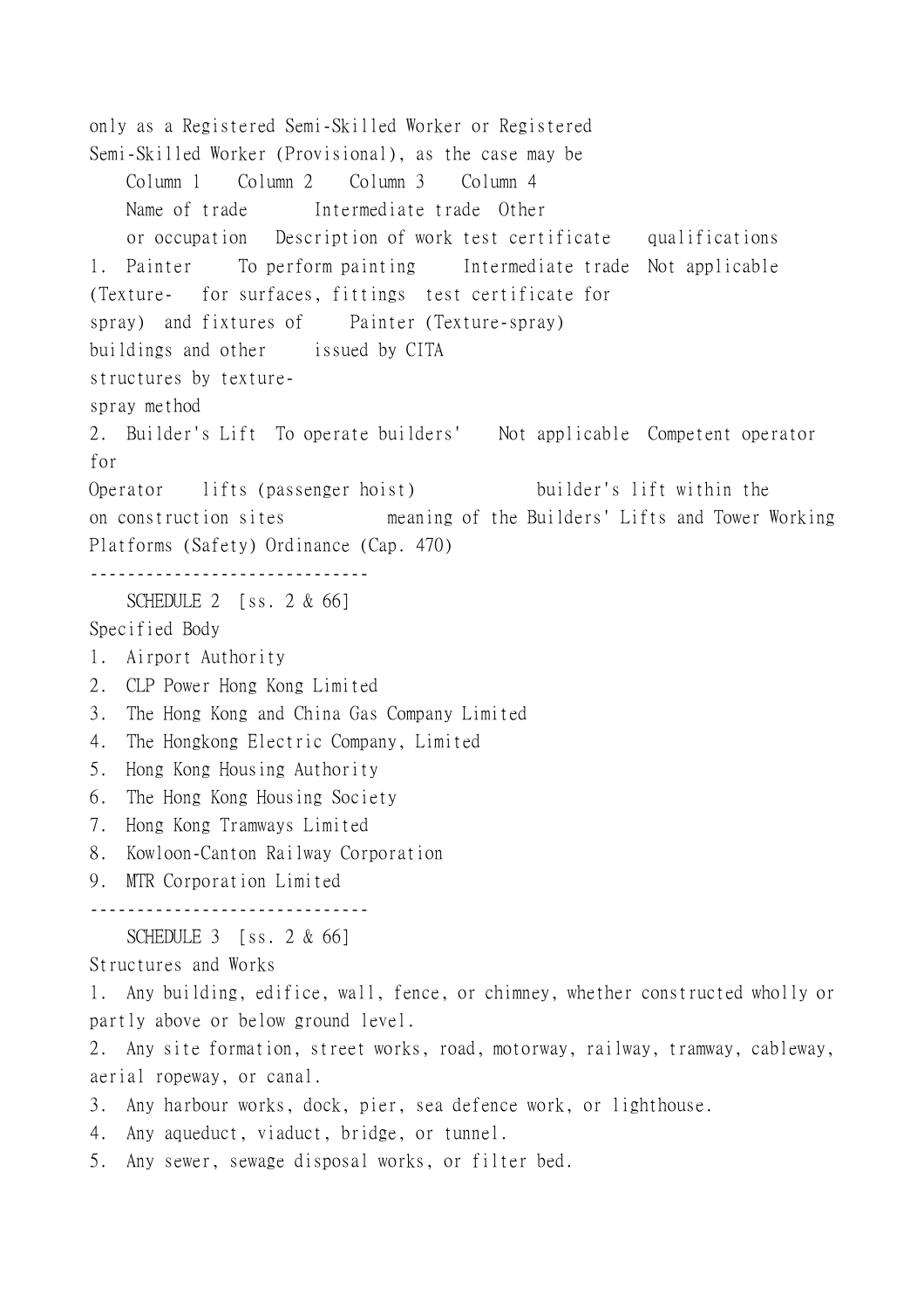6. Any airport or works connected with air navigation.

7. Any dam, reservoir, well, pipeline, culvert, shaft, or reclamation.

8. Any drainage, irrigation or river control works.

9. Any structure designed for the support of machinery, plant or power transmission lines.

10. Any slope works or earth-retaining structure.

------------------------------

SCHEDULE 4 [ss. 7, 8, 9, 12,

14, 16 & 66]

Authority, Standing Committees and other Committees

PART 1

Authority and its Members

1. Tenure of office

(1) An appointed member of the Authority shall hold office for such periods, and on such terms, as the Secretary may specify in the document by which the member is appointed.

(2) An appointed member of the Authority, not being a public officer, shall be appointed for a term not more than 3 years.

(3) An appointed member of the Authority shall---

(a) hold and vacate his office in accordance with the terms of his appointment; and (b) be eligible for reappointment on ceasing to be a member.

(4) If the Secretary is satisfied that an appointed member of the Authority- --

(a) has become bankrupt or made an arrangement with his creditors;

(b) is incapacitated by physical or mental illness;

(c) has ceased to be of the capacity by virtue of which he was appointed; or

(d) is otherwise unable or unfit to perform the functions of a member,

the Secretary may declare his office as a member of the Authority to be vacant, and shall notify the fact in such manner as the Secretary thinks fit; and upon such declaration the office shall become vacant.

(5) An appointed member of the Authority, not being a public officer, may at any time resign his office by notice in writing to the Secretary.

2. Proceedings of Authority

(1) The chairman of the Authority may appoint the time and place for the Authority to meet.

(2) The Authority shall not transact business at a meeting other than to adjourn unless there is a quorum of 9 members of the Authority present.

(3) At a meeting of the Authority, the following shall preside---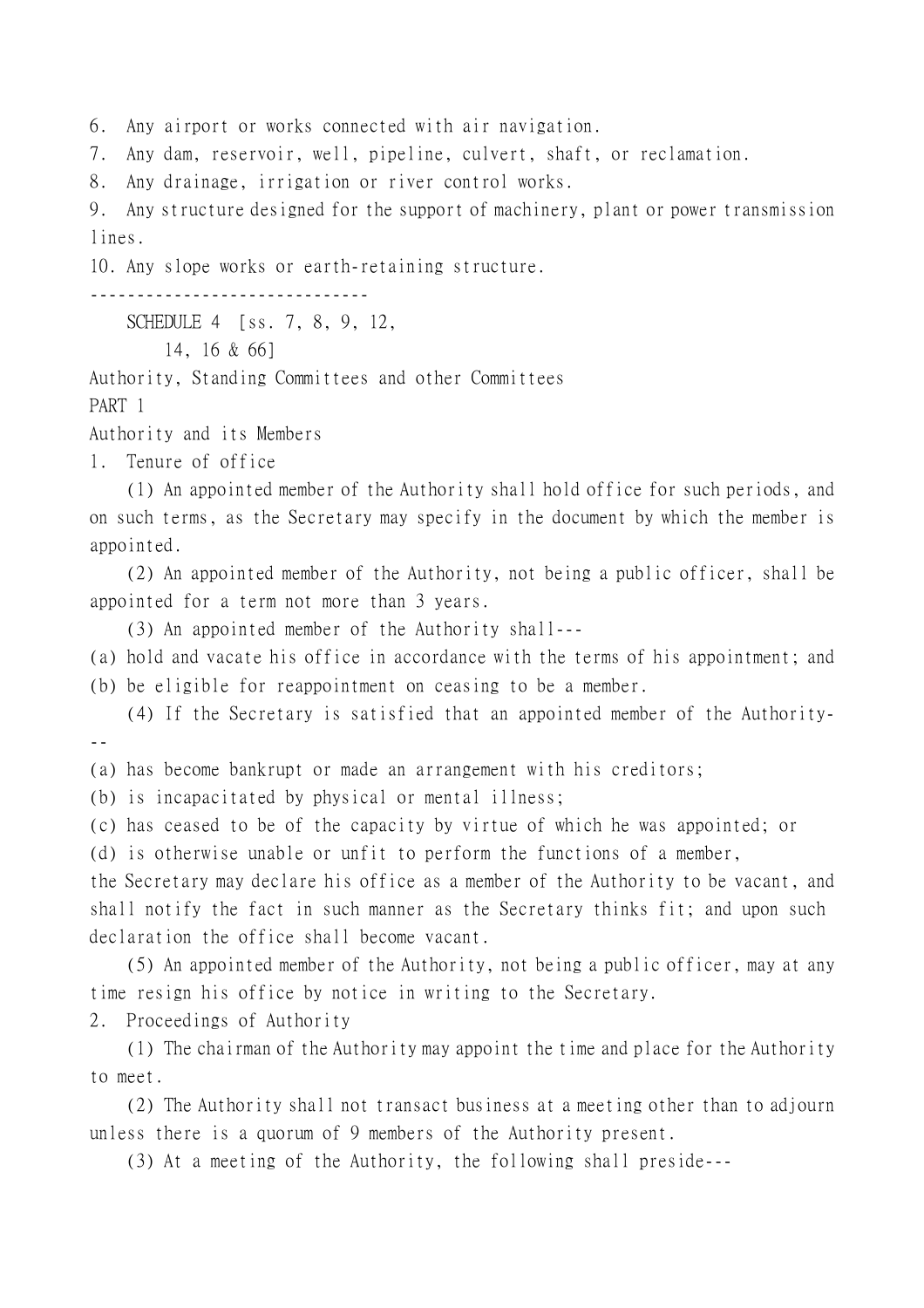(a) the chairman of the Authority;

(b) if a person acts as chairman of the Authority under section 7(5) of this Ordinance, that person; or

(c) if neither the chairman of the Authority nor the person acting as chairman of the Authority under section 7(5) of this Ordinance (if any) is present, such other member of the Authority as the members present elect.

(4) All matters for determination at a meeting of the Authority shall be decided by a majority of votes of the members present and voting, and if there is an equality of votes, the chairman of the Authority or any other member presiding shall have a casting vote in addition to his original vote.

(5) The validity of any proceedings of the Authority shall not be affected by any defect in the appointment of any person purporting to be a member of the Authority or by any vacancy in the membership of the Authority.

(6) Subject to the provisions of this Ordinance, the Authority may regulate its own procedure including the manner in which decisions of the Authority may be made by a quorum of its members otherwise than at a meeting of the Authority.

3. Members of Authority to disclose interests

(1) A member of the Authority who is in any way directly or indirectly interested in a matter being considered made by the Authority shall disclose the nature of his interest at a meeting of the Authority.

(2) The Authority shall record the disclosure in the minutes of the meeting of the Authority.

(3) A member of the Authority who has an interest in a matter referred to in subsection (1)---

(a) shall not, without the permission of the chairman of the Authority or any other member of the Authority presiding, take any part in any deliberation of the Authority with respect to that matter; and

(b) shall not in any event vote on that matter.

(4) A member of the Authority need not attend in person at a meeting of the Authority to make a disclosure which he is required to make under this section if he takes reasonable steps to secure that the disclosure is made by a notice in writing which is brought up and read at the meeting.

4. Common seal of Authority

The common seal of the Authority shall not be fixed unless---

- (a) authorized by the Authority; and
- (b) authenticated by the signatures of---
	- (i) the chairman of the Authority; or

(ii) any other member of the Authority authorized by the Authority, either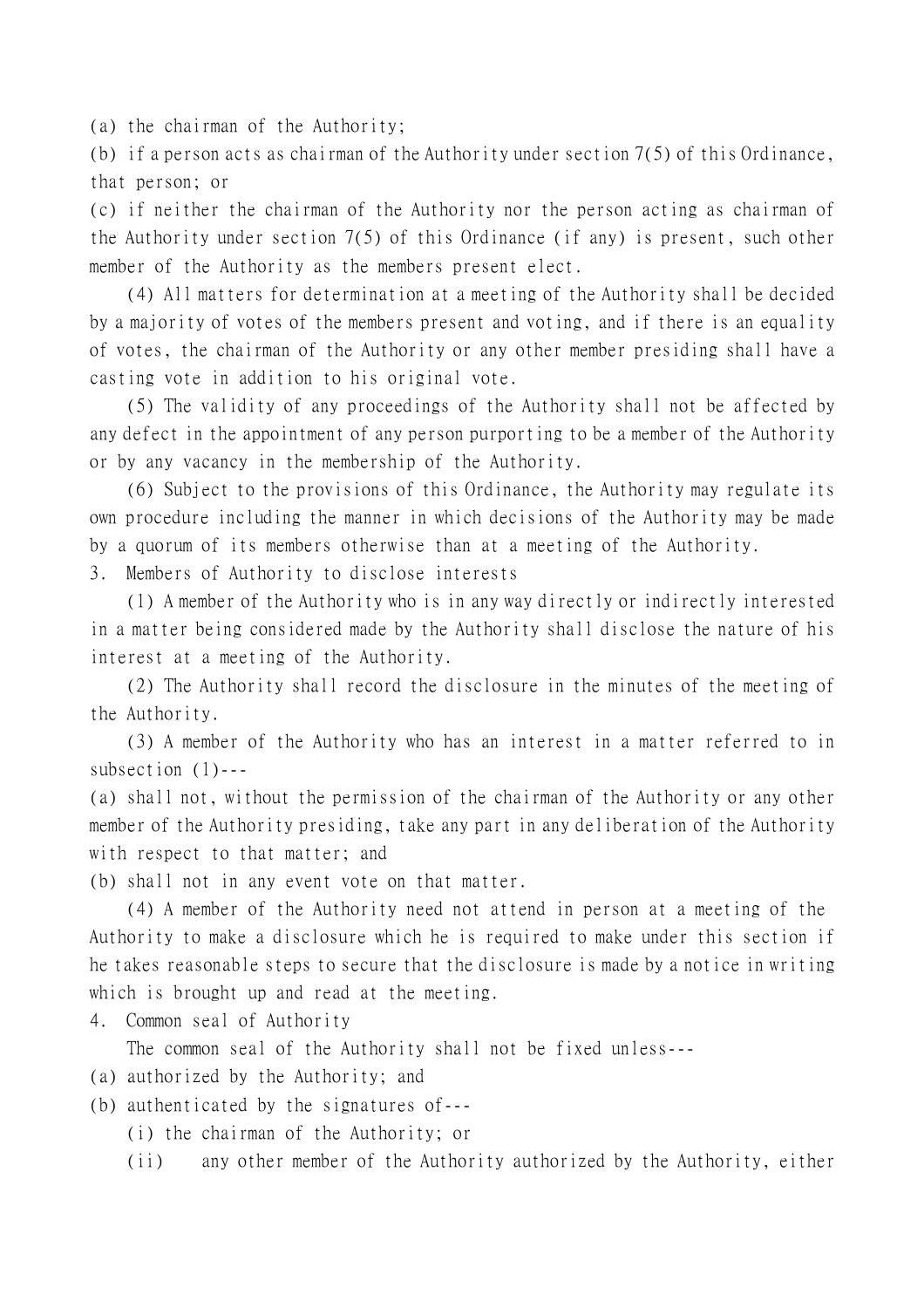generally or specifically, to act for that purpose.

5. Documents of Authority

(1) The Authority may make and execute any document in the performance of its functions or the exercise of its powers or in connection with any matter reasonably incidental to or consequential upon the performance of its functions or the exercise of its powers.

(2) Any document purporting to be executed under the seal of the Authority shall be admitted in evidence and shall, in the absence of evidence to the contrary, be deemed to have been duly executed.

(3) Any contract or instrument which, if entered into or executed by a person not being a body corporate, would not be required to be under seal may be entered into or executed on behalf of the Authority by any member of the Authority authorized by the Authority, either generally or specifically, to act for that purpose. PART 2

Committees Established by Authority

and Members of Committees

6. Members of committees The Authority---

(a) may appoint members of the Authority, and persons who are not such members, to be members of a committee; and

(b) shall appoint the chairman of a committee and determine the number of members of a committee.

7. Functions and powers of committees

A committee---

(a) shall perform such functions and may exercise such powers as are delegated to it by the Authority under section 9(1)(b) of this Ordinance; and

(b) may, subject to any directions of the Authority, regulate its own procedure. PART 3

Qualifications Committee

and its Members

8. Tenure of office

(1) A member of the Qualifications Committee shall hold office for such periods, and on such terms, as the Authority may specify in the document by which the member is appointed.

(2) A member of the Qualifications Committee, not being a public officer, shall be appointed for a term not more than 3 years.

(3) A member of the Qualifications Committee shall---

(a) hold and vacate his office in accordance with the terms of his appointment; and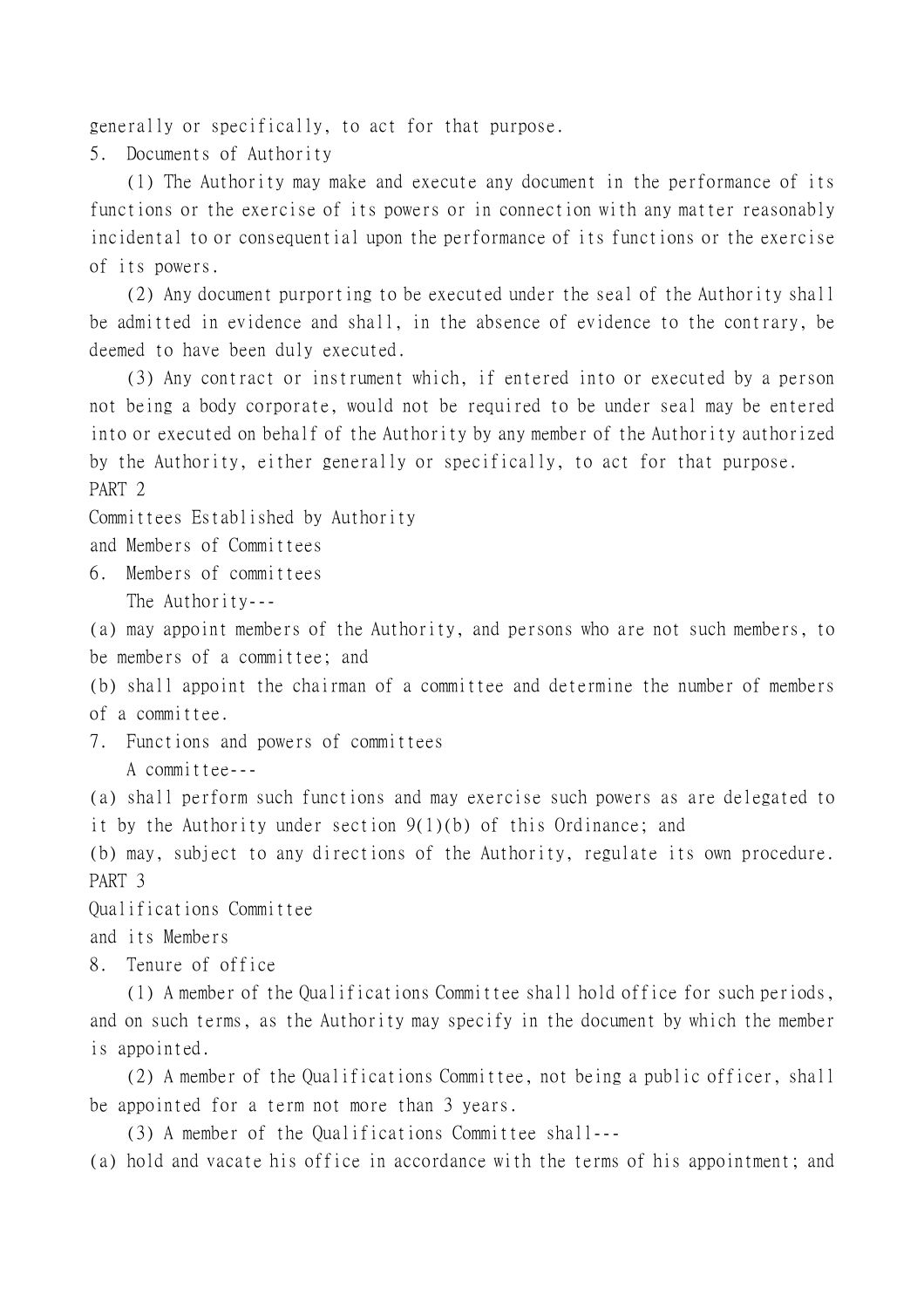(b) be eligible for reappointment on ceasing to be a member.

(4) If the Authority is satisfied that a member of the Qualifications Committee---

(a) has become a member of the Complaints Committee, a member of the Review Committee or a member of the Appeal Board panel;

(b) has become bankrupt or made an arrangement with his creditors;

(c) is incapacitated by physical or mental illness;

(d) has ceased to be of the capacity by virtue of which he was appointed; or

(e) is otherwise unable or unfit to perform the functions of a member,

the Authority may declare his office as a member of the Qualifications Committee to be vacant, and shall notify the fact in such manner as the Authority thinks fit; and upon such declaration the office shall become vacant.

(5) A member of the Qualifications Committee, not being a public officer, may at any time resign his office by notice in writing to the Authority.

9. Proceedings of Qualifications Committee

(1) The chairman of the Qualifications Committee may appoint the time and place for the Committee to meet.

(2) The Qualifications Committee shall not transact business at a meeting other than to adjourn unless there is a quorum of 7 members of the Committee present.

(3) At a meeting of the Qualifications Committee, the following shall preside---

(a) the chairman of the Committee;

(b) if a person acts as chairman of the Committee under section  $12(5)$  of this Ordinance, that person; or

(c) if neither the chairman of the Committee nor the person acting as chairman of the Committee under section 12(5) of this Ordinance (if any) is present, such other member of the Committee as the members present elect.

(4) All matters for determination at a meeting of the Qualifications Committee shall be decided by a majority of votes of the members present and voting, and if there is an equality of votes, the chairman of the Committee or any other member presiding shall have a casting vote in addition to his original vote.

(5) The validity of any proceedings of the Qualifications Committee shall not be affected by any defect in the appointment of any person purporting to be a member of the Committee or by any vacancy in the membership of the Committee.

(6) Subject to the provisions of this Ordinance, the Qualifications Committee may regulate its own procedure including the manner in which decisions of the Committee may be made by a quorum of its members otherwise than at a meeting of the Committee.

10. Members of Qualification Committee to disclose interests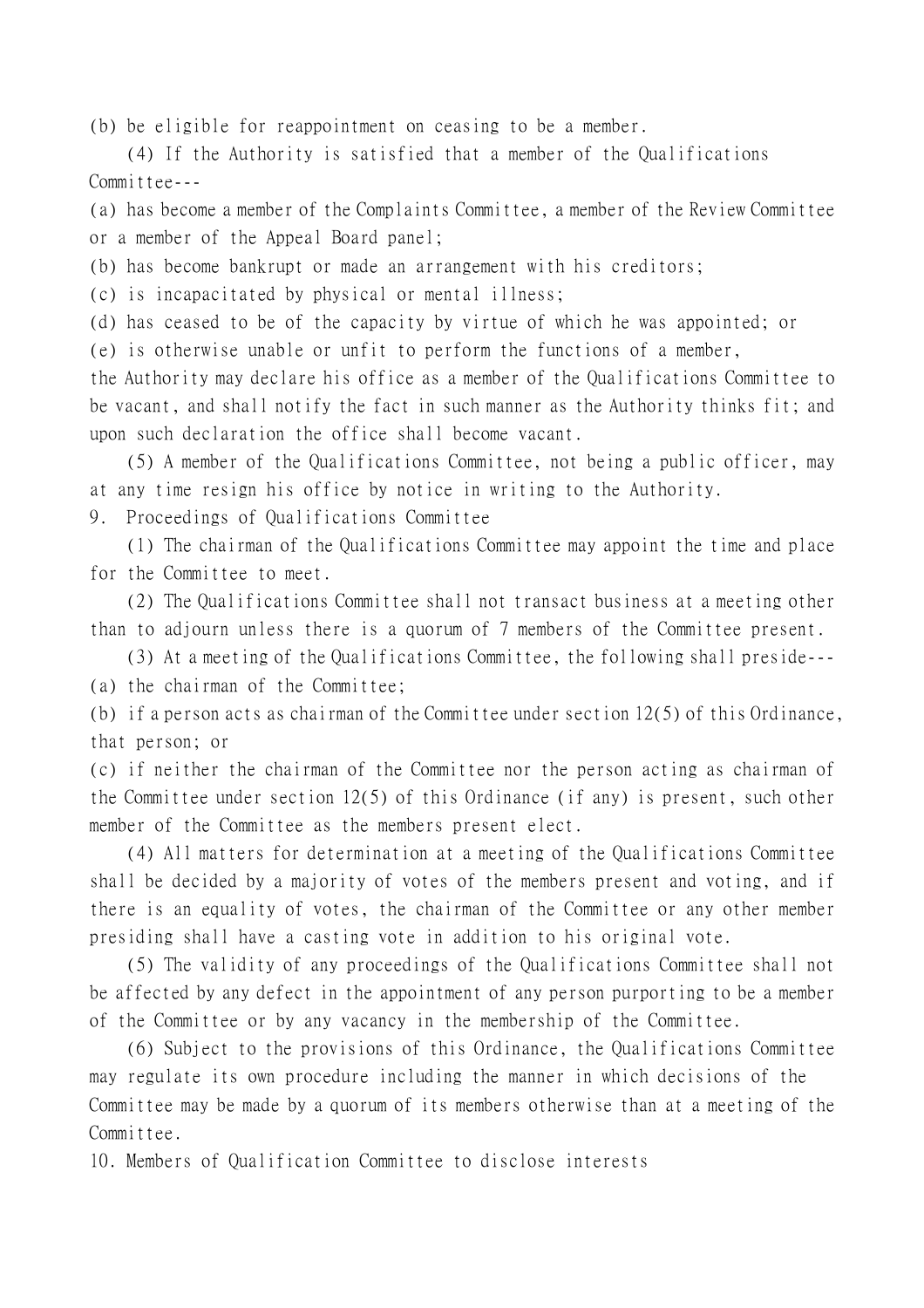(1) A member of the Qualification Committee who is in any way directly or indirectly interested in a matter being considered made by the Committee shall disclose the nature of his interest at a meeting of the Committee.

(2) The Qualification Committee shall record the disclosure in the minutes of the meeting of the Committee.

(3) A member of the Qualification Committee who has an interest in a matter referred to in subsection (1)---

(a) shall not, without the permission of the chairman of the Qualification Committee or any other member of the Committee presiding, take any part in any deliberation of the Committee with respect to that matter; and

(b) shall not in any event vote on that matter.

(4) A member of the Qualification Committee need not attend in person at a meeting of the Committee to make a disclosure which he is required to make under this section if he takes reasonable steps to secure that the disclosure is made by a notice in writing which is brought up and read at the meeting.

PART 4

Complaints Committee and its Members

11. Tenure of office

(1) A member of the Complaints Committee shall hold office for such periods, and on such terms, as the Authority may specify in the document by which the member is appointed.

(2) A member of the Complaints Committee, not being a public officer, shall be appointed for a term not more than 3 years.

(3) A member of the Complaints Committee shall---

(a) hold and vacate his office in accordance with the terms of his appointment; and (b) subject to subsection (4), be eligible for reappointment on ceasing to be a member.

(4) No person shall be appointed as a member of the Complaints Committee for 3 consecutive terms.

(5) The office of a member of the Complaints Committee is not affected if during the term of the office, the member ceases to be a member of the Authority.

(6) If the Authority is satisfied that a member of the Complaints Committee- --

(a) has become a member of the Qualifications Committee, a member of the Review Committee or a member of the Appeal Board panel;

(b) has become bankrupt or made an arrangement with his creditors;

(c) is incapacitated by physical or mental illness;

(d) is no longer a member of the Authority; or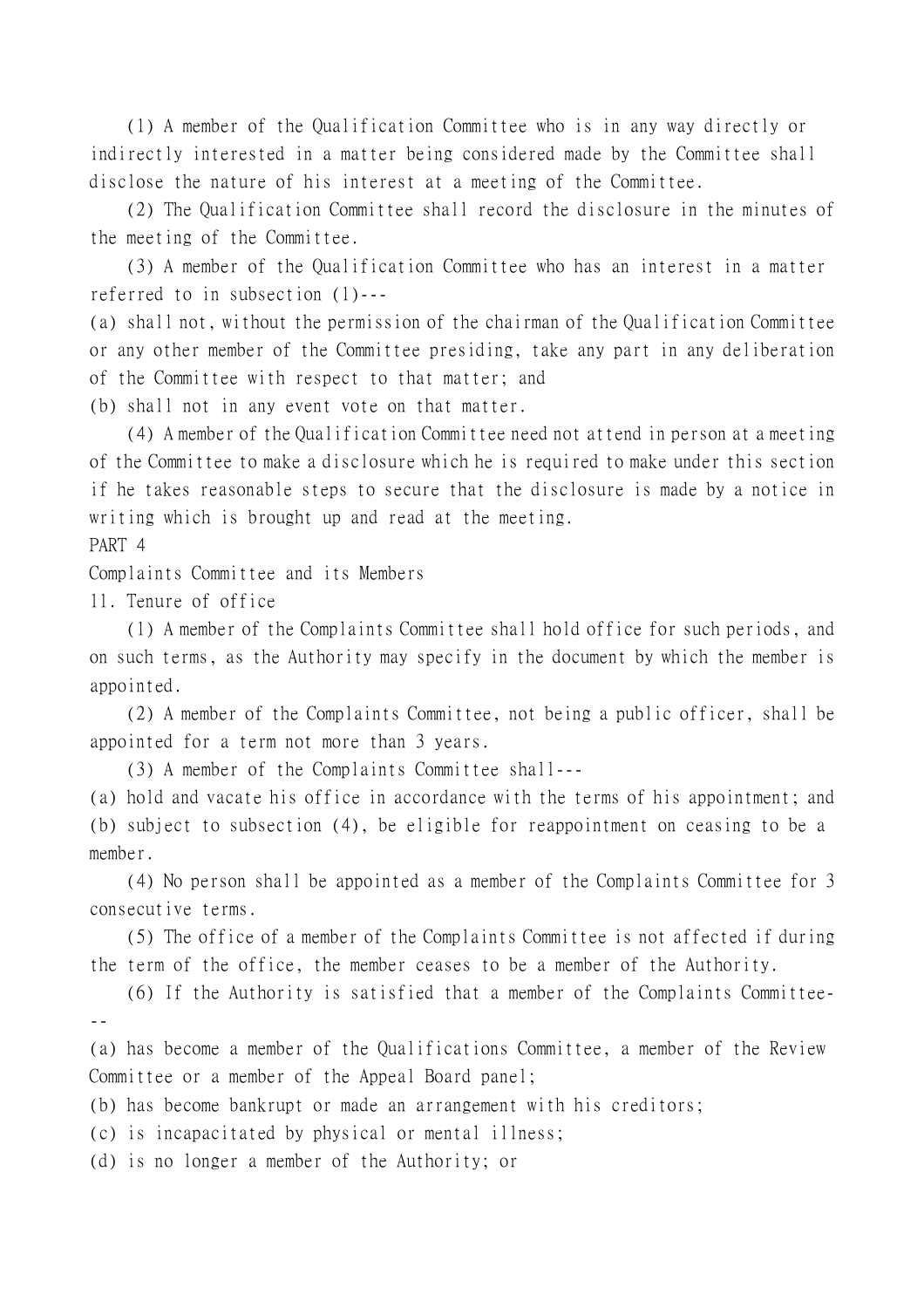(e) is otherwise unable or unfit to perform the functions of a member,

the Authority may declare his office as a member of the Complaints Committee to be vacant, and shall notify the fact in such manner as the Authority thinks fit; and upon such declaration the office shall become vacant.

(7) A member of the Complaints Committee, not being a public officer, may at any time resign his office by notice in writing to the Authority.

12. Proceedings of Complaints Committee

(1) The chairman of the Complaints Committee may appoint the time and place for the Committee to meet.

(2) The Complaints Committee shall not transact business at a meeting other than to adjourn unless there is a quorum of 4 members of the Committee present.

(3) At a meeting of the Complaints Committee, the following shall preside--- (a) the chairman of the Committee;

(b) if a person acts as chairman of the Committee under section 14(6) of this Ordinance, that person; or

(c) if neither the chairman of the Committee nor the person acting as chairman of the Committee under section 14(6) of this Ordinance (if any) is present, such other member of the Committee as the members present elect.

(4) All matters for determination at a meeting of the Complaints Committee shall be decided by a majority of votes of the members present and voting, and if there is an equality of votes, the chairman of the Committee or any other member presiding shall have a casting vote in addition to his original vote.

(5) The validity of any proceedings of the Complaints Committee shall not be affected by any defect in the appointment of any person purporting to be a member of the Committee or by any vacancy in the membership of the Committee.

(6) Subject to the provisions of this Ordinance, the Complaints Committee may regulate its own procedure including the manner in which decisions of the Committee may be made by a quorum of its members otherwise than at a meeting of the Committee. 13. Members of Complaints Committee to disclose interests

(1) A member of the Complaints Committee who is in any way directly or indirectly interested in a matter being considered made by the Committee shall disclose the nature of his interest at a meeting of the Committee.

(2) The Complaints Committee shall record the disclosure in the minutes of the meeting of the Committee.

(3) A member of the Complaints Committee who has an interest in a matter referred to in subsection (1)---

(a) shall not, without the permission of the chairman of the Complaints Committee or any other member of the Committee presiding, take any part in any deliberation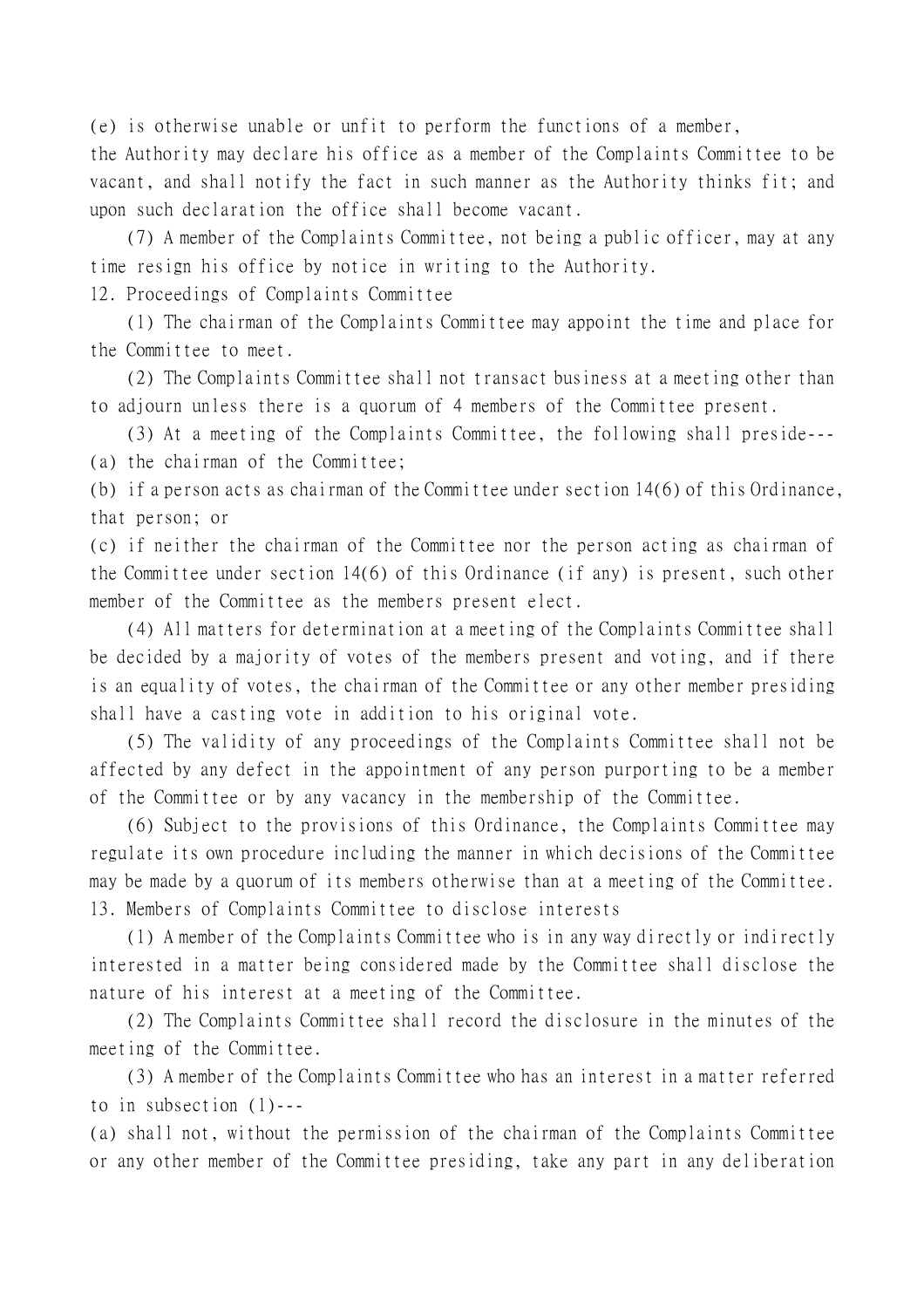of the Committee with respect to that matter; and

(b) shall not in any event vote on that matter.

(4) A member of the Complaints Committee need not attend in person at a meeting of the Committee to make a disclosure which he is required to make under this section if he takes reasonable steps to secure that the disclosure is made by a notice in writing which is brought up and read at the meeting.

PART 5

Review Committee and its Members

14. Tenure of office

(1) A member of the Review Committee shall hold office for such periods, and on such terms, as the Authority may specify in the document by which the member is appointed.

(2) A member of the Review Committee, not being a public officer, shall be appointed for a term not more than 3 years.

(3) A member of the Review Committee shall---

(a) hold and vacate his office in accordance with the terms of his appointment; and

(b) be eligible for reappointment on ceasing to be a member.

(4) If the Authority is satisfied that a member of the Review Committee---

(a) has become a member of the Qualifications Committee, a member of the Complaints Committee or a member of the Appeal Board panel;

(b) has become the Registrar, or, where the Registrar is a body corporate, a member, officer or employee of the Registrar;

(c) has become bankrupt or made an arrangement with his creditors;

(d) is incapacitated by physical or mental illness;

(e) has ceased to be of the capacity by virtue of which he was appointed; or

(f) is otherwise unable or unfit to perform the functions of a member,

the Authority may declare his office as a member of the Review Committee to be vacant, and shall notify the fact in such manner as the Authority thinks fit; and upon such declaration the office shall become vacant.

(5) A member of the Review Committee, not being a public officer, may at any time resign his office by notice in writing to the Authority.

15. Proceedings of Review Committee

(1) The chairman of the Review Committee may appoint the time and place for the Committee to meet.

(2) The Review Committee shall not transact business at a meeting other than to adjourn unless there is a quorum of 4 members of the Committee present.

(3) At a meeting of the Review Committee, the following shall preside--- (a) the chairman of the Committee;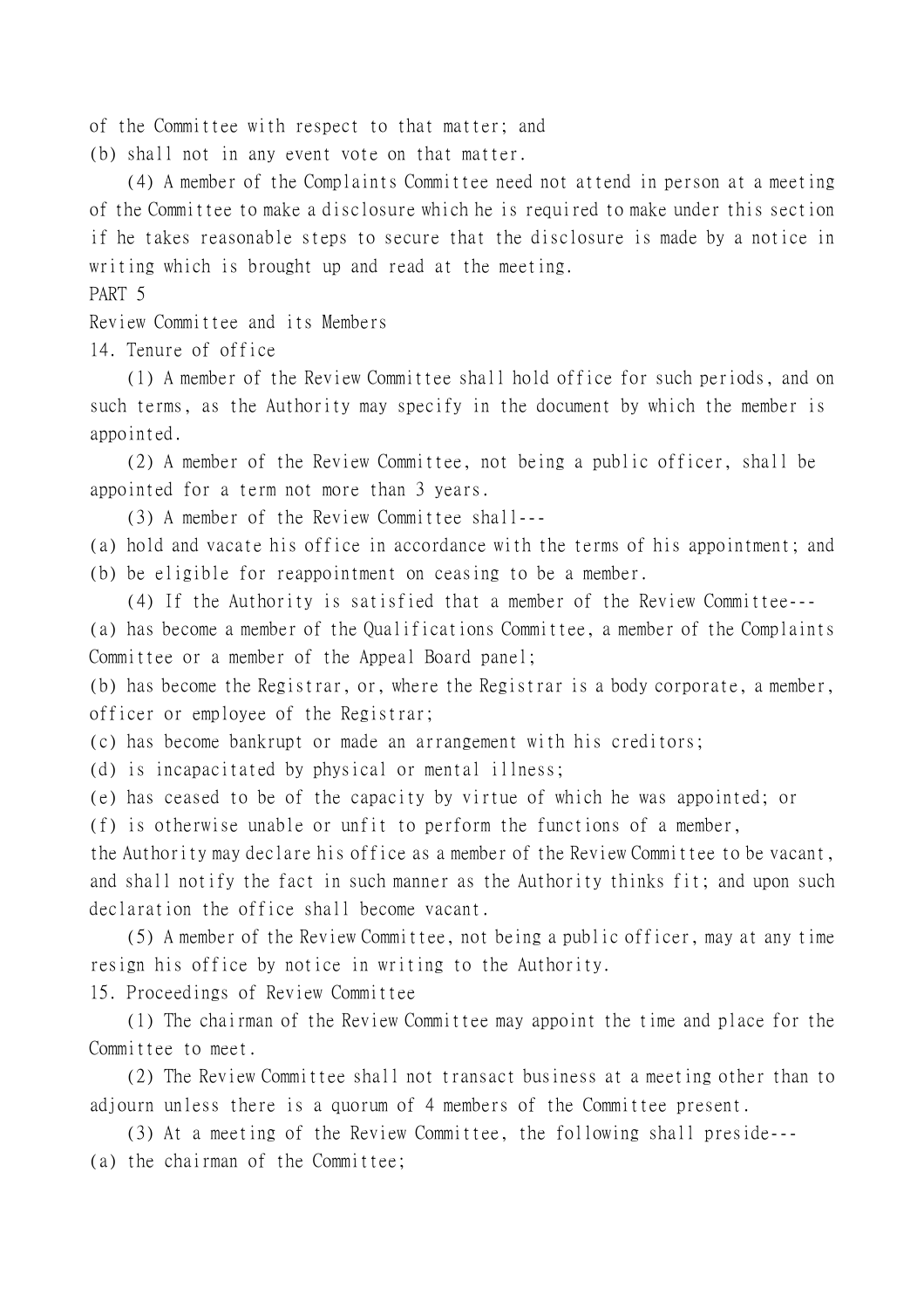(b) if a person acts as chairman of the Committee under section 16(6) of this Ordinance, that person; or

(c) if neither the chairman of the Committee nor the person acting as chairman of the Committee under section 16(6) of this Ordinance (if any) is present, such other member of the Committee as the members present elect.

(4) All matters for determination at a meeting of the Review Committee shall be decided by a majority of votes of the members present and voting, and if there is an equality of votes, the chairman of the Committee or any other member presiding shall have a casting vote in addition to his original vote.

(5) The validity of any proceedings of the Review Committee shall not be affected by any defect in the appointment of any person purporting to be a member of the Committee or by any vacancy in the membership of the Committee.

(6) Subject to the provisions of this Ordinance, the Review Committee may regulate its own procedure including the manner in which decisions of the Committee may be made by a quorum of its members otherwise than at a meeting of the Committee. 16. Members of Review Committee to disclose interests

(1) A member of the Review Committee who is in any way directly or indirectly interested in a matter being considered made by the Committee shall disclose the nature of his interest at a meeting of the Committee.

(2) The Review Committee shall record the disclosure in the minutes of the meeting of the Committee.

(3) A member of the Review Committee who has an interest in a matter referred to in subsection (1)---

(a) shall not, without the permission of the chairman of the Review Committee or any other member of the Committee presiding, take any part in any deliberation of the Committee with respect to that matter; and

(b) shall not in any event vote on that matter.

(4) A member of the Review Committee need not attend in person at a meeting of the Committee to make a disclosure which he is required to make under this section if he takes reasonable steps to secure that the disclosure is made by a notice in writing which is brought up and read at the meeting.

Explanatory Memorandum

The principal object of this Bill is to---

(a) establish a system for the registration of construction workers; and

(b) regulate construction workers who personally carry out construction work.

2. Part 1 contains preliminary provisions. Clause 2 defines the terms used in the Bill. In particular, the terms "designated trade", "specified body" and "specified structure" are defined by reference to Schedules 1, 2 and 3 respectively.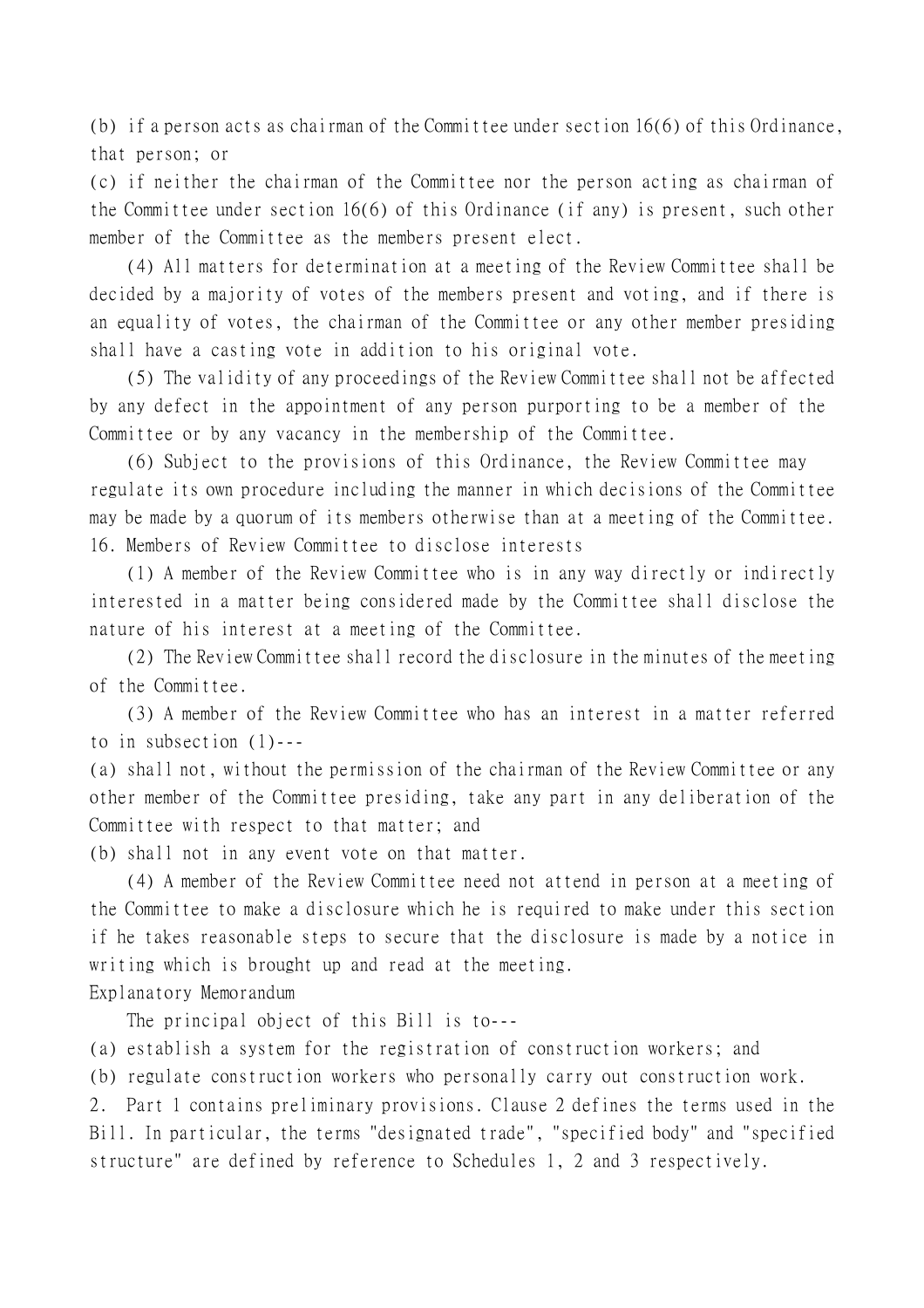3. Part 2 provides for the prohibitions against---

(a) a person who is not a registered construction worker from personally carrying out on a construction site construction work (clause 3(1));

(b) a person who is not a registered skilled worker, registered skilled worker (provisional), registered skilled worker (transitional), registered semi-skilled worker or a registered semi-skilled worker (provisional) for a designated trade from personally carrying out on a construction site construction work that involves any work of that trade (clause  $3(2)$  to  $(4)$ ); and

(c) a person from employing another person who is not a registered construction worker from personally carrying out on a construction site construction work in contravention of clause 3 (clause 5).

Clause 4 provides for the exemption from the prohibitions provided in clause 3(2) to (4). Clause 6 provides for the offences in relation to the prohibitions.

4. Part 3 deals with the establishment of the Construction Workers Registration Authority ("Authority") and certain standing committees. In particular---

(a) clause 7 establishes the Authority and sets out its constitution and membership; (b) clause 8 sets out the functions and powers of the Authority;

(c) clause 9 deals with the delegation of functions and powers of the Authority;

(d) clauses 10 and 11 deal with the financial provisions of the Authority;

(e) clause 12 establishes the Construction Workers Qualifications Committee and sets out its constitution and membership;

(f) clause 13 sets out the functions and powers of the Construction Workers Qualifications Committee;

(g) clause 14 establishes the Construction Workers Complaints Committee and sets out its constitution and membership;

(h) clause 15 sets out the functions and powers of the Construction Workers Complaints Committee;

(i) clause 16 establishes the Construction Workers Review Committee and sets out its constitution and membership; and

(j) clause 17 sets out the functions and powers of the Construction Workers Review Committee.

5. Part 4 deals with the imposition of a levy on the construction works (as defined for the purposes of this Part) undertaken in Hong Kong. The levy collected will become the funds of the Authority. The basis on which the levy is imposed is similar to that on which the construction industry levy is imposed under the Industrial Training (Construction Industry) Ordinance (Cap. 317) and on which the levy is imposed under the Pneumoconiosis (Compensation) Ordinance (Cap. 360). The provisions in this Part are modelled on the relevant provisions in those Ordinances. In particular---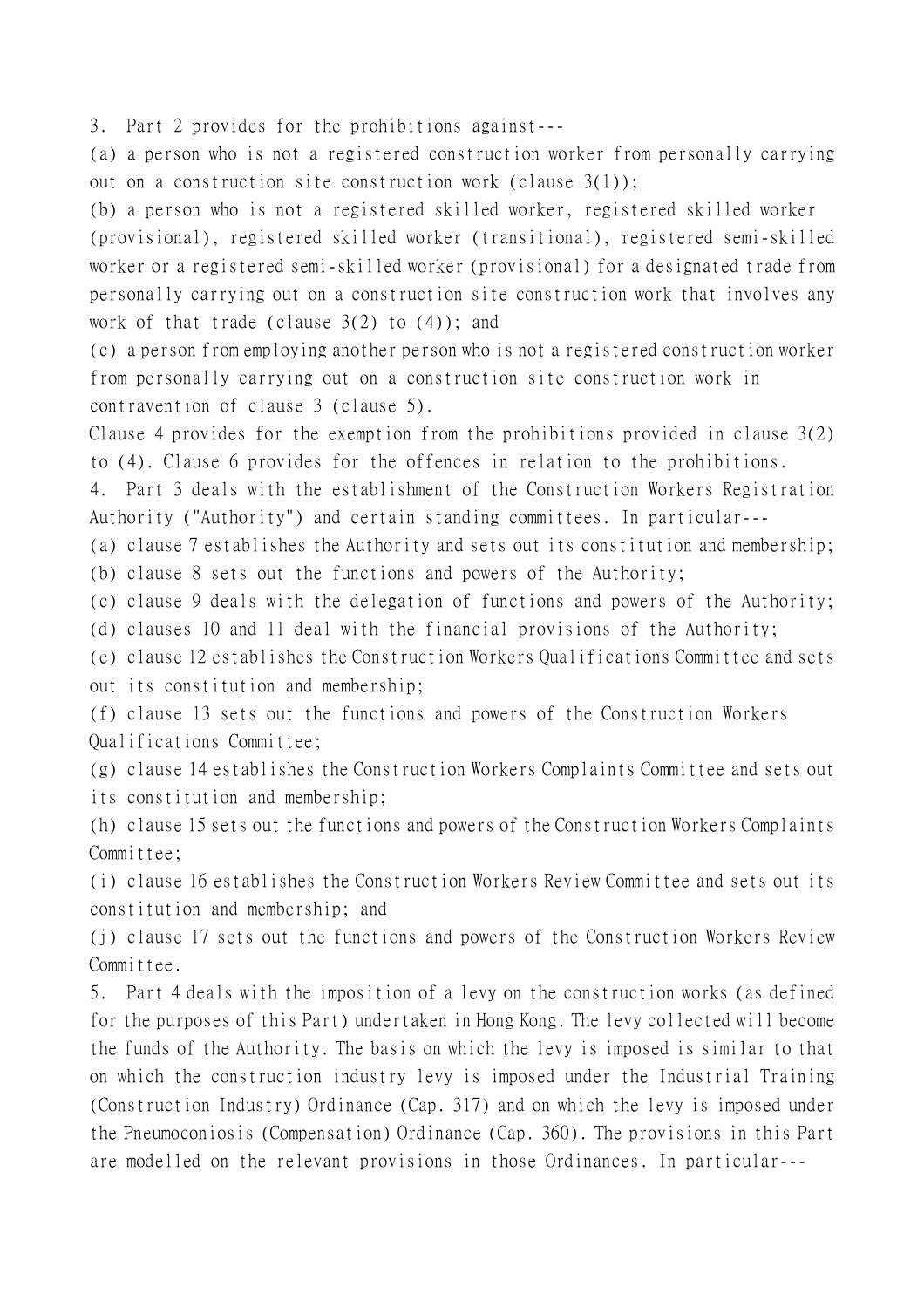(a) clause 18 defines the terms used in Part 4;

(b) clause 19 imposes a levy on the value of the construction works undertaken in Hong Kong;

(c) clause 20 empowers the Secretary for the Environment, Transport and Works ("Secretary") to prescribe the rate of levy;

(d) clause 21 provides for the criteria for ascertaining the value of the construction works;

(e) clauses 22 and 23 require notice to be given to the Authority after the construction works have begun and completed and after payment is made to the contractor for the benefit of the construction works;

(f) clauses 24 to 26 provide for the assessment, payment and recovery of the levy; (g) clauses 27 and 28 provide for the objection to levy assessed, or surcharge imposed, and the appeal against a decision on such objections;

(h) clause 29 requires an employer, contractor or authorized person to provide relevant information to the Authority or a levy inspector when required; and (i) clause 30 provides for the offences under Part 4.

6. Part 5 deals with the registration of construction workers. In particular--- (a) clause 33 provides for the appointment of the Registrar of Construction Workers ("Registrar");

(b) clause 34 sets out the functions and powers of the Registrar;

(c) clause 35 provides for the form, and other related matters, of a Register of Construction Workers;

(d) clause 36 provides for the application for registration as a registered skilled worker for a designated trade, a registered skilled worker (provisional) for a designated trade, a registered semi-skilled worker for a designated trade, a registered semi-skilled worker (provisional) for a designated trade, or a registered general worker;

(e) clauses 37 and 39 to 41 provide for the qualifications for registration; (f) clause 38 provides for the acceptance or rejection of the application for registration or renewal of registration;

(g) clauses 42 and 43 provide for the expiry and renewal of registration; (h) clauses 44 to 46 provide for the issue of registration cards and requirements relating to registration cards;

(i) clause 47 provides for the cancellation of registration; and

(j) clause 48 provides for the correction of errors on a Register of Construction Workers.

7. Part 6 deals with complaints that may be made against registered construction workers. In particular---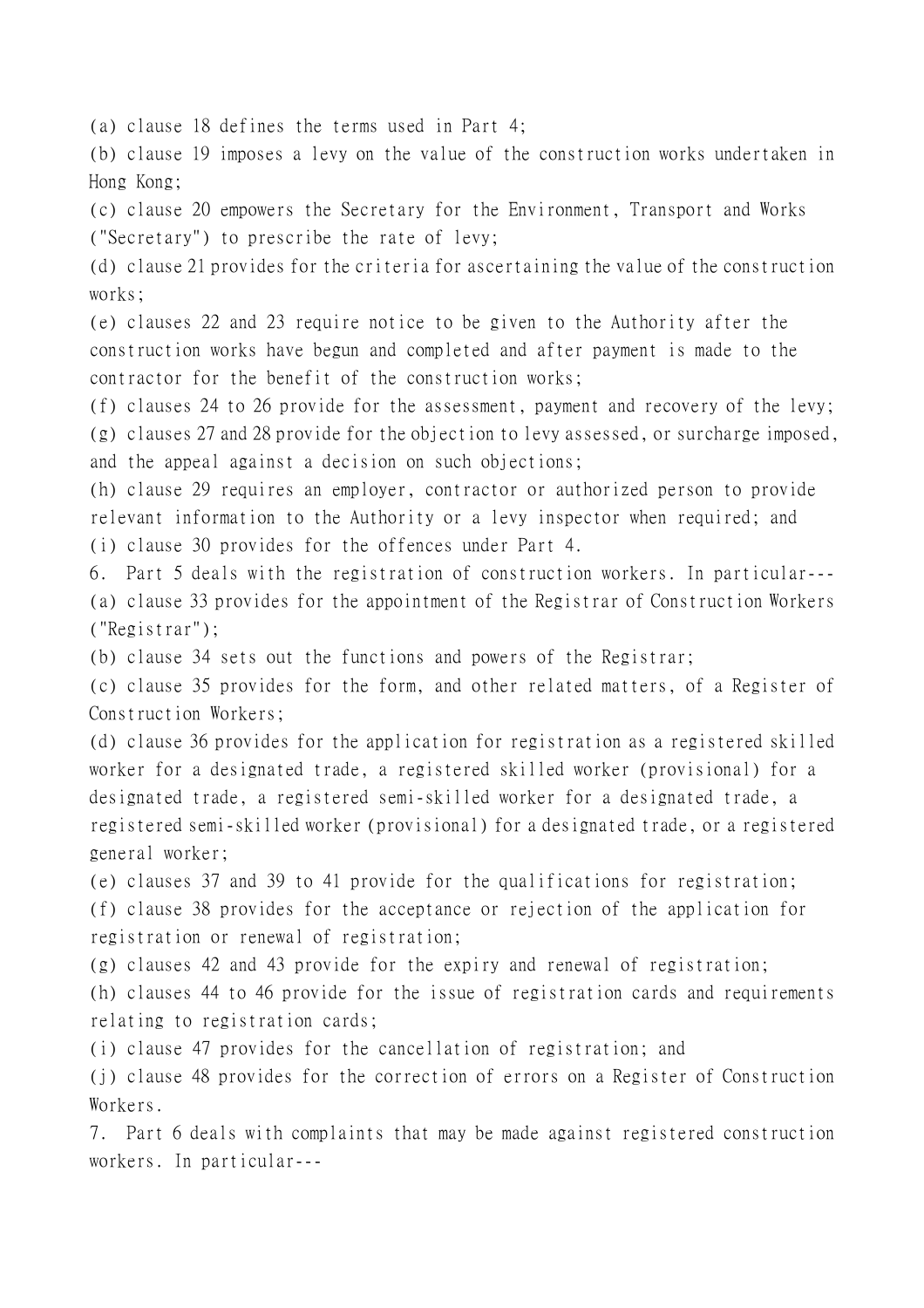(a) clause 49 specifies the grounds on which complaints may be made against registered construction workers; and

(b) clauses 50 and 51 provide for---

(i) the procedures for processing such complaints by the Authority and the Construction Workers Complaints Committee; and

(ii) the sanctions that may be imposed by the Authority.

8. Part 7 deals with reviews of certain decisions of the Registrar and appeals against certain decisions of the Authority or the Registrar. In particular--- (a) clause 52 provides for the procedures for---

(i) requesting the Construction Workers Review Committee to review certain decisions of the Registrar; and

(ii) processing such requests by the Construction Workers Review Committee; (b) clause 53 provides for the making of appeals against---

(i) certain decisions of the Authority or the Registrar; or

(ii) orders of the Authority in relation to complaints against a registered construction worker;

(c) clause 54 provides for the appointment, constitution and membership of the Appeal Board panel;

(d) clause 55 provides for the appointment of a Construction Workers Appeal Board to hear an appeal; and

(e) clauses 56 to 58 provide for the matters relating to proceedings before such an Appeal Board.

9. Part 8 deals with miscellaneous matters. In particular---

(a) clause 59 requires---

(i) principal contractors to provide on construction sites devices that retrieve electronic data in registration cards; and

(ii) controllers of construction sites to record data of registered construction workers on the sites and to furnish the data with the Registrar; (b) clause 60 provides for the appointment of authorized officers and levy inspectors;

(c) clause 61 provides for the offences of making a false or misleading statement in connection with this Bill and of failure to attend an inquiry or hearing as witness; (d) clause 62 provides for the service of notices required to be served or given under the Bill;

(e) clause 63 empowers the Authority to specify forms;

(f) clause 64 empowers the Authority to make regulation with the approval of the Secretary;

(g) clause 65 empowers the Chief Justice to make rules of court for the purposes of